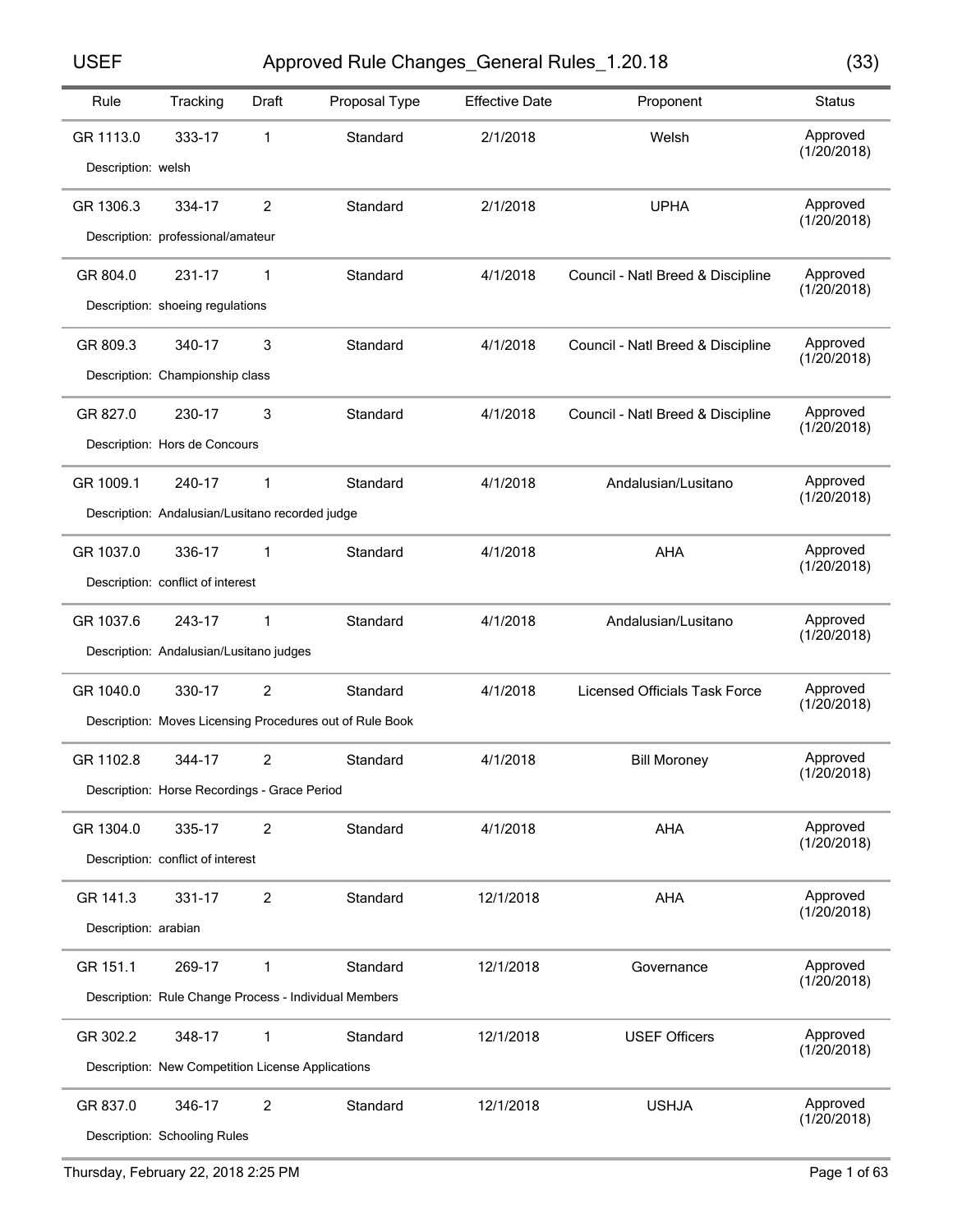Approved Rule Changes\_General Rules\_1.20.18 USEF (33)

| w       | w       |  |
|---------|---------|--|
| ×<br>۰. | ×<br>۰. |  |

| Rule                    | Tracking                                      | Draft | Proposal Type | <b>Effective Date</b> | Proponent                  | <b>Status</b>           |  |  |
|-------------------------|-----------------------------------------------|-------|---------------|-----------------------|----------------------------|-------------------------|--|--|
| GR 842.0                | 338-17                                        | 3     | Standard      | 12/1/2018             | <b>USHJA</b>               | Approved                |  |  |
|                         |                                               |       |               |                       |                            | (1/20/2018)             |  |  |
|                         | Description: Reporting Falls                  |       |               |                       |                            |                         |  |  |
| GR 843.7                | 272-17                                        | 2     | Standard      | 12/1/2018             | Veterinary                 | Approved<br>(1/20/2018) |  |  |
|                         | Description: Horse/Pony Collapse              |       |               |                       |                            |                         |  |  |
| GR 1004.0               | 337-17                                        | 2     | Standard      | 12/1/2018             | <b>Licensed Officials</b>  | Approved                |  |  |
|                         | Description: western dressage                 |       |               |                       |                            | (1/20/2018)             |  |  |
| GR 1004.0               | 353-17                                        | 1     | Standard      | 12/1/2018             | <b>Licensed Officials</b>  | Approved                |  |  |
|                         | Description: western dressage judges          |       |               |                       |                            | (1/20/2018)             |  |  |
| GR 1004.2               | 325-17                                        | 1     | Standard      | 12/1/2018             | Steward-Technical Delegate | Approved                |  |  |
|                         | Description: Minimum Age - C1 Stewards        |       |               |                       | Committee                  | (1/20/2018)             |  |  |
|                         |                                               |       |               |                       |                            |                         |  |  |
| GR 1004.5               | 327-17                                        | 2     | Standard      | 12/1/2018             | Andalusian/Lusitano        | Approved<br>(1/20/2018) |  |  |
|                         | Description: A/L dressage sport horse in hand |       |               |                       |                            |                         |  |  |
| GR 1004.20              | 209-17                                        | 3     | Standard      | 12/1/2018             | American Saddlebred        | Approved<br>(1/20/2018) |  |  |
|                         | Description: American Saddlebred              |       |               |                       |                            |                         |  |  |
| GR 1056.7               | 212-17                                        | 1     | Standard      | 12/1/2018             | Friesian                   | Approved<br>(1/20/2018) |  |  |
|                         | Description: Friesian judges                  |       |               |                       |                            |                         |  |  |
| GR 1069.0               | 253-17                                        | 1     | Standard      | 12/1/2018             | Roadster                   | Approved                |  |  |
|                         | Description: roadster judges                  |       |               |                       |                            | (1/20/2018)             |  |  |
| GR 1070.8               | 239-17                                        | 1     | Standard      | 12/1/2018             | American Saddlebred        | Approved                |  |  |
|                         | Description: American Saddlebred Judges       |       |               |                       |                            | (1/20/2018)             |  |  |
| GR 1078.0               | 342-17                                        | 1     | Standard      | 12/1/2018             | <b>Licensed Officials</b>  | Approved                |  |  |
|                         | Description: western dressage judges          |       |               |                       |                            | (1/20/2018)             |  |  |
| GR 1123.7               | 326-17                                        | 2     | Standard      | 12/1/2018             | Andalusian/Lusitano        | Approved                |  |  |
| Description: A/L awards |                                               |       |               |                       |                            | (1/20/2018)             |  |  |
| GR 1132.5               | 259-17                                        | 1     | Standard      | 12/1/2018             | <b>USHJA</b>               | Approved                |  |  |
|                         | Description: HU Reorg - HB Points: HU to GR   |       |               |                       |                            | (1/20/2018)             |  |  |
| GR 1133.2               | 322-17                                        |       | Standard      | 12/1/2018             | <b>USHJA</b>               | Approved                |  |  |
|                         |                                               | 1     |               |                       |                            | (1/20/2018)             |  |  |
|                         | Description: Jumper Point Tabulation          |       |               |                       |                            |                         |  |  |
| GR 1142.0               | 332-17                                        | 1     | Standard      | 12/1/2018             | Welsh                      | Approved<br>(1/20/2018) |  |  |
| Description: welsh      |                                               |       |               |                       |                            |                         |  |  |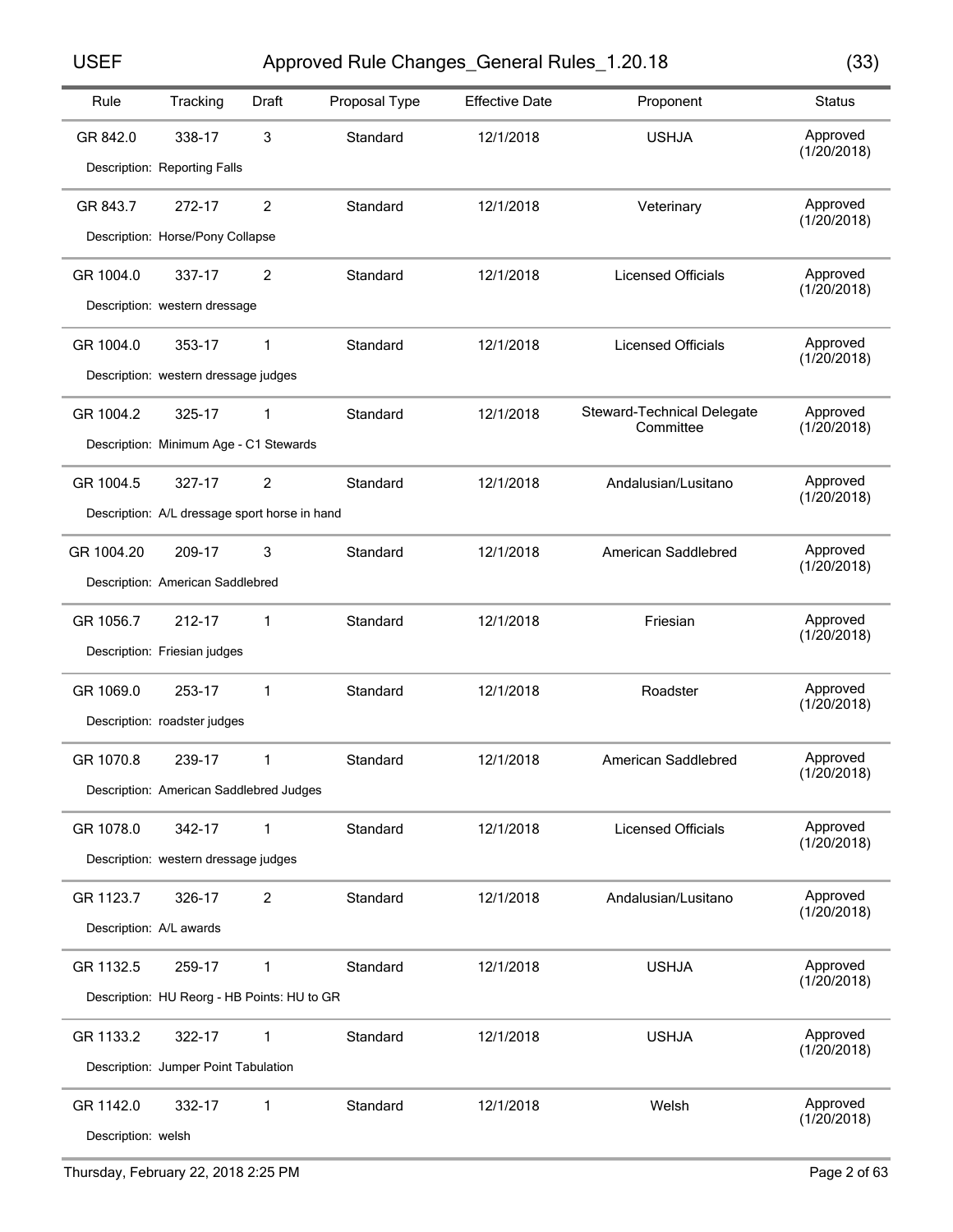# Approved Rule Changes\_General Rules\_1.20.18 USEF (33)

| Rule       | Tracking                                       | Draft         | Proposal Type | <b>Effective Date</b> | Proponent                | <b>Status</b>           |
|------------|------------------------------------------------|---------------|---------------|-----------------------|--------------------------|-------------------------|
| GR 1211.5  | 267-17                                         | $\mathcal{P}$ | Standard      | 12/1/2018             | Safety                   | Approved<br>(1/20/2018) |
|            | Description: Medical Personnel at Competitions |               |               |                       |                          |                         |
| GR 1214.1  | 347-17                                         | 2             | Standard      | 12/1/2018             | <b>USHJA</b>             | Approved<br>(1/20/2018) |
|            | Description: Hunter Results                    |               |               |                       |                          |                         |
| GR 1304.22 | 329-17                                         |               | Standard      | 12/1/2018             | <b>Hearing Committee</b> | Approved<br>(1/20/2018) |
|            | Description: Definition of Octob Didge         |               |               |                       |                          |                         |

Description: Definition of Catch Rider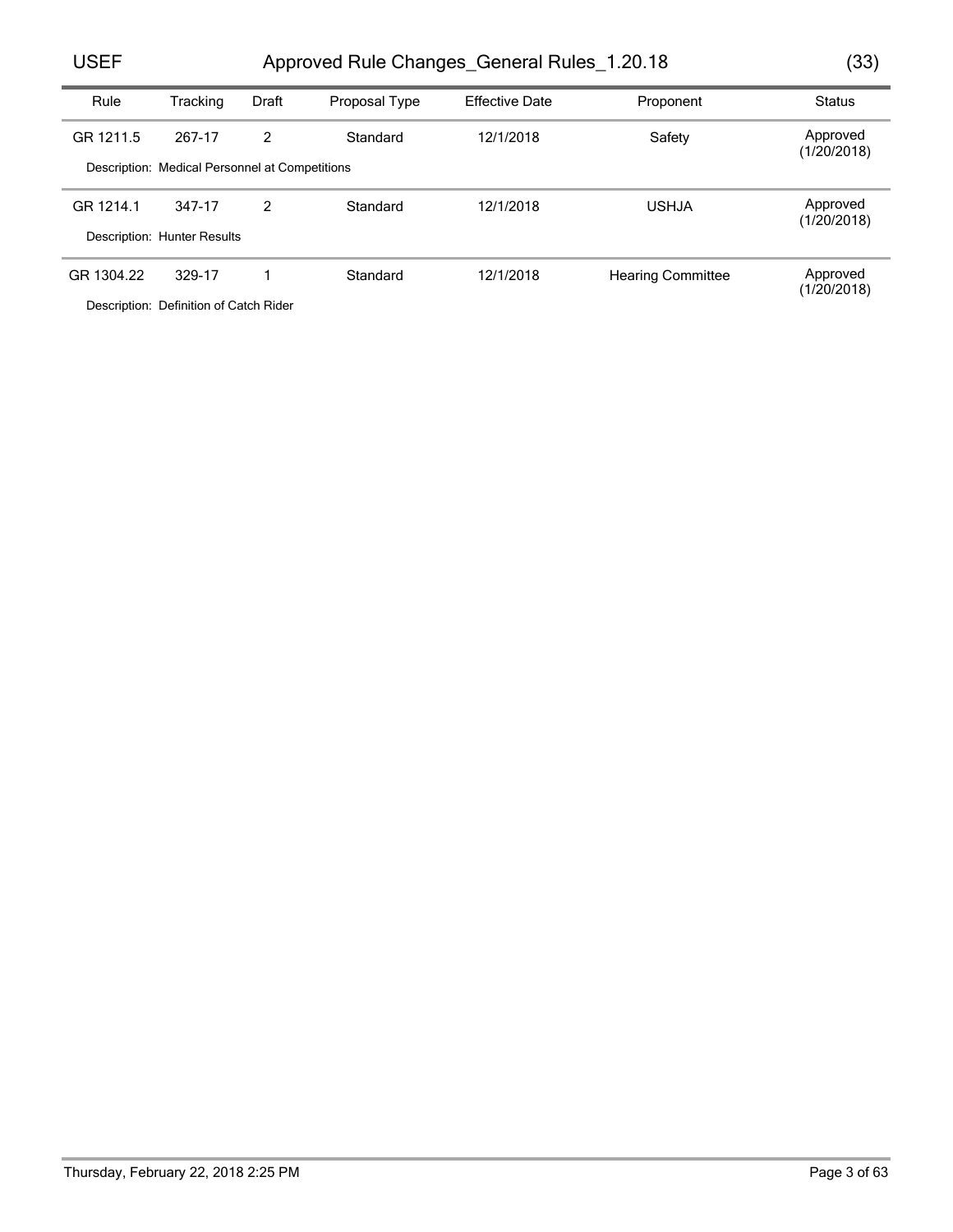|                    | GR1113 | <b>Tracking #333-17 Draft #1</b> |                   | Approved |                    |
|--------------------|--------|----------------------------------|-------------------|----------|--------------------|
| l Rule Change Type |        | <b>Effective Date</b>            | 「Draft Received 」 |          | – Board Action     |
| Standard           |        | 2/1/2018                         | 9/5/2017          |          | Approved 1/20/2018 |

# Proposed Change

**GR1113 Credit & GR1142 Welsh Pony, Cob and Half Welsh** [CHAPTER 11 - D HOTY Awards and National Championships]

## **GR1113 Credit**

1. No credit will be given for classes where judging specifications are not in accordance with the Federation rules. Points will not count towards Horse of the Year Award competitions and classes will not be counted for division or section ratings.

2. No credit will be given in classes if less than three entries have shown and placed. Exceptions: […]

r. Welsh – *classes with fewer than 3 entries will receive reduced points*. *Refer to the chart in (GR1142.4)*

**GR1142 Welsh Pony, Cob and Half Welsh** [CHAPTER Subchapter 11-F Awards Sections]

## 1. [...]

3. Full points shall be awarded to classes *with 3 or more entries* within the Welsh division conducted at A, B, and C, *and Local* rated competitions *based on the chart in point 4. below*. Half points shall be awarded based on the C rating scale to classes within the Welsh division conducted at Federation Local Competitions. Classes with 2 or fewer entries will receive reduced points based on the chart in 4., below. Model classes will receive half points.

4. Points are *shall be awarded* based on the following:

## *Classes with 3 or more entries*

| <b>Rating</b>   | First | Second | Third | Fourth         |
|-----------------|-------|--------|-------|----------------|
| A Rating        | 20    | 12     | 8     | 4              |
| <b>B</b> Rating | 10    | 6      | 4     | $\overline{2}$ |
| C Rating        | 5     | 3      | 2     | 1              |
| Local Rating    | 2.5   | 1.5    | 1     | 0.5            |

### *Classes with 2 entries*

| A | 8              | $\overline{4}$          |
|---|----------------|-------------------------|
| B | $\overline{4}$ | $\overline{\mathbf{2}}$ |

*C 2 1*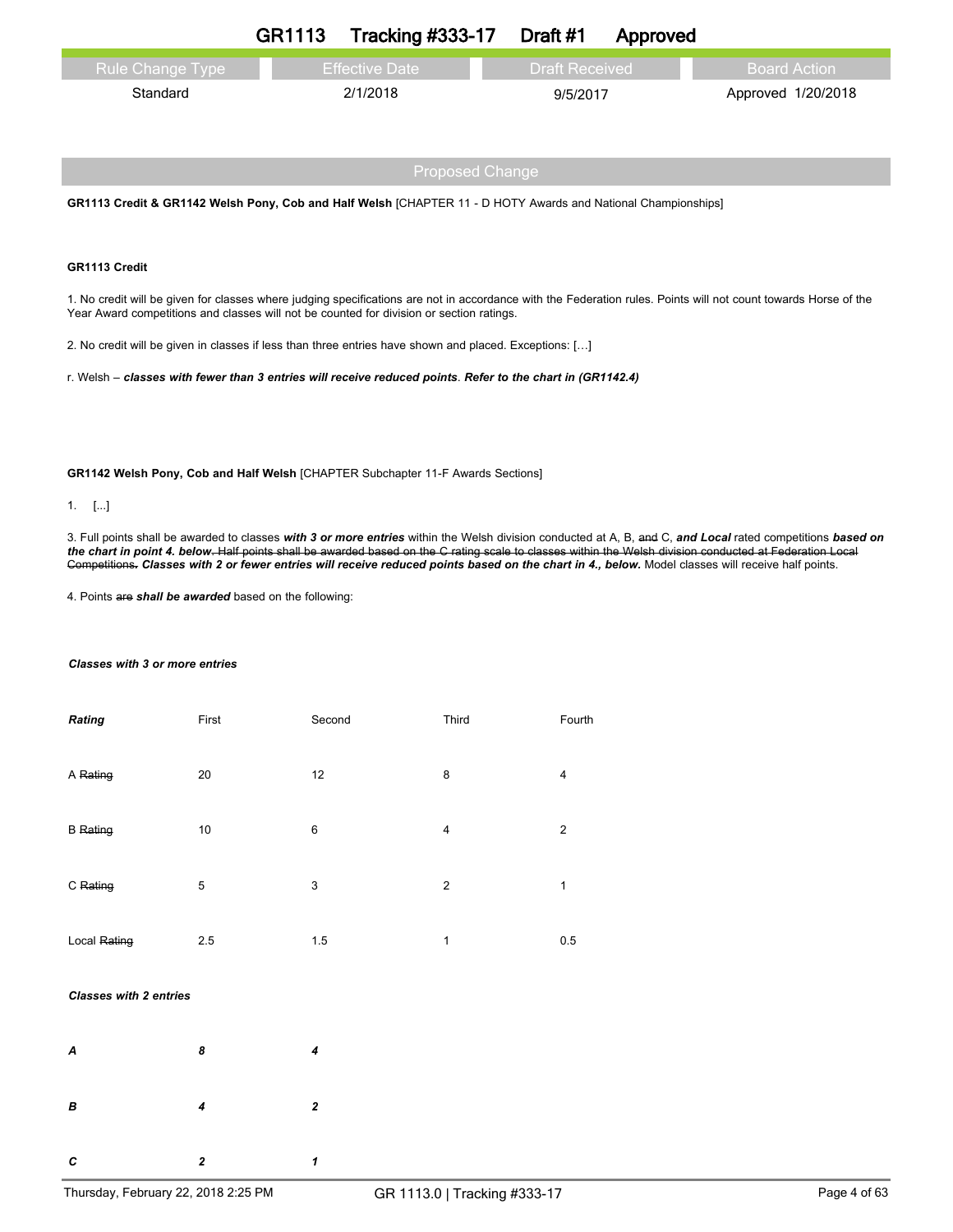| Local                | $\boldsymbol{\mathcal{I}}$ | $\pmb{0.5}$ |
|----------------------|----------------------------|-------------|
| Classes with 1 entry |                            |             |
| $\boldsymbol{A}$     | $\pmb{4}$                  |             |
| $\pmb B$             | $\boldsymbol{2}$           |             |
| $\boldsymbol{c}$     | $\pmb{\mathcal{I}}$        |             |
| Local                | $\pmb{0.5}$                |             |
| $[ \ldots ]$         |                            |             |
|                      |                            |             |

Proponent Details Contact Information

Welsh Natalie Norwood

nnorwood@usef.org

# Rule Change Intent

To bring the USEF Welsh point rules in alignment with the current distribution of points based on WPCSA competitions, the Welsh would like to correct the current point chart by providing reduced HOTY points to exhibitors who place in classes with fewer than 3 entries. This point structure change was inadvertently missed in a previous rule change for the 2016 competition year, so the committee is requesting either a 12/1/2017 or 2/1/2018 effective date for this rule. There are currently no Welsh competitions applied for during the dates of 12/1/2017 and 2/1/2018, so this should not require that any points be backdated. The language in both GR1113 and GR1142 will need to be updated to reflect these changes.

Linked Rules **Comments** 

**Staff:** Information Technology - 2 hours to implement **Web:** welsh

Council - Natl Breed & Discipline

**Draft 1:** Recommends Approval 12/05/2017 **Draft 1: No Comments**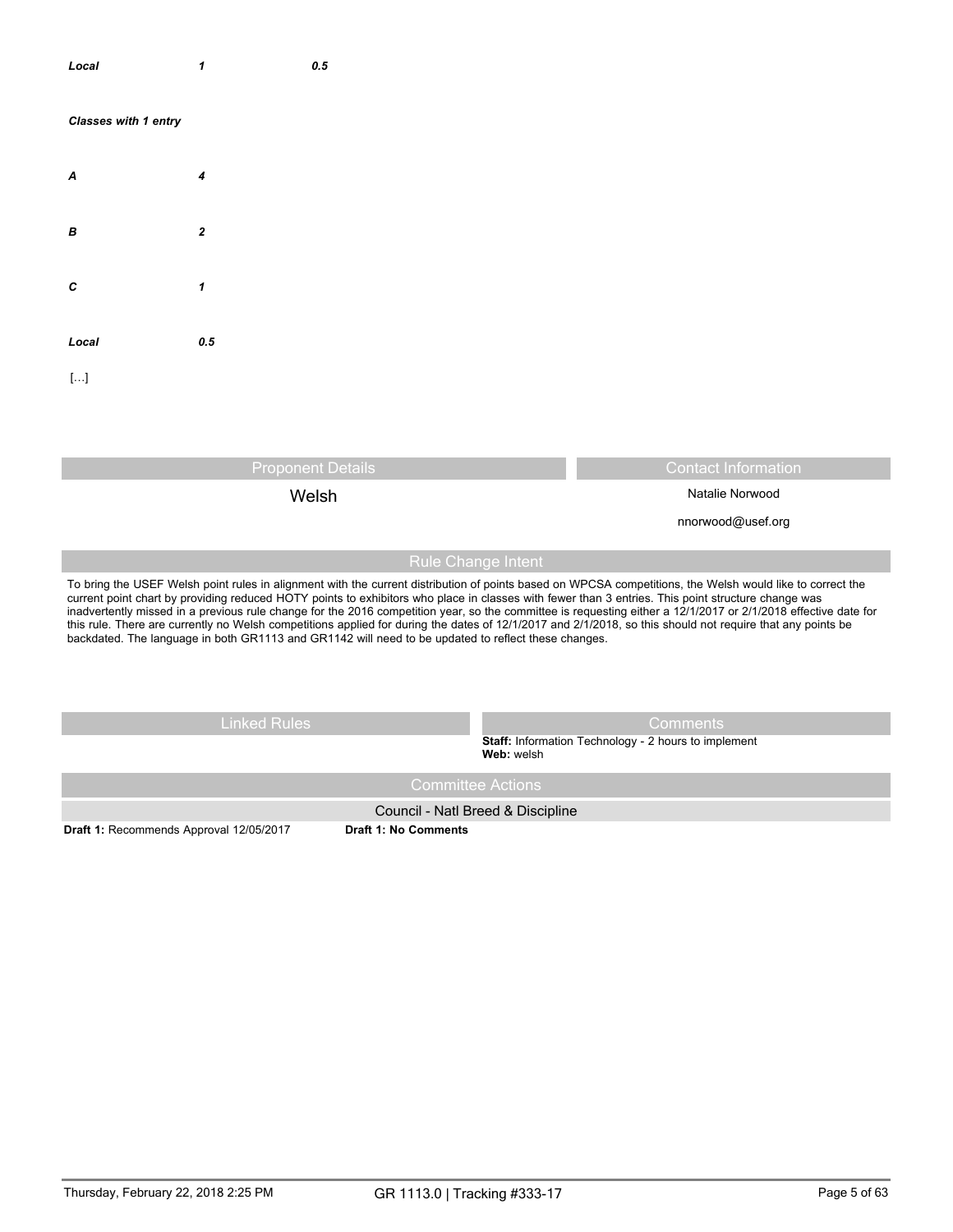|                                                                                                                                                                                                                                                                                                                                                                                                                                                                                                                                                                                                                                                                                                                                                                                                                                                                                                   | GR1306.3                                                                                | <b>Tracking #334-17</b>                                    | Draft #2                  | Approved                   |                                                                                                                                                                   |  |  |
|---------------------------------------------------------------------------------------------------------------------------------------------------------------------------------------------------------------------------------------------------------------------------------------------------------------------------------------------------------------------------------------------------------------------------------------------------------------------------------------------------------------------------------------------------------------------------------------------------------------------------------------------------------------------------------------------------------------------------------------------------------------------------------------------------------------------------------------------------------------------------------------------------|-----------------------------------------------------------------------------------------|------------------------------------------------------------|---------------------------|----------------------------|-------------------------------------------------------------------------------------------------------------------------------------------------------------------|--|--|
| <b>Rule Change Type</b>                                                                                                                                                                                                                                                                                                                                                                                                                                                                                                                                                                                                                                                                                                                                                                                                                                                                           |                                                                                         | <b>Effective Date</b>                                      | <b>Draft Received</b>     |                            | <b>Board Action</b>                                                                                                                                               |  |  |
| Standard                                                                                                                                                                                                                                                                                                                                                                                                                                                                                                                                                                                                                                                                                                                                                                                                                                                                                          |                                                                                         | 2/1/2018                                                   | 1/16/2018                 |                            | Approved 1/20/2018                                                                                                                                                |  |  |
|                                                                                                                                                                                                                                                                                                                                                                                                                                                                                                                                                                                                                                                                                                                                                                                                                                                                                                   |                                                                                         |                                                            |                           |                            |                                                                                                                                                                   |  |  |
|                                                                                                                                                                                                                                                                                                                                                                                                                                                                                                                                                                                                                                                                                                                                                                                                                                                                                                   |                                                                                         |                                                            |                           |                            |                                                                                                                                                                   |  |  |
| <b>Proposed Change</b>                                                                                                                                                                                                                                                                                                                                                                                                                                                                                                                                                                                                                                                                                                                                                                                                                                                                            |                                                                                         |                                                            |                           |                            |                                                                                                                                                                   |  |  |
|                                                                                                                                                                                                                                                                                                                                                                                                                                                                                                                                                                                                                                                                                                                                                                                                                                                                                                   | GR1306 Professional/Amateur Status [CHAPTER SUBCHAPTER 13-B AMATEURS AND PROFESSIONALS] |                                                            |                           |                            |                                                                                                                                                                   |  |  |
|                                                                                                                                                                                                                                                                                                                                                                                                                                                                                                                                                                                                                                                                                                                                                                                                                                                                                                   |                                                                                         |                                                            |                           |                            |                                                                                                                                                                   |  |  |
| 3. Permitted activities by Amateur. An Amateur is permitted to do the following:                                                                                                                                                                                                                                                                                                                                                                                                                                                                                                                                                                                                                                                                                                                                                                                                                  |                                                                                         |                                                            |                           |                            |                                                                                                                                                                   |  |  |
| 1. Serve as an intern for college credit or course requirements at an accredited institution provided one has never held professional status with the<br>Federation or any other equestrian National Federation. In addition, one may accept reimbursement for expenses without profit, as prescribed by the<br>educational institution's program, for the internship. In the Hackney, Roadster, American Saddlebred, Saddle Seat Equitation, Morgan, Andalusian/Lusitano,<br>Friesian, Arabian, and National Show Horse Divisions, college students may also accept astipend during the internship served under this paragraph. At the<br>request of the Federation, an Amateur shall provide certification from the accredited educational institution under whose auspices a student is pursuing an<br>internship that he is undertaking the internship to meet course or degree requirements. |                                                                                         |                                                            |                           |                            |                                                                                                                                                                   |  |  |
| a. In the Hackney, Roadster, American Saddlebred, Saddle Seat Equitation, Morgan, Andalusian/Lusitano, Friesian, Arabian, and National Show<br>Horse Divisions, college students may also accept a stipend (maximum value of the Federal minimum wage rate) and reimbursement of<br>expenses during the internship served under the above paragraph.                                                                                                                                                                                                                                                                                                                                                                                                                                                                                                                                              |                                                                                         |                                                            |                           |                            |                                                                                                                                                                   |  |  |
| b. In the Hackney, Roadster, American Saddlebred, Saddle Seat Equitation divisions: If a college student serving as an intern exhibits a horse<br>trained by the stable at which they are pursing the internship, the intern shall only exhibit those horses solely owned by: the intern, the intern's<br>family as defined by GR123, the college at which they are a student, or the stable where they are pursuing their internship. The intern shall not<br>exhibit horses owned/leased nor co-owned by the stables' client(s).                                                                                                                                                                                                                                                                                                                                                                |                                                                                         |                                                            |                           |                            |                                                                                                                                                                   |  |  |
|                                                                                                                                                                                                                                                                                                                                                                                                                                                                                                                                                                                                                                                                                                                                                                                                                                                                                                   | <b>Proponent Details</b>                                                                |                                                            |                           |                            | <b>Contact Information</b>                                                                                                                                        |  |  |
|                                                                                                                                                                                                                                                                                                                                                                                                                                                                                                                                                                                                                                                                                                                                                                                                                                                                                                   | <b>UPHA</b>                                                                             |                                                            |                           | Jennifer Mellenkamp        |                                                                                                                                                                   |  |  |
|                                                                                                                                                                                                                                                                                                                                                                                                                                                                                                                                                                                                                                                                                                                                                                                                                                                                                                   |                                                                                         |                                                            |                           | jmellenkamp@uphaonline.com |                                                                                                                                                                   |  |  |
|                                                                                                                                                                                                                                                                                                                                                                                                                                                                                                                                                                                                                                                                                                                                                                                                                                                                                                   |                                                                                         | <b>Rule Change Intent</b>                                  |                           |                            |                                                                                                                                                                   |  |  |
| they are completing their internship. (The proponant would like an effective date of 2-1-18 as we have seen widespread abuse of the intern rule)                                                                                                                                                                                                                                                                                                                                                                                                                                                                                                                                                                                                                                                                                                                                                  |                                                                                         |                                                            |                           |                            | This rule change proposal will protect the amateur by prohibiting college students serving as an intern from exhibiting client horses trained by the stable where |  |  |
|                                                                                                                                                                                                                                                                                                                                                                                                                                                                                                                                                                                                                                                                                                                                                                                                                                                                                                   | <b>Linked Rules</b>                                                                     |                                                            |                           | Comments                   |                                                                                                                                                                   |  |  |
|                                                                                                                                                                                                                                                                                                                                                                                                                                                                                                                                                                                                                                                                                                                                                                                                                                                                                                   |                                                                                         |                                                            | Web: professional/amateur |                            |                                                                                                                                                                   |  |  |
|                                                                                                                                                                                                                                                                                                                                                                                                                                                                                                                                                                                                                                                                                                                                                                                                                                                                                                   |                                                                                         | <b>Committee Actions</b>                                   |                           |                            |                                                                                                                                                                   |  |  |
| Draft 1: Recommends Approval 11/02/2017                                                                                                                                                                                                                                                                                                                                                                                                                                                                                                                                                                                                                                                                                                                                                                                                                                                           |                                                                                         | Andalusian/Lusitano<br><b>Draft 1: No Comments</b>         |                           |                            |                                                                                                                                                                   |  |  |
| <b>Draft 2: No Action</b>                                                                                                                                                                                                                                                                                                                                                                                                                                                                                                                                                                                                                                                                                                                                                                                                                                                                         |                                                                                         | <b>Draft 2: No Comments</b><br>Arabian                     |                           |                            |                                                                                                                                                                   |  |  |
| Draft 1: Recommends Approval 11/27/2017                                                                                                                                                                                                                                                                                                                                                                                                                                                                                                                                                                                                                                                                                                                                                                                                                                                           |                                                                                         | <b>Draft 1: No Comments</b>                                |                           |                            |                                                                                                                                                                   |  |  |
| <b>Draft 2: No Action</b>                                                                                                                                                                                                                                                                                                                                                                                                                                                                                                                                                                                                                                                                                                                                                                                                                                                                         |                                                                                         | <b>Draft 2: No Comments</b><br>Hackney                     |                           |                            |                                                                                                                                                                   |  |  |
| Draft 1: Recommends Approval 11/20/2017<br><b>Draft 2: No Action</b>                                                                                                                                                                                                                                                                                                                                                                                                                                                                                                                                                                                                                                                                                                                                                                                                                              |                                                                                         | <b>Draft 1: No Comments</b><br><b>Draft 2: No Comments</b> |                           |                            |                                                                                                                                                                   |  |  |
|                                                                                                                                                                                                                                                                                                                                                                                                                                                                                                                                                                                                                                                                                                                                                                                                                                                                                                   |                                                                                         | <b>Hearing Committee</b>                                   |                           |                            |                                                                                                                                                                   |  |  |
| Draft 1: Recommends Approval 12/22/2017<br><b>Draft 2: No Action</b>                                                                                                                                                                                                                                                                                                                                                                                                                                                                                                                                                                                                                                                                                                                                                                                                                              |                                                                                         | <b>Draft 1: No Comments</b><br><b>Draft 2: No Comments</b> |                           |                            |                                                                                                                                                                   |  |  |
|                                                                                                                                                                                                                                                                                                                                                                                                                                                                                                                                                                                                                                                                                                                                                                                                                                                                                                   |                                                                                         | Morgan                                                     |                           |                            |                                                                                                                                                                   |  |  |
| Draft 1: Recommends Disapproval 11/21/2017<br><b>Draft 2: No Action</b>                                                                                                                                                                                                                                                                                                                                                                                                                                                                                                                                                                                                                                                                                                                                                                                                                           |                                                                                         | an equine specific major.<br><b>Draft 2: No Comments</b>   |                           |                            | Draft 1: Agrees with the concept but feels it needs to be more specific, be explicit to students in                                                               |  |  |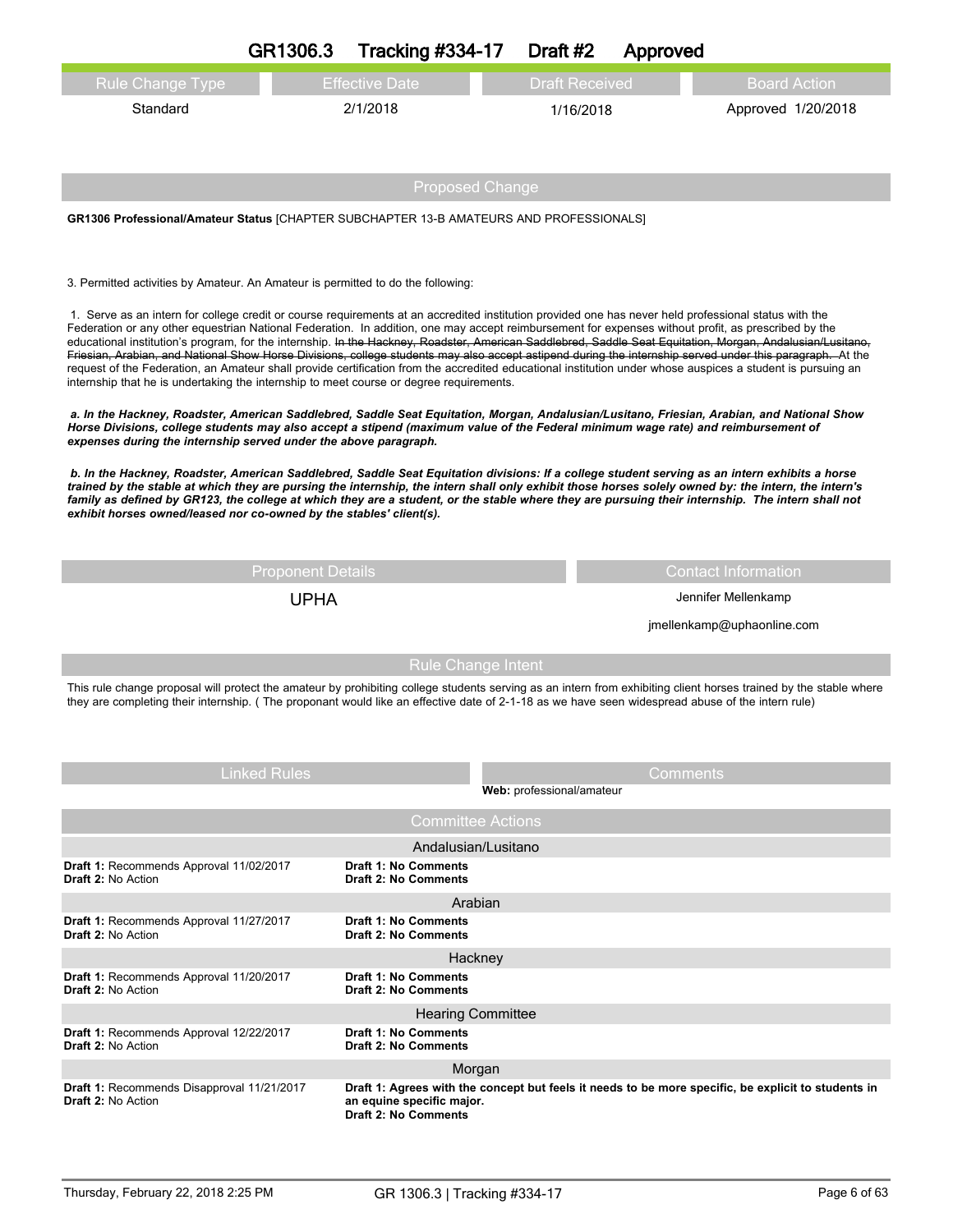|                                                                      | National Show Horse                                                                                                                                                                                            |
|----------------------------------------------------------------------|----------------------------------------------------------------------------------------------------------------------------------------------------------------------------------------------------------------|
|                                                                      |                                                                                                                                                                                                                |
| Draft 1: Recommends Approval 11/27/2017<br>Draft 2: No Action        | <b>Draft 1: No Comments</b><br><b>Draft 2: No Comments</b>                                                                                                                                                     |
|                                                                      | Roadster                                                                                                                                                                                                       |
| Draft 1: Recommends Approval 11/21/2017<br><b>Draft 2: No Action</b> | <b>Draft 1: No Comments</b><br>Draft 2: No Comments                                                                                                                                                            |
|                                                                      | Saddle Seat Eq                                                                                                                                                                                                 |
| <b>Draft 1: No Action 11/20/2017</b><br><b>Draft 2: No Action</b>    | Draft 1: Committee thought this did not address the real problem. The rule has little to with<br>Saddle Seat Equitation and would only involve classes such as the Adult Medal.<br><b>Draft 2: No Comments</b> |
|                                                                      | American Saddlebred                                                                                                                                                                                            |
| Draft 1: Recommends Approval 11/27/2017<br>Draft 2: No Action        | <b>Draft 1: No Comments</b><br><b>Draft 2: No Comments</b>                                                                                                                                                     |
|                                                                      | <b>Western Committee</b>                                                                                                                                                                                       |
| <b>Draft 1: No Action 11/21/2017</b><br>Draft 2: No Action           | Draft 1: No Comments<br><b>Draft 2: No Comments</b>                                                                                                                                                            |
|                                                                      | <b>Breeds</b>                                                                                                                                                                                                  |
| Draft 1: No Action<br><b>Draft 2: No Action</b>                      | <b>Draft 1: No Comments</b><br><b>Draft 2: No Comments</b>                                                                                                                                                     |
|                                                                      | Council - Admin & Finance                                                                                                                                                                                      |
| Draft 1: Recommends Disapproval 01/08/2018<br>Draft 2: No Action     | Draft 1: Requires clarification that the stipend is in addition to reimbursement of expenses; and<br>requires clarification in the event of co-ownership of a horse.<br><b>Draft 2: No Comments</b>            |
|                                                                      | Council - Natl Breed & Discipline                                                                                                                                                                              |
| Draft 1: Recommends Approval 12/05/2017<br><b>Draft 2: No Action</b> | <b>Draft 1: No Comments</b><br><b>Draft 2: No Comments</b>                                                                                                                                                     |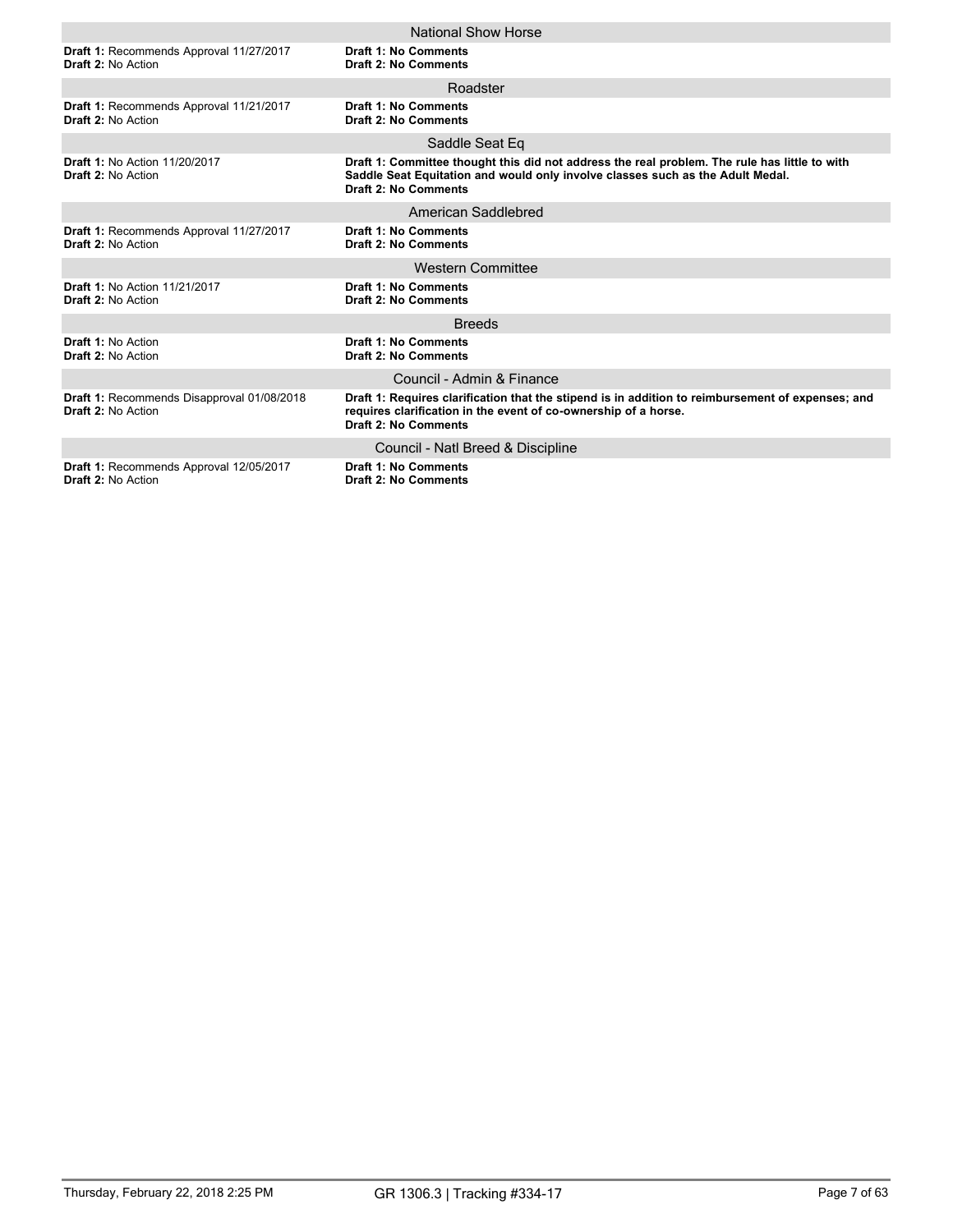|                                                                                                                                                                                                                                                                                                                                                                                                                                                                        | <b>GR804</b> | <b>Tracking #231-17</b> | Draft #1              | Approved |                     |  |
|------------------------------------------------------------------------------------------------------------------------------------------------------------------------------------------------------------------------------------------------------------------------------------------------------------------------------------------------------------------------------------------------------------------------------------------------------------------------|--------------|-------------------------|-----------------------|----------|---------------------|--|
| Rule Change Type                                                                                                                                                                                                                                                                                                                                                                                                                                                       |              | <b>Effective Date</b>   | <b>Draft Received</b> |          | <b>Board Action</b> |  |
| Standard                                                                                                                                                                                                                                                                                                                                                                                                                                                               |              | 4/1/2018                | 8/31/2017             |          | Approved 1/20/2018  |  |
|                                                                                                                                                                                                                                                                                                                                                                                                                                                                        |              | <b>Proposed Change</b>  |                       |          |                     |  |
| <b>GR804 Shoeing Regulations [CHAPTER SUBCHAPTER 8-A ATTIRE AND EQUIPMENT]</b>                                                                                                                                                                                                                                                                                                                                                                                         |              |                         |                       |          |                     |  |
| SUBCHAPTER 8-A ATTIRE AND EQUIPMENT                                                                                                                                                                                                                                                                                                                                                                                                                                    |              |                         |                       |          |                     |  |
| <b>GR804 Shoeing Regulations</b>                                                                                                                                                                                                                                                                                                                                                                                                                                       |              |                         |                       |          |                     |  |
| 1. In some parts of the country, it is common practice to show unshod horses in certain classes. A horse cannot be barred from the ring because of being<br>unshod but, in classes in which it is common practice for all horses to be shod, a barefoot horse may be penalized at the judge's discretion.                                                                                                                                                              |              |                         |                       |          |                     |  |
| 2. Competitions offering classes in a division that designates a maximum weight for shoes (Paso Fino, Welsh) must provide accurate scales for weighing. If<br>any horse casts a shoe in any of these classes, the shoe, including pad if used, but not including nails must be immediately weighed by the judge. In these<br>classes, a competitor may not be excused from the ring until the judge is satisfied that the horse has not cast a shoe. Refer to GR109.2. |              |                         |                       |          |                     |  |

3. If the weight of a shoe and pad is protested, the owner may either withdraw the entry and forfeit all entry fees and winnings of the protested entry for the entire competition, in which event the protest must be withdrawn and the fee refunded or, have the shoe and pad removed in the presence of the competition veterinarian and steward so it can be weighed immediately.

4. Whether cast or removed, if the shoe including pad exceeds the weight limit, the entry must be disqualified for the balance of the competition and all entry fees and winnings of the entry for the entire competition will be forfeited. Removal and replacement of any protested shoe and pad is the sole responsibility of the owner of the entry; however, if the protest is not upheld, the protestor must *shall* pay *up to \$100* \$15 to defray the cost of removal and replacement of the shoe.

5. See AR106 for Arabian shoeing regulations.

**Draft 1:** No Action 11/20/2017 **Draft 1: No Comments**

| <b>Proponent Details</b>                                                                                                                                                                                            |                             | <b>Contact Information</b> |
|---------------------------------------------------------------------------------------------------------------------------------------------------------------------------------------------------------------------|-----------------------------|----------------------------|
| Council - Natl Breed & Discipline                                                                                                                                                                                   |                             | Lori Nelson                |
|                                                                                                                                                                                                                     |                             | Inelson@usef.org           |
|                                                                                                                                                                                                                     | <b>Rule Change Intent</b>   |                            |
| Intent:<br>1. Remove reference to GR109.2 because it is not relevant<br>2. Change the fee to defray the cost to something more general like, "what the owner is billed by the farrier" since \$15 may not cover it. |                             |                            |
| Would like for this to be effective 4/1/18 to accompany other rule changes being submitted in this regard.                                                                                                          |                             |                            |
| <b>Linked Rules</b>                                                                                                                                                                                                 |                             | Comments                   |
|                                                                                                                                                                                                                     | Web: shoeing regulations    |                            |
|                                                                                                                                                                                                                     | <b>Committee Actions</b>    |                            |
|                                                                                                                                                                                                                     | Andalusian/Lusitano         |                            |
| Draft 1: Recommends Approval 11/02/2017                                                                                                                                                                             | <b>Draft 1: No Comments</b> |                            |
|                                                                                                                                                                                                                     | Arabian                     |                            |
| Draft 1: Recommends Approval 11/15/2017                                                                                                                                                                             | <b>Draft 1: No Comments</b> |                            |
|                                                                                                                                                                                                                     | Hackney                     |                            |

**Draft 1:** Recommends Approval 10/30/2017 **Draft 1: No Comments** Paso Fino **Draft 1:** No Action 11/21/2017 **Draft 1: No Comments** Roadster Thursday, February 22, 2018 2:25 PM GR 804.0 | Tracking #231-17 Page 8 of 63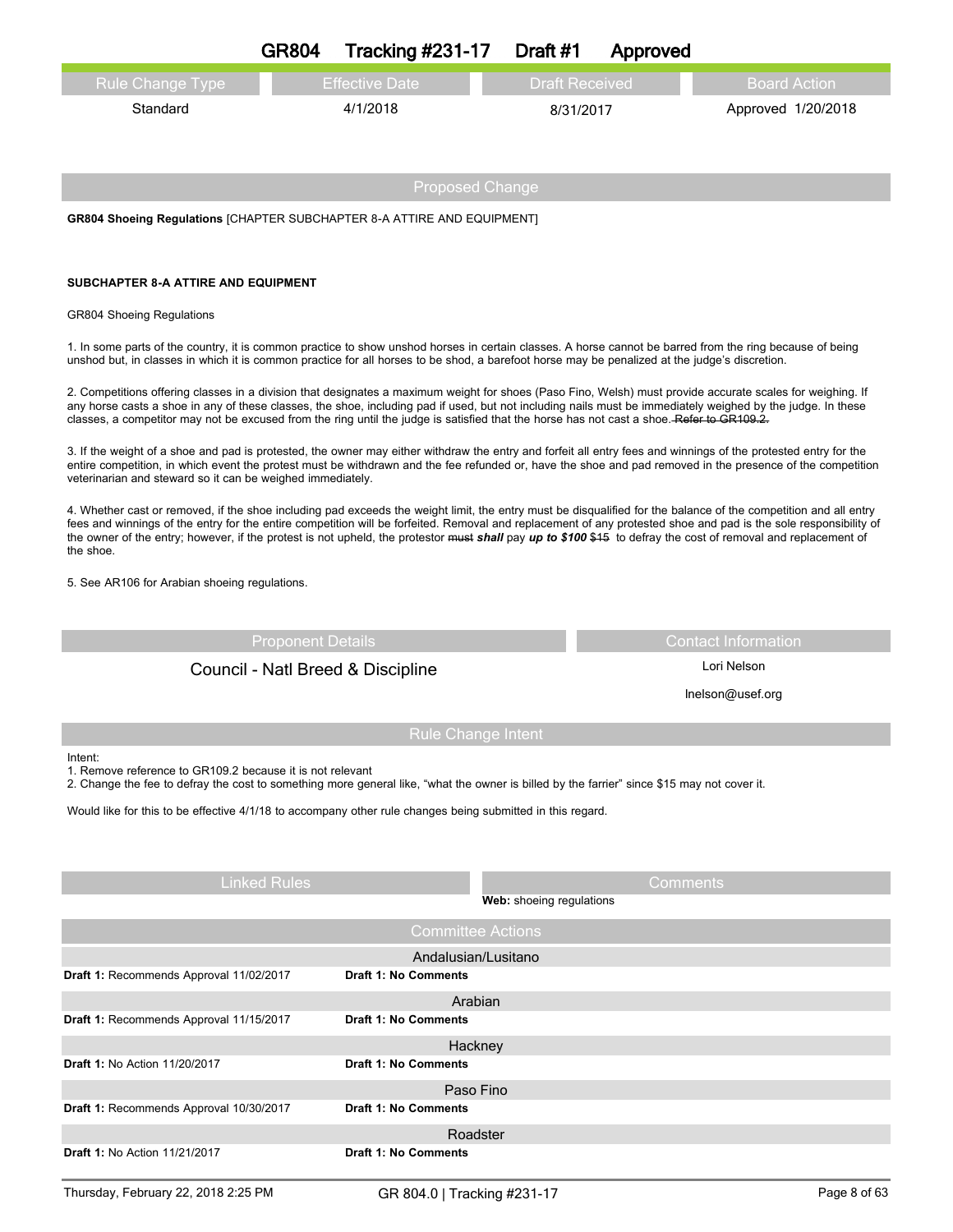|                                         | Saddle Seat Eq                    |
|-----------------------------------------|-----------------------------------|
| <b>Draft 1: No Action 11/20/2017</b>    | <b>Draft 1: No Comments</b>       |
|                                         | American Saddlebred               |
| Draft 1: Recommends Approval 11/27/2017 | <b>Draft 1: No Comments</b>       |
|                                         | Shetland                          |
| Draft 1: Recommends Approval 11/01/2017 | <b>Draft 1: No Comments</b>       |
|                                         | <b>Western Committee</b>          |
| <b>Draft 1: No Action 11/21/2017</b>    | <b>Draft 1: No Comments</b>       |
|                                         | <b>Breeds</b>                     |
| <b>Draft 1: No Action</b>               | <b>Draft 1: No Comments</b>       |
|                                         | Council - Natl Breed & Discipline |
| Draft 1: Recommends Approval 01/04/2018 | <b>Draft 1: No Comments</b>       |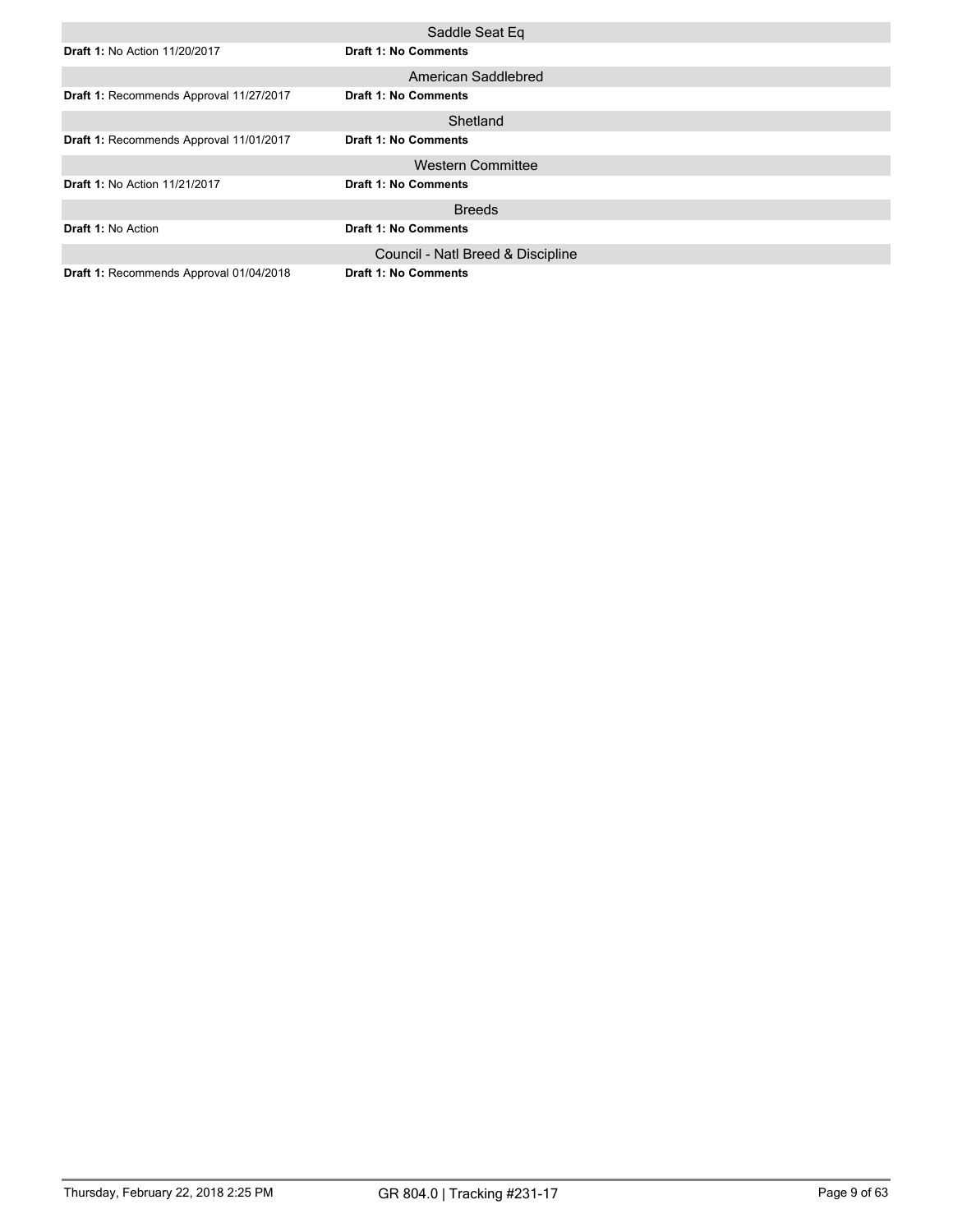| <b>Rule Change Type</b>                                                                    | <b>Effective Date</b>                                                                                                                                                                                                                                                                                                                                                                                                                                                                                                                                                                                                                                                                                                                                                                                             | <b>Draft Received</b>     | <b>Board Action</b>        |
|--------------------------------------------------------------------------------------------|-------------------------------------------------------------------------------------------------------------------------------------------------------------------------------------------------------------------------------------------------------------------------------------------------------------------------------------------------------------------------------------------------------------------------------------------------------------------------------------------------------------------------------------------------------------------------------------------------------------------------------------------------------------------------------------------------------------------------------------------------------------------------------------------------------------------|---------------------------|----------------------------|
| Standard                                                                                   | 4/1/2018                                                                                                                                                                                                                                                                                                                                                                                                                                                                                                                                                                                                                                                                                                                                                                                                          | 12/20/2017                | Approved 1/20/2018         |
|                                                                                            |                                                                                                                                                                                                                                                                                                                                                                                                                                                                                                                                                                                                                                                                                                                                                                                                                   |                           |                            |
|                                                                                            |                                                                                                                                                                                                                                                                                                                                                                                                                                                                                                                                                                                                                                                                                                                                                                                                                   |                           |                            |
|                                                                                            |                                                                                                                                                                                                                                                                                                                                                                                                                                                                                                                                                                                                                                                                                                                                                                                                                   | <b>Proposed Change</b>    |                            |
|                                                                                            | GR809 Performance Championships [CHAPTER SUBCHAPTER 8-B COMPETITION AWARDS, HONORS, AND PRIZES]                                                                                                                                                                                                                                                                                                                                                                                                                                                                                                                                                                                                                                                                                                                   |                           |                            |
|                                                                                            |                                                                                                                                                                                                                                                                                                                                                                                                                                                                                                                                                                                                                                                                                                                                                                                                                   |                           |                            |
|                                                                                            |                                                                                                                                                                                                                                                                                                                                                                                                                                                                                                                                                                                                                                                                                                                                                                                                                   |                           |                            |
|                                                                                            | 1. A Show Committee must designate all qualifying classes and can require any or all winners in a qualifying class at that competition to compete in a<br>Performance Championship class provided this is stated in the prize list and the gaits required are the same as in the qualifying class. Any exhibitor failing to<br>comply must forfeit all prize money in the qualifying class. If an exhibitor or trainer qualifies more than one horse for a Championship class he can elect to<br>show only one. (This does not apply to Regional and National Breed Affiliate approved Competitions.)                                                                                                                                                                                                             |                           |                            |
|                                                                                            | 2. To be eligible to show in a Performance Championship class a horse must have been properly entered, shown and judged in one qualifying class at that<br>competition in the same division or section. (This does not apply to Regional and National Breed Affiliate approved Competitions.)                                                                                                                                                                                                                                                                                                                                                                                                                                                                                                                     |                           |                            |
| GR117.3)                                                                                   | 3. So long as a competition has not limited eligibility for a Championship class to ribbon winners of qualifying classes, An an entry which while<br>performing in a qualifying class fails to qualify by reasons of equipment repair (limited to bridle, saddle, cart, wheels, and harness), shoeing time, illness<br>(certified by the official veterinarian) or failure of a class to fill shall be permitted to pay double fee and make a post entry in another qualifying class in the<br>section or if no subsequent qualifying class is available for such post entry, the horse shall be considered qualified for the Performance Championship class,<br>provided the horse has previously been entered in the Championship or Stake. Exception: Dressage, Jumper (See JP135.6), and Paso Fino. (See also |                           |                            |
|                                                                                            | 4. To avoid divided Performance Championship classes, eligibility for a Championship class may be limited to ribbon winners in qualifying classes.                                                                                                                                                                                                                                                                                                                                                                                                                                                                                                                                                                                                                                                                |                           |                            |
|                                                                                            | <b>Proponent Details</b>                                                                                                                                                                                                                                                                                                                                                                                                                                                                                                                                                                                                                                                                                                                                                                                          |                           | <b>Contact Information</b> |
|                                                                                            | Council - Natl Breed & Discipline                                                                                                                                                                                                                                                                                                                                                                                                                                                                                                                                                                                                                                                                                                                                                                                 |                           | Lori Nelson                |
|                                                                                            |                                                                                                                                                                                                                                                                                                                                                                                                                                                                                                                                                                                                                                                                                                                                                                                                                   |                           | Inelson@usef.org           |
|                                                                                            |                                                                                                                                                                                                                                                                                                                                                                                                                                                                                                                                                                                                                                                                                                                                                                                                                   |                           |                            |
|                                                                                            |                                                                                                                                                                                                                                                                                                                                                                                                                                                                                                                                                                                                                                                                                                                                                                                                                   | <b>Rule Change Intent</b> |                            |
| Intent:                                                                                    | 1. To make it more clear in #3 what "equipment" can be repaired (such as bridle, saddle, cart, wheels, harness; not to include shoes); to eliminate shoeing<br>time from the rule because it is defined in GR833 as an elimination if the shoe is not able to be attached.<br>2. Eliminate the ability for someone to come back in a championship that is restricted to ribbon winners by excepting that situation out in #3 based on #4.                                                                                                                                                                                                                                                                                                                                                                         |                           |                            |
| in circumstances that arise at the competitions.                                           | Would like to have this rule change effective 4/1/18 to eliminate the conflict with GR810 and to make it more clear for managers and exhibitors how to proceed                                                                                                                                                                                                                                                                                                                                                                                                                                                                                                                                                                                                                                                    |                           |                            |
|                                                                                            |                                                                                                                                                                                                                                                                                                                                                                                                                                                                                                                                                                                                                                                                                                                                                                                                                   |                           |                            |
|                                                                                            |                                                                                                                                                                                                                                                                                                                                                                                                                                                                                                                                                                                                                                                                                                                                                                                                                   |                           |                            |
| <b>Linked Rules</b>                                                                        |                                                                                                                                                                                                                                                                                                                                                                                                                                                                                                                                                                                                                                                                                                                                                                                                                   | Web: Championship class   | Comments                   |
|                                                                                            |                                                                                                                                                                                                                                                                                                                                                                                                                                                                                                                                                                                                                                                                                                                                                                                                                   | <b>Committee Actions</b>  |                            |
|                                                                                            |                                                                                                                                                                                                                                                                                                                                                                                                                                                                                                                                                                                                                                                                                                                                                                                                                   | Andalusian/Lusitano       |                            |
| Draft 1: Recommends Approval 11/02/2017<br>Draft 2: No Action<br><b>Draft 3: No Action</b> | <b>Draft 1: No Comments</b><br><b>Draft 2: No Comments</b><br><b>Draft 3: No Comments</b>                                                                                                                                                                                                                                                                                                                                                                                                                                                                                                                                                                                                                                                                                                                         |                           |                            |
|                                                                                            |                                                                                                                                                                                                                                                                                                                                                                                                                                                                                                                                                                                                                                                                                                                                                                                                                   | Arabian                   |                            |
| <b>Draft 1: No Action</b><br>Draft 2: Recommends Approval 11/15/2017                       | <b>Draft 1: No Comments</b><br><b>Draft 2: No Comments</b>                                                                                                                                                                                                                                                                                                                                                                                                                                                                                                                                                                                                                                                                                                                                                        |                           |                            |
| <b>Draft 3: No Action</b>                                                                  | <b>Draft 3: No Comments</b>                                                                                                                                                                                                                                                                                                                                                                                                                                                                                                                                                                                                                                                                                                                                                                                       |                           |                            |
|                                                                                            |                                                                                                                                                                                                                                                                                                                                                                                                                                                                                                                                                                                                                                                                                                                                                                                                                   | <b>Breeds/Disciplines</b> |                            |
| <b>Draft 1: No Action</b><br><b>Draft 2: No Action</b>                                     | <b>Draft 1: No Comments</b><br><b>Draft 2: No Comments</b>                                                                                                                                                                                                                                                                                                                                                                                                                                                                                                                                                                                                                                                                                                                                                        |                           |                            |
| <b>Draft 3: No Action</b>                                                                  | <b>Draft 3: No Comments</b>                                                                                                                                                                                                                                                                                                                                                                                                                                                                                                                                                                                                                                                                                                                                                                                       |                           |                            |
| <b>Draft 1: No Action</b>                                                                  | <b>Draft 1: No Comments</b>                                                                                                                                                                                                                                                                                                                                                                                                                                                                                                                                                                                                                                                                                                                                                                                       | <b>Dressage</b>           |                            |
| <b>Draft 2: No Action 12/04/2017</b><br><b>Draft 3: No Action</b>                          | <b>Draft 2: No Comments</b><br><b>Draft 3: No Comments</b>                                                                                                                                                                                                                                                                                                                                                                                                                                                                                                                                                                                                                                                                                                                                                        |                           |                            |
| Thursday, February 22, 2018 2:25 PM                                                        | GR 809.3   Tracking #340-17                                                                                                                                                                                                                                                                                                                                                                                                                                                                                                                                                                                                                                                                                                                                                                                       |                           | Page 10 of 63              |

**GR809.3 Tracking #340-17 Draft #3 Approved**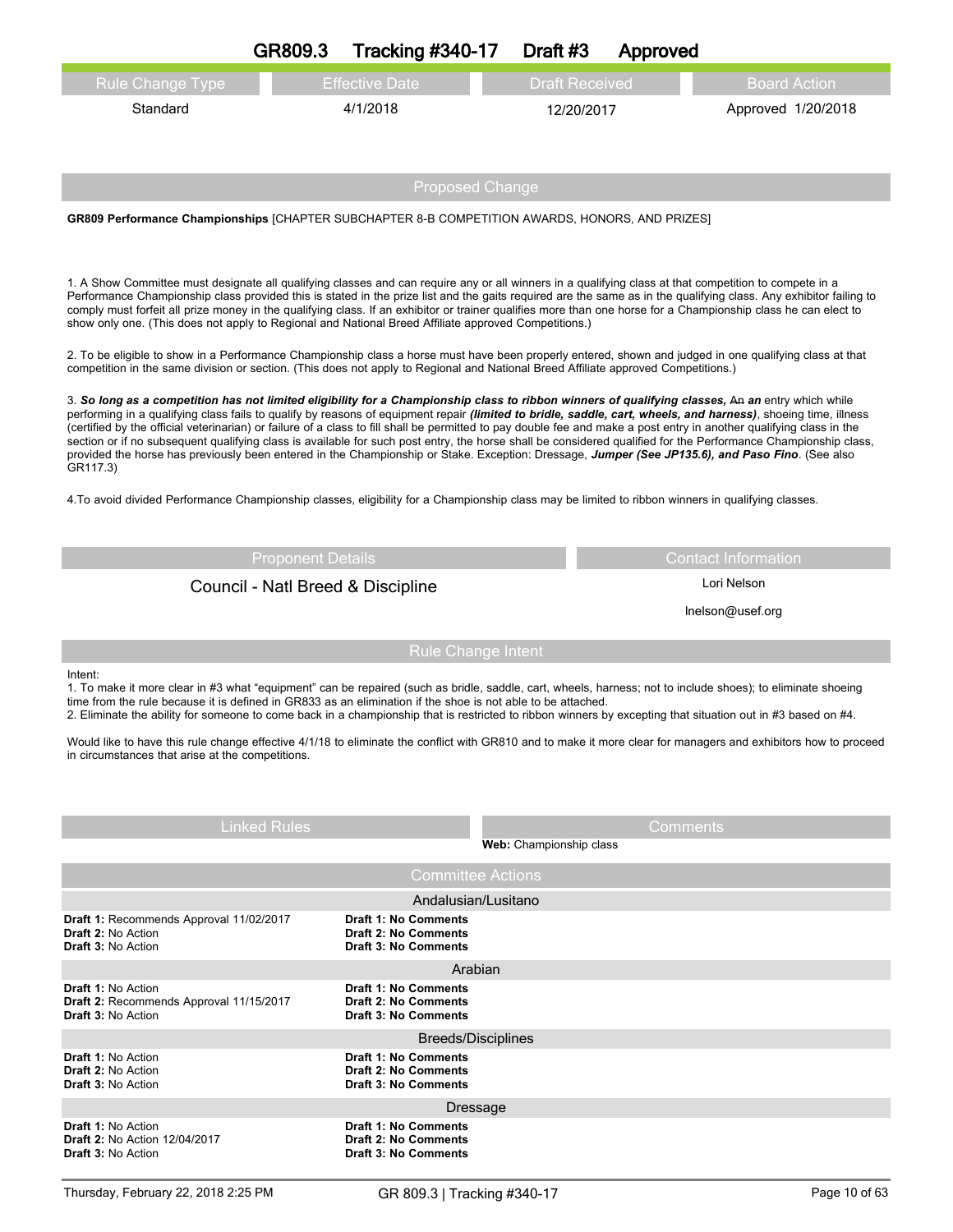|                                                                                                                 | Driving                                                                                                                                                                                                                                                                                                                                                                                                              |
|-----------------------------------------------------------------------------------------------------------------|----------------------------------------------------------------------------------------------------------------------------------------------------------------------------------------------------------------------------------------------------------------------------------------------------------------------------------------------------------------------------------------------------------------------|
| <b>Draft 1: No Action</b><br><b>Draft 2: No Action</b><br><b>Draft 3: No Action 12/20/2017</b>                  | <b>Draft 1: No Comments</b><br>Draft 2: No Comments<br><b>Draft 3: No Comments</b>                                                                                                                                                                                                                                                                                                                                   |
|                                                                                                                 | Endurance                                                                                                                                                                                                                                                                                                                                                                                                            |
| <b>Draft 1: No Action</b><br><b>Draft 2: No Action</b><br><b>Draft 3: No Action</b>                             | <b>Draft 1: No Comments</b><br><b>Draft 2: No Comments</b><br><b>Draft 3: No Comments</b>                                                                                                                                                                                                                                                                                                                            |
|                                                                                                                 | Eventing                                                                                                                                                                                                                                                                                                                                                                                                             |
| <b>Draft 1: No Action</b><br><b>Draft 2: No Action 11/07/2017</b><br><b>Draft 3: No Action</b>                  | <b>Draft 1: No Comments</b><br>Draft 2: The Eventing Sport Committee recommend taking no action as the proposed change<br>does not impact Eventing.<br><b>Draft 3: No Comments</b>                                                                                                                                                                                                                                   |
|                                                                                                                 | Hackney                                                                                                                                                                                                                                                                                                                                                                                                              |
| <b>Draft 1: No Action</b><br>Draft 2: Recommends Approval 11/20/2017<br><b>Draft 3: No Action</b>               | <b>Draft 1: No Comments</b><br><b>Draft 2: No Comments</b><br><b>Draft 3: No Comments</b>                                                                                                                                                                                                                                                                                                                            |
|                                                                                                                 | Morgan                                                                                                                                                                                                                                                                                                                                                                                                               |
| <b>Draft 1: No Action</b><br>Draft 2: Recommends Approval 11/21/2017<br><b>Draft 3: No Action</b>               | <b>Draft 1: No Comments</b><br><b>Draft 2: No Comments</b><br><b>Draft 3: No Comments</b>                                                                                                                                                                                                                                                                                                                            |
|                                                                                                                 | <b>National Show Horse</b>                                                                                                                                                                                                                                                                                                                                                                                           |
| <b>Draft 1: No Action</b><br>Draft 2: Recommends Disapproval 11/13/2017<br><b>Draft 3: No Action</b>            | <b>Draft 1: No Comments</b><br>Draft 2: Feels this limits possibilities for exhibitors to show back that have shown in the qualifier.<br><b>Draft 3: No Comments</b>                                                                                                                                                                                                                                                 |
|                                                                                                                 | Paso Fino                                                                                                                                                                                                                                                                                                                                                                                                            |
| <b>Draft 1: No Action 10/30/2017</b><br><b>Draft 2: No Action</b><br><b>Draft 3: No Action</b>                  | Draft 1: The Paso Fino committee takes no action as this rule change does not affect the Paso<br>Fino breed; however, the committee requests an exception for the Paso Fino breed to GR809.3 as<br>it is currently written. The committee does not feel a competitor should be able to show in a<br>championship class who has not properly qualified.<br><b>Draft 2: No Comments</b><br><b>Draft 3: No Comments</b> |
|                                                                                                                 | Roadster                                                                                                                                                                                                                                                                                                                                                                                                             |
| <b>Draft 1: No Action</b><br><b>Draft 2: No Action 11/21/2017</b><br><b>Draft 3: No Action</b>                  | <b>Draft 1: No Comments</b><br><b>Draft 2: No Comments</b><br><b>Draft 3: No Comments</b>                                                                                                                                                                                                                                                                                                                            |
|                                                                                                                 | Saddle Seat Eq                                                                                                                                                                                                                                                                                                                                                                                                       |
| <b>Draft 1: No Action</b><br>Draft 2: Recommends Disapproval 11/20/2017<br><b>Draft 3: No Action</b>            | <b>Draft 1: No Comments</b><br>Draft 2: Concern that the shoeing time was being eliminated from this rule.<br><b>Draft 3: No Comments</b>                                                                                                                                                                                                                                                                            |
|                                                                                                                 | American Saddlebred                                                                                                                                                                                                                                                                                                                                                                                                  |
| <b>Draft 1: No Action</b><br>Draft 2: Recommends Approval 11/27/2017<br>Draft 3: Recommends Approval 12/21/2017 | <b>Draft 1: No Comments</b><br><b>Draft 2: No Comments</b><br><b>Draft 3: No Comments</b>                                                                                                                                                                                                                                                                                                                            |
|                                                                                                                 | Shetland                                                                                                                                                                                                                                                                                                                                                                                                             |
| Draft 1: Recommends Approval 11/01/2017<br><b>Draft 2: No Action</b><br><b>Draft 3: No Action</b>               | Draft 1: No Comments<br><b>Draft 2: No Comments</b><br><b>Draft 3: No Comments</b>                                                                                                                                                                                                                                                                                                                                   |
|                                                                                                                 | Vaulting                                                                                                                                                                                                                                                                                                                                                                                                             |
| <b>Draft 1: No Action</b><br><b>Draft 2: No Action</b><br><b>Draft 3: No Action</b>                             | Draft 1: No Comments<br><b>Draft 2: No Comments</b><br><b>Draft 3: No Comments</b>                                                                                                                                                                                                                                                                                                                                   |
|                                                                                                                 | Connemara                                                                                                                                                                                                                                                                                                                                                                                                            |
| <b>Draft 1: No Action 10/25/2017</b><br><b>Draft 2: No Action</b><br><b>Draft 3: No Action</b>                  | <b>Draft 1: No Comments</b><br><b>Draft 2: No Comments</b><br><b>Draft 3: No Comments</b>                                                                                                                                                                                                                                                                                                                            |
|                                                                                                                 | <b>Western Committee</b>                                                                                                                                                                                                                                                                                                                                                                                             |
| <b>Draft 1: No Action</b><br>Draft 2: No Action 11/21/2017<br><b>Draft 3: No Action</b>                         | <b>Draft 1: No Comments</b><br><b>Draft 2: No Comments</b><br><b>Draft 3: No Comments</b>                                                                                                                                                                                                                                                                                                                            |
|                                                                                                                 | Reining                                                                                                                                                                                                                                                                                                                                                                                                              |
| <b>Draft 1: No Action</b><br><b>Draft 2: No Action</b><br><b>Draft 3: No Action</b>                             | <b>Draft 1: No Comments</b><br><b>Draft 2: No Comments</b><br><b>Draft 3: No Comments</b>                                                                                                                                                                                                                                                                                                                            |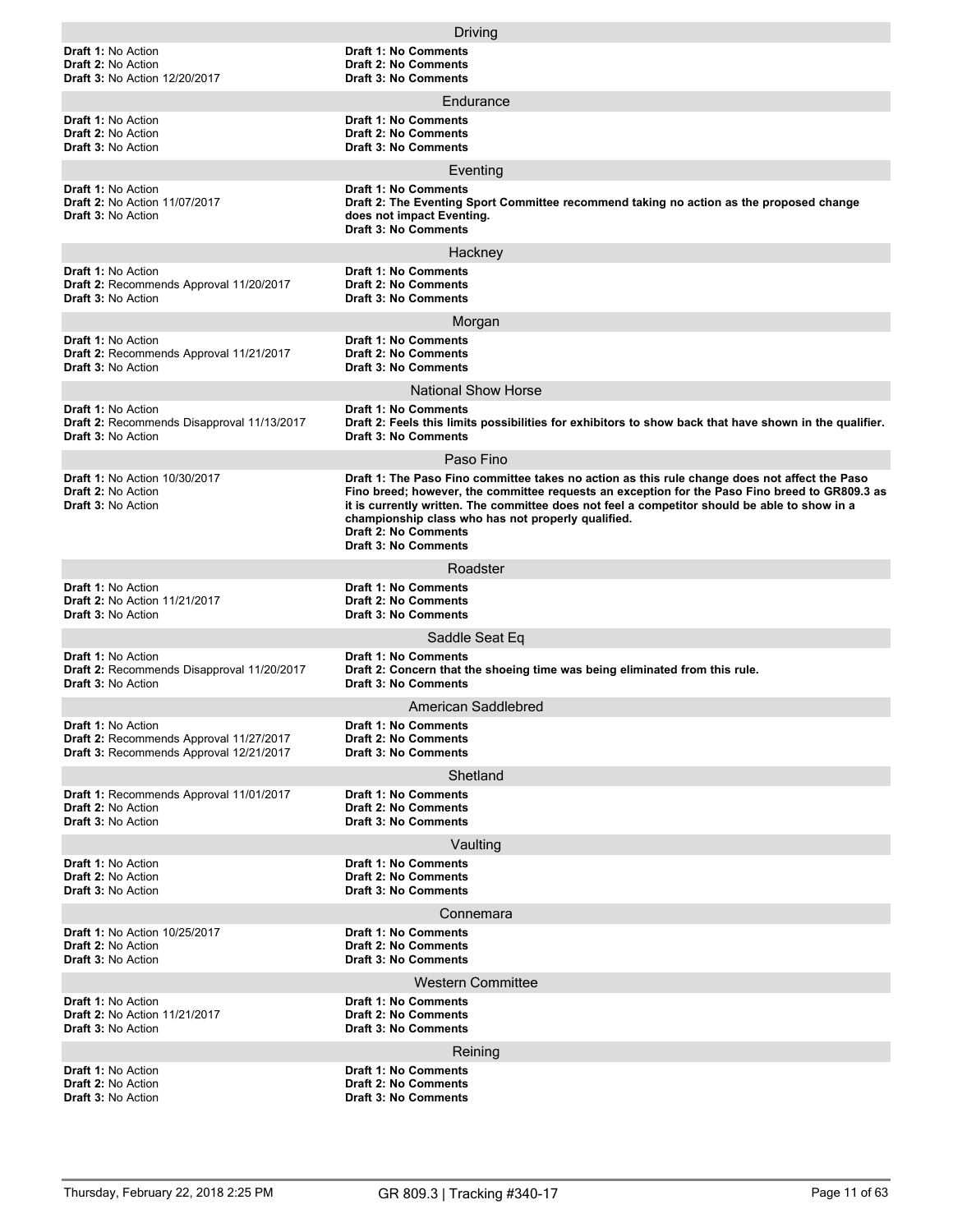|                                                                                                             | Friesian                                                                                                                                                                                                                                                                                                  |  |  |  |  |
|-------------------------------------------------------------------------------------------------------------|-----------------------------------------------------------------------------------------------------------------------------------------------------------------------------------------------------------------------------------------------------------------------------------------------------------|--|--|--|--|
| <b>Draft 1: No Action</b><br><b>Draft 2: No Action 11/14/2017</b><br><b>Draft 3: No Action</b>              | <b>Draft 1: No Comments</b><br><b>Draft 2: No Comments</b><br><b>Draft 3: No Comments</b>                                                                                                                                                                                                                 |  |  |  |  |
|                                                                                                             | Jumper                                                                                                                                                                                                                                                                                                    |  |  |  |  |
| Draft 1: No Action<br>Draft 2: Recommends Disapproval 11/28/2017<br>Draft 3: Recommends Approval 12/21/2017 | <b>Draft 1: No Comments</b><br>Draft 2: Would approve if an exception is added for Jumping (after Dressage) with JP 135.6 as a<br>reference.<br><b>Draft 3: No Comments</b>                                                                                                                               |  |  |  |  |
|                                                                                                             | <b>Carriage Pleasure Driving</b>                                                                                                                                                                                                                                                                          |  |  |  |  |
| Draft 1: Recommends Disapproval 11/09/2017<br>Draft 2: Recommends Approval 12/18/2017<br>Draft 3: No Action | Draft 1: Too ambiguous. Would like to see the new language as a separate line item and have<br>shoeing time added back into the rule. GR810 referenced in the intent does not conflict with rule.<br>Draft 2: Committee approves but suggests changing "cart, wheels" to vehicle.<br>Draft 3: No Comments |  |  |  |  |
|                                                                                                             | <b>English Pleasure</b>                                                                                                                                                                                                                                                                                   |  |  |  |  |
| Draft 1: No Action<br><b>Draft 2: No Action</b><br><b>Draft 3: No Action</b>                                | <b>Draft 1: No Comments</b><br><b>Draft 2: No Comments</b><br><b>Draft 3: No Comments</b>                                                                                                                                                                                                                 |  |  |  |  |
|                                                                                                             | Welsh                                                                                                                                                                                                                                                                                                     |  |  |  |  |
| <b>Draft 1: No Action 10/25/2017</b><br>Draft 2: No Action<br><b>Draft 3: No Action</b>                     | Draft 1: This rule does not really impact the Welsh<br><b>Draft 2: No Comments</b><br>Draft 3: No Comments                                                                                                                                                                                                |  |  |  |  |
|                                                                                                             | <b>Western Dressage</b>                                                                                                                                                                                                                                                                                   |  |  |  |  |
| <b>Draft 1: No Action 11/07/2017</b><br><b>Draft 2: No Action 11/07/2017</b><br><b>Draft 3: No Action</b>   | Draft 1: Feels this rule does not apply to the Western Dressage division.<br>Draft 2: Feels this rule does not apply to the Western Dressage division.<br><b>Draft 3: No Comments</b>                                                                                                                     |  |  |  |  |
|                                                                                                             | Council - Intl Discipline                                                                                                                                                                                                                                                                                 |  |  |  |  |
| Draft 1: No Action<br><b>Draft 2: No Action</b><br>Draft 3: Recommends Approval 12/21/2017                  | <b>Draft 1: No Comments</b><br><b>Draft 2: No Comments</b><br><b>Draft 3: No Comments</b>                                                                                                                                                                                                                 |  |  |  |  |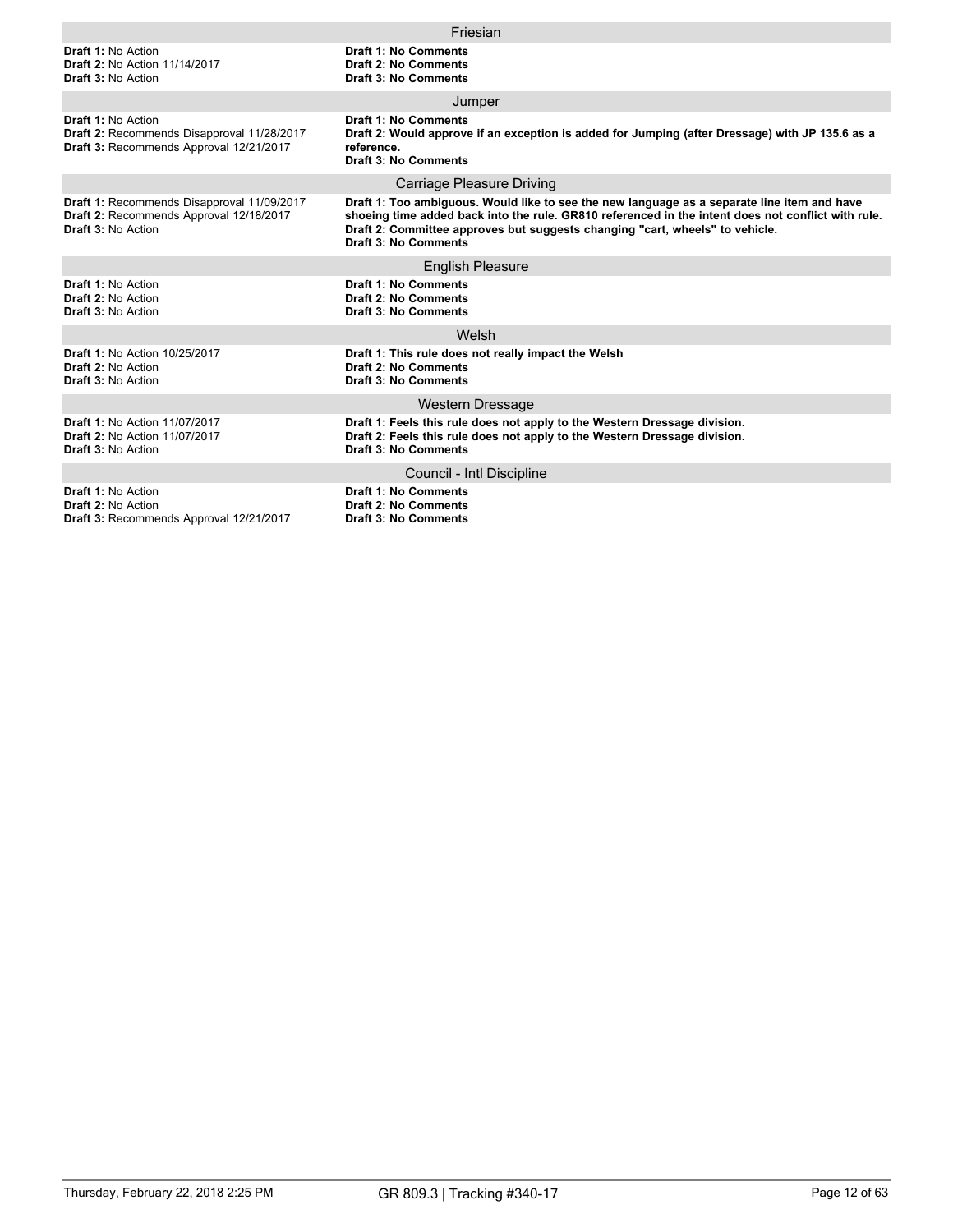|                                                                                                                                                                                                                                                                               | <b>GR827</b>             | <b>Tracking #230-17</b>                                    | Draft #3              | Approved |                                                                                                                                                          |  |
|-------------------------------------------------------------------------------------------------------------------------------------------------------------------------------------------------------------------------------------------------------------------------------|--------------------------|------------------------------------------------------------|-----------------------|----------|----------------------------------------------------------------------------------------------------------------------------------------------------------|--|
| <b>Rule Change Type</b>                                                                                                                                                                                                                                                       |                          | <b>Effective Date</b>                                      | <b>Draft Received</b> |          | <b>Board Action</b>                                                                                                                                      |  |
| Standard                                                                                                                                                                                                                                                                      |                          | 4/1/2018                                                   | 12/20/2017            |          | Approved 1/20/2018                                                                                                                                       |  |
|                                                                                                                                                                                                                                                                               |                          |                                                            |                       |          |                                                                                                                                                          |  |
|                                                                                                                                                                                                                                                                               |                          |                                                            |                       |          |                                                                                                                                                          |  |
|                                                                                                                                                                                                                                                                               |                          | <b>Proposed Change</b>                                     |                       |          |                                                                                                                                                          |  |
| GR827 Hors de Concours [CHAPTER SUBCHAPTER 8-C COMPETITION AND CLASS CONDITIONS AND ELIGIBILITY]                                                                                                                                                                              |                          |                                                            |                       |          |                                                                                                                                                          |  |
|                                                                                                                                                                                                                                                                               |                          |                                                            |                       |          |                                                                                                                                                          |  |
|                                                                                                                                                                                                                                                                               |                          |                                                            |                       |          |                                                                                                                                                          |  |
| GR827 Hors de Concours                                                                                                                                                                                                                                                        |                          |                                                            |                       |          | Entering a class Hors de Concours (without being judged) is prohibited except as provided for below. Competition Management may, in its sole discretion, |  |
| permit an exhibitor to compete Hors de Concours. If a horse competes Hors de Concours, the horse cannot compete in a subsequent class for prize<br>money in the same ring on the same day. However, the rider of an Hors de Concours horse may compete in subsequent classes. |                          |                                                            |                       |          |                                                                                                                                                          |  |
| For exceptions, see below:                                                                                                                                                                                                                                                    |                          |                                                            |                       |          |                                                                                                                                                          |  |
| a. For Dressage Competitions (out of competition); see DR119.5 and DR119.7                                                                                                                                                                                                    |                          |                                                            |                       |          |                                                                                                                                                          |  |
| b. For Eventing Competitions: see EV106.6                                                                                                                                                                                                                                     |                          |                                                            |                       |          |                                                                                                                                                          |  |
| b.c. For Driving Competitions, see DC915                                                                                                                                                                                                                                      |                          |                                                            |                       |          |                                                                                                                                                          |  |
| c.d. For Jumpers - See JP135.14.                                                                                                                                                                                                                                              |                          |                                                            |                       |          |                                                                                                                                                          |  |
| e. Competing Hors de Concours is prohibited in the following divisions: Hackney, Roadster, Saddlebred, National Show Horse, and Western                                                                                                                                       |                          |                                                            |                       |          |                                                                                                                                                          |  |
| Dressage.                                                                                                                                                                                                                                                                     |                          |                                                            |                       |          |                                                                                                                                                          |  |
|                                                                                                                                                                                                                                                                               |                          |                                                            |                       |          |                                                                                                                                                          |  |
|                                                                                                                                                                                                                                                                               | <b>Proponent Details</b> |                                                            |                       |          | <b>Contact Information</b>                                                                                                                               |  |
| Lori Nelson<br>Council - Natl Breed & Discipline                                                                                                                                                                                                                              |                          |                                                            |                       |          |                                                                                                                                                          |  |
|                                                                                                                                                                                                                                                                               |                          |                                                            |                       |          |                                                                                                                                                          |  |
|                                                                                                                                                                                                                                                                               |                          |                                                            |                       |          | Inelson@usef.org                                                                                                                                         |  |
|                                                                                                                                                                                                                                                                               |                          | Rule Change Intent                                         |                       |          |                                                                                                                                                          |  |
| Intent:<br>To allow competition management discretion to permit an exhibitor to show hors de concours in divisions not listed currently in this rule based on special<br>circumstances that may arise at the competition.                                                     |                          |                                                            |                       |          |                                                                                                                                                          |  |
|                                                                                                                                                                                                                                                                               |                          |                                                            |                       |          |                                                                                                                                                          |  |
| Would like to see this rule change effective 4/1/18 so that there is more flexibility and competitions and in the best interest of the sport.                                                                                                                                 |                          |                                                            |                       |          |                                                                                                                                                          |  |
|                                                                                                                                                                                                                                                                               |                          |                                                            |                       |          |                                                                                                                                                          |  |
|                                                                                                                                                                                                                                                                               | <b>Linked Rules</b>      |                                                            |                       | Comments |                                                                                                                                                          |  |
|                                                                                                                                                                                                                                                                               |                          |                                                            | Web: Hors de Concours |          |                                                                                                                                                          |  |
|                                                                                                                                                                                                                                                                               |                          | <b>Committee Actions</b>                                   |                       |          |                                                                                                                                                          |  |
| Draft 1: No Action                                                                                                                                                                                                                                                            |                          | Andalusian/Lusitano<br>Draft 1: No Comments                |                       |          |                                                                                                                                                          |  |
| Draft 2: Recommends Approval 11/02/2017<br><b>Draft 3: No Action</b>                                                                                                                                                                                                          |                          | <b>Draft 2: No Comments</b><br><b>Draft 3: No Comments</b> |                       |          |                                                                                                                                                          |  |
|                                                                                                                                                                                                                                                                               |                          | Arabian                                                    |                       |          |                                                                                                                                                          |  |
| Draft 1: No Action<br>Draft 2: Recommends Approval 11/15/2017                                                                                                                                                                                                                 |                          | <b>Draft 1: No Comments</b><br><b>Draft 2: No Comments</b> |                       |          |                                                                                                                                                          |  |
| <b>Draft 3: No Action</b>                                                                                                                                                                                                                                                     |                          | <b>Draft 3: No Comments</b><br><b>Breeders</b>             |                       |          |                                                                                                                                                          |  |
| <b>Draft 1: No Action</b>                                                                                                                                                                                                                                                     |                          | <b>Draft 1: No Comments</b>                                |                       |          |                                                                                                                                                          |  |
| <b>Draft 2: No Action</b><br><b>Draft 3: Recommends Approval</b>                                                                                                                                                                                                              |                          | <b>Draft 2: No Comments</b><br><b>Draft 3: No Comments</b> |                       |          |                                                                                                                                                          |  |
|                                                                                                                                                                                                                                                                               |                          | <b>Breeds/Disciplines</b>                                  |                       |          |                                                                                                                                                          |  |
| <b>Draft 1: No Action</b><br><b>Draft 2: No Action</b>                                                                                                                                                                                                                        |                          | Draft 1: No Comments<br><b>Draft 2: No Comments</b>        |                       |          |                                                                                                                                                          |  |
| <b>Draft 3: No Action</b>                                                                                                                                                                                                                                                     |                          | <b>Draft 3: No Comments</b>                                |                       |          |                                                                                                                                                          |  |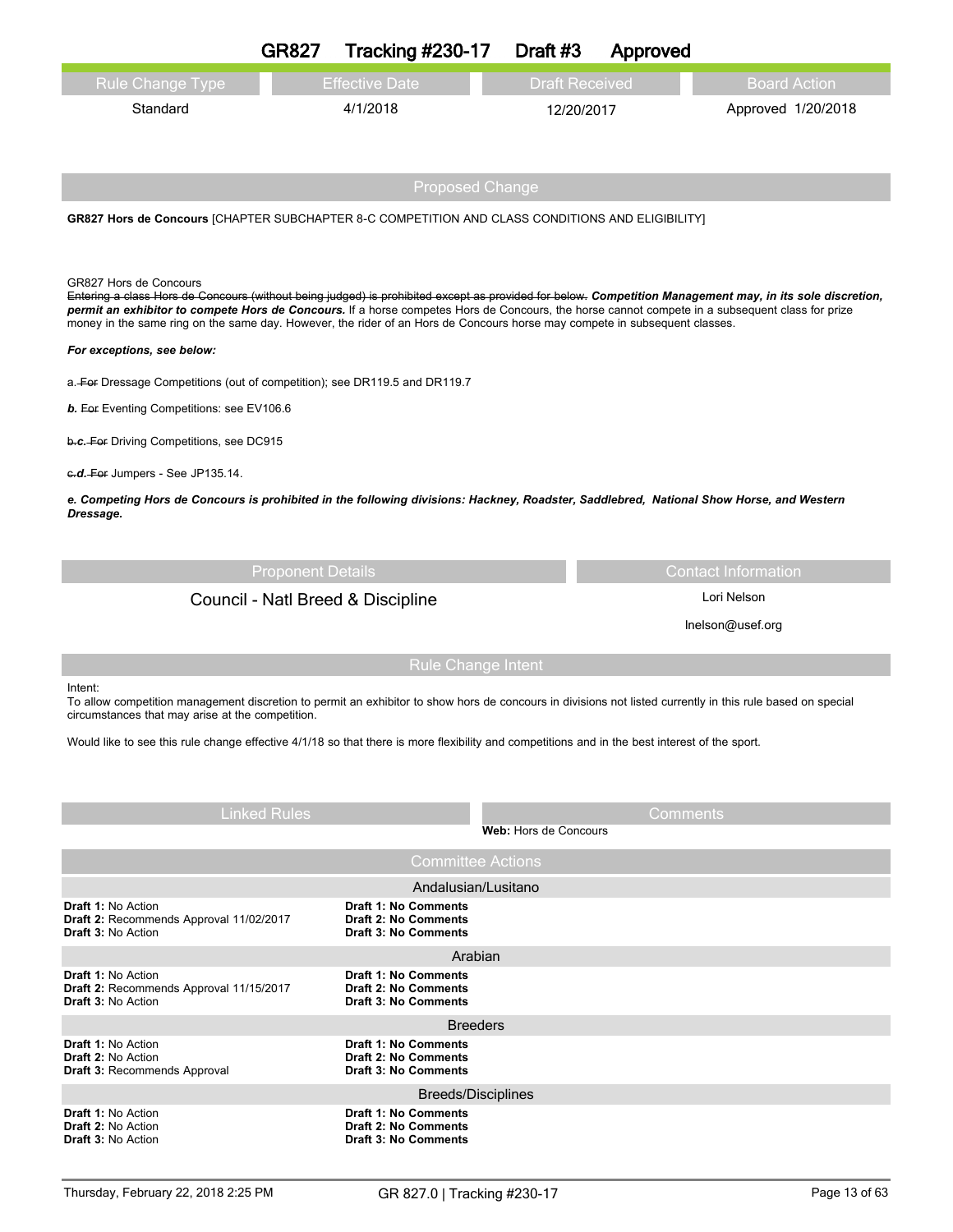|                                                                                                                    | Dressage                                                                                                                                                                                                                                             |
|--------------------------------------------------------------------------------------------------------------------|------------------------------------------------------------------------------------------------------------------------------------------------------------------------------------------------------------------------------------------------------|
| Draft 1: No Action<br>Draft 2: Recommends Approval 12/04/2017<br><b>Draft 3: No Action</b>                         | <b>Draft 1: No Comments</b><br><b>Draft 2: No Comments</b><br><b>Draft 3: No Comments</b>                                                                                                                                                            |
|                                                                                                                    | Driving                                                                                                                                                                                                                                              |
| <b>Draft 1: No Action</b><br><b>Draft 2: No Action</b><br><b>Draft 3: No Action 12/20/2017</b>                     | <b>Draft 1: No Comments</b><br><b>Draft 2: No Comments</b><br><b>Draft 3: No Comments</b>                                                                                                                                                            |
|                                                                                                                    | Endurance                                                                                                                                                                                                                                            |
| <b>Draft 1: No Action</b><br><b>Draft 2: No Action</b><br><b>Draft 3: No Action</b>                                | Draft 1: No Comments<br><b>Draft 2: No Comments</b><br><b>Draft 3: No Comments</b>                                                                                                                                                                   |
|                                                                                                                    | Eventing                                                                                                                                                                                                                                             |
| <b>Draft 1: No Action</b><br><b>Draft 2: No Action 11/07/2017</b><br><b>Draft 3: No Action</b>                     | <b>Draft 1: No Comments</b><br>Draft 2: The Eventing Sport Committee recommend taking no action as the Eventing rule re: Hors<br>de Concours supersedes the GR.<br><b>Draft 3: No Comments</b>                                                       |
|                                                                                                                    | Hackney                                                                                                                                                                                                                                              |
| Draft 1: No Action<br><b>Draft 2: No Action 11/20/2017</b><br><b>Draft 3: No Action</b>                            | <b>Draft 1: No Comments</b><br><b>Draft 2: No Comments</b><br><b>Draft 3: No Comments</b>                                                                                                                                                            |
|                                                                                                                    | Morgan                                                                                                                                                                                                                                               |
| <b>Draft 1: No Action</b><br>Draft 2: Recommends Approval 11/21/2017<br><b>Draft 3: No Action</b>                  | <b>Draft 1: No Comments</b><br><b>Draft 2: No Comments</b><br><b>Draft 3: No Comments</b>                                                                                                                                                            |
|                                                                                                                    | <b>National Hunter Committee</b>                                                                                                                                                                                                                     |
| <b>Draft 1: No Action</b><br>Draft 2: Recommends Approval 11/06/2017<br><b>Draft 3: No Action</b>                  | <b>Draft 1: No Comments</b><br><b>Draft 2: No Comments</b><br><b>Draft 3: No Comments</b>                                                                                                                                                            |
|                                                                                                                    | <b>National Show Horse</b>                                                                                                                                                                                                                           |
| <b>Draft 1: No Action</b><br>Draft 2: Recommends Disapproval 11/13/2017<br><b>Draft 3: No Action</b>               | <b>Draft 1: No Comments</b><br>Draft 2: Is a distraction to judges and puts a hardship on show management.<br><b>Draft 3: No Comments</b>                                                                                                            |
|                                                                                                                    | Paso Fino                                                                                                                                                                                                                                            |
| <b>Draft 1: No Action</b><br>Draft 2: Recommends Approval 10/30/2017<br><b>Draft 3: No Action</b>                  | <b>Draft 1: No Comments</b><br><b>Draft 2: No Comments</b><br><b>Draft 3: No Comments</b>                                                                                                                                                            |
|                                                                                                                    | Roadster                                                                                                                                                                                                                                             |
| <b>Draft 1: No Action</b><br>Draft 2: Recommends Disapproval 11/21/2017<br><b>Draft 3: No Action</b>               | <b>Draft 1: No Comments</b><br>Draft 2: Committee felt this rule would not be beneficial to this discipline. It would difficult to<br>explain to spectators and could possible reflect negatively on this discipline.<br><b>Draft 3: No Comments</b> |
|                                                                                                                    | Saddle Seat Eq                                                                                                                                                                                                                                       |
| <b>Draft 1: No Action</b><br><b>Draft 2: No Action 11/20/2017</b><br><b>Draft 3: No Action</b>                     | <b>Draft 1: No Comments</b><br><b>Draft 2: No Comments</b><br><b>Draft 3: No Comments</b>                                                                                                                                                            |
|                                                                                                                    | American Saddlebred                                                                                                                                                                                                                                  |
| <b>Draft 1: No Action</b><br>Draft 2: Recommends Disapproval 11/27/2017<br>Draft 3: Recommends Approval 12/21/2017 | <b>Draft 1: No Comments</b><br>Draft 2: If this rule is approved this Committee would like the American Saddlebred to be exempt<br>for use of this rule.<br><b>Draft 3: No Comments</b>                                                              |
|                                                                                                                    | Shetland                                                                                                                                                                                                                                             |
| <b>Draft 1: No Action</b><br>Draft 2: Recommends Approval 11/01/2017<br><b>Draft 3: No Action</b>                  | <b>Draft 1: No Comments</b><br><b>Draft 2: No Comments</b><br><b>Draft 3: No Comments</b>                                                                                                                                                            |
|                                                                                                                    | <b>Competition Management</b>                                                                                                                                                                                                                        |
| <b>Draft 1: No Action</b><br>Draft 2: Recommends Approval 12/04/2017<br><b>Draft 3: No Action</b>                  | <b>Draft 1: No Comments</b><br><b>Draft 2: No Comments</b><br><b>Draft 3: No Comments</b>                                                                                                                                                            |
|                                                                                                                    | Vaulting                                                                                                                                                                                                                                             |
| <b>Draft 1: No Action</b><br><b>Draft 2: No Action</b><br><b>Draft 3: No Action</b>                                | <b>Draft 1: No Comments</b><br><b>Draft 2: No Comments</b><br><b>Draft 3: No Comments</b>                                                                                                                                                            |
|                                                                                                                    | Connemara                                                                                                                                                                                                                                            |
| <b>Draft 1: No Action</b><br>Draft 2: Recommends Approval 10/25/2017<br><b>Draft 3: No Action</b>                  | <b>Draft 1: No Comments</b><br><b>Draft 2: No Comments</b><br><b>Draft 3: No Comments</b>                                                                                                                                                            |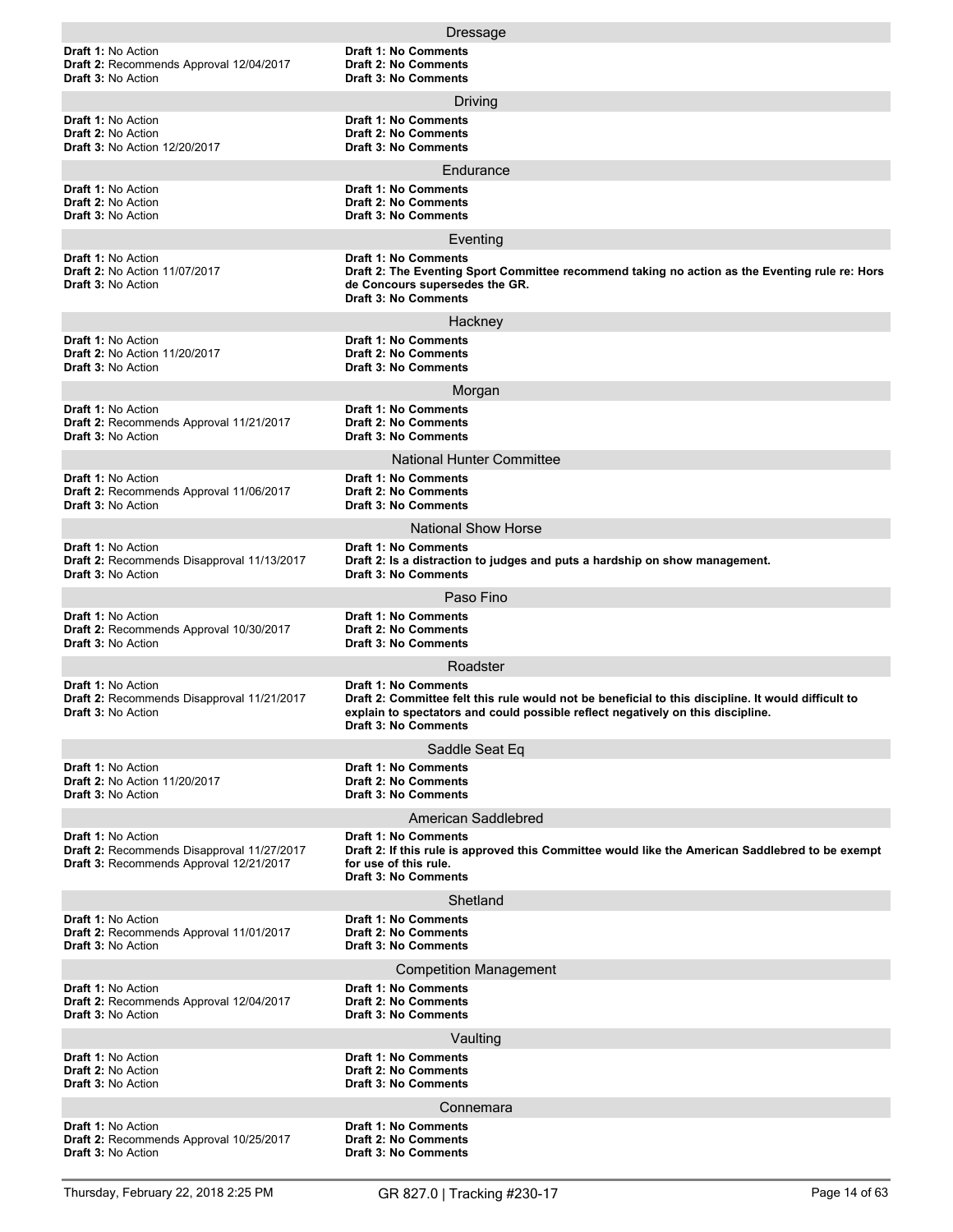|                                                                                                      | <b>Western Committee</b>                                                                                                                                                                                                                        |  |  |  |  |
|------------------------------------------------------------------------------------------------------|-------------------------------------------------------------------------------------------------------------------------------------------------------------------------------------------------------------------------------------------------|--|--|--|--|
| <b>Draft 1: No Action</b><br><b>Draft 2: No Action 11/21/2017</b><br><b>Draft 3: No Action</b>       | <b>Draft 1: No Comments</b><br><b>Draft 2: No Comments</b><br><b>Draft 3: No Comments</b>                                                                                                                                                       |  |  |  |  |
|                                                                                                      | Reining                                                                                                                                                                                                                                         |  |  |  |  |
| <b>Draft 1: No Action</b><br><b>Draft 2: No Action</b><br><b>Draft 3: No Action</b>                  | <b>Draft 1: No Comments</b><br><b>Draft 2: No Comments</b><br><b>Draft 3: No Comments</b>                                                                                                                                                       |  |  |  |  |
|                                                                                                      | Friesian                                                                                                                                                                                                                                        |  |  |  |  |
| Draft 1: No Action<br>Draft 2: Recommends Approval 11/14/2017<br><b>Draft 3: No Action</b>           | Draft 1: No Comments<br><b>Draft 2: No Comments</b><br><b>Draft 3: No Comments</b>                                                                                                                                                              |  |  |  |  |
|                                                                                                      | Jumper                                                                                                                                                                                                                                          |  |  |  |  |
| <b>Draft 1: No Action</b>                                                                            | <b>Draft 1: No Comments</b>                                                                                                                                                                                                                     |  |  |  |  |
|                                                                                                      | USHJA                                                                                                                                                                                                                                           |  |  |  |  |
| <b>Draft 1: No Action</b><br>Draft 2: Recommends Approval 12/14/2017<br>Draft 3: No Action           | <b>Draft 1: No Comments</b><br><b>Draft 2: No Comments</b><br><b>Draft 3: No Comments</b>                                                                                                                                                       |  |  |  |  |
|                                                                                                      | Carriage Pleasure Driving                                                                                                                                                                                                                       |  |  |  |  |
| Draft 1: No Action<br>Draft 2: Recommends Approval 11/09/2017<br><b>Draft 3: No Action</b>           | Draft 1: No Comments<br><b>Draft 2: No Comments</b><br><b>Draft 3: No Comments</b>                                                                                                                                                              |  |  |  |  |
|                                                                                                      | <b>English Pleasure</b>                                                                                                                                                                                                                         |  |  |  |  |
| <b>Draft 1: No Action</b><br>Draft 2: No Action<br>Draft 3: No Action                                | <b>Draft 1: No Comments</b><br><b>Draft 2: No Comments</b><br><b>Draft 3: No Comments</b>                                                                                                                                                       |  |  |  |  |
|                                                                                                      | Welsh                                                                                                                                                                                                                                           |  |  |  |  |
| Draft 1: No Action<br><b>Draft 2: No Action 10/25/2017</b><br><b>Draft 3: No Action</b>              | Draft 1: No Comments<br>Draft 2: This rule does not really impact the Welsh<br><b>Draft 3: No Comments</b>                                                                                                                                      |  |  |  |  |
|                                                                                                      | Western Dressage                                                                                                                                                                                                                                |  |  |  |  |
| <b>Draft 1: No Action</b><br>Draft 2: Recommends Disapproval 11/07/2017<br><b>Draft 3: No Action</b> | Draft 1: No Comments<br>Draft 2: The committee would like Western Dressage to be an exception to this rule change,<br>making a separate procedure for Hors de Concours classes in the Western Dressage division.<br><b>Draft 3: No Comments</b> |  |  |  |  |
|                                                                                                      | Council - Admin & Finance                                                                                                                                                                                                                       |  |  |  |  |
| <b>Draft 1: No Action</b><br>Draft 2: No Action<br>Draft 3: Recommends Approval 01/08/2018           | <b>Draft 1: No Comments</b><br><b>Draft 2: No Comments</b><br><b>Draft 3: No Comments</b>                                                                                                                                                       |  |  |  |  |
|                                                                                                      | Council - Natl Breed & Discipline                                                                                                                                                                                                               |  |  |  |  |
| Draft 3: Recommends Approval 01/04/2018                                                              | <b>Draft 3: No Comments</b>                                                                                                                                                                                                                     |  |  |  |  |
|                                                                                                      | Council - Intl Discipline                                                                                                                                                                                                                       |  |  |  |  |
| <b>Draft 1: No Action</b><br>Draft 2: No Action<br><b>Draft 3: Recommends Approval 12/21/2017</b>    | <b>Draft 1: No Comments</b><br><b>Draft 2: No Comments</b><br><b>Draft 3: No Comments</b>                                                                                                                                                       |  |  |  |  |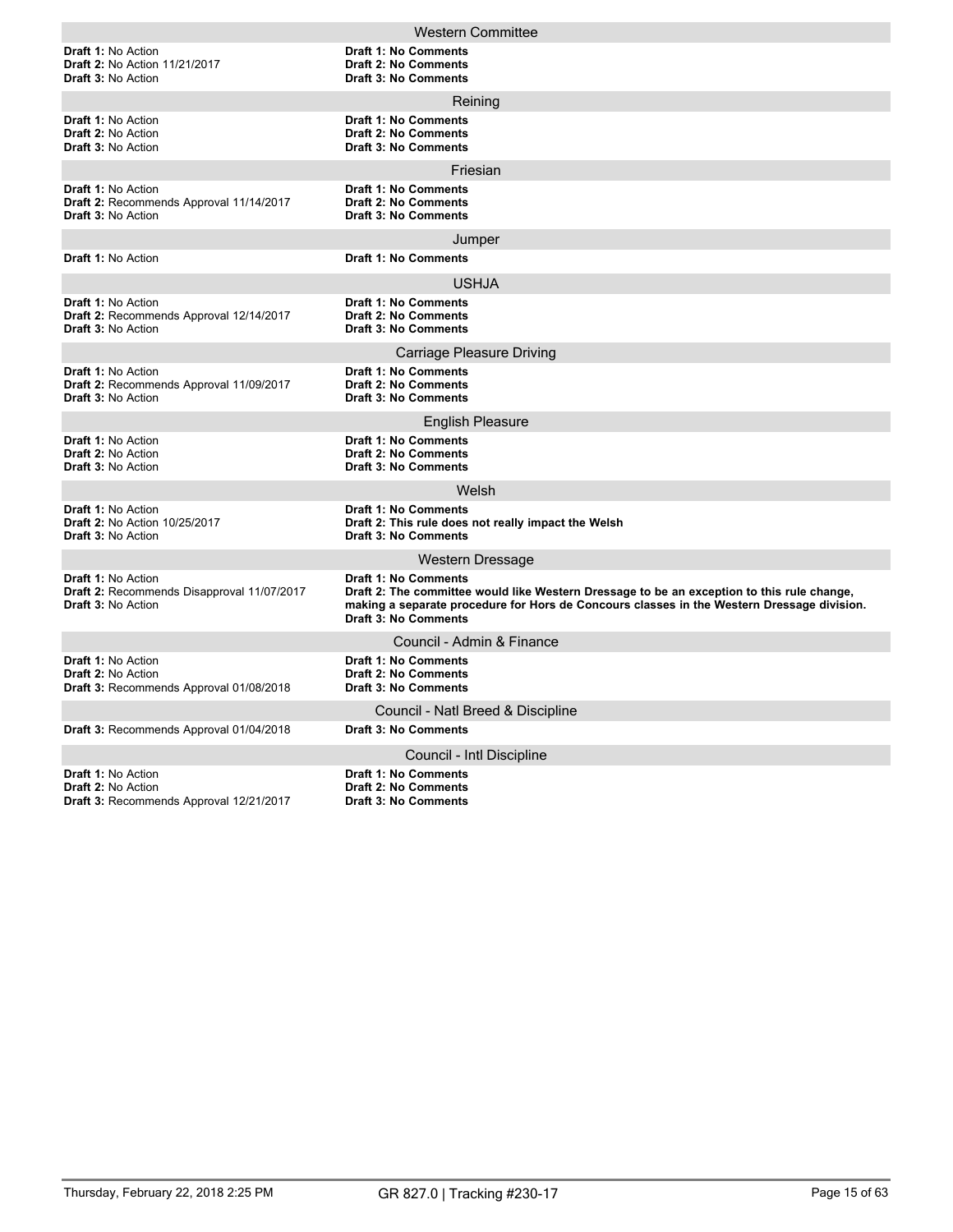|                                                                                                                                                                                                                                                                                                                          | GR1009.1                 | <b>Tracking #240-17</b>                                  | Draft #1                                | Approved |                            |
|--------------------------------------------------------------------------------------------------------------------------------------------------------------------------------------------------------------------------------------------------------------------------------------------------------------------------|--------------------------|----------------------------------------------------------|-----------------------------------------|----------|----------------------------|
| <b>Rule Change Type</b>                                                                                                                                                                                                                                                                                                  |                          | <b>Effective Date</b>                                    | <b>Draft Received</b>                   |          | <b>Board Action</b>        |
| Standard                                                                                                                                                                                                                                                                                                                 |                          | 4/1/2018                                                 | 8/31/2017                               |          | Approved 1/20/2018         |
|                                                                                                                                                                                                                                                                                                                          |                          |                                                          |                                         |          |                            |
|                                                                                                                                                                                                                                                                                                                          |                          |                                                          |                                         |          |                            |
|                                                                                                                                                                                                                                                                                                                          |                          | <b>Proposed Change</b>                                   |                                         |          |                            |
| GR1009 Recorded Judge [CHAPTER SUBCHAPTER 10-C CLASSIFICATIONS - JUDGES]                                                                                                                                                                                                                                                 |                          |                                                          |                                         |          |                            |
|                                                                                                                                                                                                                                                                                                                          |                          |                                                          |                                         |          |                            |
| GR1009 Recorded Judge                                                                                                                                                                                                                                                                                                    |                          |                                                          |                                         |          |                            |
| 1. A Recorded judge 'r' may officiate alone or independently in the following divisions:                                                                                                                                                                                                                                 |                          |                                                          |                                         |          |                            |
| b. Andalusian/Lusitano, except for Regional or National Championship competitions;                                                                                                                                                                                                                                       |                          |                                                          |                                         |          |                            |
| 2. The following divisions have specific limitations for 'r' recorded judges.                                                                                                                                                                                                                                            |                          |                                                          |                                         |          |                            |
| i. A recorded (r) Andalusian/Lusitano judge may officiate alone in any Andalusian/Lusitano class except for Regional or National Championship competitions.                                                                                                                                                              |                          |                                                          |                                         |          |                            |
|                                                                                                                                                                                                                                                                                                                          |                          |                                                          |                                         |          |                            |
|                                                                                                                                                                                                                                                                                                                          | <b>Proponent Details</b> |                                                          |                                         |          | <b>Contact Information</b> |
| Andalusian/Lusitano<br>Erin Desnoyers                                                                                                                                                                                                                                                                                    |                          |                                                          |                                         |          |                            |
|                                                                                                                                                                                                                                                                                                                          |                          |                                                          |                                         |          | edesnoyers@usef.org        |
|                                                                                                                                                                                                                                                                                                                          |                          | <b>Rule Change Intent</b>                                |                                         |          |                            |
| There are only 24 registered or recorded Andalusian/Lusitano judges thus making it incredibly difficult to hire judges for Andalusian/Lusitano competitions.                                                                                                                                                             |                          |                                                          |                                         |          |                            |
| This rule prevents recorded judges from officiating at Regional competitions; therefore, even further decreasing the number of eligible judges for these<br>competitions. Due to this limited number, removing regional competitions from these exceptions would allow these competitions the ability to hire registered |                          |                                                          |                                         |          |                            |
| and recorded judges. The Andalusian/Lusitano Committee is requesting a February 1, 2018 effective date to alleviate this hardship for competitions early in<br>2018.                                                                                                                                                     |                          |                                                          |                                         |          |                            |
| The intent of this rule change is to remove "Regional" from the exceptions in GR1009.1.b. and GR1009.2.i.                                                                                                                                                                                                                |                          |                                                          |                                         |          |                            |
|                                                                                                                                                                                                                                                                                                                          |                          |                                                          |                                         |          |                            |
|                                                                                                                                                                                                                                                                                                                          |                          |                                                          |                                         |          |                            |
|                                                                                                                                                                                                                                                                                                                          | Linked Rules             |                                                          | Web: Andalusian/Lusitano recorded judge | Comments |                            |
|                                                                                                                                                                                                                                                                                                                          |                          | <b>Committee Actions</b>                                 |                                         |          |                            |
|                                                                                                                                                                                                                                                                                                                          |                          |                                                          |                                         |          |                            |
|                                                                                                                                                                                                                                                                                                                          |                          | <b>Licensed Officials</b>                                |                                         |          |                            |
| Draft 1: Recommends Approval 11/27/2017                                                                                                                                                                                                                                                                                  |                          | Draft 1: No Comments                                     |                                         |          |                            |
| Draft 1: Recommends Approval 01/08/2018                                                                                                                                                                                                                                                                                  |                          | Council - Admin & Finance<br><b>Draft 1: No Comments</b> |                                         |          |                            |
|                                                                                                                                                                                                                                                                                                                          |                          | Council - Natl Breed & Discipline                        |                                         |          |                            |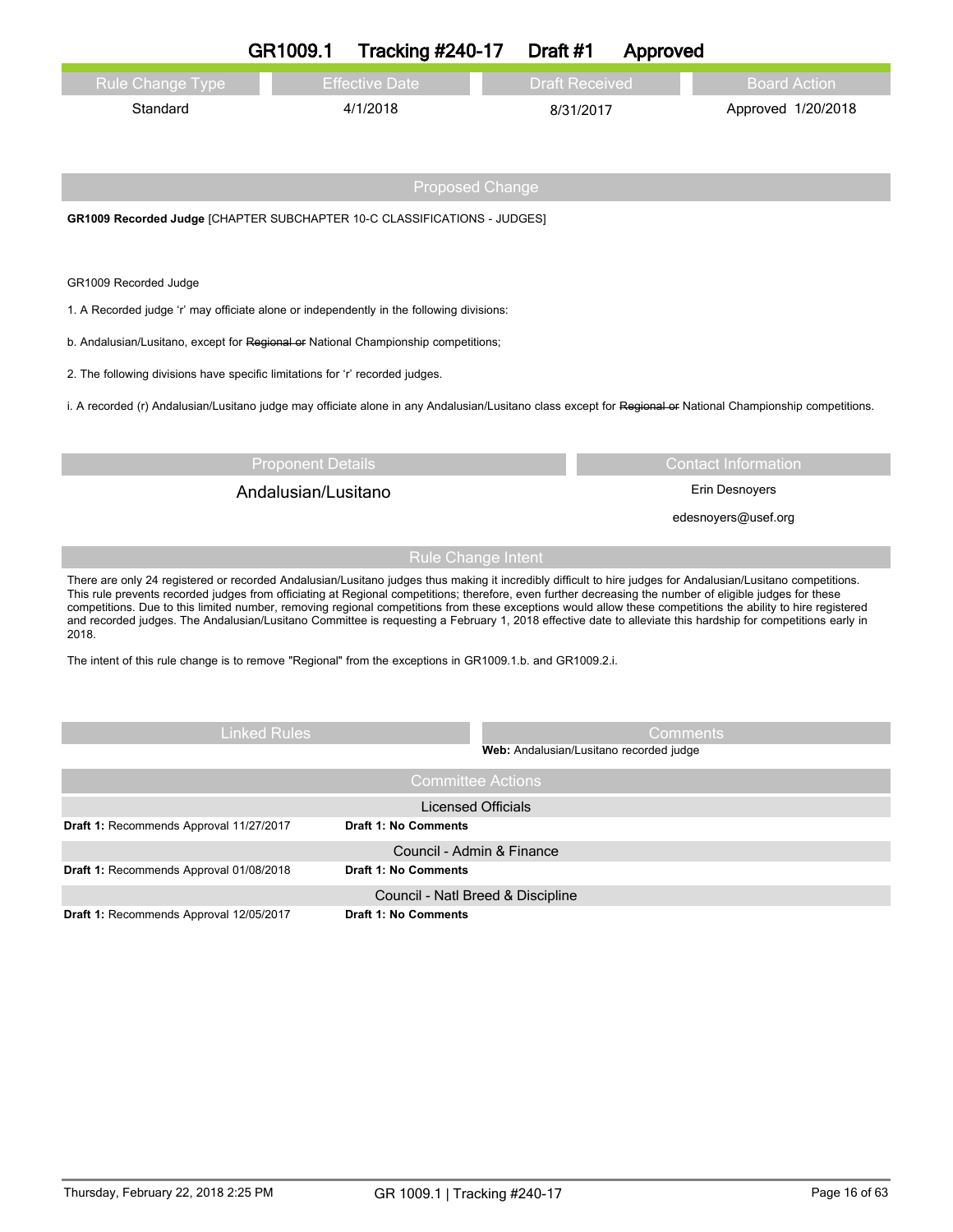|                                                                                                                                                                                                                                                                                                                                                                                                                                                  | <b>GR1037</b>            | <b>Tracking #336-17</b>                                      | Draft #1                  | Approved              |                                                                                                                                                                                                                                                                                                                                                                                                                                                                                      |
|--------------------------------------------------------------------------------------------------------------------------------------------------------------------------------------------------------------------------------------------------------------------------------------------------------------------------------------------------------------------------------------------------------------------------------------------------|--------------------------|--------------------------------------------------------------|---------------------------|-----------------------|--------------------------------------------------------------------------------------------------------------------------------------------------------------------------------------------------------------------------------------------------------------------------------------------------------------------------------------------------------------------------------------------------------------------------------------------------------------------------------------|
| Rule Change Type                                                                                                                                                                                                                                                                                                                                                                                                                                 |                          | <b>Effective Date</b>                                        |                           | <b>Draft Received</b> | <b>Board Action</b>                                                                                                                                                                                                                                                                                                                                                                                                                                                                  |
| Standard                                                                                                                                                                                                                                                                                                                                                                                                                                         |                          | 4/1/2018                                                     |                           | 9/5/2017              | Approved 1/20/2018                                                                                                                                                                                                                                                                                                                                                                                                                                                                   |
|                                                                                                                                                                                                                                                                                                                                                                                                                                                  |                          | <b>Proposed Change</b>                                       |                           |                       |                                                                                                                                                                                                                                                                                                                                                                                                                                                                                      |
| GR1037 Conflicts of Interest and Restrictions - Judges (See also GR107 and GR1303.) [CHAPTER SUBCHAPTER 10-H REGULATIONS GOVERNING<br>OFFICIALS]                                                                                                                                                                                                                                                                                                 |                          |                                                              |                           |                       |                                                                                                                                                                                                                                                                                                                                                                                                                                                                                      |
| GR1037 Conflicts of Interest and Restrictions - Judges (See also GR107 and GR1304)<br>1. A judge may not be an owner of any interest in a horse (including but not limited to syndicate and partnership shares), nor may he/she be an exhibitor,<br>trainer, coach, lessor, lessee, rider, driver, halter handler, steward, technical delegate, or manager, nor may he/she be a family member of a competition<br>Judges, please see GR1304.2-3. |                          |                                                              |                           |                       | licensee, steward, technical delegate or manager at any Federation Licensed Competition at which he/she is officiating, including unrated classes. Exceptions:<br>In the Eventing division and in the Dressage division, except for Dressage Sport Horse Breeding classes, horses may be shown Hors de Concours in classes<br>where the owner is not officiating. See also GR1304.17-.20. For Hunter and Hunter/Jumping Seat Equitation Judges, please see GR1304.21-26. For Arabian |
|                                                                                                                                                                                                                                                                                                                                                                                                                                                  | <b>Proponent Details</b> |                                                              |                           |                       | <b>Contact Information</b>                                                                                                                                                                                                                                                                                                                                                                                                                                                           |
|                                                                                                                                                                                                                                                                                                                                                                                                                                                  | <b>AHA</b>               |                                                              |                           |                       | Sarah Beth Hollowed                                                                                                                                                                                                                                                                                                                                                                                                                                                                  |
|                                                                                                                                                                                                                                                                                                                                                                                                                                                  |                          |                                                              |                           |                       | sbhollowed@usef.org                                                                                                                                                                                                                                                                                                                                                                                                                                                                  |
|                                                                                                                                                                                                                                                                                                                                                                                                                                                  |                          | <b>Rule Change Intent</b>                                    |                           |                       |                                                                                                                                                                                                                                                                                                                                                                                                                                                                                      |
| Many shows use multiple judging panels at one competition, which increases the potential for prohibiting an exhibitor for competing at that show under the<br>current rule and rather than unnecessarily decreasing participation, it is in the best interest of the breed to increase participation.                                                                                                                                            |                          |                                                              |                           |                       |                                                                                                                                                                                                                                                                                                                                                                                                                                                                                      |
|                                                                                                                                                                                                                                                                                                                                                                                                                                                  | <b>Linked Rules</b>      |                                                              |                           | Comments              |                                                                                                                                                                                                                                                                                                                                                                                                                                                                                      |
|                                                                                                                                                                                                                                                                                                                                                                                                                                                  |                          |                                                              | Web: conflict of interest |                       |                                                                                                                                                                                                                                                                                                                                                                                                                                                                                      |
|                                                                                                                                                                                                                                                                                                                                                                                                                                                  |                          | <b>Committee Actions</b>                                     |                           |                       |                                                                                                                                                                                                                                                                                                                                                                                                                                                                                      |
|                                                                                                                                                                                                                                                                                                                                                                                                                                                  |                          | Arabian                                                      |                           |                       |                                                                                                                                                                                                                                                                                                                                                                                                                                                                                      |
| Draft 1: Recommends Approval 11/17/2017                                                                                                                                                                                                                                                                                                                                                                                                          |                          | <b>Draft 1: No Comments</b>                                  |                           |                       |                                                                                                                                                                                                                                                                                                                                                                                                                                                                                      |
|                                                                                                                                                                                                                                                                                                                                                                                                                                                  |                          | <b>Licensed Officials</b>                                    |                           |                       |                                                                                                                                                                                                                                                                                                                                                                                                                                                                                      |
| Draft 1: Recommends Approval 11/27/2017                                                                                                                                                                                                                                                                                                                                                                                                          |                          | Draft 1: No Comments                                         |                           |                       |                                                                                                                                                                                                                                                                                                                                                                                                                                                                                      |
| Draft 1: Recommends Approval 11/29/2017                                                                                                                                                                                                                                                                                                                                                                                                          |                          | Steward-Technical Delegate Committee<br>Draft 1: No Comments |                           |                       |                                                                                                                                                                                                                                                                                                                                                                                                                                                                                      |
|                                                                                                                                                                                                                                                                                                                                                                                                                                                  |                          |                                                              |                           |                       |                                                                                                                                                                                                                                                                                                                                                                                                                                                                                      |
| Draft 1: Recommends Approval 01/08/2018                                                                                                                                                                                                                                                                                                                                                                                                          |                          | Council - Admin & Finance<br><b>Draft 1: No Comments</b>     |                           |                       |                                                                                                                                                                                                                                                                                                                                                                                                                                                                                      |
|                                                                                                                                                                                                                                                                                                                                                                                                                                                  |                          | Council - Natl Breed & Discipline                            |                           |                       |                                                                                                                                                                                                                                                                                                                                                                                                                                                                                      |
| Draft 1: Recommends Approval 01/04/2018                                                                                                                                                                                                                                                                                                                                                                                                          |                          | <b>Draft 1: No Comments</b>                                  |                           |                       |                                                                                                                                                                                                                                                                                                                                                                                                                                                                                      |
|                                                                                                                                                                                                                                                                                                                                                                                                                                                  |                          | Council - Intl Discipline                                    |                           |                       |                                                                                                                                                                                                                                                                                                                                                                                                                                                                                      |
| Draft 1: Recommends Approval 10/24/2017                                                                                                                                                                                                                                                                                                                                                                                                          |                          | <b>Draft 1: No Comments</b>                                  |                           |                       |                                                                                                                                                                                                                                                                                                                                                                                                                                                                                      |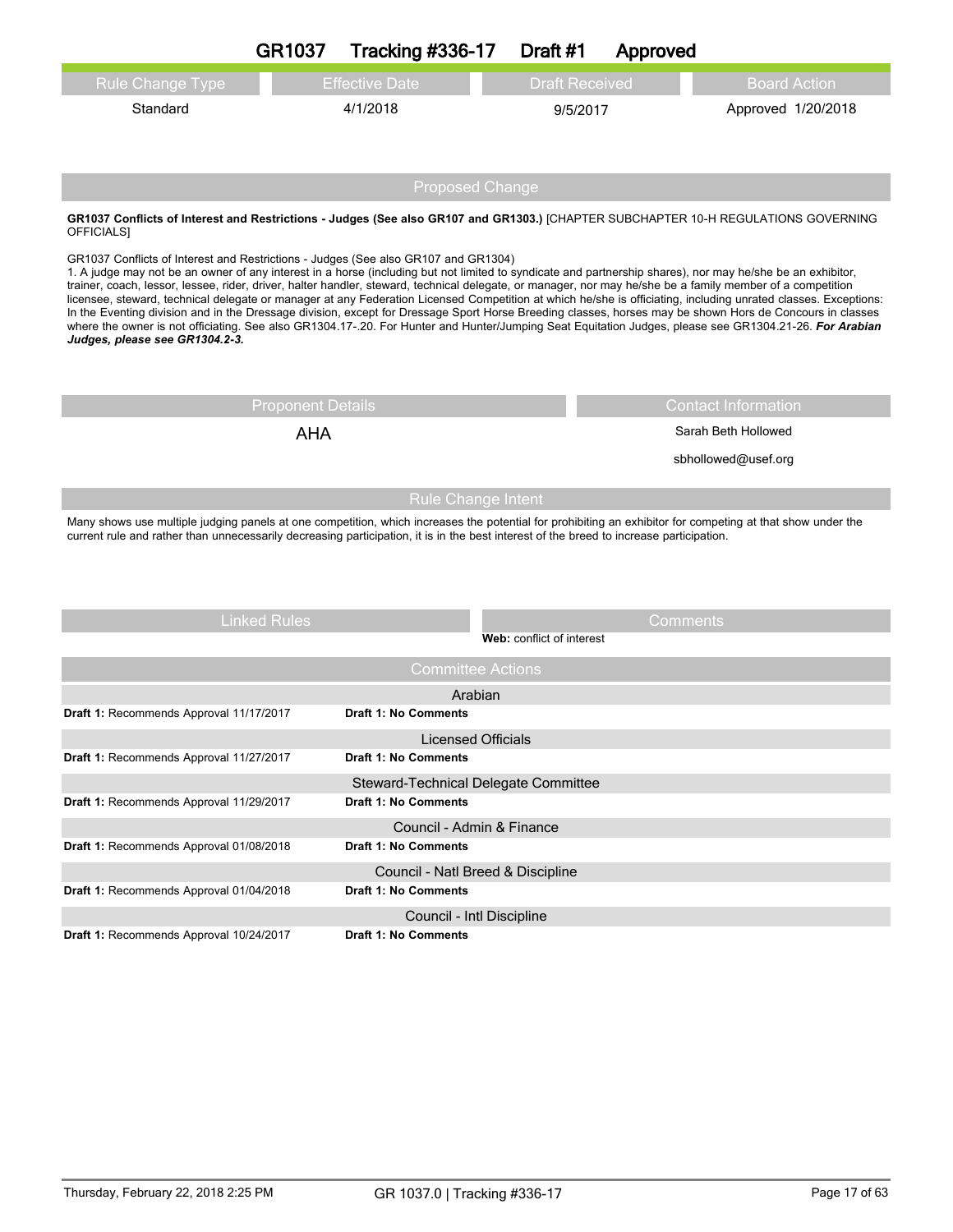|                                                | GR1037.6<br><b>Tracking #243-17</b>                                                                                                                                                                                                                                                                                                                                                                                                                                                                                                                                                                                                                                                                                                                                                                        | Draft #1                          | Approved              |                            |
|------------------------------------------------|------------------------------------------------------------------------------------------------------------------------------------------------------------------------------------------------------------------------------------------------------------------------------------------------------------------------------------------------------------------------------------------------------------------------------------------------------------------------------------------------------------------------------------------------------------------------------------------------------------------------------------------------------------------------------------------------------------------------------------------------------------------------------------------------------------|-----------------------------------|-----------------------|----------------------------|
| <b>Rule Change Type</b>                        | <b>Effective Date</b>                                                                                                                                                                                                                                                                                                                                                                                                                                                                                                                                                                                                                                                                                                                                                                                      |                                   | <b>Draft Received</b> | <b>Board Action</b>        |
| Standard                                       | 4/1/2018                                                                                                                                                                                                                                                                                                                                                                                                                                                                                                                                                                                                                                                                                                                                                                                                   |                                   | 8/31/2017             | Approved 1/20/2018         |
|                                                |                                                                                                                                                                                                                                                                                                                                                                                                                                                                                                                                                                                                                                                                                                                                                                                                            |                                   |                       |                            |
|                                                |                                                                                                                                                                                                                                                                                                                                                                                                                                                                                                                                                                                                                                                                                                                                                                                                            |                                   |                       |                            |
|                                                |                                                                                                                                                                                                                                                                                                                                                                                                                                                                                                                                                                                                                                                                                                                                                                                                            | <b>Proposed Change</b>            |                       |                            |
|                                                | GR1037 Conflicts of Interest and Restrictions - Judges [CHAPTER SUBCHAPTER 10-H REGULATIONS GOVERNING OFFICIALS]                                                                                                                                                                                                                                                                                                                                                                                                                                                                                                                                                                                                                                                                                           |                                   |                       |                            |
|                                                |                                                                                                                                                                                                                                                                                                                                                                                                                                                                                                                                                                                                                                                                                                                                                                                                            |                                   |                       |                            |
|                                                | GR1037 Conflicts of Interest and Restrictions - Judges (See also GR107 and GR1304)                                                                                                                                                                                                                                                                                                                                                                                                                                                                                                                                                                                                                                                                                                                         |                                   |                       |                            |
| 6. Limitations for Andalusian/Lusitano Judges: |                                                                                                                                                                                                                                                                                                                                                                                                                                                                                                                                                                                                                                                                                                                                                                                                            |                                   |                       |                            |
|                                                | a. A judge cannot officiate at two licensed competitions within the same IALHA Region (excluding the IALHA National Competition) within the same year<br>unless the competitions are six (6) months apart and travel distance from one competition facility to the second facility is 200 miles or greater.                                                                                                                                                                                                                                                                                                                                                                                                                                                                                                |                                   |                       |                            |
|                                                |                                                                                                                                                                                                                                                                                                                                                                                                                                                                                                                                                                                                                                                                                                                                                                                                            |                                   |                       |                            |
| competition year.                              | b. A judge licensed in the Andalusian/Lusitano Division may not officiate at more than one Regional Championship competition in that Division during any one                                                                                                                                                                                                                                                                                                                                                                                                                                                                                                                                                                                                                                               |                                   |                       |                            |
| three two years.                               | c. A judge that has officiated at an IALHA National Championship Competition is ineligible to officiate at another IALHA National Championship for the next                                                                                                                                                                                                                                                                                                                                                                                                                                                                                                                                                                                                                                                |                                   |                       |                            |
|                                                |                                                                                                                                                                                                                                                                                                                                                                                                                                                                                                                                                                                                                                                                                                                                                                                                            |                                   |                       |                            |
|                                                | <b>Proponent Details</b>                                                                                                                                                                                                                                                                                                                                                                                                                                                                                                                                                                                                                                                                                                                                                                                   |                                   |                       | <b>Contact Information</b> |
|                                                | Andalusian/Lusitano                                                                                                                                                                                                                                                                                                                                                                                                                                                                                                                                                                                                                                                                                                                                                                                        |                                   |                       | Erin Desnoyers             |
|                                                |                                                                                                                                                                                                                                                                                                                                                                                                                                                                                                                                                                                                                                                                                                                                                                                                            |                                   |                       | edesnoyers@usef.org        |
|                                                |                                                                                                                                                                                                                                                                                                                                                                                                                                                                                                                                                                                                                                                                                                                                                                                                            | <b>Rule Change Intent</b>         |                       |                            |
|                                                | The International Andalusian Lusitano Association (IALHA) amended their National Championship rules to remove this rule to prevent a judge from officiating<br>within a three year time span and realized this year the requirement existed in the USEF general rules. IALHA submitted a Presidential Modification<br>requesting an exception to this rule which was denied. There are only 24 Andalusian/Lusitano licensed judges thus making it extremely difficult to hire eligible<br>judges for the IALHA National Championship. By lessening the requirement from three years to two it will help expand the number of eligible judges. The<br>Andalusian/Lusitano Committee is requesting a February 1, 2018 effective date to allow IALHA to hire eligible judges for their National Championship. |                                   |                       |                            |
|                                                | It is the intent to lessen the requirement in GR1037.6.c. to two years; therefore, a judge who has officiated at an IALHA National Championship is ineligible to<br>officiate at another championship for the next two years instead of three.                                                                                                                                                                                                                                                                                                                                                                                                                                                                                                                                                             |                                   |                       |                            |
|                                                |                                                                                                                                                                                                                                                                                                                                                                                                                                                                                                                                                                                                                                                                                                                                                                                                            |                                   |                       |                            |
|                                                | <b>Linked Rules</b>                                                                                                                                                                                                                                                                                                                                                                                                                                                                                                                                                                                                                                                                                                                                                                                        | Web: Andalusian/Lusitano judges   | Comments              |                            |
|                                                |                                                                                                                                                                                                                                                                                                                                                                                                                                                                                                                                                                                                                                                                                                                                                                                                            | <b>Committee Actions</b>          |                       |                            |
|                                                |                                                                                                                                                                                                                                                                                                                                                                                                                                                                                                                                                                                                                                                                                                                                                                                                            | <b>Licensed Officials</b>         |                       |                            |
| Draft 1: Recommends Approval 11/27/2017        | <b>Draft 1: No Comments</b>                                                                                                                                                                                                                                                                                                                                                                                                                                                                                                                                                                                                                                                                                                                                                                                |                                   |                       |                            |
| Draft 1: Recommends Approval 01/08/2018        | <b>Draft 1: No Comments</b>                                                                                                                                                                                                                                                                                                                                                                                                                                                                                                                                                                                                                                                                                                                                                                                | Council - Admin & Finance         |                       |                            |
|                                                |                                                                                                                                                                                                                                                                                                                                                                                                                                                                                                                                                                                                                                                                                                                                                                                                            | Council - Natl Breed & Discipline |                       |                            |
| Draft 1: Recommends Approval 12/05/2017        | <b>Draft 1: No Comments</b>                                                                                                                                                                                                                                                                                                                                                                                                                                                                                                                                                                                                                                                                                                                                                                                |                                   |                       |                            |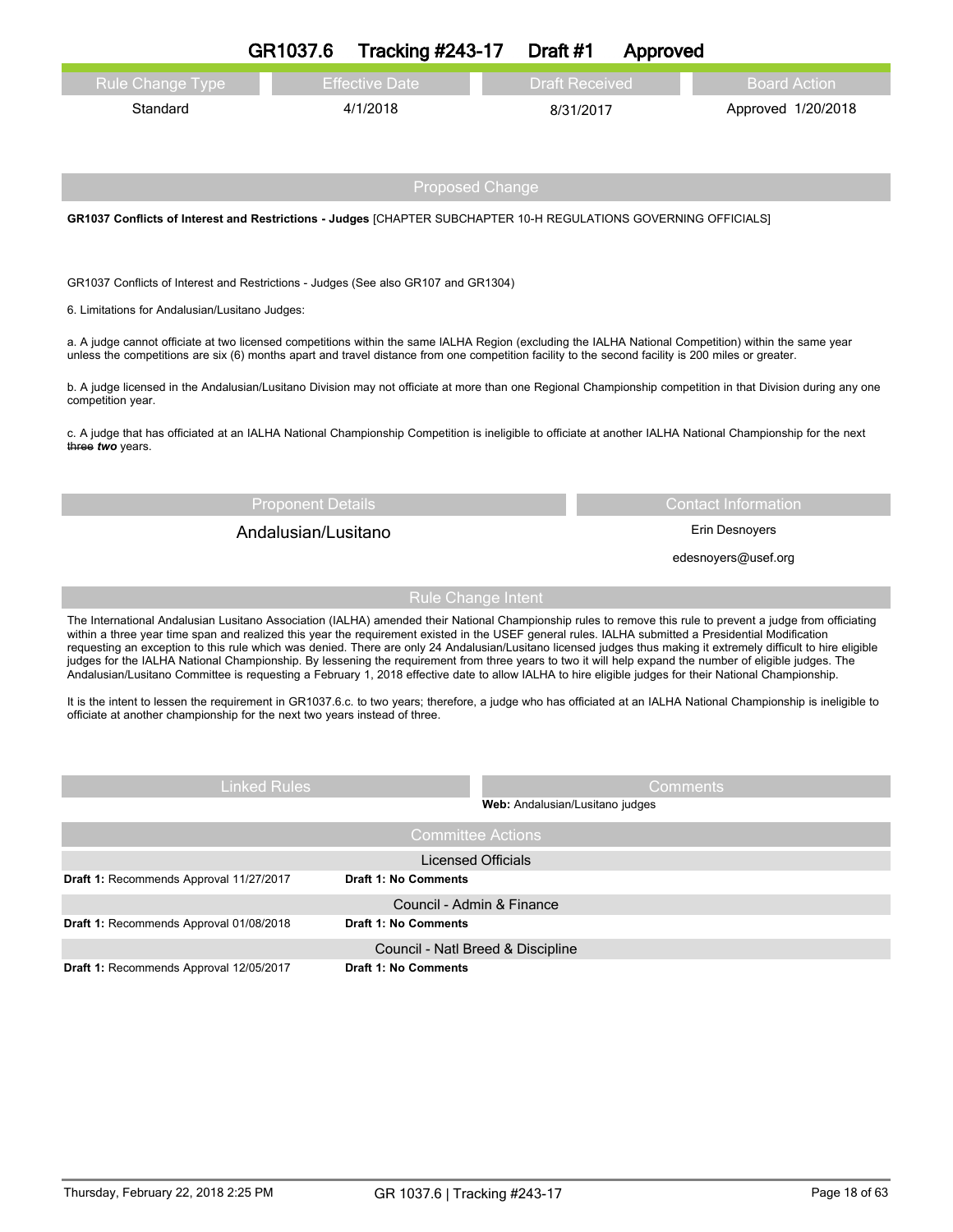|                                                                                                                                                                                                                                                                                                                                                                                                                                                                                                                                                                                                                                                                  | GR1040                               | <b>Tracking #330-17</b>                                    | Draft #2                                         | Approved        |                                                                                                                                                                                                                                                                                                                            |
|------------------------------------------------------------------------------------------------------------------------------------------------------------------------------------------------------------------------------------------------------------------------------------------------------------------------------------------------------------------------------------------------------------------------------------------------------------------------------------------------------------------------------------------------------------------------------------------------------------------------------------------------------------------|--------------------------------------|------------------------------------------------------------|--------------------------------------------------|-----------------|----------------------------------------------------------------------------------------------------------------------------------------------------------------------------------------------------------------------------------------------------------------------------------------------------------------------------|
| Rule Change Type                                                                                                                                                                                                                                                                                                                                                                                                                                                                                                                                                                                                                                                 |                                      | <b>Effective Date</b>                                      | <b>Draft Received</b>                            |                 | <b>Board Action</b>                                                                                                                                                                                                                                                                                                        |
| Standard                                                                                                                                                                                                                                                                                                                                                                                                                                                                                                                                                                                                                                                         |                                      | 4/1/2018                                                   | 12/21/2017                                       |                 | Approved 1/20/2018                                                                                                                                                                                                                                                                                                         |
|                                                                                                                                                                                                                                                                                                                                                                                                                                                                                                                                                                                                                                                                  |                                      |                                                            |                                                  |                 |                                                                                                                                                                                                                                                                                                                            |
|                                                                                                                                                                                                                                                                                                                                                                                                                                                                                                                                                                                                                                                                  |                                      |                                                            |                                                  |                 |                                                                                                                                                                                                                                                                                                                            |
|                                                                                                                                                                                                                                                                                                                                                                                                                                                                                                                                                                                                                                                                  |                                      | <b>Proposed Change</b>                                     |                                                  |                 |                                                                                                                                                                                                                                                                                                                            |
| GR1040 through GR1078 [CHAPTER Sub-Chapter 10-1, License Applications, Enrollment, Promotion, and Maintenance]                                                                                                                                                                                                                                                                                                                                                                                                                                                                                                                                                   |                                      |                                                            |                                                  |                 |                                                                                                                                                                                                                                                                                                                            |
| Please see attached pdf of the Policies and Procedures.                                                                                                                                                                                                                                                                                                                                                                                                                                                                                                                                                                                                          |                                      |                                                            |                                                  |                 |                                                                                                                                                                                                                                                                                                                            |
| Draft 2 - is a change to Ch. 1 section 5.16 in the attached pdf.                                                                                                                                                                                                                                                                                                                                                                                                                                                                                                                                                                                                 |                                      |                                                            |                                                  |                 |                                                                                                                                                                                                                                                                                                                            |
|                                                                                                                                                                                                                                                                                                                                                                                                                                                                                                                                                                                                                                                                  | <b>Proponent Details</b>             |                                                            |                                                  |                 | <b>Contact Information</b>                                                                                                                                                                                                                                                                                                 |
|                                                                                                                                                                                                                                                                                                                                                                                                                                                                                                                                                                                                                                                                  | <b>Licensed Officials Task Force</b> |                                                            |                                                  |                 | <b>Matt Fine</b>                                                                                                                                                                                                                                                                                                           |
|                                                                                                                                                                                                                                                                                                                                                                                                                                                                                                                                                                                                                                                                  |                                      |                                                            |                                                  |                 | mfine@usef.org                                                                                                                                                                                                                                                                                                             |
|                                                                                                                                                                                                                                                                                                                                                                                                                                                                                                                                                                                                                                                                  |                                      | <b>Rule Change Intent</b>                                  |                                                  |                 |                                                                                                                                                                                                                                                                                                                            |
|                                                                                                                                                                                                                                                                                                                                                                                                                                                                                                                                                                                                                                                                  |                                      |                                                            |                                                  |                 | The Licensed Officials Task Force is proposing to strike GR1040 (as appears in the 2017 Rule Book) through GR1078 and move that language into a new US                                                                                                                                                                     |
| USEF licenses. The Task Force believes that leaving GR1001 through GR1039 in the Rule Book would keep 'what' USEF licenses in the rules, and the 'how'<br>not only clean-up Chapter 10, but also permit a more efficient, industry-responsive mechanism for maintaining the licensing system.                                                                                                                                                                                                                                                                                                                                                                    |                                      |                                                            |                                                  |                 | Equestrian Licensed Officials Policies and Procedures document. The intent of moving the language is to limit the language in Chapter 10 to rules versus how<br>USEF licenses would transition to the Policies and Procedures Document. Transitioning the 'how' USEF licenses to the Policies and Procedures document will |
| As part of the proposed rule change striking the language, the Task Force will also ask the Board to adopt the attached Policies and Procedures document.<br>Various protections exist in the Policies and Procedures to ensure sufficient feedback and oversight by USEF and Recognized Affiliates.                                                                                                                                                                                                                                                                                                                                                             |                                      |                                                            |                                                  |                 |                                                                                                                                                                                                                                                                                                                            |
| Additionally, the stricken language from GR1040 to GR1078 is copied identically in the Policies and Procedures, except for the language regarding reference<br>evaluations. Reference evaluations, commonly called 'friends and family' evaluations, are the evaluations (typically 15 evaluations) an applicant requests<br>certain people to receive as part of the licensing process. Distributing and processing the evaluations is laborious for the applicant, staff, and the LOC. The<br>Task Force believes that these evaluations no longer serve a purpose in assisting to evaluate an applicant's strength and should be removed from the<br>process. |                                      |                                                            |                                                  |                 |                                                                                                                                                                                                                                                                                                                            |
| The Task Force requests a 4/1/18 effective date. The basis for the request is to facilitate the continued work of the Task Force in addressing the licensing<br>system. By permitting a 4/1/18 effective date, the Task Force would be able to continue with its mission to address the concerns of members and Affiliates<br>without having to wait another year to do so.                                                                                                                                                                                                                                                                                      |                                      |                                                            |                                                  |                 |                                                                                                                                                                                                                                                                                                                            |
| Applicable rules: strike GR1040 to GR1078 (based on the 2017 Rule Book), GR1005, and the chart in GR1004.                                                                                                                                                                                                                                                                                                                                                                                                                                                                                                                                                        |                                      |                                                            |                                                  |                 |                                                                                                                                                                                                                                                                                                                            |
|                                                                                                                                                                                                                                                                                                                                                                                                                                                                                                                                                                                                                                                                  |                                      |                                                            |                                                  |                 |                                                                                                                                                                                                                                                                                                                            |
|                                                                                                                                                                                                                                                                                                                                                                                                                                                                                                                                                                                                                                                                  |                                      |                                                            |                                                  |                 |                                                                                                                                                                                                                                                                                                                            |
|                                                                                                                                                                                                                                                                                                                                                                                                                                                                                                                                                                                                                                                                  | <b>Linked Rules</b>                  |                                                            |                                                  | <b>Comments</b> |                                                                                                                                                                                                                                                                                                                            |
|                                                                                                                                                                                                                                                                                                                                                                                                                                                                                                                                                                                                                                                                  |                                      |                                                            | Web: Moves Licensing Procedures out of Rule Book |                 |                                                                                                                                                                                                                                                                                                                            |
|                                                                                                                                                                                                                                                                                                                                                                                                                                                                                                                                                                                                                                                                  |                                      | <b>Committee Actions</b>                                   |                                                  |                 |                                                                                                                                                                                                                                                                                                                            |
| Draft 1: Recommends Approval 11/02/2017                                                                                                                                                                                                                                                                                                                                                                                                                                                                                                                                                                                                                          |                                      | Andalusian/Lusitano<br><b>Draft 1: No Comments</b>         |                                                  |                 |                                                                                                                                                                                                                                                                                                                            |
| Draft 2: No Action                                                                                                                                                                                                                                                                                                                                                                                                                                                                                                                                                                                                                                               |                                      | <b>Draft 2: No Comments</b>                                |                                                  |                 |                                                                                                                                                                                                                                                                                                                            |
| Draft 1: Recommends Approval 11/15/2017                                                                                                                                                                                                                                                                                                                                                                                                                                                                                                                                                                                                                          |                                      | Arabian<br><b>Draft 1: No Comments</b>                     |                                                  |                 |                                                                                                                                                                                                                                                                                                                            |
| <b>Draft 2: No Action</b>                                                                                                                                                                                                                                                                                                                                                                                                                                                                                                                                                                                                                                        |                                      | <b>Draft 2: No Comments</b>                                |                                                  |                 |                                                                                                                                                                                                                                                                                                                            |
|                                                                                                                                                                                                                                                                                                                                                                                                                                                                                                                                                                                                                                                                  |                                      | <b>Breeds/Disciplines</b><br><b>Draft 1: No Comments</b>   |                                                  |                 |                                                                                                                                                                                                                                                                                                                            |
| <b>Draft 1: No Action</b><br><b>Draft 2: No Action</b>                                                                                                                                                                                                                                                                                                                                                                                                                                                                                                                                                                                                           |                                      | <b>Draft 2: No Comments</b>                                |                                                  |                 |                                                                                                                                                                                                                                                                                                                            |
|                                                                                                                                                                                                                                                                                                                                                                                                                                                                                                                                                                                                                                                                  |                                      | Dressage                                                   |                                                  |                 |                                                                                                                                                                                                                                                                                                                            |
| Draft 1: Recommends Approval 12/04/2017<br><b>Draft 2: No Action</b>                                                                                                                                                                                                                                                                                                                                                                                                                                                                                                                                                                                             |                                      | <b>Draft 1: No Comments</b><br><b>Draft 2: No Comments</b> |                                                  |                 |                                                                                                                                                                                                                                                                                                                            |
|                                                                                                                                                                                                                                                                                                                                                                                                                                                                                                                                                                                                                                                                  |                                      | Driving                                                    |                                                  |                 |                                                                                                                                                                                                                                                                                                                            |
| <b>Draft 1: No Action 12/20/2017</b><br><b>Draft 2: No Action</b>                                                                                                                                                                                                                                                                                                                                                                                                                                                                                                                                                                                                |                                      | Draft 1: No Comments<br><b>Draft 2: No Comments</b>        |                                                  |                 |                                                                                                                                                                                                                                                                                                                            |
|                                                                                                                                                                                                                                                                                                                                                                                                                                                                                                                                                                                                                                                                  |                                      | Endurance                                                  |                                                  |                 |                                                                                                                                                                                                                                                                                                                            |
| <b>Draft 1: No Action</b><br>Draft 2: No Action                                                                                                                                                                                                                                                                                                                                                                                                                                                                                                                                                                                                                  |                                      | Draft 1: No Comments<br><b>Draft 2: No Comments</b>        |                                                  |                 |                                                                                                                                                                                                                                                                                                                            |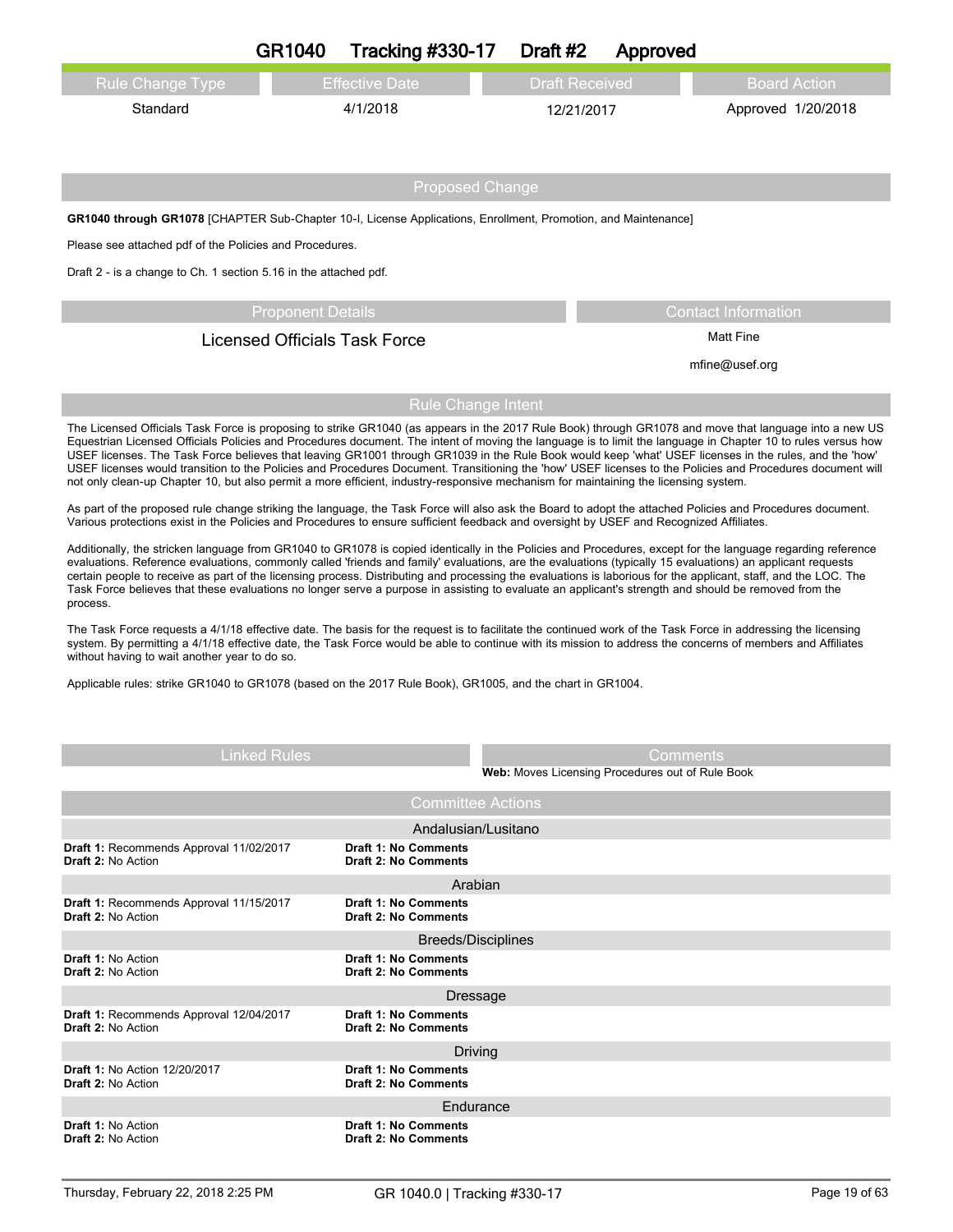|                                                                                    | Eventing                                                                                                                                                                                                                                                                                                                            |
|------------------------------------------------------------------------------------|-------------------------------------------------------------------------------------------------------------------------------------------------------------------------------------------------------------------------------------------------------------------------------------------------------------------------------------|
| <b>Draft 1: Recommends Approval 11/07/2017</b><br><b>Draft 2: No Action</b>        | <b>Draft 1: No Comments</b><br><b>Draft 2: No Comments</b>                                                                                                                                                                                                                                                                          |
|                                                                                    | Hackney                                                                                                                                                                                                                                                                                                                             |
| Draft 1: Recommends Approval 12/14/2017<br>Draft 2: No Action                      | Draft 1: Committee would like to have input from the affiliate AHHS before recommending<br>approval. 12-14-17 The committee approved the rule change with quidance from the AHHS<br><b>Draft 2: No Comments</b>                                                                                                                     |
|                                                                                    | Morgan                                                                                                                                                                                                                                                                                                                              |
| Draft 1: Recommends Disapproval 11/21/2017<br><b>Draft 2: No Action</b>            | Draft 1: Would like Section 2 number 3.a to stated "relevant USEF Committees"<br><b>Draft 2: No Comments</b>                                                                                                                                                                                                                        |
|                                                                                    | National Hunter Committee                                                                                                                                                                                                                                                                                                           |
| Draft 1: Recommends Approval 11/06/2017<br>Draft 2: No Action                      | <b>Draft 1: No Comments</b><br><b>Draft 2: No Comments</b>                                                                                                                                                                                                                                                                          |
|                                                                                    | <b>National Show Horse</b>                                                                                                                                                                                                                                                                                                          |
| Draft 1: Recommends Approval 11/13/2017<br><b>Draft 2: No Action</b>               | <b>Draft 1: No Comments</b><br><b>Draft 2: No Comments</b>                                                                                                                                                                                                                                                                          |
|                                                                                    | Paso Fino                                                                                                                                                                                                                                                                                                                           |
| Draft 1: Recommends Approval 11/21/2017<br><b>Draft 2: No Action</b>               | <b>Draft 1: No Comments</b><br><b>Draft 2: No Comments</b>                                                                                                                                                                                                                                                                          |
|                                                                                    | Roadster                                                                                                                                                                                                                                                                                                                            |
| Draft 1: Recommends Approval 11/21/2017<br><b>Draft 2: No Action</b>               | <b>Draft 1: No Comments</b><br><b>Draft 2: No Comments</b>                                                                                                                                                                                                                                                                          |
|                                                                                    | Saddle Seat Eq                                                                                                                                                                                                                                                                                                                      |
| Draft 1: Recommends Approval 11/20/2017<br><b>Draft 2: No Action</b>               | <b>Draft 1: No Comments</b><br><b>Draft 2: No Comments</b>                                                                                                                                                                                                                                                                          |
|                                                                                    | American Saddlebred                                                                                                                                                                                                                                                                                                                 |
| Draft 1: Recommends Approval 11/27/2017<br><b>Draft 2: No Action</b>               | <b>Draft 1: No Comments</b><br><b>Draft 2: No Comments</b>                                                                                                                                                                                                                                                                          |
|                                                                                    | Shetland                                                                                                                                                                                                                                                                                                                            |
| Draft 1: Recommends Approval 11/01/2017<br><b>Draft 2: No Action</b>               | <b>Draft 1: No Comments</b><br><b>Draft 2: No Comments</b>                                                                                                                                                                                                                                                                          |
|                                                                                    | <b>Competition Management</b>                                                                                                                                                                                                                                                                                                       |
| Draft 1: Recommends Approval 12/04/2017<br>Draft 2: No Action                      | <b>Draft 1: No Comments</b><br><b>Draft 2: No Comments</b>                                                                                                                                                                                                                                                                          |
|                                                                                    | Vaulting                                                                                                                                                                                                                                                                                                                            |
| Draft 1: No Action<br>Draft 2: No Action                                           | <b>Draft 1: No Comments</b><br><b>Draft 2: No Comments</b>                                                                                                                                                                                                                                                                          |
|                                                                                    | Connemara                                                                                                                                                                                                                                                                                                                           |
| Draft 1: Recommends Approval 10/25/2017<br><b>Draft 2: No Action</b>               | <b>Draft 1: No Comments</b><br><b>Draft 2: No Comments</b>                                                                                                                                                                                                                                                                          |
|                                                                                    | <b>Western Committee</b>                                                                                                                                                                                                                                                                                                            |
| Draft 1: Recommends Approval 11/21/2017<br><b>Draft 2: No Action</b>               | <b>Draft 1: No Comments</b><br><b>Draft 2: No Comments</b>                                                                                                                                                                                                                                                                          |
|                                                                                    | Reining                                                                                                                                                                                                                                                                                                                             |
| Draft 1: No Action<br>Draft 2: No Action                                           | <b>Draft 1: No Comments</b><br><b>Draft 2: No Comments</b>                                                                                                                                                                                                                                                                          |
|                                                                                    | Friesian                                                                                                                                                                                                                                                                                                                            |
| Draft 1: Recommends Approval 11/14/2017<br><b>Draft 2: No Action</b>               | Draft 1: Would like to see other breeds included on the LO Task Force and any changes to the<br>Friesian section would need support from the Affiliate and Committee.<br><b>Draft 2: No Comments</b>                                                                                                                                |
|                                                                                    | Jumper                                                                                                                                                                                                                                                                                                                              |
| Draft 1: Recommends Approval 11/28/2017<br>Draft 2: Recommends Approval 01/05/2018 | <b>Draft 1: No Comments</b><br><b>Draft 2: No Comments</b>                                                                                                                                                                                                                                                                          |
|                                                                                    | <b>USHJA</b>                                                                                                                                                                                                                                                                                                                        |
| Draft 1: Recommends Disapproval 12/14/2017<br><b>Draft 2: No Action</b>            | Draft 1: Not comfortable with this proposal due to the fact that it is not simply moving existing<br>language out of the rule book, but changing it as well. The policies and procedures document<br>needs to be better clarified and peer evaluations for licensed officials should not be removed.<br><b>Draft 2: No Comments</b> |
|                                                                                    | <b>Carriage Pleasure Driving</b>                                                                                                                                                                                                                                                                                                    |
| Draft 1: Recommends Approval 11/09/2017<br><b>Draft 2: No Action</b>               | Draft 1: No Comments<br><b>Draft 2: No Comments</b>                                                                                                                                                                                                                                                                                 |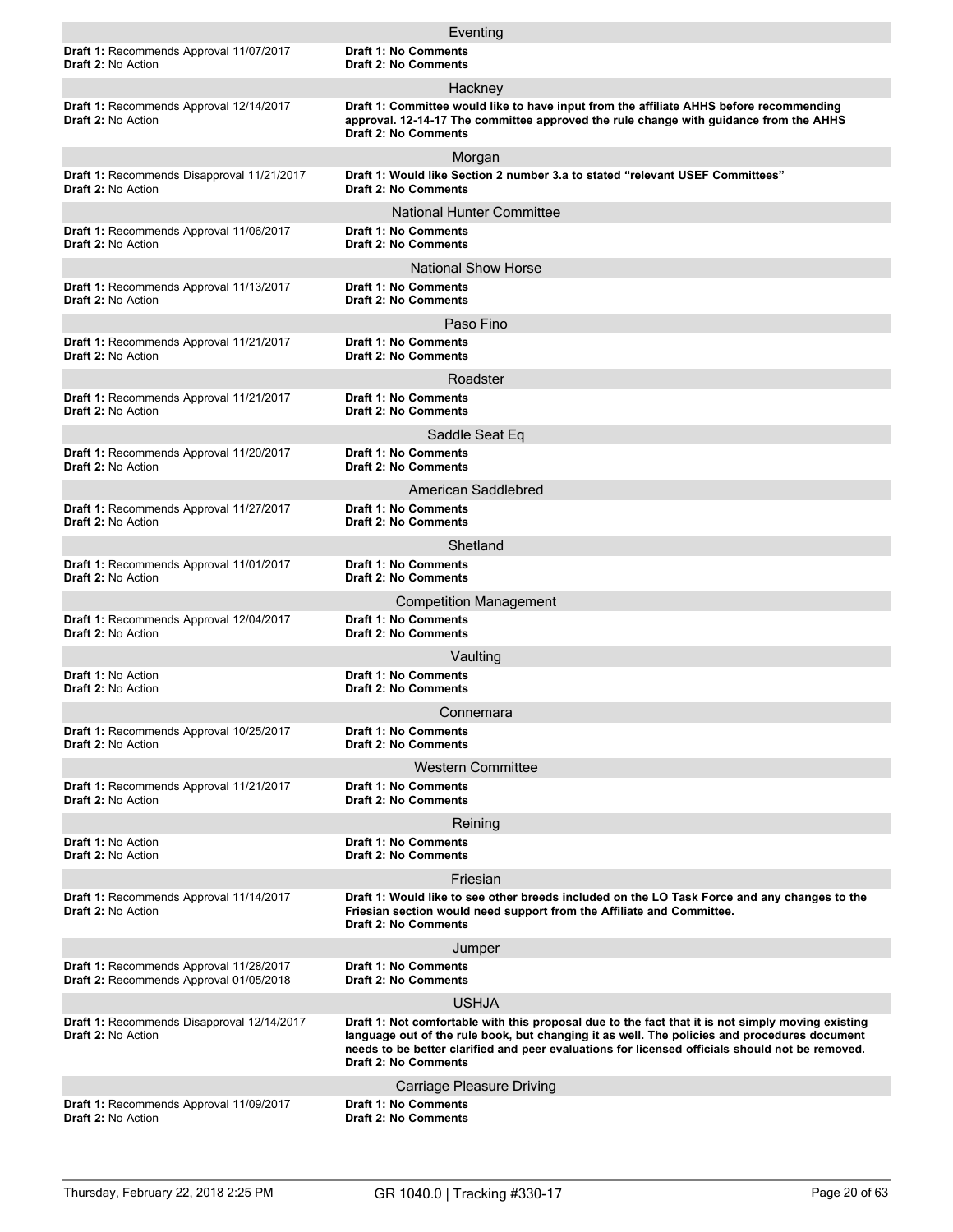|                                                                         | <b>English Pleasure</b>                                                                                                                                                                                                                                |
|-------------------------------------------------------------------------|--------------------------------------------------------------------------------------------------------------------------------------------------------------------------------------------------------------------------------------------------------|
| Draft 1: No Action<br><b>Draft 2: No Action</b>                         | Draft 1: No Comments<br>Draft 2: No Comments                                                                                                                                                                                                           |
|                                                                         | Welsh                                                                                                                                                                                                                                                  |
| Draft 1: Recommends Approval 10/25/2017<br><b>Draft 2: No Action</b>    | Draft 1: No Comments<br><b>Draft 2: No Comments</b>                                                                                                                                                                                                    |
|                                                                         | <b>Western Dressage</b>                                                                                                                                                                                                                                |
| Draft 1: Recommends Approval 11/14/2017<br><b>Draft 2: No Action</b>    | Draft 1: Approving with extreme desire to amend the Western Dressage judges section (section<br>25) in the new policies & procedures document. Memo with comments/concerns sent to staff -<br>Matt Fine & Sarah Beth Hollowed.<br>Draft 2: No Comments |
|                                                                         | Council - Admin & Finance                                                                                                                                                                                                                              |
| <b>Draft 1: No Action</b><br>Draft 2: Recommends Approval 01/08/2018    | Draft 1: No Comments<br>Draft 2: In order to amend this document, it does pass through the applicable committees and<br>Recognized Affiliates before going to the Board.                                                                               |
|                                                                         | Council - Natl Breed & Discipline                                                                                                                                                                                                                      |
| <b>Draft 1: No Action</b><br>Draft 2: Recommends Disapproval 01/10/2018 | <b>Draft 1: No Comments</b><br>Draft 2: The council was concerned about eliminating evaluations and moving specifications out<br>of the rule book which may cause confusion about where to find information                                            |
|                                                                         | Council - Intl Discipline                                                                                                                                                                                                                              |
| <b>Draft 1: No Action</b><br>Draft 2: Recommends Approval 12/21/2017    | <b>Draft 1: No Comments</b><br><b>Draft 2: No Comments</b>                                                                                                                                                                                             |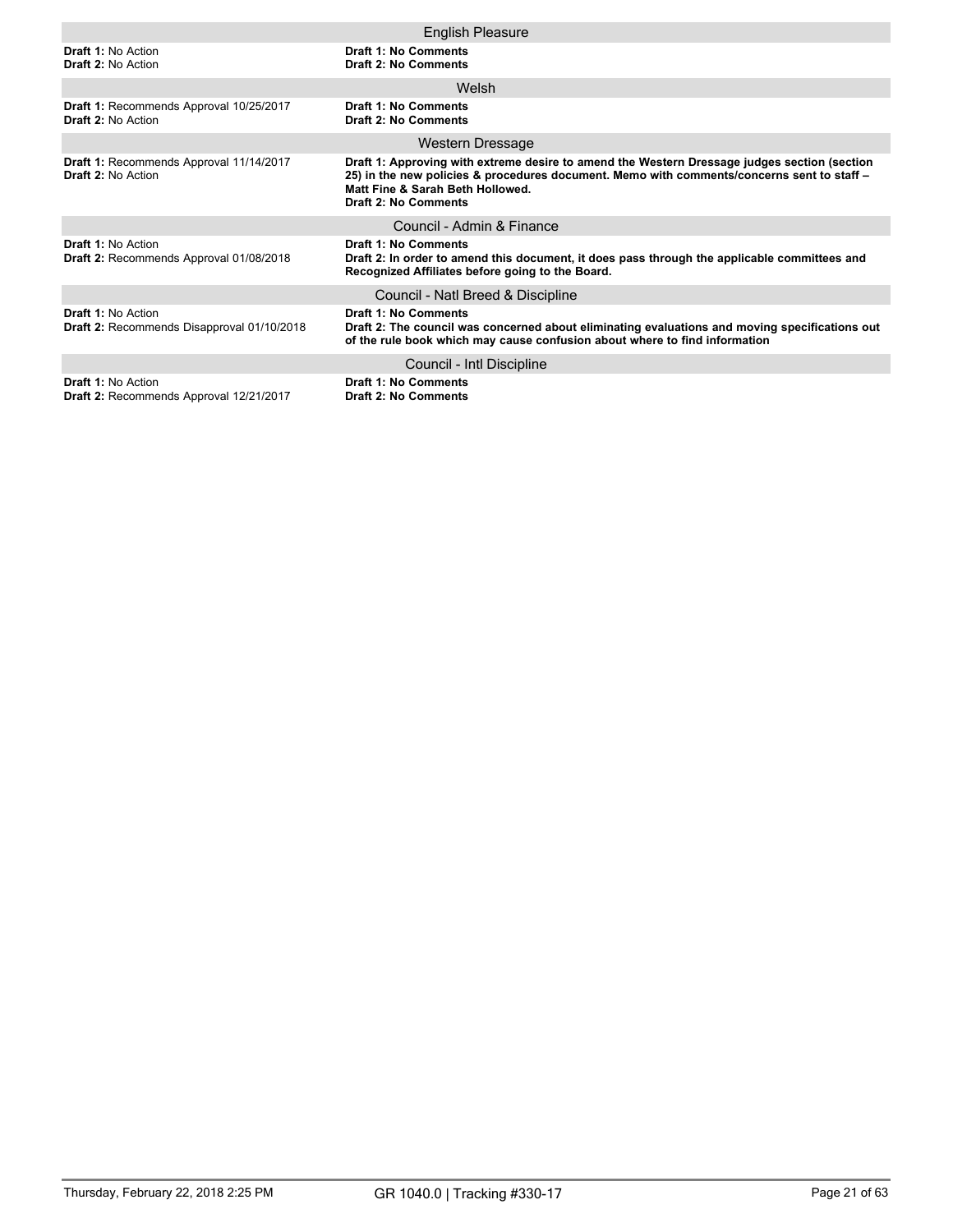|                                                                                                                                                                                                                                                                                                                    | GR1102.8                 | <b>Tracking #344-17</b>                                         |  | Draft #2              | Approved                             |                                                                                                                                                                                                 |
|--------------------------------------------------------------------------------------------------------------------------------------------------------------------------------------------------------------------------------------------------------------------------------------------------------------------|--------------------------|-----------------------------------------------------------------|--|-----------------------|--------------------------------------|-------------------------------------------------------------------------------------------------------------------------------------------------------------------------------------------------|
| Rule Change Type                                                                                                                                                                                                                                                                                                   |                          | <b>Effective Date</b>                                           |  | <b>Draft Received</b> |                                      | <b>Board Action</b>                                                                                                                                                                             |
| Standard                                                                                                                                                                                                                                                                                                           |                          | 4/1/2018                                                        |  | 10/17/2017            |                                      | Approved 1/20/2018                                                                                                                                                                              |
|                                                                                                                                                                                                                                                                                                                    |                          |                                                                 |  |                       |                                      |                                                                                                                                                                                                 |
|                                                                                                                                                                                                                                                                                                                    |                          |                                                                 |  |                       |                                      |                                                                                                                                                                                                 |
|                                                                                                                                                                                                                                                                                                                    |                          | <b>Proposed Change</b>                                          |  |                       |                                      |                                                                                                                                                                                                 |
| GR1102 Horse Recordings [CHAPTER Subchapter 11-A Horse Identification and Recordings]                                                                                                                                                                                                                              |                          |                                                                 |  |                       |                                      |                                                                                                                                                                                                 |
|                                                                                                                                                                                                                                                                                                                    |                          |                                                                 |  |                       |                                      |                                                                                                                                                                                                 |
| 8. A horse's Federation Recording may be made retroactive to cover bad points earned at Federation Licensed Competitions (Exception:<br>Dressage) so long as a complete horse recording is received by the Federation within ten days of the Federation sending notification of bad points<br>earned to the owner. |                          |                                                                 |  |                       |                                      |                                                                                                                                                                                                 |
|                                                                                                                                                                                                                                                                                                                    | <b>Proponent Details</b> |                                                                 |  |                       |                                      | <b>Contact Information</b>                                                                                                                                                                      |
|                                                                                                                                                                                                                                                                                                                    | <b>Bill Moroney</b>      |                                                                 |  |                       |                                      | <b>Bill Moroney</b>                                                                                                                                                                             |
|                                                                                                                                                                                                                                                                                                                    |                          |                                                                 |  |                       |                                      | bmoroney@usef.org                                                                                                                                                                               |
|                                                                                                                                                                                                                                                                                                                    |                          |                                                                 |  |                       |                                      |                                                                                                                                                                                                 |
| To provide a limited grace period to assist owners who may not be aware of the requirement to record their horses to earn points.                                                                                                                                                                                  |                          | <b>Rule Change Intent</b>                                       |  |                       |                                      |                                                                                                                                                                                                 |
|                                                                                                                                                                                                                                                                                                                    | <b>Linked Rules</b>      |                                                                 |  |                       | Comments                             |                                                                                                                                                                                                 |
|                                                                                                                                                                                                                                                                                                                    |                          |                                                                 |  |                       | Web: Horse Recordings - Grace Period |                                                                                                                                                                                                 |
|                                                                                                                                                                                                                                                                                                                    |                          | <b>Committee Actions</b>                                        |  |                       |                                      |                                                                                                                                                                                                 |
| <b>Draft 1: No Action</b>                                                                                                                                                                                                                                                                                          |                          | Andalusian/Lusitano<br>Draft 1: No Comments                     |  |                       |                                      |                                                                                                                                                                                                 |
| Draft 2: Recommends Disapproval 11/02/2017                                                                                                                                                                                                                                                                         |                          | properly recorded.                                              |  |                       |                                      | Draft 2: The committee feels this rule change would give a competitive advantage to exhibitors.<br>Members should do their due diligence before the competition in making sure their horses are |
|                                                                                                                                                                                                                                                                                                                    |                          | Arabian                                                         |  |                       |                                      |                                                                                                                                                                                                 |
| Draft 2: Recommends Disapproval 11/15/2017                                                                                                                                                                                                                                                                         |                          | with retroactive points.                                        |  |                       |                                      | Draft 2: The committee feels there is a competitive advantage and that a fee should be associated                                                                                               |
|                                                                                                                                                                                                                                                                                                                    |                          | Hackney                                                         |  |                       |                                      |                                                                                                                                                                                                 |
| <b>Draft 1: No Action</b><br><b>Draft 2: No Action 11/20/2017</b>                                                                                                                                                                                                                                                  |                          | Draft 1: No Comments<br><b>Draft 2: No Comments</b>             |  |                       |                                      |                                                                                                                                                                                                 |
|                                                                                                                                                                                                                                                                                                                    |                          | Morgan                                                          |  |                       |                                      |                                                                                                                                                                                                 |
| Draft 2: Recommends Approval 11/21/2017                                                                                                                                                                                                                                                                            |                          | <b>Draft 2: No Comments</b>                                     |  |                       |                                      |                                                                                                                                                                                                 |
| <b>Draft 1: No Action</b>                                                                                                                                                                                                                                                                                          |                          | <b>National Hunter Committee</b><br><b>Draft 1: No Comments</b> |  |                       |                                      |                                                                                                                                                                                                 |
| Draft 2: Recommends Approval 11/06/2017                                                                                                                                                                                                                                                                            |                          | <b>Draft 2: No Comments</b>                                     |  |                       |                                      |                                                                                                                                                                                                 |
|                                                                                                                                                                                                                                                                                                                    |                          | <b>National Show Horse</b><br><b>Draft 2: No Comments</b>       |  |                       |                                      |                                                                                                                                                                                                 |
| Draft 2: Recommends Approval 11/13/2017                                                                                                                                                                                                                                                                            |                          | Paso Fino                                                       |  |                       |                                      |                                                                                                                                                                                                 |
| Draft 1: No Action                                                                                                                                                                                                                                                                                                 |                          | Draft 1: No Comments                                            |  |                       |                                      |                                                                                                                                                                                                 |
| Draft 2: Recommends Approval 10/30/2017                                                                                                                                                                                                                                                                            |                          | <b>Draft 2: No Comments</b>                                     |  |                       |                                      |                                                                                                                                                                                                 |
| Draft 1: No Action                                                                                                                                                                                                                                                                                                 |                          | Roadster<br>Draft 1: No Comments                                |  |                       |                                      |                                                                                                                                                                                                 |
| <b>Draft 2: No Action 11/21/2017</b>                                                                                                                                                                                                                                                                               |                          | <b>Draft 2: No Comments</b>                                     |  |                       |                                      |                                                                                                                                                                                                 |
| Draft 1: No Action                                                                                                                                                                                                                                                                                                 |                          | Saddle Seat Eq<br>Draft 1: No Comments                          |  |                       |                                      |                                                                                                                                                                                                 |
| <b>Draft 2: No Action 11/20/2017</b>                                                                                                                                                                                                                                                                               |                          | Draft 2: No Comments                                            |  |                       |                                      |                                                                                                                                                                                                 |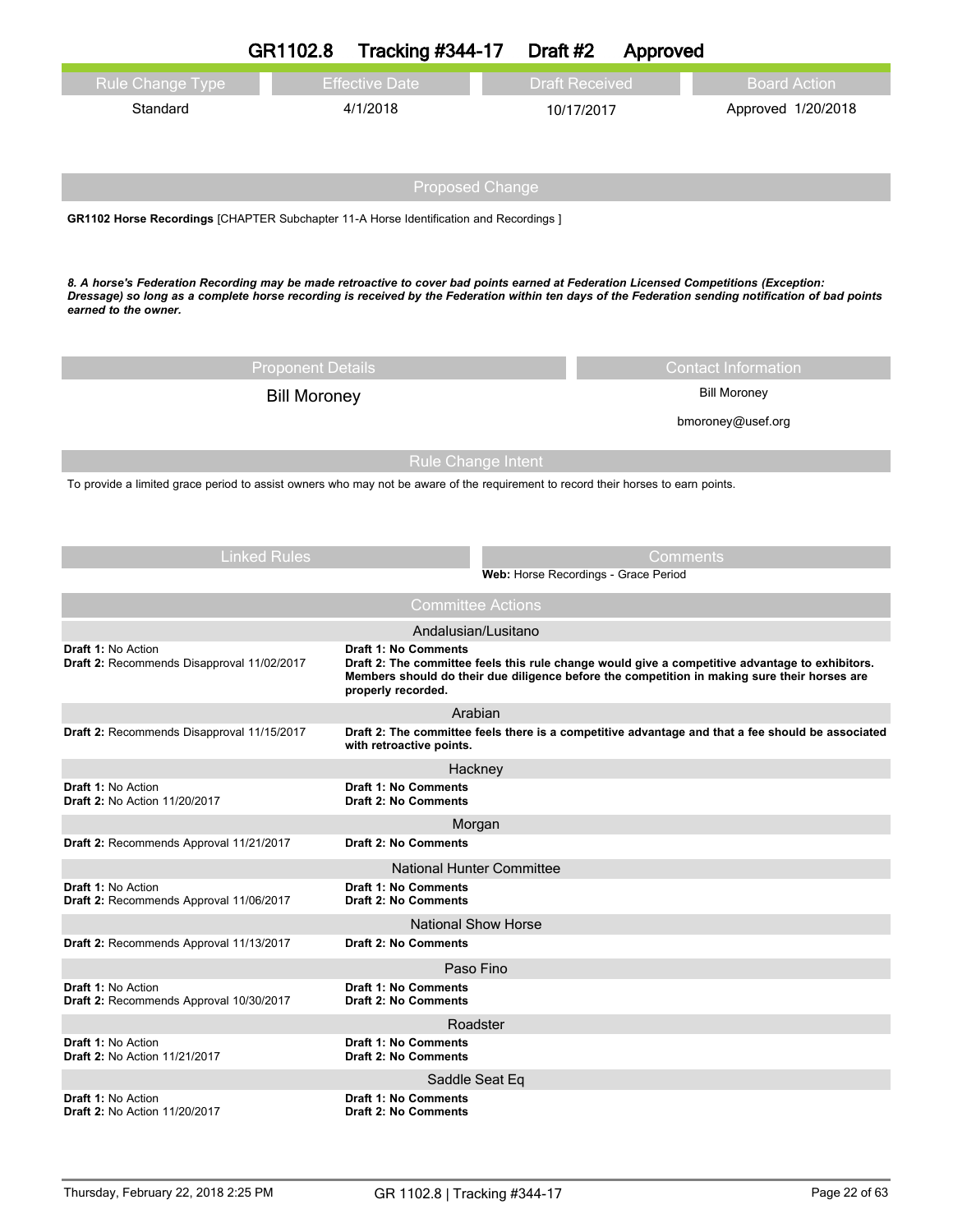|                                                                             | American Saddlebred                                                                                                                                                                                                                       |
|-----------------------------------------------------------------------------|-------------------------------------------------------------------------------------------------------------------------------------------------------------------------------------------------------------------------------------------|
| <b>Draft 1: No Action</b><br><b>Draft 2: No Action 11/27/2017</b>           | <b>Draft 1: No Comments</b><br><b>Draft 2: No Comments</b>                                                                                                                                                                                |
|                                                                             | Shetland                                                                                                                                                                                                                                  |
| <b>Draft 1: No Action</b><br>Draft 2: Recommends Approval 11/01/2017        | <b>Draft 1: No Comments</b><br><b>Draft 2: No Comments</b>                                                                                                                                                                                |
|                                                                             | Connemara                                                                                                                                                                                                                                 |
| <b>Draft 1: No Action</b><br>Draft 2: Recommends Approval 10/25/2017        | <b>Draft 1: No Comments</b><br><b>Draft 2: No Comments</b>                                                                                                                                                                                |
|                                                                             | <b>Western Committee</b>                                                                                                                                                                                                                  |
| <b>Draft 1: No Action</b><br><b>Draft 2: No Action 11/21/2017</b>           | <b>Draft 1: No Comments</b><br><b>Draft 2: No Comments</b>                                                                                                                                                                                |
|                                                                             | Jumper                                                                                                                                                                                                                                    |
| <b>Draft 1: No Action</b><br>Draft 2: Recommends Approval 11/28/2017        | <b>Draft 1: No Comments</b><br><b>Draft 2: No Comments</b>                                                                                                                                                                                |
|                                                                             | <b>USHJA</b>                                                                                                                                                                                                                              |
| <b>Draft 1: No Action</b><br>Draft 2: Recommends Approval 12/14/2017        | <b>Draft 1: No Comments</b><br><b>Draft 2: No Comments</b>                                                                                                                                                                                |
|                                                                             | <b>Carriage Pleasure Driving</b>                                                                                                                                                                                                          |
| Draft 2: Recommends Disapproval 11/09/2017                                  | Draft 2: The committee feels members should do their due diligence before the competition in<br>making sure their horses are properly recorded. USEF should better educate individuals on the<br>program and further promote the program. |
|                                                                             | Welsh                                                                                                                                                                                                                                     |
| <b>Draft 1: No Action</b><br>Draft 2: Recommends Approval 10/25/2017        | <b>Draft 1: No Comments</b><br><b>Draft 2: No Comments</b>                                                                                                                                                                                |
|                                                                             | <b>Western Dressage</b>                                                                                                                                                                                                                   |
| Draft 2: Recommends Approval 11/07/2017                                     | <b>Draft 2: No Comments</b>                                                                                                                                                                                                               |
|                                                                             | Council - Admin & Finance                                                                                                                                                                                                                 |
| <b>Draft 1: No Action</b><br><b>Draft 2: Recommends Approval</b>            | <b>Draft 1: No Comments</b><br><b>Draft 2: No Comments</b>                                                                                                                                                                                |
|                                                                             | Council - Natl Breed & Discipline                                                                                                                                                                                                         |
| <b>Draft 1: No Action</b><br>Draft 2: Recommends Approval 01/04/2018        | <b>Draft 1: No Comments</b><br><b>Draft 2: No Comments</b>                                                                                                                                                                                |
|                                                                             | Council - Intl Discipline                                                                                                                                                                                                                 |
| <b>Draft 1: No Action</b><br><b>Draft 2: Recommends Approval 12/21/2017</b> | <b>Draft 1: No Comments</b><br><b>Draft 2: No Comments</b>                                                                                                                                                                                |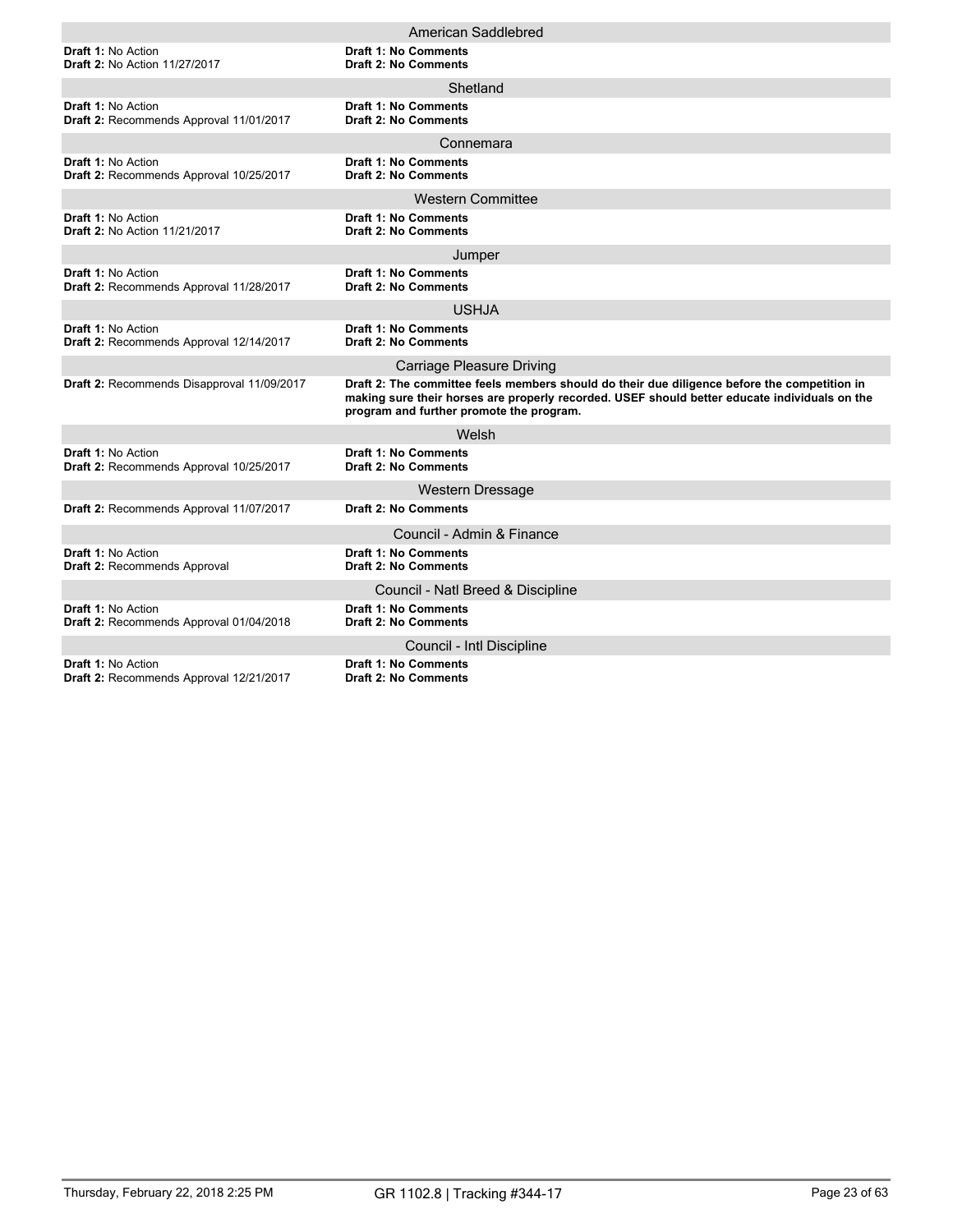|                                                                                                                                                                                                                                                                                                                                                                                                                                                                                                                                                                                                                                                                                                                                                                                                                                                                                                                                                                                                                                                                                                                                                                                                                                                                                                                                                                            | <b>GR1304</b>            | <b>Tracking #335-17</b>   | Draft #2              | Approved |                            |
|----------------------------------------------------------------------------------------------------------------------------------------------------------------------------------------------------------------------------------------------------------------------------------------------------------------------------------------------------------------------------------------------------------------------------------------------------------------------------------------------------------------------------------------------------------------------------------------------------------------------------------------------------------------------------------------------------------------------------------------------------------------------------------------------------------------------------------------------------------------------------------------------------------------------------------------------------------------------------------------------------------------------------------------------------------------------------------------------------------------------------------------------------------------------------------------------------------------------------------------------------------------------------------------------------------------------------------------------------------------------------|--------------------------|---------------------------|-----------------------|----------|----------------------------|
| <b>Rule Change Type</b>                                                                                                                                                                                                                                                                                                                                                                                                                                                                                                                                                                                                                                                                                                                                                                                                                                                                                                                                                                                                                                                                                                                                                                                                                                                                                                                                                    |                          | <b>Effective Date</b>     | <b>Draft Received</b> |          | <b>Board Action</b>        |
| Standard                                                                                                                                                                                                                                                                                                                                                                                                                                                                                                                                                                                                                                                                                                                                                                                                                                                                                                                                                                                                                                                                                                                                                                                                                                                                                                                                                                   |                          | 4/1/2018                  | 11/21/2017            |          | Approved 1/20/2018         |
|                                                                                                                                                                                                                                                                                                                                                                                                                                                                                                                                                                                                                                                                                                                                                                                                                                                                                                                                                                                                                                                                                                                                                                                                                                                                                                                                                                            |                          |                           |                       |          |                            |
|                                                                                                                                                                                                                                                                                                                                                                                                                                                                                                                                                                                                                                                                                                                                                                                                                                                                                                                                                                                                                                                                                                                                                                                                                                                                                                                                                                            |                          | <b>Proposed Change</b>    |                       |          |                            |
| GR1304 Regulations Governing Showing Under Judges, Stewards and Technical Delegates [CHAPTER SUBCHAPTER 13-A RESPONSIBILITIES]                                                                                                                                                                                                                                                                                                                                                                                                                                                                                                                                                                                                                                                                                                                                                                                                                                                                                                                                                                                                                                                                                                                                                                                                                                             |                          |                           |                       |          |                            |
|                                                                                                                                                                                                                                                                                                                                                                                                                                                                                                                                                                                                                                                                                                                                                                                                                                                                                                                                                                                                                                                                                                                                                                                                                                                                                                                                                                            |                          |                           |                       |          |                            |
| 2. No member of a judge's family, nor any cohabitant, companion, domestic partner, housemate, member of a judge's household nor any of the judge's<br>clients, employers or employees or employers of a member of the judge's family may compete as trainer, coach, exhibitor, rider, driver, handler, owner, lessor<br>or lessee in any division, or Dressage class (Arabian, Morgan, and Western Dressage divisions in any competition) unless the relationship is terminated 30<br>days prior to the competition. For purposes of this rule included as employers are any individuals, corporations, partnerships, foundations, trusts or non-pro t<br>organizations and shareholders owning five or more percent of the stock of any corporation which employs the judge or a member of the judge's family, and<br>any officers, directors and partners of any corporation or partnership and officers, directors or trustees of any trust or foundation or non-pro t organization<br>which employs the judge or a member of the judge's family. The hiring of a judge to officiate at Licensed Competitions shall not constitute employment for<br>purposes of this rule. Exceptions:<br>a. Morgan and Western Dressage divisions in any competition.<br>b. For the Arabian division, the aforementioned may compete in sections, which the judge is not officiating. |                          |                           |                       |          |                            |
| 3. No judge's trainer nor any of the judge's trainer's clients may compete as trainer, coach, exhibitor, rider, driver, handler, owner, lessor or lessee in any<br>Division or Dressage class (Arabian, Morgan, and Western Dressage divisions in any competition) unless the relationship is terminated 30 days prior to the<br>competition. Exceptions:                                                                                                                                                                                                                                                                                                                                                                                                                                                                                                                                                                                                                                                                                                                                                                                                                                                                                                                                                                                                                  |                          |                           |                       |          |                            |
| a. Morgan and Western Dressage divisions in any competition.                                                                                                                                                                                                                                                                                                                                                                                                                                                                                                                                                                                                                                                                                                                                                                                                                                                                                                                                                                                                                                                                                                                                                                                                                                                                                                               |                          |                           |                       |          |                            |
| b. For the Arabian division, the aforementioned may compete in sections, which the judge is not officiating.                                                                                                                                                                                                                                                                                                                                                                                                                                                                                                                                                                                                                                                                                                                                                                                                                                                                                                                                                                                                                                                                                                                                                                                                                                                               |                          |                           |                       |          |                            |
| Continuing numbering                                                                                                                                                                                                                                                                                                                                                                                                                                                                                                                                                                                                                                                                                                                                                                                                                                                                                                                                                                                                                                                                                                                                                                                                                                                                                                                                                       |                          |                           |                       |          |                            |
|                                                                                                                                                                                                                                                                                                                                                                                                                                                                                                                                                                                                                                                                                                                                                                                                                                                                                                                                                                                                                                                                                                                                                                                                                                                                                                                                                                            |                          |                           |                       |          |                            |
|                                                                                                                                                                                                                                                                                                                                                                                                                                                                                                                                                                                                                                                                                                                                                                                                                                                                                                                                                                                                                                                                                                                                                                                                                                                                                                                                                                            | <b>Proponent Details</b> |                           |                       |          | <b>Contact Information</b> |
|                                                                                                                                                                                                                                                                                                                                                                                                                                                                                                                                                                                                                                                                                                                                                                                                                                                                                                                                                                                                                                                                                                                                                                                                                                                                                                                                                                            | <b>AHA</b>               |                           |                       |          | Sarah Beth Hollowed        |
|                                                                                                                                                                                                                                                                                                                                                                                                                                                                                                                                                                                                                                                                                                                                                                                                                                                                                                                                                                                                                                                                                                                                                                                                                                                                                                                                                                            |                          |                           |                       |          | sbhollowed@usef.org        |
|                                                                                                                                                                                                                                                                                                                                                                                                                                                                                                                                                                                                                                                                                                                                                                                                                                                                                                                                                                                                                                                                                                                                                                                                                                                                                                                                                                            |                          | <b>Rule Change Intent</b> |                       |          |                            |
| There is a financial impact and a loss of revenue for several shows due to this current restriction. The intent is to strike out "Arabian" in both .2 and .3.                                                                                                                                                                                                                                                                                                                                                                                                                                                                                                                                                                                                                                                                                                                                                                                                                                                                                                                                                                                                                                                                                                                                                                                                              |                          |                           |                       |          |                            |
|                                                                                                                                                                                                                                                                                                                                                                                                                                                                                                                                                                                                                                                                                                                                                                                                                                                                                                                                                                                                                                                                                                                                                                                                                                                                                                                                                                            |                          |                           |                       |          |                            |
|                                                                                                                                                                                                                                                                                                                                                                                                                                                                                                                                                                                                                                                                                                                                                                                                                                                                                                                                                                                                                                                                                                                                                                                                                                                                                                                                                                            | <b>Linked Rules</b>      |                           |                       | Comments |                            |

|                                                                      | Web: conflict of interest                                  |
|----------------------------------------------------------------------|------------------------------------------------------------|
|                                                                      | <b>Committee Actions</b>                                   |
|                                                                      | Arabian                                                    |
| <b>Draft 1: No Action</b><br>Draft 2: Recommends Approval 11/17/2017 | <b>Draft 1: No Comments</b><br><b>Draft 2: No Comments</b> |
|                                                                      | Council - Natl Breed & Discipline                          |
| <b>Draft 1: No Action</b><br>Draft 2: Recommends Approval 12/05/2017 | <b>Draft 1: No Comments</b><br><b>Draft 2: No Comments</b> |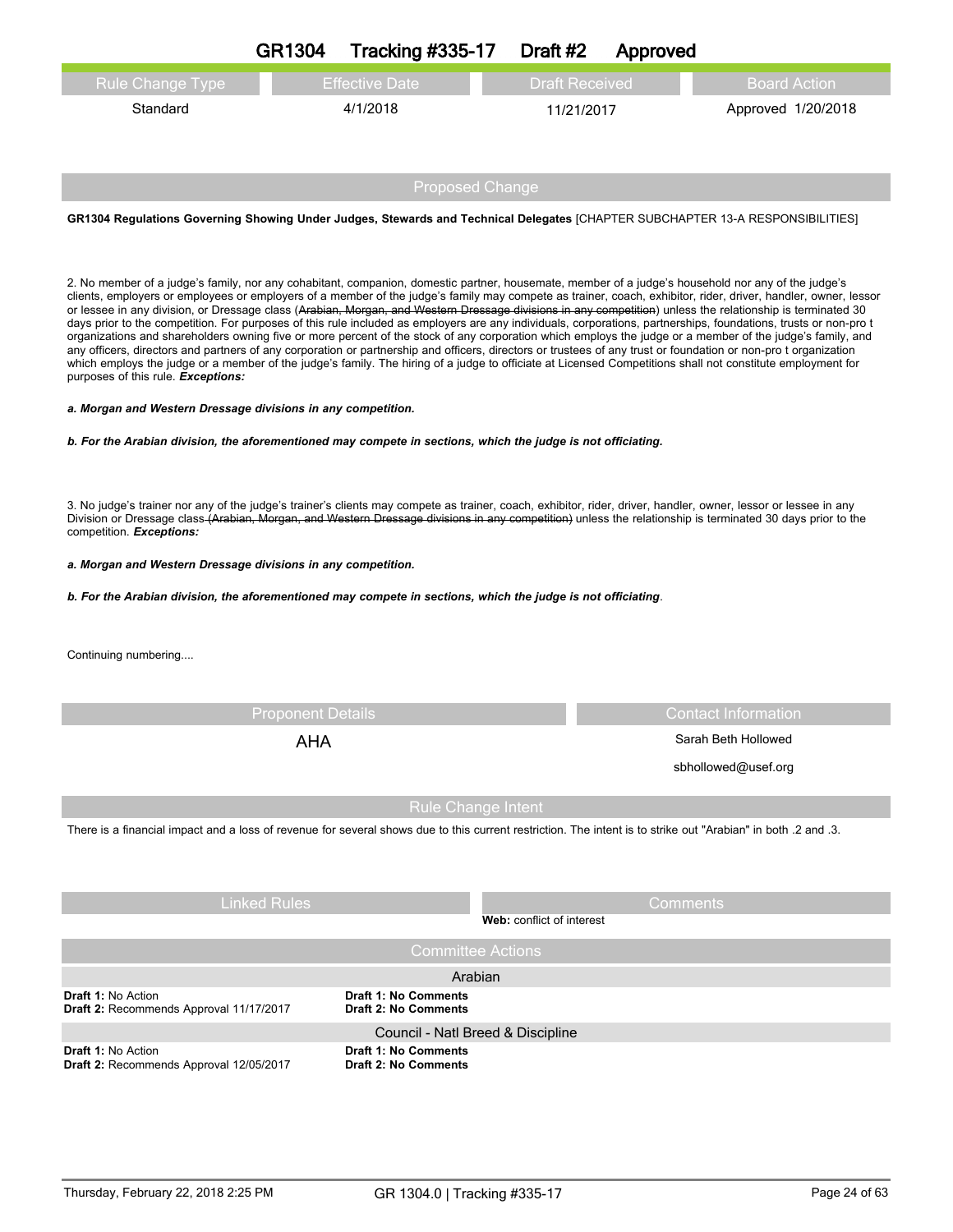|                                                                                                                                                                                                                                                                                                                                                                                                                                                                                                                                               | GR141.3                  | <b>Tracking #331-17</b>                                    | Draft #2              | Approved        |                            |
|-----------------------------------------------------------------------------------------------------------------------------------------------------------------------------------------------------------------------------------------------------------------------------------------------------------------------------------------------------------------------------------------------------------------------------------------------------------------------------------------------------------------------------------------------|--------------------------|------------------------------------------------------------|-----------------------|-----------------|----------------------------|
| Rule Change Type                                                                                                                                                                                                                                                                                                                                                                                                                                                                                                                              |                          | <b>Effective Date</b>                                      | <b>Draft Received</b> |                 | <b>Board Action</b>        |
| Standard                                                                                                                                                                                                                                                                                                                                                                                                                                                                                                                                      |                          | 12/1/2018                                                  | 11/21/2017            |                 | Approved 1/20/2018         |
|                                                                                                                                                                                                                                                                                                                                                                                                                                                                                                                                               |                          | <b>Proposed Change</b>                                     |                       |                 |                            |
| GR141 Owner's Classes [CHAPTER SUBCHAPTER 1-A DEFINITIONS]                                                                                                                                                                                                                                                                                                                                                                                                                                                                                    |                          |                                                            |                       |                 |                            |
| 1. Every competitor must be an amateur and the owner, or an amateur member of the owner's family, unless the prize list states otherwise. Exception: Paso<br>Fino Division.                                                                                                                                                                                                                                                                                                                                                                   |                          |                                                            |                       |                 |                            |
| 2. Owners' classes may be restricted to riders, drivers or handlers who are no longer eligible to compete as a junior exhibitor.                                                                                                                                                                                                                                                                                                                                                                                                              |                          |                                                            |                       |                 |                            |
| 3. Combined ownership is not permitted in Owner's or Amateur Owner's classes unless all owners are members of the same family. Exception: Paso Fino.                                                                                                                                                                                                                                                                                                                                                                                          |                          |                                                            |                       |                 |                            |
| 4. In the Arabian Division, combined ownership is permitted in Owner's or Amateur Owner's classes, per AR110.                                                                                                                                                                                                                                                                                                                                                                                                                                 |                          |                                                            |                       |                 |                            |
| 5. 4. Leased horses are not eligible. Exception: Paso Fino Division.                                                                                                                                                                                                                                                                                                                                                                                                                                                                          |                          |                                                            |                       |                 |                            |
|                                                                                                                                                                                                                                                                                                                                                                                                                                                                                                                                               |                          |                                                            |                       |                 |                            |
|                                                                                                                                                                                                                                                                                                                                                                                                                                                                                                                                               | <b>Proponent Details</b> |                                                            |                       |                 | <b>Contact Information</b> |
|                                                                                                                                                                                                                                                                                                                                                                                                                                                                                                                                               | <b>AHA</b>               |                                                            |                       |                 | Sarah Beth Hollowed        |
|                                                                                                                                                                                                                                                                                                                                                                                                                                                                                                                                               |                          |                                                            |                       |                 | sbhollowed@usef.org        |
|                                                                                                                                                                                                                                                                                                                                                                                                                                                                                                                                               |                          | <b>Rule Change Intent</b>                                  |                       |                 |                            |
| The Arabian Horse Show world is changing and as an industry we need to look for new and innovative ways for our Arabian Horses to be enjoyed by more<br>individuals. In the opinion of the proponent, the Arabian Horse industry needs to be encouraging, not discouraging membership. With the cost of showing<br>horses increasing, the opportunity to share the training/board/showing/etc. expenses with an unrelated owner may increase participation at competitions by<br>allowing another class entry without ownership restrictions. |                          |                                                            |                       |                 |                            |
| The lack of opportunity to partner and exhibit these co-owned horses in amateur owner classes effectively reduces any incentive to co-own or partner on the<br>purchase or showing of horses. The expanded definition of "ownership" will allow for participation at lower costs. The ownership must be an "AND" ownership<br>which may limit the ability for individuals to change ownership multiple times and demonstrates the level of commitment required on behalf of both parties.                                                     |                          |                                                            |                       |                 |                            |
| The intent is to add "Arabian" to the exception in number 3.                                                                                                                                                                                                                                                                                                                                                                                                                                                                                  |                          |                                                            |                       |                 |                            |
|                                                                                                                                                                                                                                                                                                                                                                                                                                                                                                                                               |                          |                                                            |                       |                 |                            |
|                                                                                                                                                                                                                                                                                                                                                                                                                                                                                                                                               | <b>Linked Rules</b>      |                                                            |                       | <b>Comments</b> |                            |
| AR 110 (305-17)                                                                                                                                                                                                                                                                                                                                                                                                                                                                                                                               |                          |                                                            | Web: arabian          |                 |                            |
|                                                                                                                                                                                                                                                                                                                                                                                                                                                                                                                                               |                          | <b>Committee Actions</b>                                   |                       |                 |                            |
|                                                                                                                                                                                                                                                                                                                                                                                                                                                                                                                                               |                          | Arabian                                                    |                       |                 |                            |
| <b>Draft 1: No Action</b><br>Draft 2: Recommends Approval 11/15/2017                                                                                                                                                                                                                                                                                                                                                                                                                                                                          |                          | <b>Draft 1: No Comments</b><br><b>Draft 2: No Comments</b> |                       |                 |                            |
| Draft 1: Recommends Approval 10/30/2017                                                                                                                                                                                                                                                                                                                                                                                                                                                                                                       |                          | Paso Fino<br><b>Draft 1: No Comments</b>                   |                       |                 |                            |

Council - Natl Breed & Discipline

**Draft 1: No Comments Draft 2: No Comments Draft 1:** No Action **Draft 2:** Recommends Approval 12/05/2017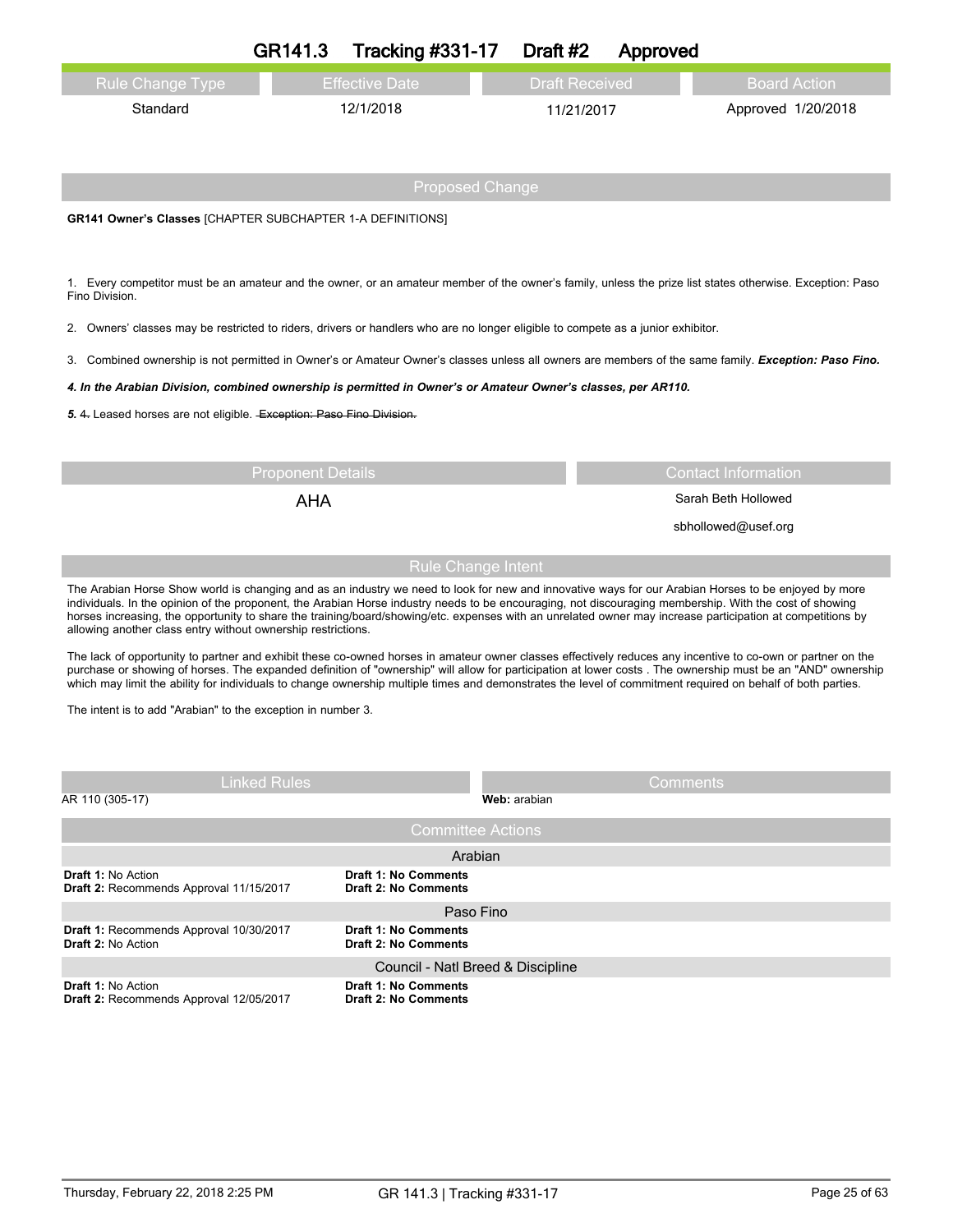|                         | GR151.1 | Tracking $\#269-17$ Draft $\#1$ |                       | Approved |                    |
|-------------------------|---------|---------------------------------|-----------------------|----------|--------------------|
| <b>Rule Change Type</b> |         | <b>Effective Date</b>           | <b>Draft Received</b> |          | / Board Action ⊥   |
| Standard                |         | 12/1/2018                       | 8/31/2017             |          | Approved 1/20/2018 |
|                         |         |                                 |                       |          |                    |

**GR151 Rule Change Procedures** [CHAPTER 1-B Adoption and Amendment of Federation Rules]

### **GR151 Rule Change Procedures**

These rules may be added to, altered or amended at any meeting of the Board of Directors by a majority vote of those present as provided herein below. The USEF Legislative Committee is responsible for review, analysis, and oversight of the Federation's rule change process, subject to review and approval by the Board of Directors. Rule Change Categories: Standard, Clarification, Extraordinary, and FEI.

1. Standard Rule Changes*.* Individual Federation members, Federation *Senior* Staff, Federation Committees, and Recognized Affiliate Associations (Recognized Associations and International Discipline Associations)*, and eligible Individual Federation members* may propose standard rule changes. Individual Federation members are eligible so long as the member is a Lifetime member or has held a Federation Senior Active membership for at least five (5) consecutive years. If an Individual Federation member is ineligible to submit a rule change due to these requirements, he may contact the appropriate Recognized Affiliate Association or Federation committee and request that either one consider proposing his desired rule change.

#### *1. Standard Rule Changes.*

a. Standard rule changes must be submitted to the Federation in writing on the USEF official form within the following deadlines in order to be considered within the current rule change year.

- 1. Individual Federation members June 1
- 2. Federation Senior Staff June 1
- 3. Federation Committees September 1
- 4. Affiliated Entities (Bylaw 221) September 1
- 5. Recognized Affiliate Associations (Bylaw 222) September 1

b. The proponent's name must be clearly listed on the official rule change form. When the proponent is other than an individual, *upon request,* such submissions shall be accompanied by minutes or certification signed by the Committee Chair or Recognized Affiliate Association's President that document the review and action taken at a meeting.

- c. The Legislative Committee may reject a proposal for:
- 1. failure to comply with the requirements of the official form;
- 2. lateness;
- 3. incompleteness;
- 4. inexact or confusing language;
- 5. a proposal that was disapproved the prior year;
- 6. attempts to amend a rule or rules in effect for less than a year;
- 7. proposing to change a rule that is solely within the Federation's purview
- 8. any other specified reason in the Committee's discretion.

d. In the event the Legislative Committee rejects a proposal, the proponent must be notified in writing. Proponents of a rejected proposal may revise and resubmit a proposal. Any decision to reject a proposal made by the Legislative Committee shall prevail subject to review by the Board of Directors.

e. The Legislative Committee will designate review of the proposed rule change by any and all standing Federation Committees and each assigned entity deemed appropriate.

Governance **Governance** Sonja Keating

Proponent Details Contact Information Contact Information

skeating@usef.org

Rule Change Intent

This proposed rule change is being submitted to ensure proposed rule changes come from those individual members of the Federation who are involved in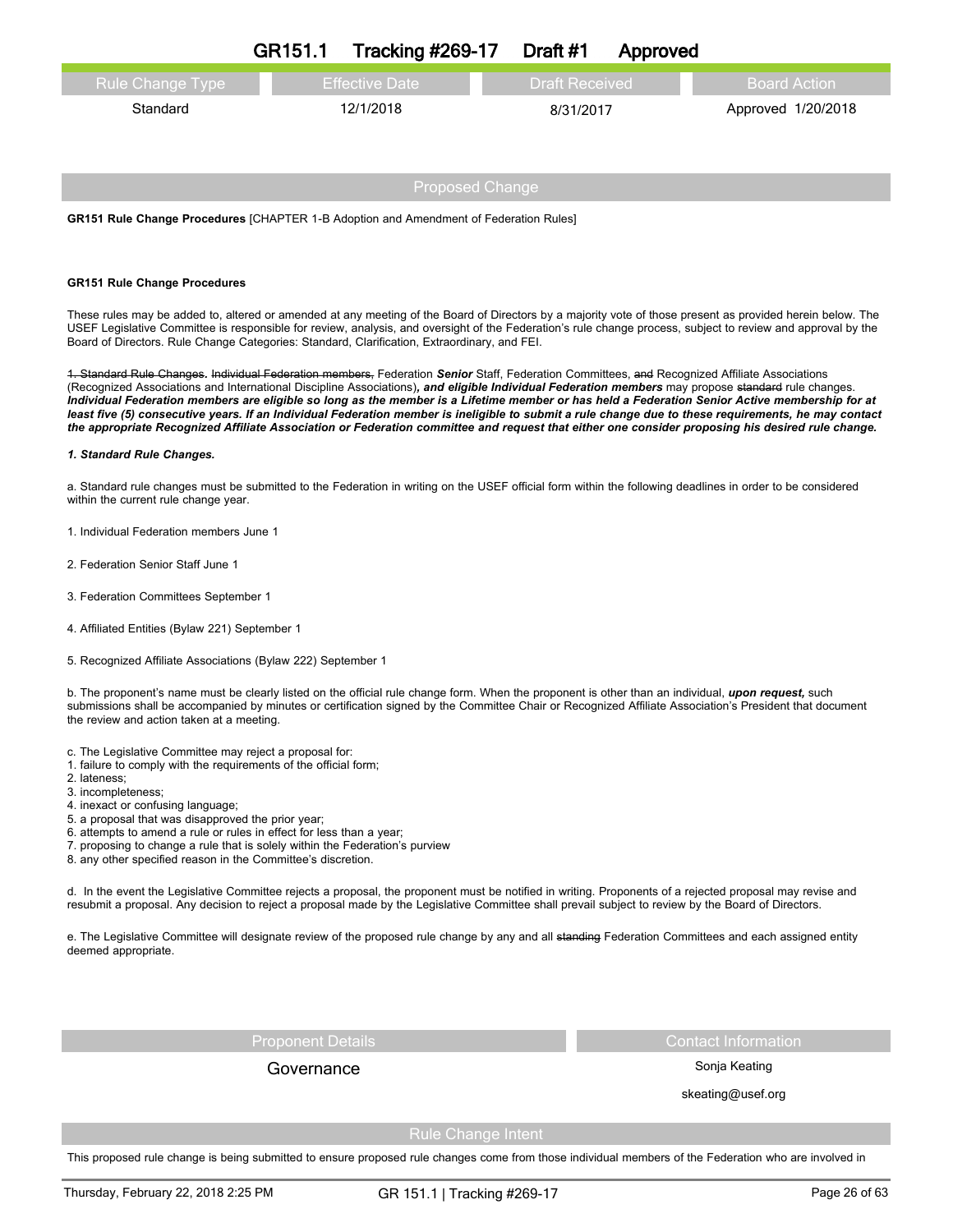the Breed or Discipline impacted by the proposed rule change. Those individuals are most likely to know the rules and effects that changes to such rules will have on the Breed or Discipline. Additionally, those individuals will best understand the purposes for such rule changes and the enforcement of such rules. Therefore, those individuals with a history in the particular Breed or Discipline are best suited to propose rules with an impact on the sport.

| <b>Linked Rules</b>                     |                             | Comments                                      |
|-----------------------------------------|-----------------------------|-----------------------------------------------|
|                                         |                             | Web: Rule Change Process - Individual Members |
|                                         |                             | <b>Committee Actions</b>                      |
|                                         |                             | Andalusian/Lusitano                           |
| Draft 1: Recommends Approval 11/02/2017 | Draft 1: No Comments        |                                               |
| Draft 1: Recommends Approval 11/15/2017 | <b>Draft 1: No Comments</b> | Arabian                                       |
|                                         |                             |                                               |
| Draft 1: No Action                      | Draft 1: No Comments        | <b>Breeds/Disciplines</b>                     |
|                                         |                             | Dressage                                      |
| Draft 1: Recommends Approval 12/04/2017 | Draft 1: No Comments        |                                               |
|                                         |                             | Driving                                       |
| Draft 1: Recommends Approval 12/20/2017 | <b>Draft 1: No Comments</b> |                                               |
|                                         |                             | Endurance                                     |
| Draft 1: No Action                      | <b>Draft 1: No Comments</b> |                                               |
| Draft 1: Recommends Approval 11/07/2017 | <b>Draft 1: No Comments</b> | Eventing                                      |
|                                         |                             | Hackney                                       |
| Draft 1: Recommends Approval 11/20/2017 | <b>Draft 1: No Comments</b> |                                               |
|                                         |                             | <b>Licensed Officials</b>                     |
| Draft 1: Recommends Approval 11/27/2017 | <b>Draft 1: No Comments</b> |                                               |
|                                         |                             | Morgan                                        |
| Draft 1: Recommends Approval 11/21/2017 | <b>Draft 1: No Comments</b> |                                               |
|                                         |                             | <b>National Hunter Committee</b>              |
| Draft 1: Recommends Approval 11/06/2017 | Draft 1: No Comments        |                                               |
| Draft 1: Recommends Approval 11/13/2017 | <b>Draft 1: No Comments</b> | <b>National Show Horse</b>                    |
|                                         |                             | Paso Fino                                     |
| Draft 1: Recommends Approval 10/30/2017 | <b>Draft 1: No Comments</b> |                                               |
|                                         |                             | Roadster                                      |
| Draft 1: Recommends Approval 11/21/2017 | <b>Draft 1: No Comments</b> |                                               |
|                                         |                             | Saddle Seat Eq                                |
| Draft 1: Recommends Approval 11/20/2017 | <b>Draft 1: No Comments</b> |                                               |
|                                         |                             | American Saddlebred                           |
| Draft 1: Recommends Approval 11/27/2017 | <b>Draft 1: No Comments</b> |                                               |
| Draft 1: Recommends Approval 11/01/2017 | <b>Draft 1: No Comments</b> | Shetland                                      |
|                                         |                             |                                               |
| Draft 1: Recommends Approval 12/04/2017 | Draft 1: No Comments        | <b>Competition Management</b>                 |
|                                         |                             | Vaulting                                      |
| Draft 1: No Action                      | <b>Draft 1: No Comments</b> |                                               |
|                                         |                             | Connemara                                     |
| Draft 1: Recommends Approval 10/25/2017 | <b>Draft 1: No Comments</b> |                                               |
|                                         |                             | <b>Western Committee</b>                      |
| Draft 1: Recommends Approval 11/21/2017 | Draft 1: No Comments        |                                               |
|                                         |                             | Reining                                       |
| Draft 1: No Action                      | <b>Draft 1: No Comments</b> |                                               |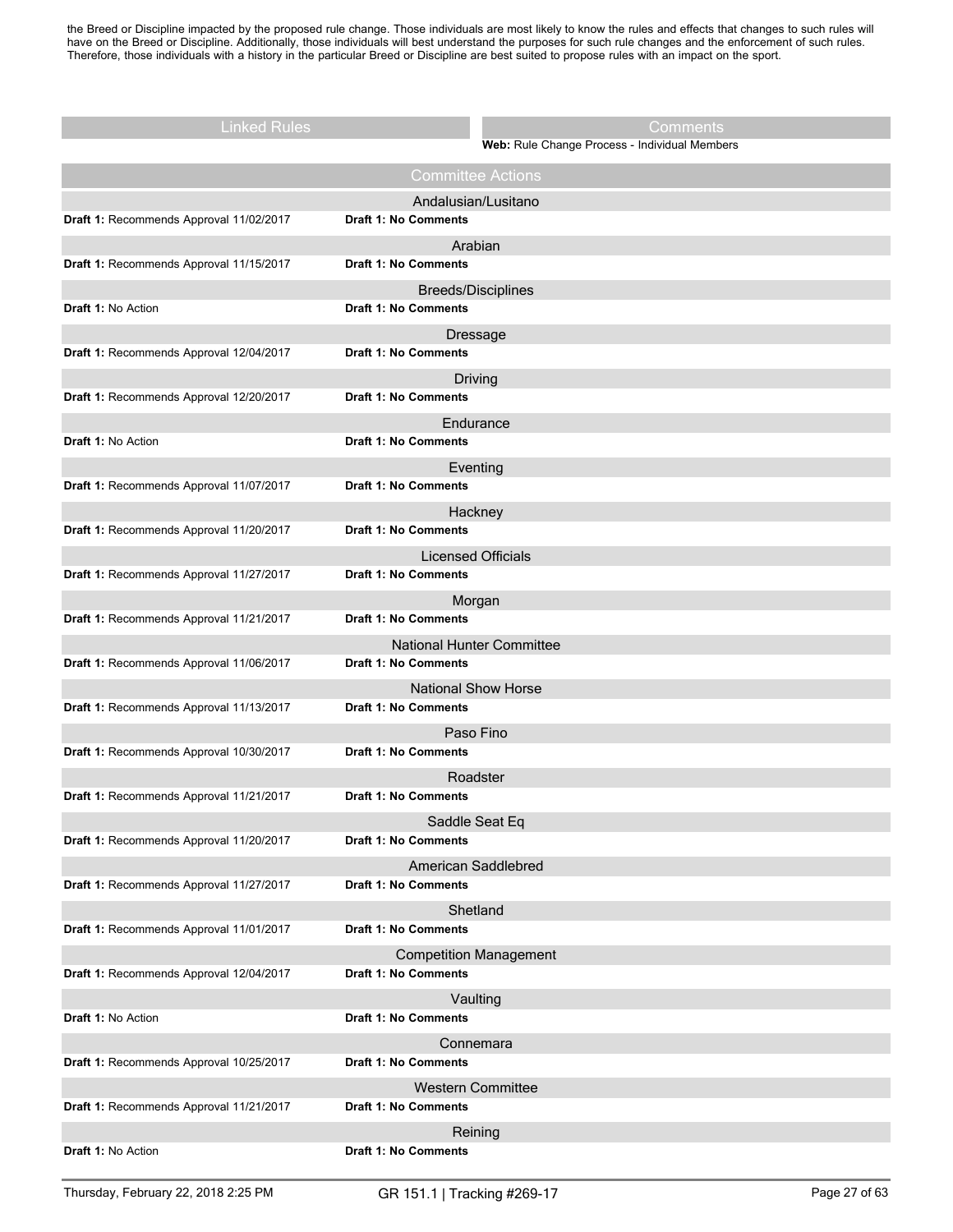|                                         | Friesian                                                                                                                                                                                                                                                                                                                                                                                    |
|-----------------------------------------|---------------------------------------------------------------------------------------------------------------------------------------------------------------------------------------------------------------------------------------------------------------------------------------------------------------------------------------------------------------------------------------------|
| Draft 1: Recommends Approval 11/14/2017 | <b>Draft 1: No Comments</b>                                                                                                                                                                                                                                                                                                                                                                 |
|                                         | Jumper                                                                                                                                                                                                                                                                                                                                                                                      |
| Draft 1: Recommends Approval 11/28/2017 | <b>Draft 1: No Comments</b>                                                                                                                                                                                                                                                                                                                                                                 |
|                                         | <b>USHJA</b>                                                                                                                                                                                                                                                                                                                                                                                |
| Draft 1: Recommends Approval 12/14/2017 | Draft 1: USHJA is voting to approve this proposal, but also wanted to provide a comment to<br>indicate it suggests the Federation amend this RCP to clarify that a Lifetime member needs to be<br>18 years of age or older to be eligible to submit a rule change proposal under this rule. Instances<br>exist where individuals obtain a Lifetime Membership when they are still children. |
|                                         | <b>Carriage Pleasure Driving</b>                                                                                                                                                                                                                                                                                                                                                            |
| Draft 1: Recommends Approval 11/09/2017 | <b>Draft 1: No Comments</b>                                                                                                                                                                                                                                                                                                                                                                 |
|                                         | <b>English Pleasure</b>                                                                                                                                                                                                                                                                                                                                                                     |
| Draft 1: No Action                      | <b>Draft 1: No Comments</b>                                                                                                                                                                                                                                                                                                                                                                 |
|                                         | Welsh                                                                                                                                                                                                                                                                                                                                                                                       |
| Draft 1: Recommends Approval 10/25/2017 | Draft 1: No Comments                                                                                                                                                                                                                                                                                                                                                                        |
|                                         | Western Dressage                                                                                                                                                                                                                                                                                                                                                                            |
| Draft 1: Recommends Approval 11/07/2017 | <b>Draft 1: No Comments</b>                                                                                                                                                                                                                                                                                                                                                                 |
|                                         | Council - Admin & Finance                                                                                                                                                                                                                                                                                                                                                                   |
| Draft 1: Recommends Approval 01/08/2018 | <b>Draft 1: No Comments</b>                                                                                                                                                                                                                                                                                                                                                                 |
|                                         | Council - Natl Breed & Discipline                                                                                                                                                                                                                                                                                                                                                           |
| Draft 1: Recommends Approval 01/04/2018 | <b>Draft 1: No Comments</b>                                                                                                                                                                                                                                                                                                                                                                 |
|                                         | Council - Intl Discipline                                                                                                                                                                                                                                                                                                                                                                   |
| Draft 1: Recommends Approval 12/21/2017 | <b>Draft 1: No Comments</b>                                                                                                                                                                                                                                                                                                                                                                 |
|                                         | Governance                                                                                                                                                                                                                                                                                                                                                                                  |
| <b>Draft 1: No Action</b>               | Draft 1: No Comments                                                                                                                                                                                                                                                                                                                                                                        |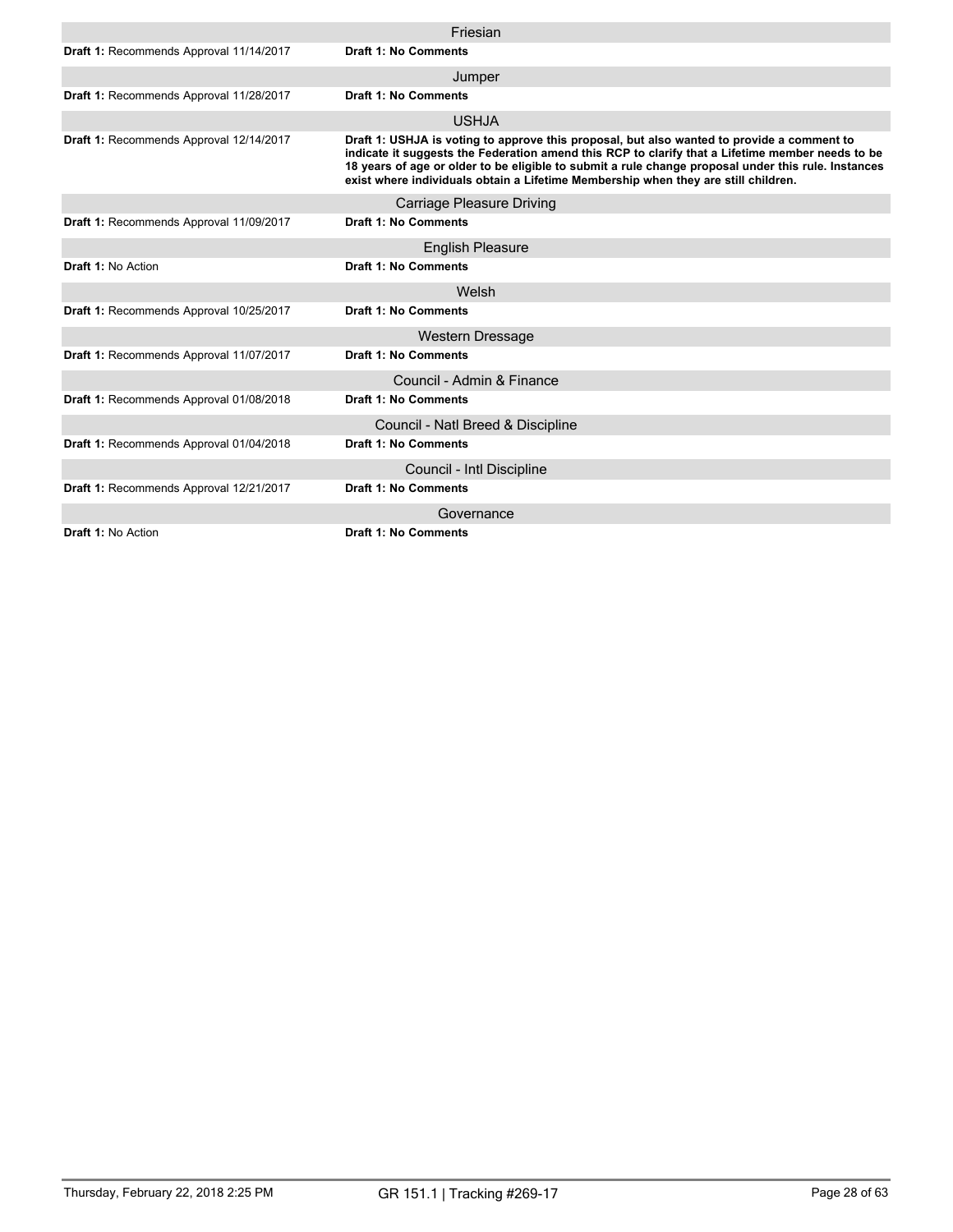|                                                                                                                                                                                                                                                                                                                                                                                                                                                                             | GR302.2                                                                                                                                                                                                                                                                                                                                                                                                             | <b>Tracking #348-17</b>   | Draft #1                                         | Approved |                                                                                                                                                                       |
|-----------------------------------------------------------------------------------------------------------------------------------------------------------------------------------------------------------------------------------------------------------------------------------------------------------------------------------------------------------------------------------------------------------------------------------------------------------------------------|---------------------------------------------------------------------------------------------------------------------------------------------------------------------------------------------------------------------------------------------------------------------------------------------------------------------------------------------------------------------------------------------------------------------|---------------------------|--------------------------------------------------|----------|-----------------------------------------------------------------------------------------------------------------------------------------------------------------------|
| <b>Rule Change Type</b>                                                                                                                                                                                                                                                                                                                                                                                                                                                     |                                                                                                                                                                                                                                                                                                                                                                                                                     | <b>Effective Date</b>     | <b>Draft Received</b>                            |          | <b>Board Action</b>                                                                                                                                                   |
| Standard                                                                                                                                                                                                                                                                                                                                                                                                                                                                    |                                                                                                                                                                                                                                                                                                                                                                                                                     | 12/1/2018                 | 9/11/2017                                        |          | Approved 1/20/2018                                                                                                                                                    |
|                                                                                                                                                                                                                                                                                                                                                                                                                                                                             |                                                                                                                                                                                                                                                                                                                                                                                                                     | <b>Proposed Change</b>    |                                                  |          |                                                                                                                                                                       |
| GR302 License Application Policies and Procedures [CHAPTER Sub-Chapter 3-A, Competition License Applications]                                                                                                                                                                                                                                                                                                                                                               |                                                                                                                                                                                                                                                                                                                                                                                                                     |                           |                                                  |          |                                                                                                                                                                       |
|                                                                                                                                                                                                                                                                                                                                                                                                                                                                             |                                                                                                                                                                                                                                                                                                                                                                                                                     |                           |                                                  |          |                                                                                                                                                                       |
| GR302 License Application Policies and Procedures                                                                                                                                                                                                                                                                                                                                                                                                                           |                                                                                                                                                                                                                                                                                                                                                                                                                     |                           |                                                  |          |                                                                                                                                                                       |
| 2. New Competitions Without Mileage Conflicts.                                                                                                                                                                                                                                                                                                                                                                                                                              |                                                                                                                                                                                                                                                                                                                                                                                                                     |                           |                                                  |          |                                                                                                                                                                       |
| a. License applications for new competitions will be accepted beginning December 1 of each year for the subsequent competition year.                                                                                                                                                                                                                                                                                                                                        |                                                                                                                                                                                                                                                                                                                                                                                                                     |                           |                                                  |          |                                                                                                                                                                       |
| b. A competition year begins on December 1st of the prior calendar year.                                                                                                                                                                                                                                                                                                                                                                                                    |                                                                                                                                                                                                                                                                                                                                                                                                                     |                           |                                                  |          |                                                                                                                                                                       |
| c. Applicants will should refer to the Federation Competitions Calendar for open dates.                                                                                                                                                                                                                                                                                                                                                                                     |                                                                                                                                                                                                                                                                                                                                                                                                                     |                           |                                                  |          |                                                                                                                                                                       |
|                                                                                                                                                                                                                                                                                                                                                                                                                                                                             | d. Applications for a new competition license agreement must be made on the form provided by the Federation and received by the Federation at least 60<br>calendar days prior to the start date of the competition. The Federation may accept applications for a new competition license agreement, subject to<br>applicable late fees, between 60 and 30 calendar days prior to the start date of the competition. |                           |                                                  |          |                                                                                                                                                                       |
| e. In the event that an applicant competition has a mileage conflict with an existing competition(s), an applicant may seek a mileage exemption in accordance<br>with GR315.                                                                                                                                                                                                                                                                                                |                                                                                                                                                                                                                                                                                                                                                                                                                     |                           |                                                  |          |                                                                                                                                                                       |
| 1. Absent a showing of material change to the mileage exemption application as determined by the CEO or his designee, a request for a mileage exemption<br>will be returned if the licensee has submitted and been denied two previous mileage exemption requests for the same competition.                                                                                                                                                                                 |                                                                                                                                                                                                                                                                                                                                                                                                                     |                           |                                                  |          |                                                                                                                                                                       |
| f. License Applications for new competitions that the Federation disapproves for any reason, including mileage conflicts, will be sent written notification by the<br>Federation.                                                                                                                                                                                                                                                                                           |                                                                                                                                                                                                                                                                                                                                                                                                                     |                           |                                                  |          |                                                                                                                                                                       |
|                                                                                                                                                                                                                                                                                                                                                                                                                                                                             | <b>Proponent Details</b>                                                                                                                                                                                                                                                                                                                                                                                            |                           |                                                  |          | <b>Contact Information</b>                                                                                                                                            |
|                                                                                                                                                                                                                                                                                                                                                                                                                                                                             | <b>USEF Officers</b>                                                                                                                                                                                                                                                                                                                                                                                                |                           |                                                  |          | <b>Matt Fine</b>                                                                                                                                                      |
|                                                                                                                                                                                                                                                                                                                                                                                                                                                                             |                                                                                                                                                                                                                                                                                                                                                                                                                     |                           |                                                  |          | mfine@usef.org                                                                                                                                                        |
|                                                                                                                                                                                                                                                                                                                                                                                                                                                                             |                                                                                                                                                                                                                                                                                                                                                                                                                     | <b>Rule Change Intent</b> |                                                  |          |                                                                                                                                                                       |
| New competitions without mileage conflicts or existing competitions without a mileage conflict that fail to renew their license on time must submit a license<br>application 60-days prior to the start of competition (GR302.2.d). However, numerous Requests for Presidential Modification were submitted this year to this<br>rule for applications received inside of the 60-day requirement by only a matter of days (e.g. 57-days prior to the start of competition). |                                                                                                                                                                                                                                                                                                                                                                                                                     |                           |                                                  |          |                                                                                                                                                                       |
| The intent is to add language to the existing rule that would permit the Federation to receive an application between 60-days and 30-days prior to the start of<br>competition for competitions without a mileage conflict. This change should increase the number of competitions by permitting, essentially, late applications<br>where there is no mileage conflict. This change would not impact competitions with a mileage conflict.                                  |                                                                                                                                                                                                                                                                                                                                                                                                                     |                           |                                                  |          | competition for an additional late fee. The logic behind this permission is that modifications to existing licenses are permitted up to 30-days prior to the start of |
|                                                                                                                                                                                                                                                                                                                                                                                                                                                                             |                                                                                                                                                                                                                                                                                                                                                                                                                     |                           |                                                  |          |                                                                                                                                                                       |
|                                                                                                                                                                                                                                                                                                                                                                                                                                                                             | <b>Linked Rules</b>                                                                                                                                                                                                                                                                                                                                                                                                 |                           |                                                  | Comments |                                                                                                                                                                       |
|                                                                                                                                                                                                                                                                                                                                                                                                                                                                             |                                                                                                                                                                                                                                                                                                                                                                                                                     |                           | <b>Web:</b> New Competition License Applications |          |                                                                                                                                                                       |

|                                         | <b>Committee Actions</b>      |
|-----------------------------------------|-------------------------------|
|                                         | <b>Competition Management</b> |
| Draft 1: Recommends Approval 12/04/2017 | <b>Draft 1: No Comments</b>   |
|                                         | <b>USHJA</b>                  |
| Draft 1: Recommends Approval 12/14/2017 | <b>Draft 1: No Comments</b>   |
|                                         | Council - Admin & Finance     |
| Draft 1: Recommends Approval 01/08/2018 | <b>Draft 1: No Comments</b>   |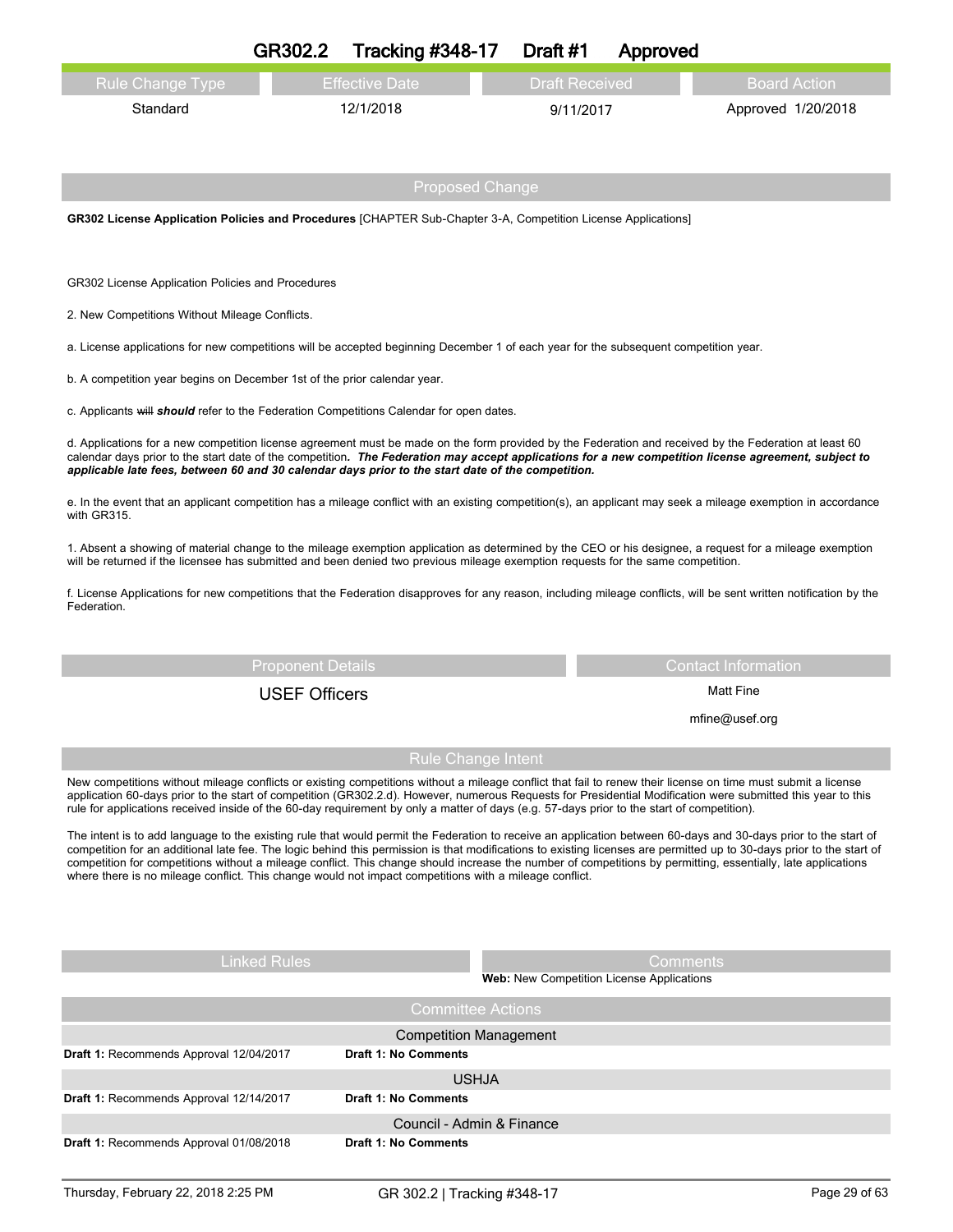| <b>Rule Change Type</b><br><b>Effective Date</b><br><b>Draft Received</b><br><b>Board Action</b><br>12/1/2018<br>Standard<br>Approved 1/20/2018<br>12/15/2017 | <b>GR837</b> | <b>Tracking #346-17</b> | Draft #2 | Approved |  |
|---------------------------------------------------------------------------------------------------------------------------------------------------------------|--------------|-------------------------|----------|----------|--|
|                                                                                                                                                               |              |                         |          |          |  |
|                                                                                                                                                               |              |                         |          |          |  |
|                                                                                                                                                               |              |                         |          |          |  |
|                                                                                                                                                               |              |                         |          |          |  |

Proposed Change

**GR837 & GR844 Schooling** [CHAPTER 8-E SCHOOLING]

GR844 Poling

*Manual poling, or the use of offsets, is prohibited on competition grounds.*

1. If a Licensed Competition allows manual poling and the relevant state laws do not prohibit such practices, it must be done in the designated schooling areas. Manual poling is prohibited for all horses competing in Jumper classes at Regular Competitions. Horses found to be in violation of these rules by the Competition Steward or other Federation official shall be eliminated/disqualified from competing within the upcoming 24-hour period and shall forfeit all entry fees for such competition. In addition after consultation between Competition Management, the Steward, or other official involved, and a senior judge in the Jumper division additional penalties including disqualification from the balance of the competition may be imposed. Exception: Eventing Division (see EV111.2); Jumpers (see JP103.1).

2. Single poles of bamboo only (not rattan or any other material) must be used, and may not be filled with sand or any other foreign substance. They may be taped to prevent splitting but they may not be wired, contain tacks or have a diameter of over 2" at the large end. Pole must be held by one person only, using either one or two hands. Pole shall not be supported by any other means (i.e., standard, cup, or ring fence). There shall be no ropes, lunge reins or any other devices attached to said poles. Exhibitors must furnish their own poles and no other object may be manually employed.

3. Manual poling is permitted at a vertical fence only but a bamboo pole may be used as an off-set bar at either a vertical or spread fence. An off-set bamboo pole is one which is placed at any height behind or in front of the elements of the obstacle itself instead of being placed in the same vertical plane or planes. The length of the "off-set" bamboo pole may not exceed the length of the obstacle's rails. No other form of off-set or false ground line (ground line cannot be behind the vertical plane of the face of the fence or more than 3 feet in front, any trotting rail or placement pole may not be less than 8' to fence) is permitted. The spread fence must be jumped in the right direction.

4. Violators will be automatically penalized by elimination of the horse involved from the class in which it is participating and the next succeeding class in which it is entered. If the violation occurs after the horse has completed its performance in a class or between classes, it will be eliminated from the next two succeeding classes in which it is entered. All such violations must be recorded in the Steward's Report and, if cruelty or abusive behavior is evident, it will be reviewed by the Hearing Committee for such action as may be deemed appropriate to the particular circumstances.

GR839 Cruelty to and Abuse of a Horse

4. The following acts are included under the words Cruelty and Abuse but are not limited thereto:

a. Excessive use of a whip on any horse in a stall, runway, schooling area, competition ring or elsewhere on the competition grounds, before or during a competition, by any person. Except in emergency situations, any striking of the horse's head (on the poll and forward of the poll) with the whip shall be deemed excessive.

b. Rapping the legs of a horse with the butt end of a riding crop or other implement.

- c. Use of any substance to induce temporary heat.
- d. Manual poling with any object other than a bamboo pole.

#### GR837 Hunter

1. Schooling areas for hunters must contain adequate hunter-type fences. A trotting fence, a vertical and an oxer are required. See also HU157.

2. It is recommended that separate schooling areas be provided for hunters. A separate schooling area and jumps should also be provided for ponies.

3. A supervisor of schooling must be appointed for the schooling area designated for hunters if the area is less than 20,000 sq. ft. in size or more than 500 horses are entered in the competition.

4. A Steward/schooling supervisor must be present in the schooling area during any Hunter class offering \$10,000 or more in prize money.

5. The Steward/schooling supervisor's decision regarding schooling fences, or tack and equipment in the warm-up area is final.

Proponent Details Contact Information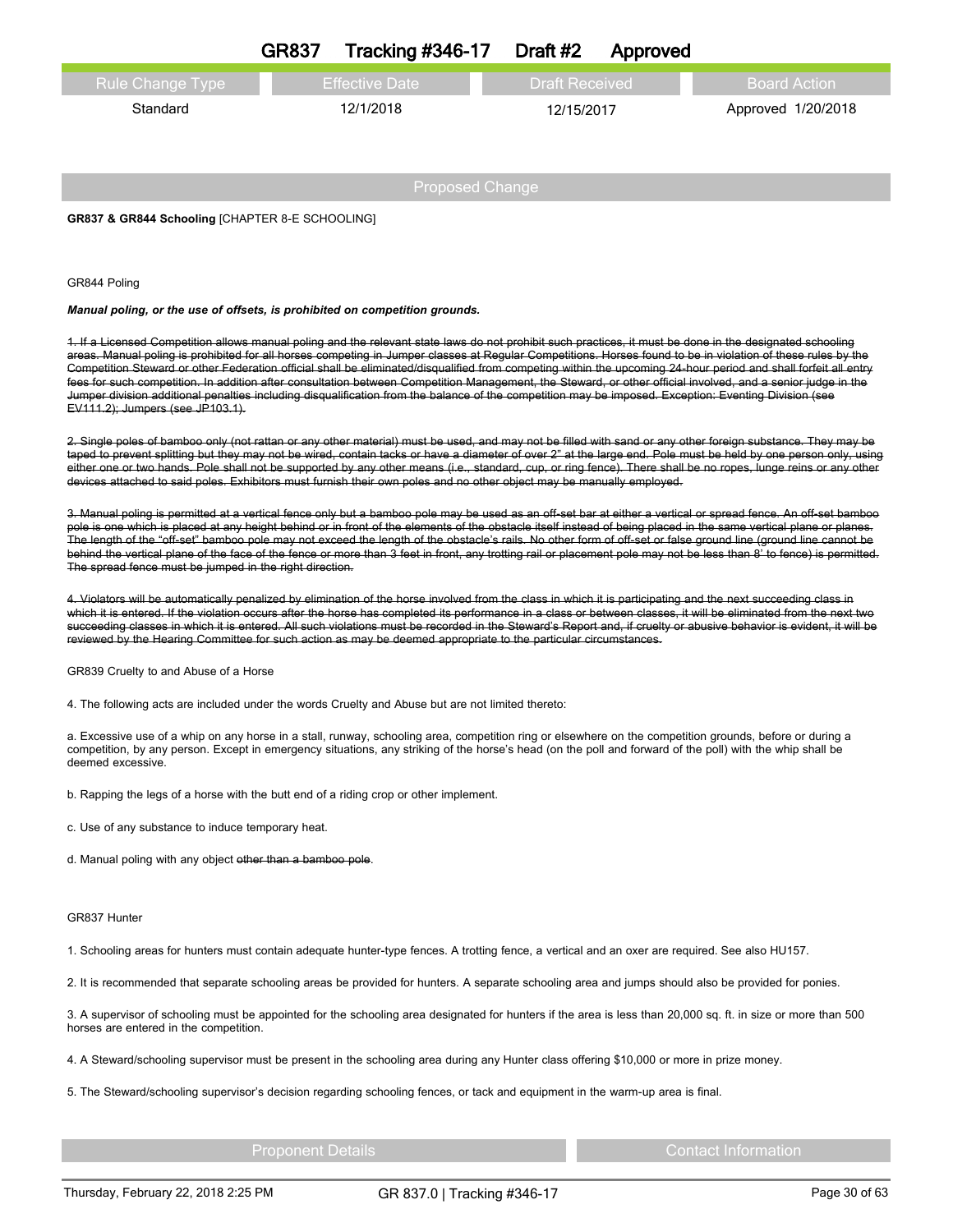lkmangan@ushja.org

# Rule Change Intent

This rule change proposal is linked to several other rule change proposals drafted to unify the schooling rules across the disciplines of jumper, hunter and hunter/jumping seat equitation. Additionally, this rule change will disallow poling and/or the use of offsets any time while on the competition grounds in the interest of horse welfare, to ensure safety, and for the overall benefit of the sport.

| Linked Rules                                                                       |                                                            | Comments                                                                                          |  |  |  |
|------------------------------------------------------------------------------------|------------------------------------------------------------|---------------------------------------------------------------------------------------------------|--|--|--|
| EQ 108 (192-17), JP 103 (171-17), HU 157 (174-17), GR 844 (214-17)                 |                                                            | Web: Schooling Rules                                                                              |  |  |  |
| <b>Committee Actions</b>                                                           |                                                            |                                                                                                   |  |  |  |
|                                                                                    | <b>Licensed Officials</b>                                  |                                                                                                   |  |  |  |
| Draft 1: Recommends Approval 11/27/2017<br>Draft 2: Recommends Approval 12/20/2017 | <b>Draft 2: No Comments</b>                                | Draft 1: Recommend that it is only necessary to require that a vertical and an oxer are provided. |  |  |  |
|                                                                                    | <b>National Hunter Committee</b>                           |                                                                                                   |  |  |  |
| Draft 1: Recommends Approval 11/06/2017<br>Draft 2: Recommends Approval 12/18/2017 | <b>Draft 1: No Comments</b><br><b>Draft 2: No Comments</b> |                                                                                                   |  |  |  |
|                                                                                    | <b>Competition Management</b>                              |                                                                                                   |  |  |  |
| Draft 1: Recommends Approval 12/04/2017<br>Draft 2: No Action                      | <b>Draft 1: No Comments</b><br><b>Draft 2: No Comments</b> |                                                                                                   |  |  |  |
|                                                                                    | Safety                                                     |                                                                                                   |  |  |  |
| Draft 1: Recommends Approval 11/21/2017<br><b>Draft 2: No Action</b>               | <b>Draft 1: No Comments</b><br><b>Draft 2: No Comments</b> |                                                                                                   |  |  |  |
|                                                                                    | Jumper                                                     |                                                                                                   |  |  |  |
| Draft 1: Recommends Approval 11/28/2017<br>Draft 2: Recommends Approval 12/18/2017 | <b>Draft 1: No Comments</b><br><b>Draft 2: No Comments</b> |                                                                                                   |  |  |  |
| USHJA                                                                              |                                                            |                                                                                                   |  |  |  |
| <b>Draft 1: No Action</b><br>Draft 2: Recommends Approval 12/18/2017               | Draft 1: No Comments<br><b>Draft 2: No Comments</b>        |                                                                                                   |  |  |  |
|                                                                                    | Steward-Technical Delegate Committee                       |                                                                                                   |  |  |  |
| Draft 1: Recommends Approval 11/29/2017<br>Draft 2: Recommends Approval 12/20/2017 | <b>Draft 2: No Comments</b>                                | Draft 1: Recommend that it is only necessary to require that a vertical and an oxer are provided. |  |  |  |
| Council - Admin & Finance                                                          |                                                            |                                                                                                   |  |  |  |
| Draft 1: No Action<br>Draft 2: Recommends Approval 01/08/2018                      | <b>Draft 1: No Comments</b><br><b>Draft 2: No Comments</b> |                                                                                                   |  |  |  |
| Council - Natl Breed & Discipline                                                  |                                                            |                                                                                                   |  |  |  |
| <b>Draft 1: No Action</b><br>Draft 2: Recommends Approval 01/04/2018               | <b>Draft 1: No Comments</b><br><b>Draft 2: No Comments</b> |                                                                                                   |  |  |  |
|                                                                                    | Council - Intl Discipline                                  |                                                                                                   |  |  |  |
| <b>Draft 1: No Action</b><br>Draft 2: Recommends Approval 12/21/2017               | <b>Draft 1: No Comments</b><br><b>Draft 2: No Comments</b> |                                                                                                   |  |  |  |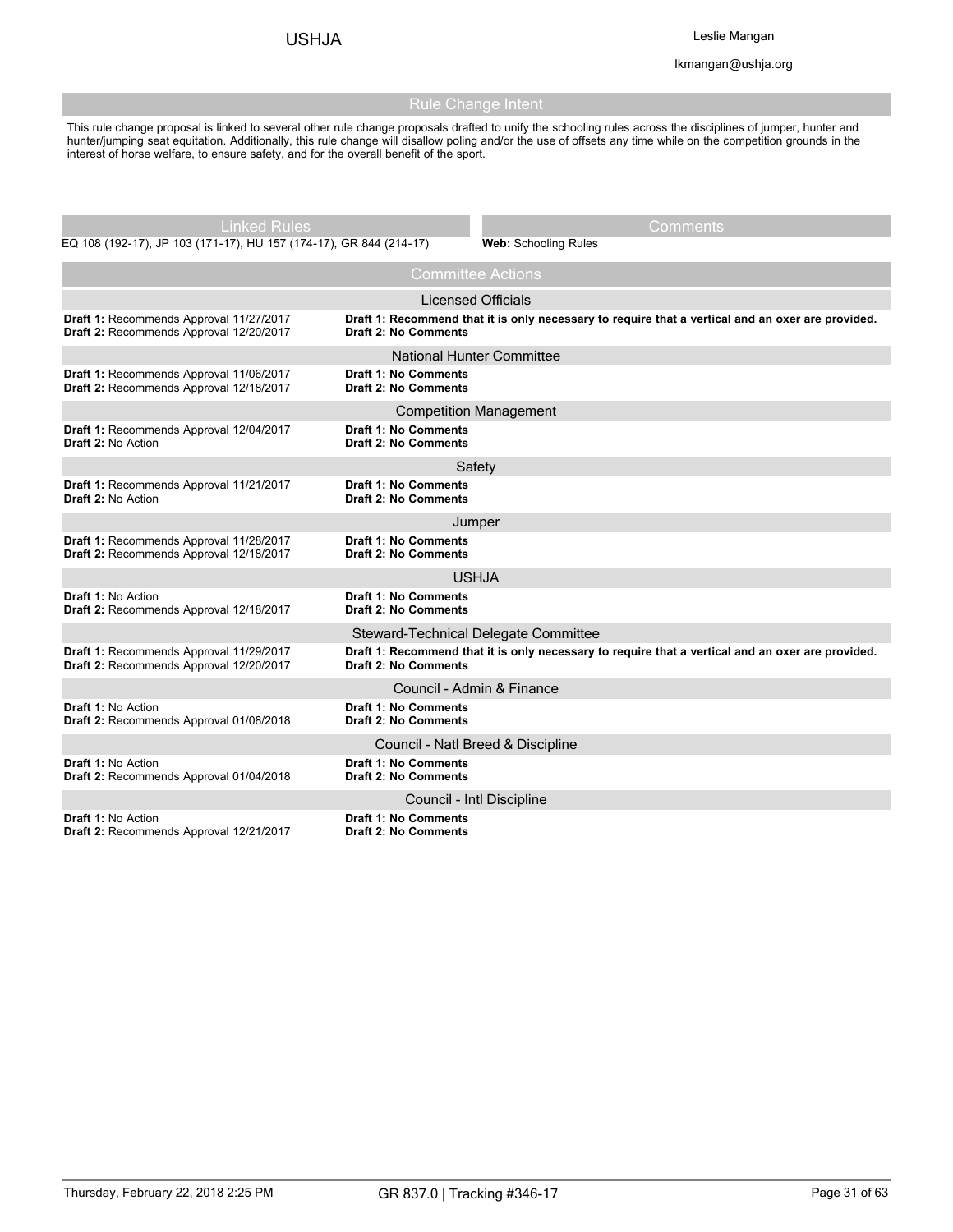|                                                                                                                                                                                                                                                                                                                                                                        | <b>GR842</b>                                                                                                                                                                                                                                                                                                                                                                                                                                                                                                                                                                                                                                                                          | <b>Tracking #338-17</b>                                                                                                                                                   | Draft #3              | Approved           |                                                                                                                                                                                                             |  |
|------------------------------------------------------------------------------------------------------------------------------------------------------------------------------------------------------------------------------------------------------------------------------------------------------------------------------------------------------------------------|---------------------------------------------------------------------------------------------------------------------------------------------------------------------------------------------------------------------------------------------------------------------------------------------------------------------------------------------------------------------------------------------------------------------------------------------------------------------------------------------------------------------------------------------------------------------------------------------------------------------------------------------------------------------------------------|---------------------------------------------------------------------------------------------------------------------------------------------------------------------------|-----------------------|--------------------|-------------------------------------------------------------------------------------------------------------------------------------------------------------------------------------------------------------|--|
| Rule Change Type                                                                                                                                                                                                                                                                                                                                                       |                                                                                                                                                                                                                                                                                                                                                                                                                                                                                                                                                                                                                                                                                       | <b>Effective Date</b>                                                                                                                                                     | <b>Draft Received</b> |                    | <b>Board Action</b>                                                                                                                                                                                         |  |
| Standard                                                                                                                                                                                                                                                                                                                                                               |                                                                                                                                                                                                                                                                                                                                                                                                                                                                                                                                                                                                                                                                                       | 12/1/2018                                                                                                                                                                 | 12/15/2017            |                    | Approved 1/20/2018                                                                                                                                                                                          |  |
|                                                                                                                                                                                                                                                                                                                                                                        |                                                                                                                                                                                                                                                                                                                                                                                                                                                                                                                                                                                                                                                                                       |                                                                                                                                                                           |                       |                    |                                                                                                                                                                                                             |  |
|                                                                                                                                                                                                                                                                                                                                                                        |                                                                                                                                                                                                                                                                                                                                                                                                                                                                                                                                                                                                                                                                                       |                                                                                                                                                                           |                       |                    |                                                                                                                                                                                                             |  |
|                                                                                                                                                                                                                                                                                                                                                                        |                                                                                                                                                                                                                                                                                                                                                                                                                                                                                                                                                                                                                                                                                       | <b>Proposed Change</b>                                                                                                                                                    |                       |                    |                                                                                                                                                                                                             |  |
| GR842 Falls [CHAPTER 8-F WELFARE OF THE HORSE]                                                                                                                                                                                                                                                                                                                         |                                                                                                                                                                                                                                                                                                                                                                                                                                                                                                                                                                                                                                                                                       |                                                                                                                                                                           |                       |                    |                                                                                                                                                                                                             |  |
|                                                                                                                                                                                                                                                                                                                                                                        |                                                                                                                                                                                                                                                                                                                                                                                                                                                                                                                                                                                                                                                                                       |                                                                                                                                                                           |                       |                    |                                                                                                                                                                                                             |  |
| GR842 Falls                                                                                                                                                                                                                                                                                                                                                            |                                                                                                                                                                                                                                                                                                                                                                                                                                                                                                                                                                                                                                                                                       |                                                                                                                                                                           |                       |                    |                                                                                                                                                                                                             |  |
|                                                                                                                                                                                                                                                                                                                                                                        | The fall of horse and/or rider does not disqualify the competitor unless due to bad manners of the horse. Exception: Andalusian (see AL101.14), Dressage,<br>Driving, Eventing, Equitation, Hunter, Jumper, Reining, Vaulting and Western classes, in which specific rules prevail. In the event of a fall of a horse in any<br>Hunter, Jumper, or Hunter/Jumper equitation seat competition ring at a Federation licensed Hunter, Jumper or Hunter/Jumper competition, the<br>judge shall notify a steward, regardless of whether an EMT is called, and the steward must include the details of the incident on his report to the<br>Federation. (See HU132.8, EQ107.1.i.1, JP139.6) |                                                                                                                                                                           |                       |                    |                                                                                                                                                                                                             |  |
| [Linked to USHJA RCPs to EQ107.1.i.1, HU132.8, HU137.3.e & JP139.6]                                                                                                                                                                                                                                                                                                    |                                                                                                                                                                                                                                                                                                                                                                                                                                                                                                                                                                                                                                                                                       |                                                                                                                                                                           |                       |                    |                                                                                                                                                                                                             |  |
|                                                                                                                                                                                                                                                                                                                                                                        | <b>Proponent Details</b>                                                                                                                                                                                                                                                                                                                                                                                                                                                                                                                                                                                                                                                              |                                                                                                                                                                           |                       |                    | <b>Contact Information</b>                                                                                                                                                                                  |  |
|                                                                                                                                                                                                                                                                                                                                                                        | <b>USHJA</b>                                                                                                                                                                                                                                                                                                                                                                                                                                                                                                                                                                                                                                                                          |                                                                                                                                                                           |                       |                    | Leslie Mangan                                                                                                                                                                                               |  |
|                                                                                                                                                                                                                                                                                                                                                                        |                                                                                                                                                                                                                                                                                                                                                                                                                                                                                                                                                                                                                                                                                       |                                                                                                                                                                           |                       | lkmangan@ushja.org |                                                                                                                                                                                                             |  |
| <b>Rule Change Intent</b>                                                                                                                                                                                                                                                                                                                                              |                                                                                                                                                                                                                                                                                                                                                                                                                                                                                                                                                                                                                                                                                       |                                                                                                                                                                           |                       |                    |                                                                                                                                                                                                             |  |
| In the interest of both horse welfare and rider safety, all falls occurring in the competition ring during any hunter, jumper, and hunter/jumping seat equitation<br>classes should be immediately reported to the competition steward who must include the details of the incident on his report to the Federation so the<br>information can be recorded and tracked. |                                                                                                                                                                                                                                                                                                                                                                                                                                                                                                                                                                                                                                                                                       |                                                                                                                                                                           |                       |                    |                                                                                                                                                                                                             |  |
| <b>Linked Rules</b><br><b>Comments</b><br>EQ 107 (195-17), HU 132 (175-17), JP 139 (170-17)<br><b>Web: Reporting Falls</b>                                                                                                                                                                                                                                             |                                                                                                                                                                                                                                                                                                                                                                                                                                                                                                                                                                                                                                                                                       |                                                                                                                                                                           |                       |                    |                                                                                                                                                                                                             |  |
| <b>Committee Actions</b>                                                                                                                                                                                                                                                                                                                                               |                                                                                                                                                                                                                                                                                                                                                                                                                                                                                                                                                                                                                                                                                       |                                                                                                                                                                           |                       |                    |                                                                                                                                                                                                             |  |
|                                                                                                                                                                                                                                                                                                                                                                        |                                                                                                                                                                                                                                                                                                                                                                                                                                                                                                                                                                                                                                                                                       | Licensed Officials                                                                                                                                                        |                       |                    |                                                                                                                                                                                                             |  |
| Draft 2: Recommends Approval 11/27/2017<br>Draft 3: Recommends Disapproval 12/20/2017                                                                                                                                                                                                                                                                                  |                                                                                                                                                                                                                                                                                                                                                                                                                                                                                                                                                                                                                                                                                       | <b>Draft 2: No Comments</b><br>doesn't report the fall to the steward in a timely manner.                                                                                 |                       |                    | Draft 3: The Committee feels this rule will be difficult for the stewards to comply with if the judge                                                                                                       |  |
|                                                                                                                                                                                                                                                                                                                                                                        |                                                                                                                                                                                                                                                                                                                                                                                                                                                                                                                                                                                                                                                                                       | <b>National Hunter Committee</b>                                                                                                                                          |                       |                    |                                                                                                                                                                                                             |  |
| Draft 1: No Action<br>Draft 2: Recommends Disapproval 11/06/2017<br>Draft 3: Recommends Approval 12/18/2017                                                                                                                                                                                                                                                            |                                                                                                                                                                                                                                                                                                                                                                                                                                                                                                                                                                                                                                                                                       | <b>Draft 1: No Comments</b><br>sure who this responsibility falls on.<br><b>Draft 3: No Comments</b>                                                                      |                       |                    | Draft 2: The committee feels this rule will be a hardship for the stewards to keep track of all the<br>falls. Additionally, the details of the fall and the cause are often a judgement call and we are not |  |
|                                                                                                                                                                                                                                                                                                                                                                        |                                                                                                                                                                                                                                                                                                                                                                                                                                                                                                                                                                                                                                                                                       | <b>Competition Management</b>                                                                                                                                             |                       |                    |                                                                                                                                                                                                             |  |
| <b>Draft 1: No Action</b><br>Draft 2: Recommends Disapproval 12/04/2017<br><b>Draft 3: No Action</b>                                                                                                                                                                                                                                                                   |                                                                                                                                                                                                                                                                                                                                                                                                                                                                                                                                                                                                                                                                                       | <b>Draft 1: No Comments</b><br>Draft 2: The committee does not believe this could be enforced and that it should not be a<br>General rule.<br><b>Draft 3: No Comments</b> |                       |                    |                                                                                                                                                                                                             |  |
|                                                                                                                                                                                                                                                                                                                                                                        |                                                                                                                                                                                                                                                                                                                                                                                                                                                                                                                                                                                                                                                                                       | Jumper                                                                                                                                                                    |                       |                    |                                                                                                                                                                                                             |  |
| <b>Draft 1: No Action</b><br>Draft 2: Recommends Approval 11/28/2017<br>Draft 3: Recommends Approval 12/18/2017                                                                                                                                                                                                                                                        |                                                                                                                                                                                                                                                                                                                                                                                                                                                                                                                                                                                                                                                                                       | <b>Draft 1: No Comments</b><br>Draft 2: JSC approves but also feels that schooling areas should be included.<br><b>Draft 3: No Comments</b>                               |                       |                    |                                                                                                                                                                                                             |  |
|                                                                                                                                                                                                                                                                                                                                                                        |                                                                                                                                                                                                                                                                                                                                                                                                                                                                                                                                                                                                                                                                                       | <b>USHJA</b>                                                                                                                                                              |                       |                    |                                                                                                                                                                                                             |  |
| <b>Draft 1: No Action</b><br><b>Draft 2: No Action</b><br><b>Draft 3: Recommends Approval 12/18/2017</b>                                                                                                                                                                                                                                                               |                                                                                                                                                                                                                                                                                                                                                                                                                                                                                                                                                                                                                                                                                       | <b>Draft 1: No Comments</b><br><b>Draft 2: No Comments</b><br><b>Draft 3: No Comments</b>                                                                                 |                       |                    |                                                                                                                                                                                                             |  |
|                                                                                                                                                                                                                                                                                                                                                                        |                                                                                                                                                                                                                                                                                                                                                                                                                                                                                                                                                                                                                                                                                       |                                                                                                                                                                           |                       |                    |                                                                                                                                                                                                             |  |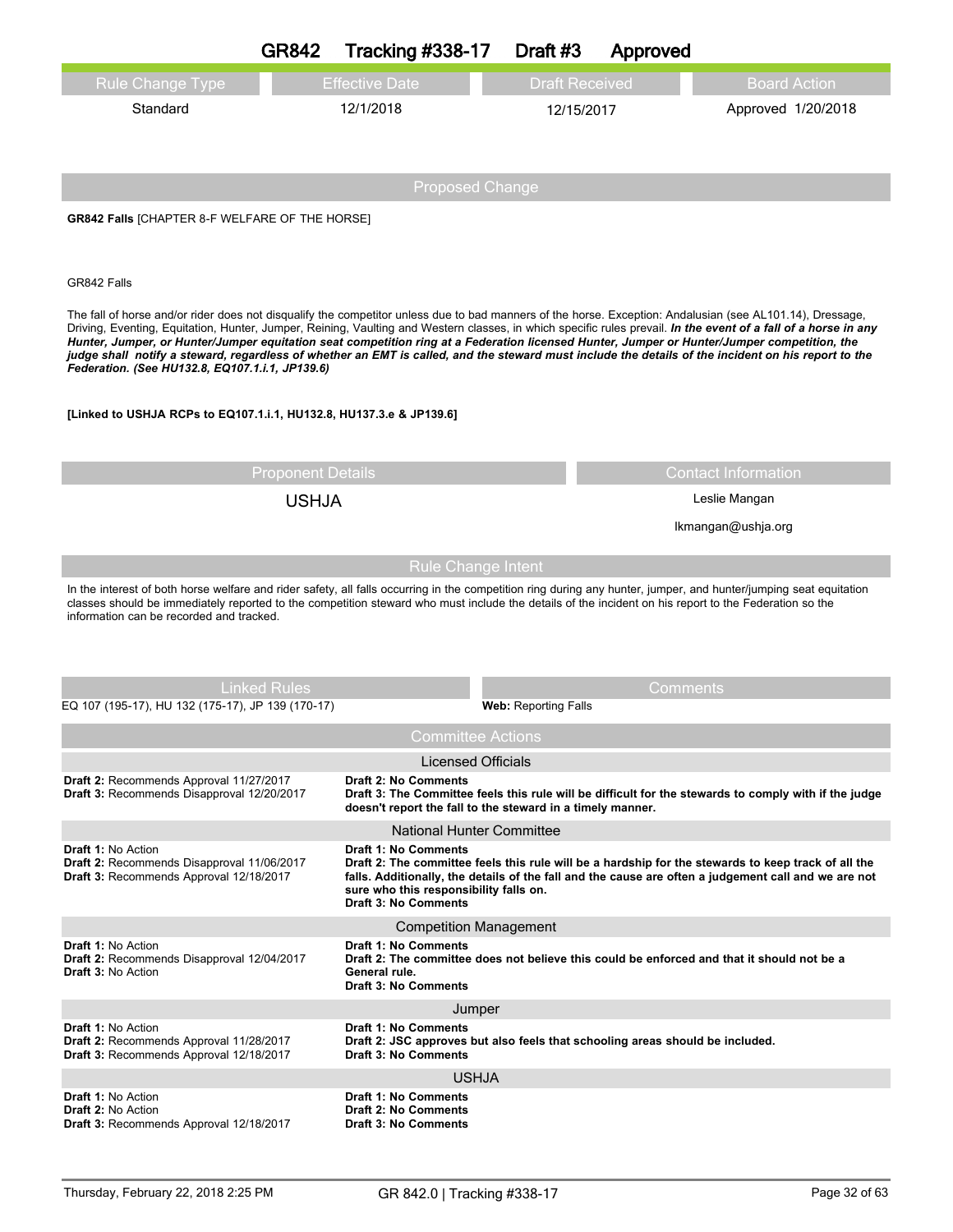|                                                                                                                       | Steward-Technical Delegate Committee                                                                                                                                                                                                                                                                                                                                                                                                |
|-----------------------------------------------------------------------------------------------------------------------|-------------------------------------------------------------------------------------------------------------------------------------------------------------------------------------------------------------------------------------------------------------------------------------------------------------------------------------------------------------------------------------------------------------------------------------|
| <b>Draft 1: No Action</b><br>Draft 2: Recommends Disapproval 11/29/2017<br>Draft 3: Recommends Disapproval 12/20/2017 | Draft 1: No Comments<br>Draft 2: The Committee feels this rule will be difficult for the stewards to keep track of.<br>Additionally, the details of the fall and the cause are often a judgement call and it is unclear who<br>this responsibility falls on.<br>Draft 3: The Committee feels this rule will be difficult for the stewards to comply with if the judge<br>doesn't report the fall to the steward in a timely manner. |
|                                                                                                                       | Council - Admin & Finance                                                                                                                                                                                                                                                                                                                                                                                                           |
| <b>Draft 1: No Action</b><br><b>Draft 2: No Action</b><br>Draft 3: Recommends Disapproval 01/08/2018                  | <b>Draft 1: No Comments</b><br><b>Draft 2: No Comments</b><br>Draft 3: Council felt that there needs to be better tracking between judge and steward.<br>Recommends the following language, "The steward, if notified by the judge of a fall, must include<br>the details of the incident on his report to the Federation so the information can be recorded and<br>tracked."                                                       |
|                                                                                                                       | Council - Natl Breed & Discipline                                                                                                                                                                                                                                                                                                                                                                                                   |
| <b>Draft 1: No Action</b><br><b>Draft 2: No Action</b><br>Draft 3: Recommends Approval 01/04/2018                     | <b>Draft 1: No Comments</b><br><b>Draft 2: No Comments</b><br><b>Draft 3: No Comments</b>                                                                                                                                                                                                                                                                                                                                           |
|                                                                                                                       | Council - Intl Discipline                                                                                                                                                                                                                                                                                                                                                                                                           |
| <b>Draft 1: No Action</b><br><b>Draft 2: No Action</b><br><b>Draft 3: Recommends Approval 12/21/2017</b>              | <b>Draft 1: No Comments</b><br><b>Draft 2: No Comments</b><br>Draft 3: Approved with the caveat that the Steward must not be held accountable for failure to<br>comply on the part of the Judge.                                                                                                                                                                                                                                    |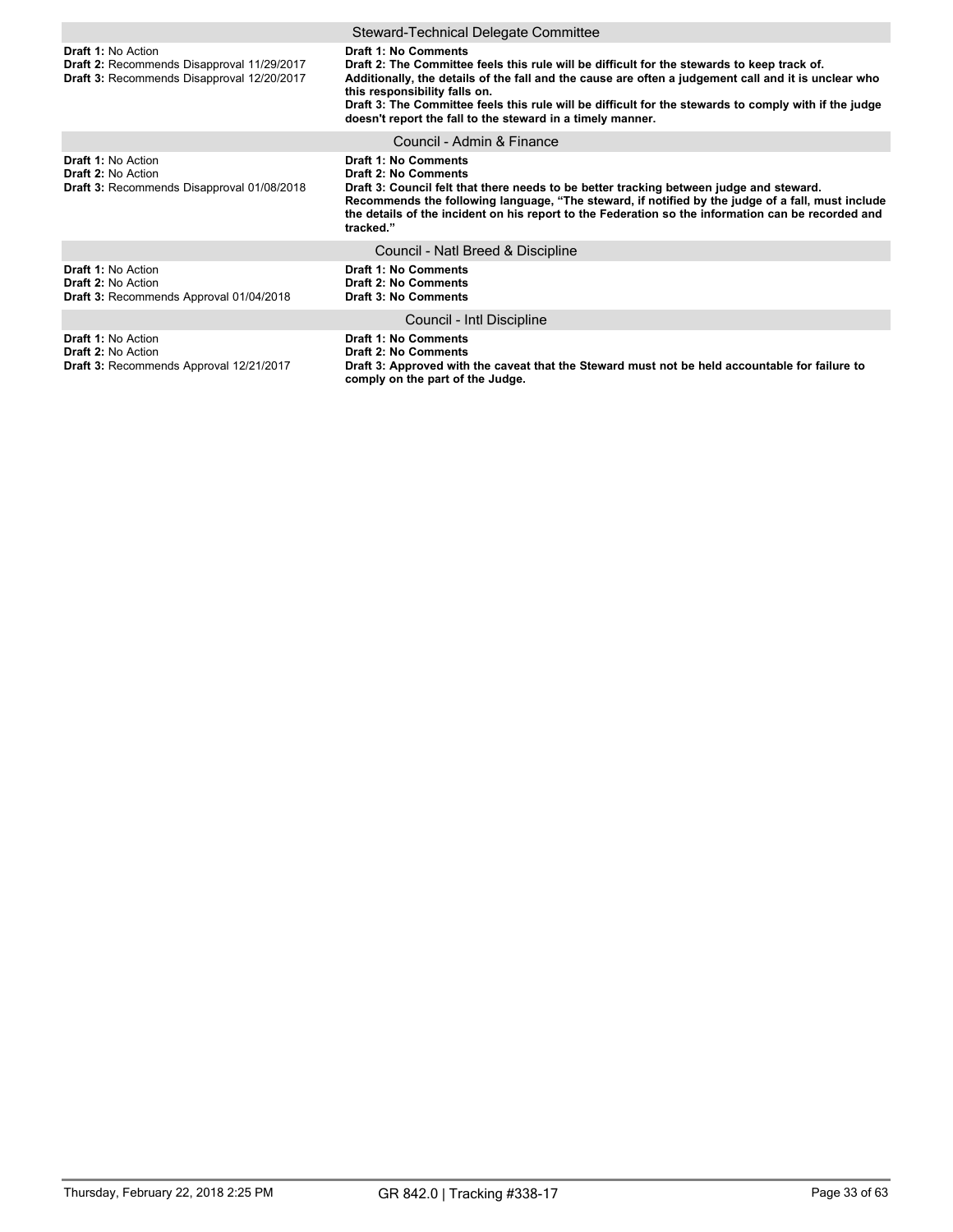|                         | Tracking $\#272-17$ Draft $\#2$<br>GR843.7 | Approved              |                     |
|-------------------------|--------------------------------------------|-----------------------|---------------------|
| <b>Rule Change Type</b> | <b>Effective Date</b>                      | <b>Draft Received</b> | <b>Board Action</b> |
| Standard                | 12/1/2018                                  | 12/20/2017            | Approved 1/20/2018  |
|                         |                                            |                       |                     |
|                         |                                            |                       |                     |

**GR843 - Mandatory Reporting and Cooperation of Horse/Pony Collapse** [CHAPTER 8-F Welfare of the Horse]

### **GR843 Mandatory Reporting and Cooperation of Horse/Pony Collapse**

This rule applies to collapses of horses/ponies. For purposes of this rule, a "collapse" is defined as a fall to the ground with no apparent cause at any time from when entries arrive at the venue until departure from the venue. Other falls are not considered to be a collapse and are defined in GR122 and specified division rules. Refer to GR1034.6 for reporting requirements for all other falls and accidents.

1. The trainer as defined in GR 404, or the owner if the trainer is unavailable, or the rider if the trainer and owner are both unavailable, shall notify the Steward/Technical Delegate as soon as possible but no later than three hours after such occurrence of any collapse of a horse or pony. When a collapse occurs outside of competition hours or before the competition begins, notification must occur as soon as possible but no later than three hours after the Steward/TD reports to the show or returns to duty.

2. The Steward/TD shall report to Competition Management and the Federation within one hour of notification of a collapse.

3. In addition to the duties set forth in GR 1034.3, the Steward/TD shall file an Accident/Injury/Equine Collapse Report Form or Equine Fatality Report Form with the Federation within 24 hours of notification, except in exceptional circumstances such as no internet access at the venue.

4. The Federation, at its expense, may appoint a veterinarian to inspect the horse or pony that has collapsed and provide a full report to the Federation. Refusal to submit an animal for examination by an authorized veterinarian after due notification shall constitute a violation of this rule.

5. Any horse or pony that collapses at a licensed or endorsed competition is subject to drug and medication testing in accordance with Chapter 4 of these rules. In the absence of a Federation testing veterinarian, a veterinarian appointed under paragraph 4 (above) or the official competition veterinarian is authorized to collect and submit fluid samples in accordance with these rules.

6. The rider, owner, and trainer as defined in GR 404 shall cooperate with the Federation as to any investigation it undertakes with respect to a collapse or death of a horse/pony. This includes providing information requested by the Federation within 10 days of the request.

7. Any horse/pony that collapses is prohibited from competing for 72 hours after said collapse. Exception: Upon examination by a veterinarian and submission of a statement by the veterinarian certifying the horse/pony's fitness to compete, a horse/pony that collapses is permitted to return to *competition 24 hours after said collapse.*

| <b>Proponent Details</b> |  |  |
|--------------------------|--|--|
|                          |  |  |

**Contact Information** 

Veterinary **Stephen Schumacher** Stephen Schumacher

sschumacher@usef.org

# Rule Change Intent

Currently, there are no rules governing the return to competition of a horse or pony that collapses. It is in the best interest of horses/ponies to not return to competition for the 24 hour period following the collapse.

| <b>Linked Rules</b>                                                     | <b>Comments</b><br><b>Web: Horse/Pony Collapse</b>                                                                                                          |  |  |  |  |
|-------------------------------------------------------------------------|-------------------------------------------------------------------------------------------------------------------------------------------------------------|--|--|--|--|
|                                                                         | <b>Committee Actions</b>                                                                                                                                    |  |  |  |  |
| Andalusian/Lusitano                                                     |                                                                                                                                                             |  |  |  |  |
| Draft 1: Recommends Approval 11/02/2017<br><b>Draft 2: No Action</b>    | <b>Draft 1: No Comments</b><br>Draft 2: No Comments                                                                                                         |  |  |  |  |
|                                                                         | Arabian                                                                                                                                                     |  |  |  |  |
| Draft 1: Recommends Disapproval 11/15/2017<br><b>Draft 2: No Action</b> | Draft 1: The committee approves of the rule and intent, but would like to see an additional vet<br>exam prior to returning to play.<br>Draft 2: No Comments |  |  |  |  |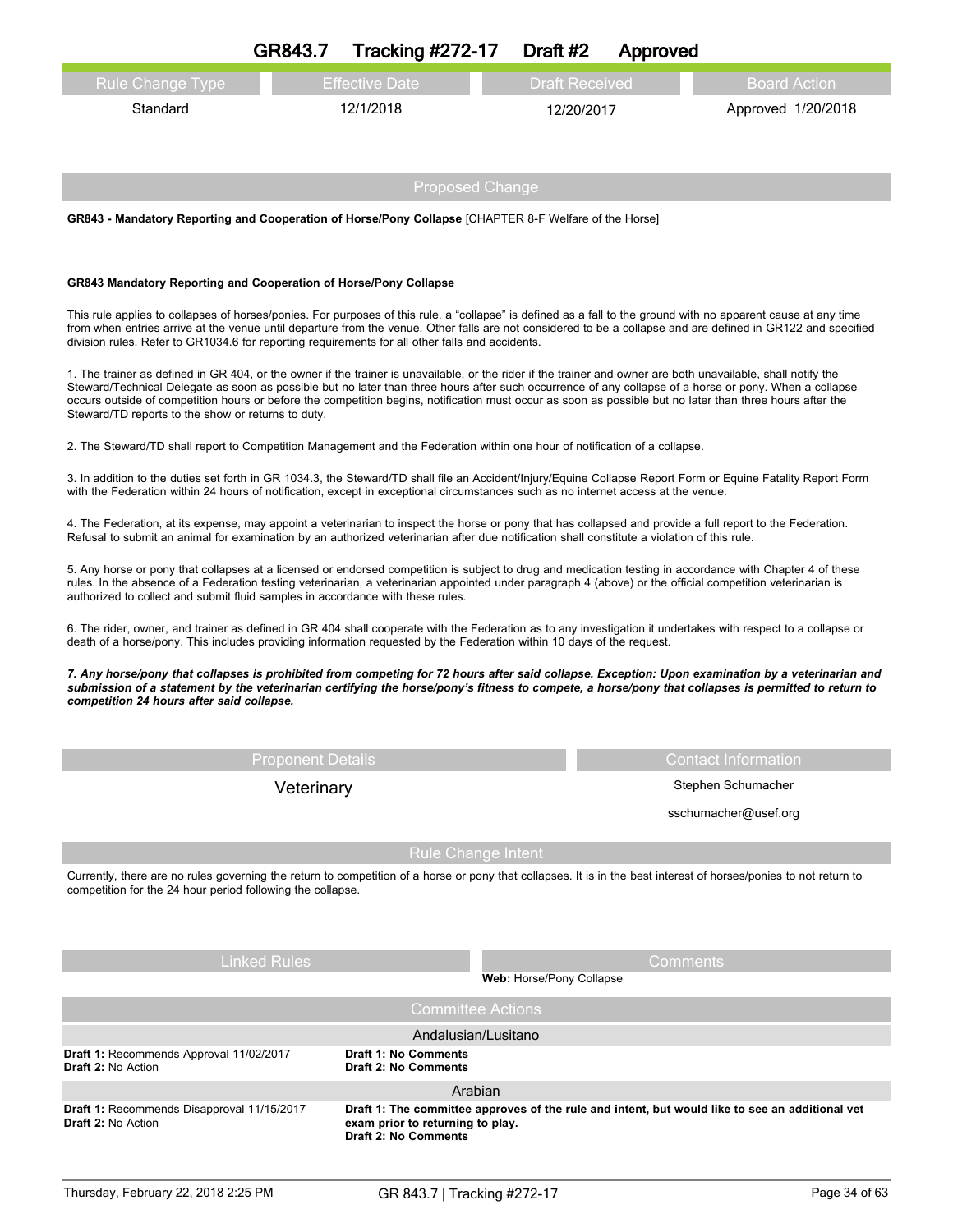|                                                                                       | <b>Breeds/Disciplines</b>                                                                                                                                                                                                                                                                                                                                                                                                                                                                                                                                                                                                                                                                                                                                                                                                                    |
|---------------------------------------------------------------------------------------|----------------------------------------------------------------------------------------------------------------------------------------------------------------------------------------------------------------------------------------------------------------------------------------------------------------------------------------------------------------------------------------------------------------------------------------------------------------------------------------------------------------------------------------------------------------------------------------------------------------------------------------------------------------------------------------------------------------------------------------------------------------------------------------------------------------------------------------------|
| <b>Draft 1: No Action</b><br><b>Draft 2: No Action</b>                                | <b>Draft 1: No Comments</b><br><b>Draft 2: No Comments</b>                                                                                                                                                                                                                                                                                                                                                                                                                                                                                                                                                                                                                                                                                                                                                                                   |
|                                                                                       | Dressage                                                                                                                                                                                                                                                                                                                                                                                                                                                                                                                                                                                                                                                                                                                                                                                                                                     |
| Draft 1: Recommends Disapproval 12/04/2017<br><b>Draft 2: No Action</b>               | Draft 1: Recommend language for a vet exam versus the 24 hours. Also recommend that<br>proponents of tracking #272 and #271 work together for one rule change proposal.<br>Draft 2: No Comments                                                                                                                                                                                                                                                                                                                                                                                                                                                                                                                                                                                                                                              |
|                                                                                       | Driving                                                                                                                                                                                                                                                                                                                                                                                                                                                                                                                                                                                                                                                                                                                                                                                                                                      |
| <b>Draft 1: No Action</b><br>Draft 2: Recommends Approval 12/20/2017                  | <b>Draft 1: No Comments</b><br><b>Draft 2: No Comments</b>                                                                                                                                                                                                                                                                                                                                                                                                                                                                                                                                                                                                                                                                                                                                                                                   |
|                                                                                       | Endurance                                                                                                                                                                                                                                                                                                                                                                                                                                                                                                                                                                                                                                                                                                                                                                                                                                    |
| <b>Draft 1: No Action</b><br>Draft 2: No Action                                       | <b>Draft 1: No Comments</b><br><b>Draft 2: No Comments</b>                                                                                                                                                                                                                                                                                                                                                                                                                                                                                                                                                                                                                                                                                                                                                                                   |
|                                                                                       | Eventing                                                                                                                                                                                                                                                                                                                                                                                                                                                                                                                                                                                                                                                                                                                                                                                                                                     |
| <b>Draft 1: Recommends Approval 11/07/2017</b><br><b>Draft 2: No Action</b>           | Draft 1: The Eventing Sport Committee recommend that a request be made to combine tracking<br>#'s 271-17 & 272-17.<br><b>Draft 2: No Comments</b>                                                                                                                                                                                                                                                                                                                                                                                                                                                                                                                                                                                                                                                                                            |
|                                                                                       | Hackney                                                                                                                                                                                                                                                                                                                                                                                                                                                                                                                                                                                                                                                                                                                                                                                                                                      |
| Draft 1: Recommends Approval 11/20/2017<br>Draft 2: No Action                         | <b>Draft 1: No Comments</b><br><b>Draft 2: No Comments</b>                                                                                                                                                                                                                                                                                                                                                                                                                                                                                                                                                                                                                                                                                                                                                                                   |
|                                                                                       | Morgan                                                                                                                                                                                                                                                                                                                                                                                                                                                                                                                                                                                                                                                                                                                                                                                                                                       |
| Draft 1: Recommends Disapproval 11/21/2017<br>Draft 2: No Action                      | Draft 1: We approve this rule and concept, but would like to see language that includes an<br>additional vet check prior to returning to competition. Also feels the horses trainer and owner<br>should be involved.<br><b>Draft 2: No Comments</b>                                                                                                                                                                                                                                                                                                                                                                                                                                                                                                                                                                                          |
|                                                                                       | <b>National Hunter Committee</b>                                                                                                                                                                                                                                                                                                                                                                                                                                                                                                                                                                                                                                                                                                                                                                                                             |
| Draft 1: Recommends Disapproval 11/06/2017<br>Draft 2: Recommends Approval 01/03/2018 | Draft 1: The committee is in favor with the intent of this rule change but we feel the language<br>needs some further clarification: 1. Who is responsible for reporting the collapse and ensuring<br>the horse or pony does not compete for 24 hours? 2. What happens if a horse arrives on the<br>competition grounds prior to the start of the competitions (i.e. schooling day) and collapses<br>when there is no steward available? 3. Is the withdrawal period based on the start time of the<br>class that the horse/pony is entering? Would it not be easier to withdraw for the entire<br>competition day rather than a 24 hour period. We are concerned that somebody competing a<br>horse/pony at the very end of the 24 hour period could just move down in the order and get<br>around the rule.<br><b>Draft 2: No Comments</b> |
|                                                                                       | <b>National Show Horse</b>                                                                                                                                                                                                                                                                                                                                                                                                                                                                                                                                                                                                                                                                                                                                                                                                                   |
| Draft 1: Recommends Approval 11/13/2017<br><b>Draft 2: No Action</b>                  | Draft 1: Would like to see an additional vet check prior to returning to play.<br><b>Draft 2: No Comments</b>                                                                                                                                                                                                                                                                                                                                                                                                                                                                                                                                                                                                                                                                                                                                |
|                                                                                       | Paso Fino                                                                                                                                                                                                                                                                                                                                                                                                                                                                                                                                                                                                                                                                                                                                                                                                                                    |
| <b>Draft 1: Recommends Approval 10/30/2017</b><br><b>Draft 2: No Action</b>           | <b>Draft 1: No Comments</b><br><b>Draft 2: No Comments</b>                                                                                                                                                                                                                                                                                                                                                                                                                                                                                                                                                                                                                                                                                                                                                                                   |
|                                                                                       | Roadster                                                                                                                                                                                                                                                                                                                                                                                                                                                                                                                                                                                                                                                                                                                                                                                                                                     |
| <b>Draft 1: No Action 11/21/2017</b><br><b>Draft 2: No Action</b>                     | <b>Draft 1: No Comments</b><br><b>Draft 2: No Comments</b>                                                                                                                                                                                                                                                                                                                                                                                                                                                                                                                                                                                                                                                                                                                                                                                   |
| Draft 1: Recommends Disapproval 11/20/2017                                            | Saddle Seat Eq<br>Draft 1: Committee approved the concept however, it was felt this should be approved on a case                                                                                                                                                                                                                                                                                                                                                                                                                                                                                                                                                                                                                                                                                                                             |
| <b>Draft 2: No Action</b>                                                             | by case basis with the decision from the Official Veterinarian at the competition.<br><b>Draft 2: No Comments</b>                                                                                                                                                                                                                                                                                                                                                                                                                                                                                                                                                                                                                                                                                                                            |
|                                                                                       | American Saddlebred                                                                                                                                                                                                                                                                                                                                                                                                                                                                                                                                                                                                                                                                                                                                                                                                                          |
| Draft 1: Recommends Approval 11/27/2017<br>Draft 2: Recommends Approval 12/21/2017    | <b>Draft 1: No Comments</b><br><b>Draft 2: No Comments</b>                                                                                                                                                                                                                                                                                                                                                                                                                                                                                                                                                                                                                                                                                                                                                                                   |
|                                                                                       | Shetland                                                                                                                                                                                                                                                                                                                                                                                                                                                                                                                                                                                                                                                                                                                                                                                                                                     |
| Draft 1: Recommends Approval 11/01/2017<br><b>Draft 2: No Action</b>                  | <b>Draft 1: No Comments</b><br><b>Draft 2: No Comments</b>                                                                                                                                                                                                                                                                                                                                                                                                                                                                                                                                                                                                                                                                                                                                                                                   |
|                                                                                       | <b>Competition Management</b>                                                                                                                                                                                                                                                                                                                                                                                                                                                                                                                                                                                                                                                                                                                                                                                                                |
| Draft 1: Recommends Disapproval 12/04/2017<br><b>Draft 2: No Action</b>               | Draft 1: The committee feels the language needs some further clarification and additional<br>language requiring a vet check.<br><b>Draft 2: No Comments</b>                                                                                                                                                                                                                                                                                                                                                                                                                                                                                                                                                                                                                                                                                  |
|                                                                                       | Vaulting                                                                                                                                                                                                                                                                                                                                                                                                                                                                                                                                                                                                                                                                                                                                                                                                                                     |
| Draft 1: No Action<br><b>Draft 2: No Action</b>                                       | <b>Draft 1: No Comments</b><br><b>Draft 2: No Comments</b>                                                                                                                                                                                                                                                                                                                                                                                                                                                                                                                                                                                                                                                                                                                                                                                   |
|                                                                                       | Veterinary                                                                                                                                                                                                                                                                                                                                                                                                                                                                                                                                                                                                                                                                                                                                                                                                                                   |
| Draft 1: No Action<br>Draft 2: Recommends Approval 12/22/2017                         | <b>Draft 1: No Comments</b><br>Draft 2: Based upon comments from other Committees, a second draft was proposed which<br>incorporated additional considerations.                                                                                                                                                                                                                                                                                                                                                                                                                                                                                                                                                                                                                                                                              |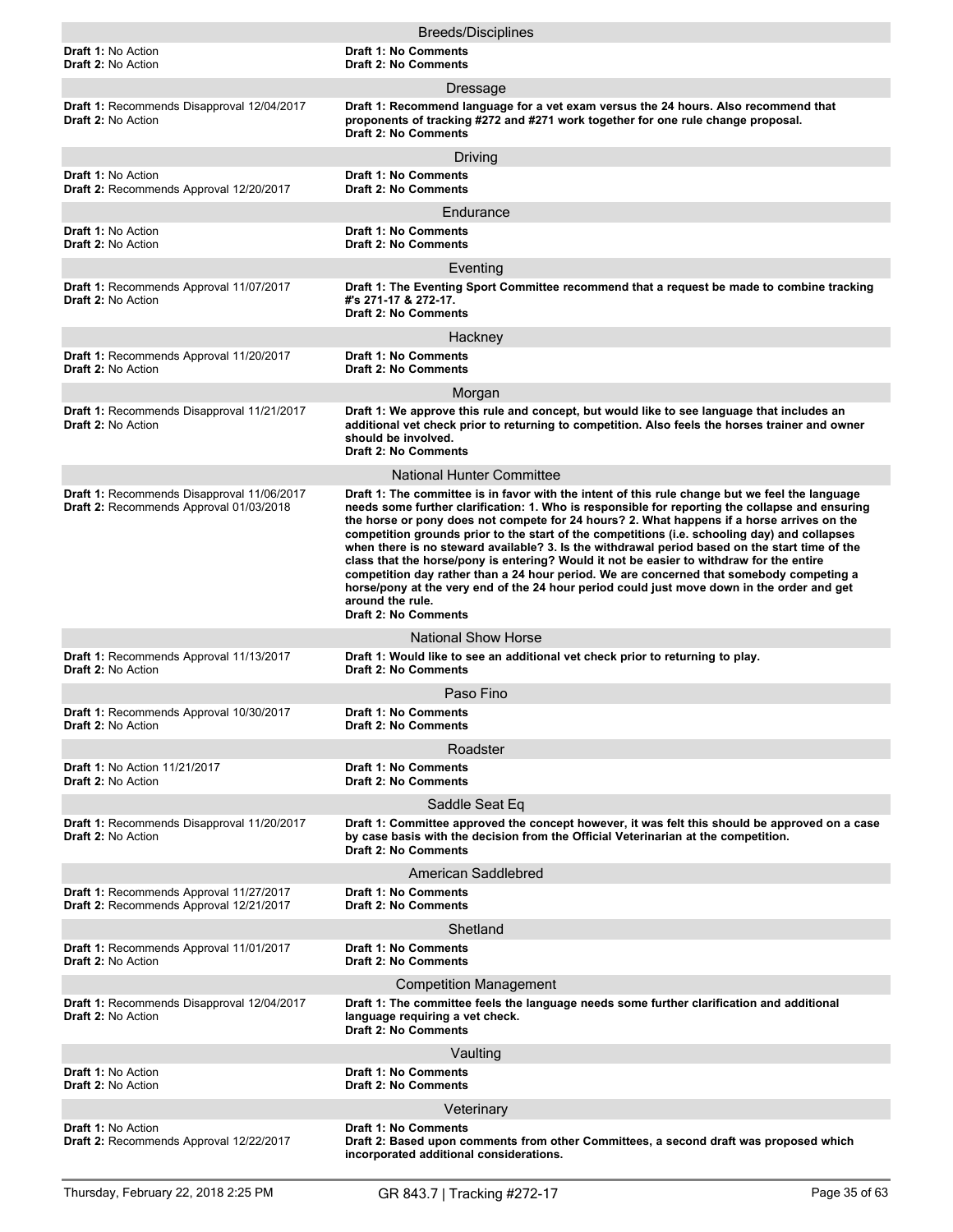|                                                                                                  | Connemara                                                                                                                                                                                                                                                                                                                                                                                                                                                                                                                                                             |
|--------------------------------------------------------------------------------------------------|-----------------------------------------------------------------------------------------------------------------------------------------------------------------------------------------------------------------------------------------------------------------------------------------------------------------------------------------------------------------------------------------------------------------------------------------------------------------------------------------------------------------------------------------------------------------------|
| <b>Draft 1: Recommends Approval 10/25/2017</b><br>Draft 2: No Action                             | Draft 1: We approve this rule and concept, but would also like to see language that includes a<br>veterinary exam and approval for the horse/pony to return to play.<br><b>Draft 2: No Comments</b>                                                                                                                                                                                                                                                                                                                                                                   |
|                                                                                                  | <b>Western Committee</b>                                                                                                                                                                                                                                                                                                                                                                                                                                                                                                                                              |
| <b>Draft 1: No Action 11/21/2017</b><br><b>Draft 2: No Action</b>                                | <b>Draft 1: No Comments</b><br><b>Draft 2: No Comments</b>                                                                                                                                                                                                                                                                                                                                                                                                                                                                                                            |
|                                                                                                  | Safety                                                                                                                                                                                                                                                                                                                                                                                                                                                                                                                                                                |
| Draft 1: Recommends Approval 11/21/2017<br>Draft 2: Recommends Approval 12/21/2017               | <b>Draft 1: No Comments</b><br>Draft 2: The Safety Committee had a similar rule in the system and has withdrawn it in favor of<br>the Vet Committee's rule. Additionally, the Safety Committee is in favor of the edits made in Draft<br>2.                                                                                                                                                                                                                                                                                                                           |
|                                                                                                  | Reining                                                                                                                                                                                                                                                                                                                                                                                                                                                                                                                                                               |
| <b>Draft 1: No Action</b><br><b>Draft 2: No Action</b>                                           | <b>Draft 1: No Comments</b><br><b>Draft 2: No Comments</b>                                                                                                                                                                                                                                                                                                                                                                                                                                                                                                            |
|                                                                                                  | Friesian                                                                                                                                                                                                                                                                                                                                                                                                                                                                                                                                                              |
| <b>Draft 1: Recommends Approval 11/14/2017</b><br>Draft 2: No Action                             | Draft 1: Would like to see an additional vet check prior to returning to competition.<br><b>Draft 2: No Comments</b>                                                                                                                                                                                                                                                                                                                                                                                                                                                  |
|                                                                                                  | Jumper                                                                                                                                                                                                                                                                                                                                                                                                                                                                                                                                                                |
| Draft 1: Recommends Approval 11/28/2017<br>Draft 2: Recommends Approval 01/08/2018               | Draft 1: JSC approves but thinks stronger language could be included to require the official<br>competition vet to exam the horse prior to returning to play and this only after a minimum of 24<br>hrs.<br><b>Draft 2: No Comments</b>                                                                                                                                                                                                                                                                                                                               |
|                                                                                                  | USHJA                                                                                                                                                                                                                                                                                                                                                                                                                                                                                                                                                                 |
| Draft 1: Recommends Approval 12/14/2017<br><b>Draft 2: No Action</b>                             | Draft 1: USHJA is voting to approve this proposal, but also wanted to provide comment to<br>indicate it suggests the Federation consider amending the language to lengthen the amount of<br>time a horse/pony is prohibited from competing after a collapse from 24 hours to "the remainder<br>of the competition." Although the proposal as presented strengthens the current rule with respect<br>to horse/pony welfare, lengthening the time frame of restriction from competition would better<br>protect the horse/pony involved.<br><b>Draft 2: No Comments</b> |
|                                                                                                  | <b>Carriage Pleasure Driving</b>                                                                                                                                                                                                                                                                                                                                                                                                                                                                                                                                      |
| Draft 1: Recommends Disapproval 11/09/2017<br><b>Draft 2: No Action</b>                          | Draft 1: We approve of this rule and concept, but would like an additional vet check prior to<br>returning to competition. Like language to include "minimum 24 hours"<br><b>Draft 2: No Comments</b>                                                                                                                                                                                                                                                                                                                                                                 |
|                                                                                                  | Steward-Technical Delegate Committee                                                                                                                                                                                                                                                                                                                                                                                                                                                                                                                                  |
| <b>Draft 1: Recommends Approval 11/29/2017</b><br><b>Draft 2: Recommends Approval 01/05/2018</b> | <b>Draft 1: No Comments</b><br><b>Draft 2: No Comments</b>                                                                                                                                                                                                                                                                                                                                                                                                                                                                                                            |
|                                                                                                  | <b>English Pleasure</b>                                                                                                                                                                                                                                                                                                                                                                                                                                                                                                                                               |
| <b>Draft 1: No Action</b><br><b>Draft 2: No Action</b>                                           | <b>Draft 1: No Comments</b><br><b>Draft 2: No Comments</b>                                                                                                                                                                                                                                                                                                                                                                                                                                                                                                            |
|                                                                                                  | Welsh                                                                                                                                                                                                                                                                                                                                                                                                                                                                                                                                                                 |
| <b>Draft 1: Recommends Approval 10/25/2017</b><br><b>Draft 2: No Action</b>                      | <b>Draft 1: No Comments</b><br><b>Draft 2: No Comments</b>                                                                                                                                                                                                                                                                                                                                                                                                                                                                                                            |
|                                                                                                  | <b>Western Dressage</b>                                                                                                                                                                                                                                                                                                                                                                                                                                                                                                                                               |
| Draft 1: Recommends Approval 11/07/2017<br>Draft 2: No Action                                    | Draft 1: We approve of this rule; but would like to see an additional vet check prior to returning to<br>competition.<br><b>Draft 2: No Comments</b>                                                                                                                                                                                                                                                                                                                                                                                                                  |
|                                                                                                  | Council - Admin & Finance                                                                                                                                                                                                                                                                                                                                                                                                                                                                                                                                             |
| <b>Draft 1: No Action</b><br>Draft 2: Recommends Approval 01/08/2018                             | <b>Draft 1: No Comments</b><br>Draft 2: Everything that was problematic in Draft #1 was addressed in Draft #2.                                                                                                                                                                                                                                                                                                                                                                                                                                                        |
|                                                                                                  | Council - Natl Breed & Discipline                                                                                                                                                                                                                                                                                                                                                                                                                                                                                                                                     |
| Draft 1: No Action<br>Draft 2: Recommends Approval 01/04/2018                                    | <b>Draft 1: No Comments</b><br><b>Draft 2: No Comments</b>                                                                                                                                                                                                                                                                                                                                                                                                                                                                                                            |
|                                                                                                  | Council - Intl Discipline                                                                                                                                                                                                                                                                                                                                                                                                                                                                                                                                             |
| Draft 1: No Action<br>Draft 2: Recommends Approval 12/21/2017                                    | <b>Draft 1: No Comments</b><br><b>Draft 2: No Comments</b>                                                                                                                                                                                                                                                                                                                                                                                                                                                                                                            |
|                                                                                                  | Governance                                                                                                                                                                                                                                                                                                                                                                                                                                                                                                                                                            |
| Draft 1: No Action<br><b>Draft 2: No Action</b>                                                  | <b>Draft 1: No Comments</b><br><b>Draft 2: No Comments</b>                                                                                                                                                                                                                                                                                                                                                                                                                                                                                                            |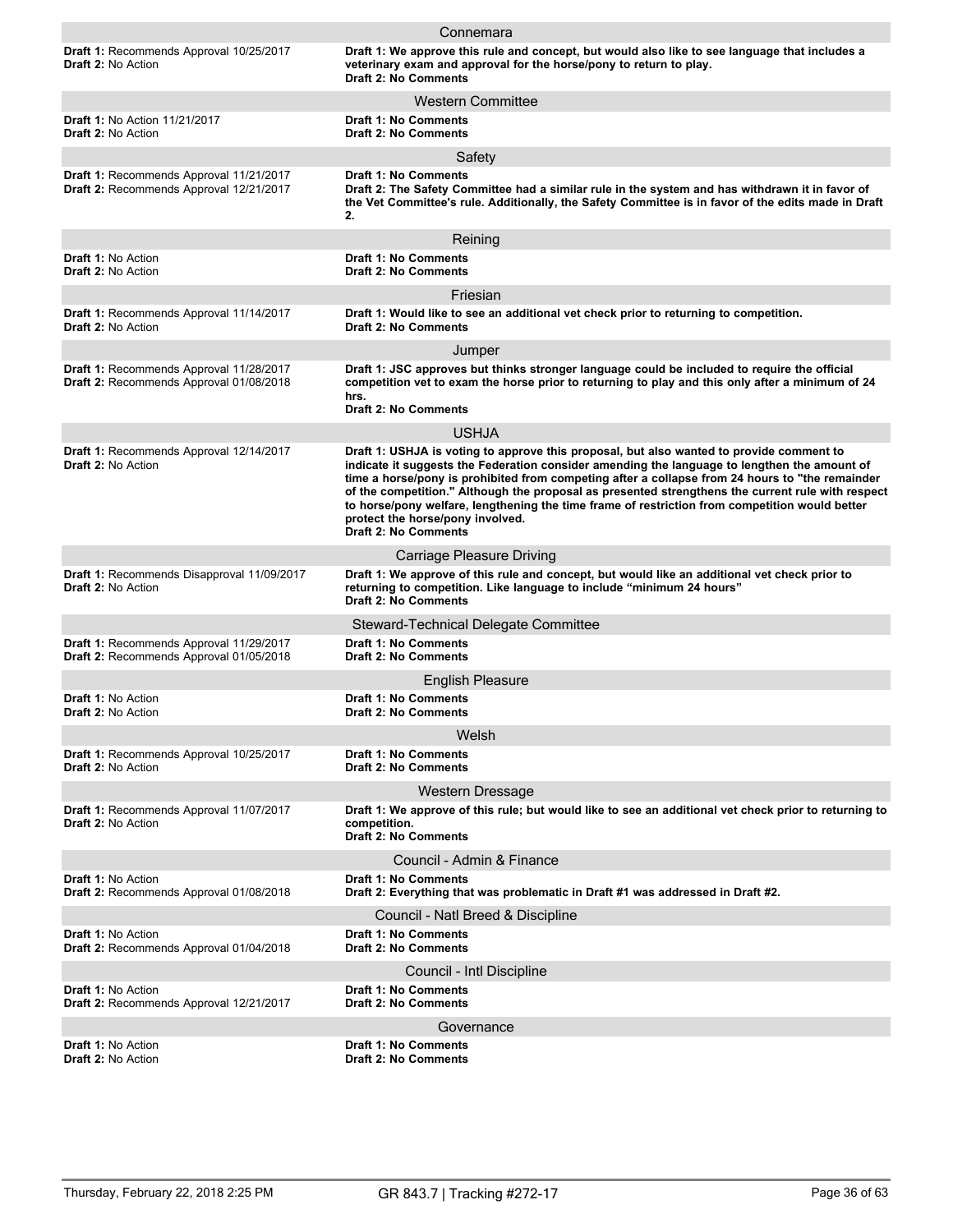|                         | <b>GR1004</b> | Tracking $\#337-17$ Draft $\#2$ |                       | Approved |                    |
|-------------------------|---------------|---------------------------------|-----------------------|----------|--------------------|
| <b>Rule Change Type</b> |               | <b>Effective Date</b>           | <b>Draft Received</b> |          | / Board Action ⊥   |
| Standard                |               | 12/1/2018                       | 12/11/2017            |          | Approved 1/20/2018 |

**GR1004, GR1007, GR1008, GR1009, and WD123** [CHAPTER Licensed Officials, Western Dressage]

GR1004 General

17. A licensed Dressage or Western Dressage judge must judge Western Dressage classes.

#### a. licensed Dressage judge may officiate all levels of Western Dressage classes (see also GR1007-1009 for exceptions);

*a*b. a licensed 'r' Western Dressage judge may officiate Introductory, Basic and First levels only and Western Dressage Suitability, Western Dressage Hack and Western Dressage Seat Equitation (see also GR1009);

*b*c. a licensed 'R' Western Dressage judge may officiate all levels of Western Dressage classes and Suitability, Western Dressage Hack and Western Dressage Seat Equitation (see also GR1008)

*c*d. Breed licensed judges are eligible to officiate Western Dressage Suitability, Western Dressage Hack and Western Dressage Seat Equitation classes only.

#### GR1007 Senior Judge

Senior judge classification (S) applies to Dressage. Senior Dressage judges may officiate in all national and FEI Level Dressage classes at Federation Licensed Competitions. Senior Eventing Judges may officiate at any level of Eventing (see also EV171.1b). A Senior Dressage judge may officiate all levels of Western Dressage with the exception of Western Dressage Suitability, Western Dressage Hack, and Western Dressage Seat Equitation.

#### GR1008 Registered Judge

1. A Registered judge (R) may officiate alone at any competition in the divisions in which he/she is Registered.

2. Registered Dressage judges may officiate in classes at Fourth Level and below except for FEI Dressage Tests for 5 and 6-year-old horses. Registered Dressage judges may officiate in FEI Junior Tests, FEI Pony Tests, FEI Childrens Tests, FEI Para-Equestrian Dressage Tests, FEI and USEF Dressage Tests for 4 year old horses, and USEF and FEI Eventing Dressage Tests at all levels. Registered Dressage judges may not officiate in any classes above Fourth Level.

3. Rated Hunter sections at Premier competitions must be judged by two Registered (R) judges.

4. A Registered Eventing judge may officiate the intermediate level and below (see also EV171.1c).

5. A Registered Dressage Judge may officiate at any level of Western Dressage with the exception of Western Dressage Suitability, Western Dressage Hack and Western Dressage Seat Equitation classes.

*5*6. A Registered Western Dressage Judge may officiate at any level of Western Dressage including Western Dressage Suitability, Western Dressage Hack and Western Dressage Seat Equitation classes.

#### GR1009 Recorded Judge

1. The following divisions have specific limitations for 'r' recorded judges.

#### j. Western Dressage:

1. A Recorded Dressage Judge may officiate at any level of Western Dressage with the exception of Western Dressage Suitability, Western Dressage Hack and Western Dressage Seat Equitation classes.

*1*2. A Recorded Western Dressage judge may officiate Introductory, Basic, and First Levels only and also Western Dressage Suitability, Western Dressage Hack and Western Dressage Seat Equitation classes.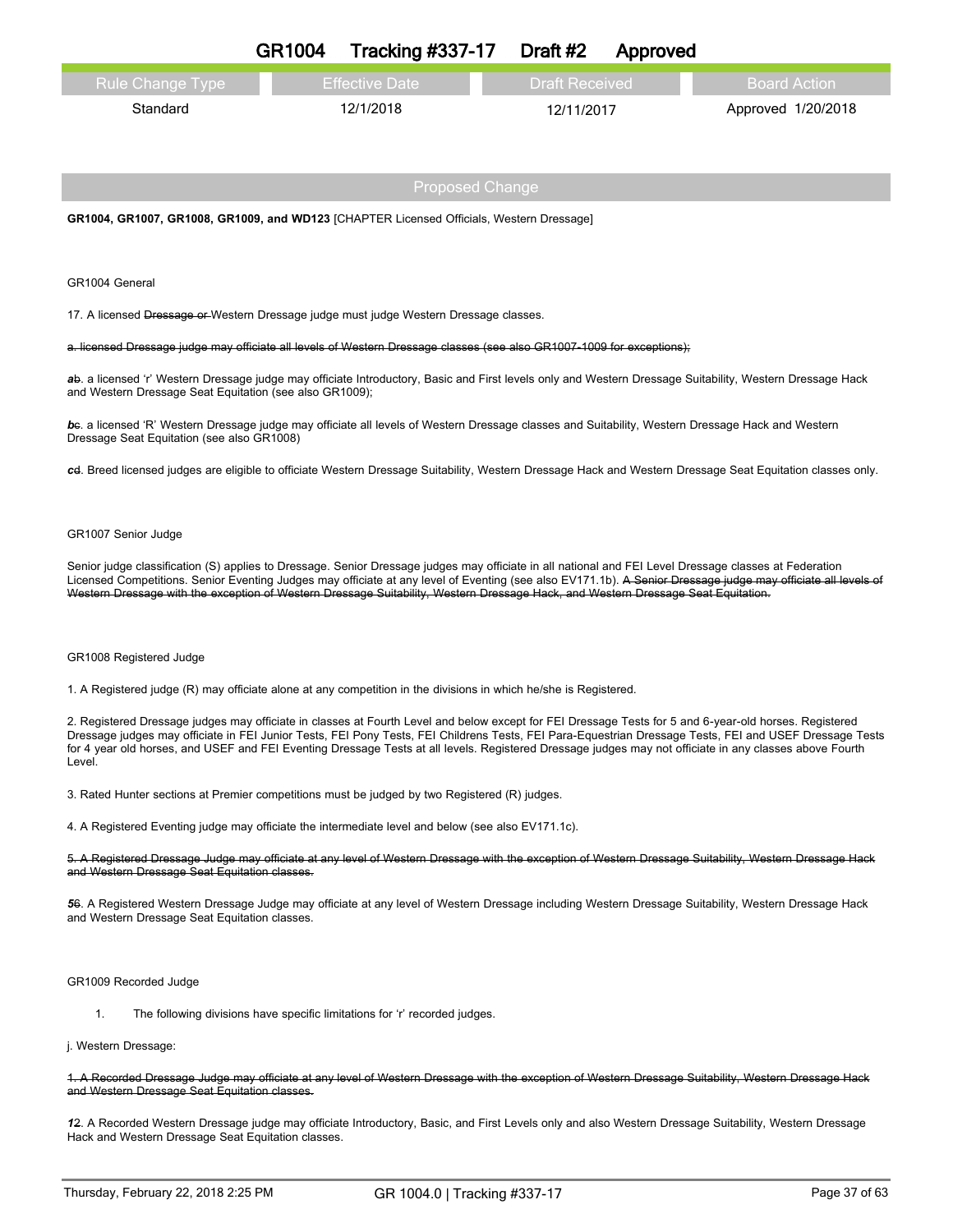#### AR174 Purpose

The Sport Horse section was developed to evaluate and encourage the breeding of Purebred Arabian and Half-Arabian/Anglo-Arabian horses suitable for Dressage, Working Hunter, Eventing, Jumper, Carriage Pleasure Driving, Combined Driving, Racing, Competitive Trail and Endurance, and to provide an opportunity to demonstrate the effectiveness of breeding programs. Form to function will be emphasized. Sport Horse classes in the Arabian, Half-Arabian and Anglo/Arabian Division are to be judged by Federation/ Equine Canada judges licensed in Dressage Sport Horse Breeding, Hunter Breeding, Dressage, Hunter or Jumper divisions; no guest card will be required. DR126.1.d.1(exception Arabian Sport Horse Classes). In the event that a Competition Management intends to schedule a Dressage Judge outside of the limitations of DR126.1d.1-2, it must be specifically noted in the contract. Management must also specify in the contract which classes the Dressage judge is contracted to judge, i.e. Dressage, *and/or* Sport Horse and/or Western Dressage. Management and the Dressage judge must agree upon the contract provisions, to eligible overtime and compensation; both Management and the Dressage judge must sign and date the contract.

#### WD123 Judges and Stewards

1. Western Dressage classes offered at Federation licensed competitions must be judged by a Federation licensed Dressage judge or licensed Western Dressage judge in good standing. Any judge officiating Western Dressage classes at a Federation licensed competition must be a current member in good standing with the Western Dressage Association of America. (Exception: for Western Dressage Suitability, Western Dressage Hack and Western Dressage Seat Equitation, judged as a group on the rail with the option of individual work rather than as an individual performance only, a judge must be a Federation licensed judge in the appropriate breed or breeds.)

2. For additional restrictions see GR1007 - GR1009.

3. C2 Stewards. A USEF licensed competition that offers Western Dressage tests/classes may use either a USEF licensed Category 2 Steward or an inspector designated by show management and under the direction of the C2 Steward. Tack and bits on both sides of the horse of a minimum of one-third (1/3) of the horses in each class/test must be inspected.

a. Once the exhibitor leaves the arena, the exhibiitor must remain mounted until they reach the C2 Steward or equipment inspector. At that time, the exhibitor will dismount for the equipment inspection. Competitors will be asked to drop the bridle of the horse, removing the bit to below the mouth of the horse. A metal detector and/ or magnet may be used to detect the presence of the metal in nosebands. Random pulling of leg wraps will also occur at this time. See also WD119.

b. Any evidence of blood on the horse's mouth or sides or the addition of substances or devices behind wraps or boots will result in elimination of the entry for that class/test.

c. The checking of the bridle must be done with the greatest caution, as some horses are very touchy and sensitive about their mouths.

d. New disposable gloves must be available for and used by bit inspectors if a mouth piece must be handled by the inspector.

e. The responsibility for the correct attire and equipment rests with the competitor.

Proponent Details Contact Information

sally.ike@usef.org

Licensed Officials **Sally Ike** Sally Ike

## Rule Change Intent

The LOC wants to change the existing language in the indicated rules to reflect that dressage judges (of any level) are no longer permitted to judge western dressage classes. Currently, the language of the indicated rules permits a dressage judge (not holding a western dressage judge license) to officiate western dressage classes. The Committee seeks to eliminate this permission and require that any judge judging a western dressage class hold the appropriate western dressage license.

Applicable Rules: GR1004, GR1007, GR1008, GR1009, and WD123.

Linked Rules **Comments** Comments **Web:** western dressage **Draft 1: The committee feels there are not enough Western Dressage judges for the number of competitions. The lack of judges would cause a hardship on shows. Draft 2: No Comments Draft 1:** Recommends Disapproval 11/15/2017 **Draft 2:** No Action Arabian **Draft 1: No Comments Draft 2: No Comments Draft 1:** Recommends Approval 12/04/2017 **Draft 2:** No Action Dressage **Draft 1: No Comments Draft 2: No Comments Draft 1:** Recommends Approval 11/27/2017 **Draft 2:** Recommends Approval 12/07/2017 Licensed Officials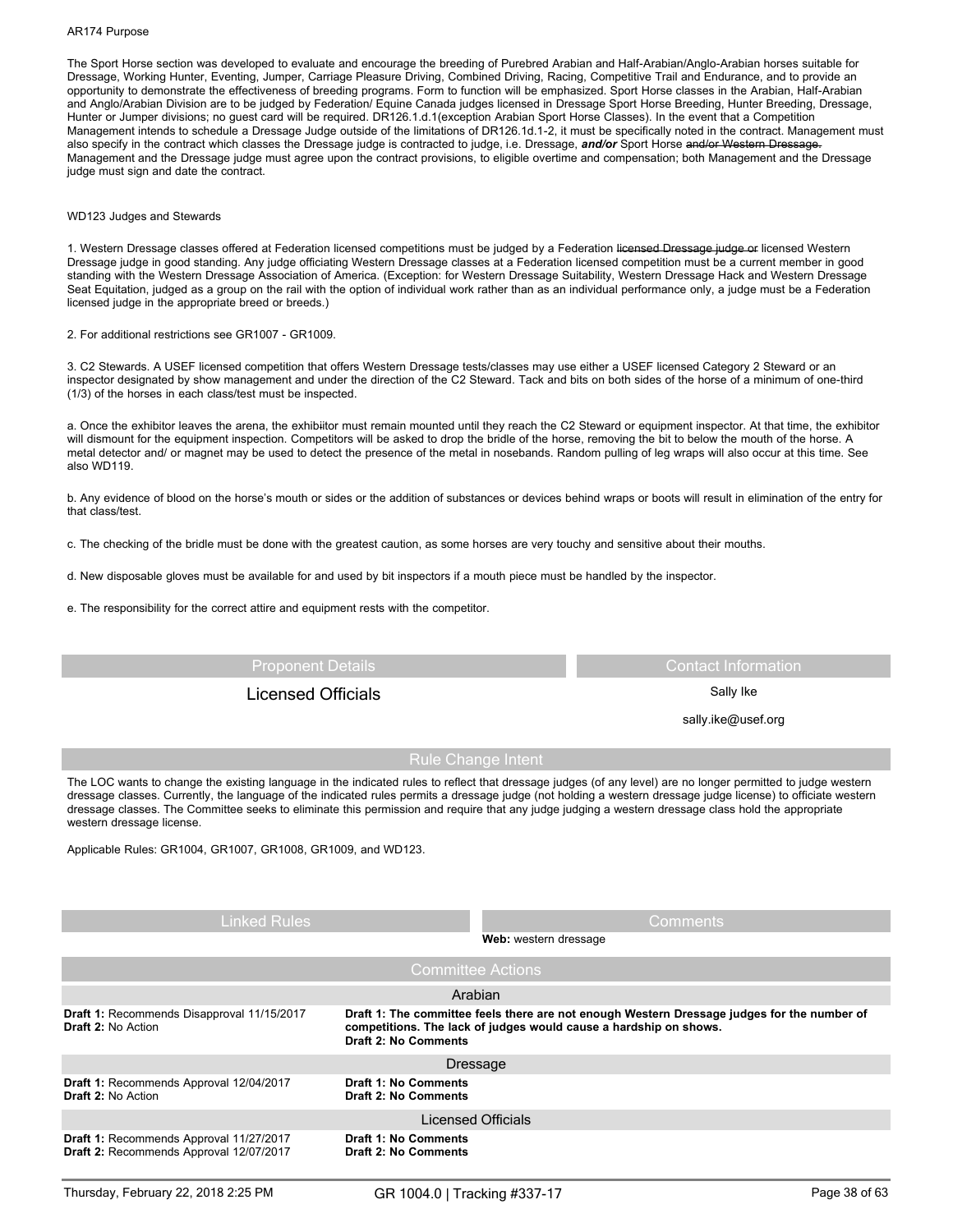|                                                | Morgan                            |
|------------------------------------------------|-----------------------------------|
| Draft 1: Recommends Approval 11/21/2017        | <b>Draft 1: No Comments</b>       |
| <b>Draft 2: No Action</b>                      | <b>Draft 2: No Comments</b>       |
|                                                | Friesian                          |
| Draft 1: Recommends Approval 11/14/2017        | <b>Draft 1: No Comments</b>       |
| <b>Draft 2: No Action</b>                      | <b>Draft 2: No Comments</b>       |
|                                                | Western Dressage                  |
| Draft 1: Recommends Approval 11/07/2017        | <b>Draft 1: No Comments</b>       |
| <b>Draft 2: No Action</b>                      | <b>Draft 2: No Comments</b>       |
|                                                | Council - Admin & Finance         |
| <b>Draft 1: No Action</b>                      | <b>Draft 1: No Comments</b>       |
| Draft 2: Recommends Approval 01/08/2018        | <b>Draft 2: No Comments</b>       |
|                                                | Council - Natl Breed & Discipline |
| <b>Draft 1: No Action</b>                      | <b>Draft 1: No Comments</b>       |
| Draft 2: Recommends Approval 01/04/2018        | <b>Draft 2: No Comments</b>       |
|                                                | Council - Intl Discipline         |
| <b>Draft 1: No Action</b>                      | <b>Draft 1: No Comments</b>       |
| <b>Draft 2: Recommends Approval 12/21/2017</b> | <b>Draft 2: No Comments</b>       |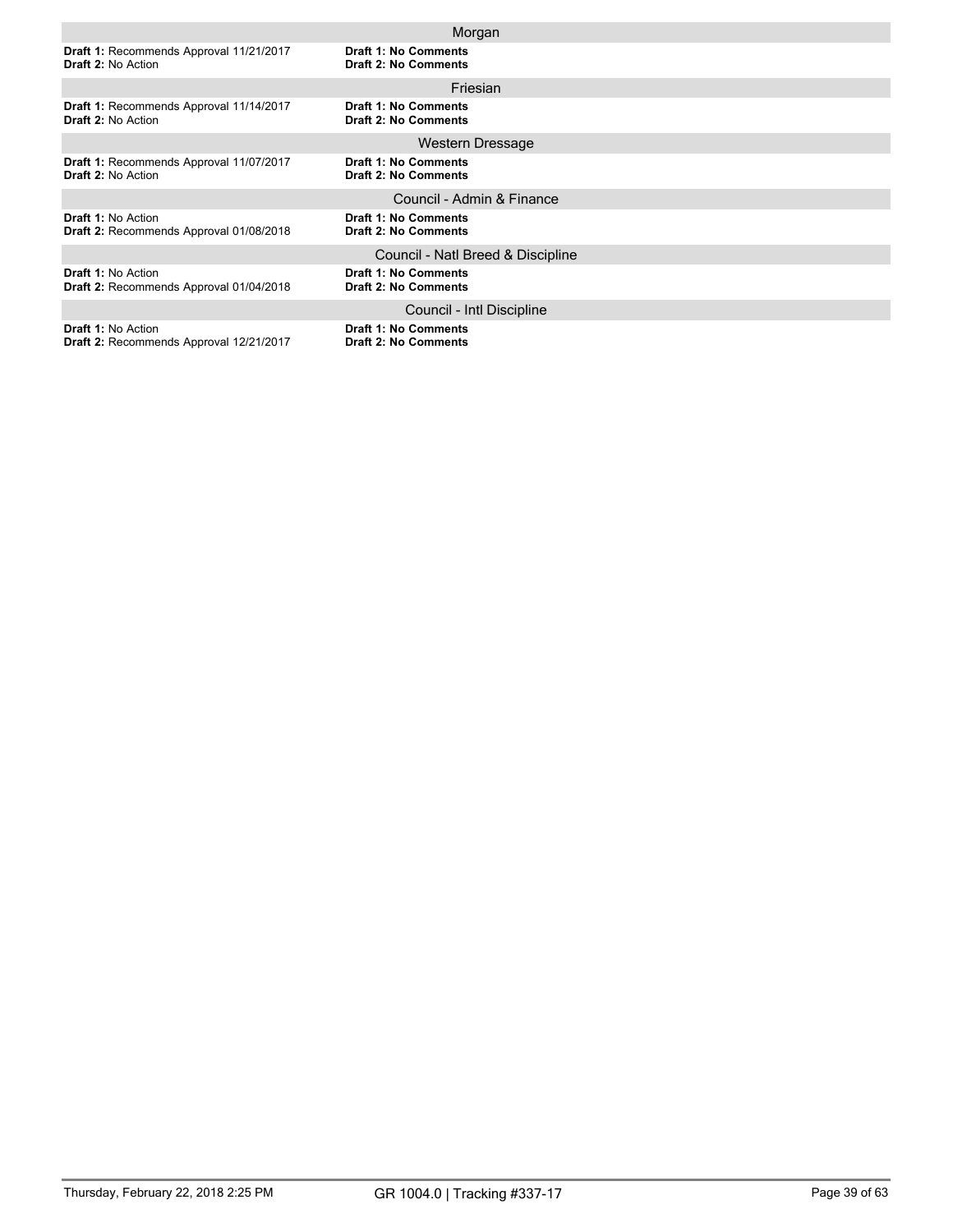| <b>Rule Change Type</b>                                                                                                                                                                                                                                                                                     | <b>Effective Date</b>                                                                                                                                                                                                                                                                                 | <b>Draft Received</b>                                             | <b>Board Action</b>                                                                                                                              |  |  |  |
|-------------------------------------------------------------------------------------------------------------------------------------------------------------------------------------------------------------------------------------------------------------------------------------------------------------|-------------------------------------------------------------------------------------------------------------------------------------------------------------------------------------------------------------------------------------------------------------------------------------------------------|-------------------------------------------------------------------|--------------------------------------------------------------------------------------------------------------------------------------------------|--|--|--|
| Standard                                                                                                                                                                                                                                                                                                    | 12/1/2018                                                                                                                                                                                                                                                                                             | 10/2/2017                                                         | Approved 1/20/2018                                                                                                                               |  |  |  |
|                                                                                                                                                                                                                                                                                                             |                                                                                                                                                                                                                                                                                                       |                                                                   |                                                                                                                                                  |  |  |  |
|                                                                                                                                                                                                                                                                                                             |                                                                                                                                                                                                                                                                                                       |                                                                   |                                                                                                                                                  |  |  |  |
|                                                                                                                                                                                                                                                                                                             |                                                                                                                                                                                                                                                                                                       | <b>Proposed Change</b>                                            |                                                                                                                                                  |  |  |  |
| 1004 General [CHAPTER 10-B General Rules and Fees]                                                                                                                                                                                                                                                          |                                                                                                                                                                                                                                                                                                       |                                                                   |                                                                                                                                                  |  |  |  |
|                                                                                                                                                                                                                                                                                                             |                                                                                                                                                                                                                                                                                                       |                                                                   |                                                                                                                                                  |  |  |  |
| GR1004 General                                                                                                                                                                                                                                                                                              |                                                                                                                                                                                                                                                                                                       |                                                                   |                                                                                                                                                  |  |  |  |
| a. Unless stated otherwise, judges in the following classes are not required to be licensed by USEF nor is the competition required to obtain a guest card for<br>the judge:                                                                                                                                |                                                                                                                                                                                                                                                                                                       |                                                                   |                                                                                                                                                  |  |  |  |
| 1. Exhibition classes for Breed, hunter, jumper or Western.                                                                                                                                                                                                                                                 |                                                                                                                                                                                                                                                                                                       |                                                                   |                                                                                                                                                  |  |  |  |
| 2. Opportunity Classes, with the exception of;                                                                                                                                                                                                                                                              |                                                                                                                                                                                                                                                                                                       |                                                                   |                                                                                                                                                  |  |  |  |
| i. Dressage which must be judged by licensed Dressage judges.                                                                                                                                                                                                                                               |                                                                                                                                                                                                                                                                                                       |                                                                   |                                                                                                                                                  |  |  |  |
| the exception of Western Dressage Suitability, Western Dressage Hack and Western Dressage Seat Equitation or licensed Western Dressage judges                                                                                                                                                               |                                                                                                                                                                                                                                                                                                       |                                                                   | 3. ii. Opportunity classes in the Western Dressage Divison which must be judged by Western Dressage judges. either licensed Dressage judges with |  |  |  |
| including Western Dressage Suitability, Western Dressage Hack, and Western Dressage Seat Equitation. Exception: Federation breed licensed judges are<br>also eligible to officiate opportunity classes in Western Dressage Suitability, Western Dressage Hack and Western Dressage Seat Equitation classes. |                                                                                                                                                                                                                                                                                                       |                                                                   |                                                                                                                                                  |  |  |  |
|                                                                                                                                                                                                                                                                                                             |                                                                                                                                                                                                                                                                                                       |                                                                   |                                                                                                                                                  |  |  |  |
|                                                                                                                                                                                                                                                                                                             | <b>Proponent Details</b>                                                                                                                                                                                                                                                                              |                                                                   | <b>Contact Information</b>                                                                                                                       |  |  |  |
|                                                                                                                                                                                                                                                                                                             | <b>Licensed Officials</b>                                                                                                                                                                                                                                                                             |                                                                   | Sally Ike                                                                                                                                        |  |  |  |
|                                                                                                                                                                                                                                                                                                             |                                                                                                                                                                                                                                                                                                       |                                                                   | sally.ike@usef.org                                                                                                                               |  |  |  |
|                                                                                                                                                                                                                                                                                                             |                                                                                                                                                                                                                                                                                                       |                                                                   |                                                                                                                                                  |  |  |  |
| <b>Rule Change Intent</b><br>The WDAA, through the LOC, submitted a rule change that would permit only Western Dressage judges to judge Western Dressage classes with a 12/1/18                                                                                                                             |                                                                                                                                                                                                                                                                                                       |                                                                   |                                                                                                                                                  |  |  |  |
|                                                                                                                                                                                                                                                                                                             | effective date. The change to GR1004.a is intended to reflect the same officiating limitation in opportunity classes (i.e. Dressage judges are no longer able to<br>judge Western Dressage classes). However, certain breed judges are still permitted to judge Western Dressage opportunity classes. |                                                                   |                                                                                                                                                  |  |  |  |
|                                                                                                                                                                                                                                                                                                             |                                                                                                                                                                                                                                                                                                       |                                                                   |                                                                                                                                                  |  |  |  |
|                                                                                                                                                                                                                                                                                                             |                                                                                                                                                                                                                                                                                                       |                                                                   |                                                                                                                                                  |  |  |  |
| Linked Rules                                                                                                                                                                                                                                                                                                |                                                                                                                                                                                                                                                                                                       | Web: western dressage judges                                      | Comments                                                                                                                                         |  |  |  |
|                                                                                                                                                                                                                                                                                                             | <b>Committee Actions</b>                                                                                                                                                                                                                                                                              |                                                                   |                                                                                                                                                  |  |  |  |
|                                                                                                                                                                                                                                                                                                             | Arabian                                                                                                                                                                                                                                                                                               |                                                                   |                                                                                                                                                  |  |  |  |
| Draft 1: Recommends Disapproval 11/15/2017                                                                                                                                                                                                                                                                  |                                                                                                                                                                                                                                                                                                       | competitions. The lack of judges would cause a hardship on shows. | Draft 1: The committee feels there are not enough Western Dressage judges for the number of                                                      |  |  |  |
|                                                                                                                                                                                                                                                                                                             | Licensed Officials                                                                                                                                                                                                                                                                                    |                                                                   |                                                                                                                                                  |  |  |  |
| Draft 1: Recommends Approval 11/27/2017                                                                                                                                                                                                                                                                     | <b>Draft 1: No Comments</b>                                                                                                                                                                                                                                                                           |                                                                   |                                                                                                                                                  |  |  |  |
| Draft 1: Recommends Approval 11/21/2017                                                                                                                                                                                                                                                                     | Morgan<br><b>Draft 1: No Comments</b>                                                                                                                                                                                                                                                                 |                                                                   |                                                                                                                                                  |  |  |  |
|                                                                                                                                                                                                                                                                                                             |                                                                                                                                                                                                                                                                                                       | Friesian                                                          |                                                                                                                                                  |  |  |  |
| Draft 1: Recommends Approval 11/14/2017                                                                                                                                                                                                                                                                     | <b>Draft 1: No Comments</b>                                                                                                                                                                                                                                                                           |                                                                   |                                                                                                                                                  |  |  |  |
| Draft 1: Recommends Approval 11/29/2017                                                                                                                                                                                                                                                                     | Draft 1: No Comments                                                                                                                                                                                                                                                                                  | Steward-Technical Delegate Committee                              |                                                                                                                                                  |  |  |  |
|                                                                                                                                                                                                                                                                                                             | Western Dressage                                                                                                                                                                                                                                                                                      |                                                                   |                                                                                                                                                  |  |  |  |
| Draft 1: Recommends Approval 11/07/2017                                                                                                                                                                                                                                                                     | <b>Draft 1: No Comments</b>                                                                                                                                                                                                                                                                           |                                                                   |                                                                                                                                                  |  |  |  |
| Draft 1: Recommends Approval 01/08/2018                                                                                                                                                                                                                                                                     | Council - Admin & Finance<br><b>Draft 1: No Comments</b>                                                                                                                                                                                                                                              |                                                                   |                                                                                                                                                  |  |  |  |
|                                                                                                                                                                                                                                                                                                             |                                                                                                                                                                                                                                                                                                       |                                                                   |                                                                                                                                                  |  |  |  |

**GR1004 Tracking #353-17 Draft #1 Approved**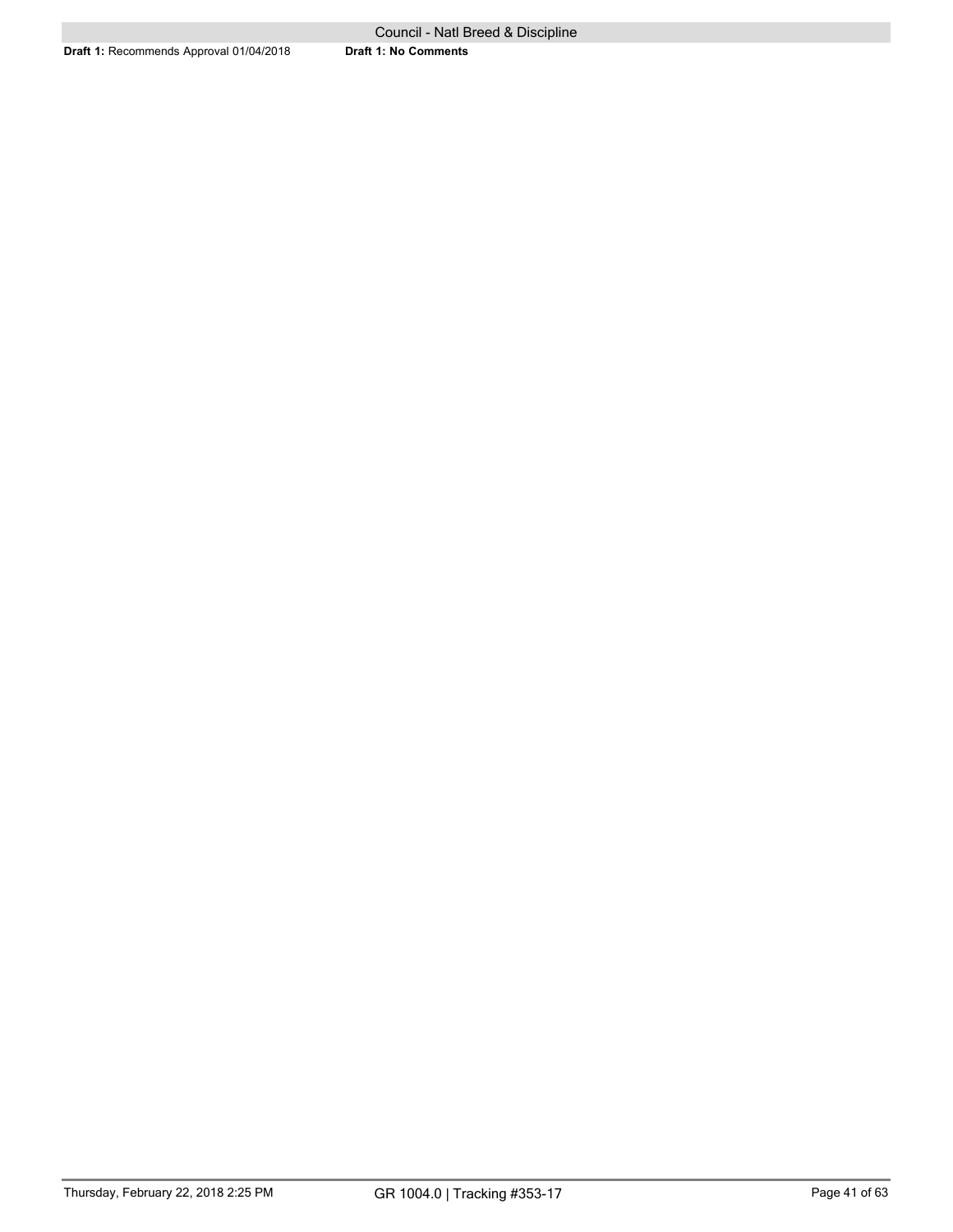|                                                                                                                                                                                                                                                                                                                  | GR1004.2                 | <b>Tracking #325-17</b>              | Draft #1                       | Approved |                                                                                                    |
|------------------------------------------------------------------------------------------------------------------------------------------------------------------------------------------------------------------------------------------------------------------------------------------------------------------|--------------------------|--------------------------------------|--------------------------------|----------|----------------------------------------------------------------------------------------------------|
| <b>Rule Change Type</b>                                                                                                                                                                                                                                                                                          |                          | <b>Effective Date</b>                | <b>Draft Received</b>          |          | <b>Board Action</b>                                                                                |
| Standard                                                                                                                                                                                                                                                                                                         |                          | 12/1/2018                            | 9/5/2017                       |          | Approved 1/20/2018                                                                                 |
|                                                                                                                                                                                                                                                                                                                  |                          |                                      |                                |          |                                                                                                    |
|                                                                                                                                                                                                                                                                                                                  |                          |                                      |                                |          |                                                                                                    |
|                                                                                                                                                                                                                                                                                                                  |                          | <b>Proposed Change</b>               |                                |          |                                                                                                    |
| GR1004.2 [CHAPTER Sub-Chapter 10-B, General Rules and Fees]                                                                                                                                                                                                                                                      |                          |                                      |                                |          |                                                                                                    |
|                                                                                                                                                                                                                                                                                                                  |                          |                                      |                                |          |                                                                                                    |
| GR1004 General                                                                                                                                                                                                                                                                                                   |                          |                                      |                                |          |                                                                                                    |
| 2. All national level and Federation FEI officials must be Senior Active Members, 21 years of age or over. (Exception: Learner judges must be 21 years of age                                                                                                                                                    |                          |                                      |                                |          |                                                                                                    |
| or over. Federation C1 Stewards and judges in the Paso Fino Division must be at least 25 years of age.)                                                                                                                                                                                                          |                          |                                      |                                |          |                                                                                                    |
|                                                                                                                                                                                                                                                                                                                  |                          |                                      |                                |          |                                                                                                    |
|                                                                                                                                                                                                                                                                                                                  | <b>Proponent Details</b> |                                      |                                |          | <b>Contact Information</b>                                                                         |
|                                                                                                                                                                                                                                                                                                                  |                          | Steward-Technical Delegate Committee |                                |          | Sally Ike                                                                                          |
|                                                                                                                                                                                                                                                                                                                  |                          |                                      |                                |          | sally.ike@usef.org                                                                                 |
|                                                                                                                                                                                                                                                                                                                  |                          |                                      |                                |          |                                                                                                    |
|                                                                                                                                                                                                                                                                                                                  |                          | <b>Rule Change Intent</b>            |                                |          |                                                                                                    |
| The Steward and TD Committee wants to eliminate the exception that currently requires C1 Stewards to be a minimum of 25 years old prior to application. By<br>removing the exception, the minimum age would default to 21 years old, which is the Committee's desire. The Committee's intent is to align the age |                          |                                      |                                |          |                                                                                                    |
| requirements for C1 Stewards with other licenses and expand the eligible pool of applicants.                                                                                                                                                                                                                     |                          |                                      |                                |          |                                                                                                    |
|                                                                                                                                                                                                                                                                                                                  |                          |                                      |                                |          |                                                                                                    |
|                                                                                                                                                                                                                                                                                                                  |                          |                                      |                                |          |                                                                                                    |
|                                                                                                                                                                                                                                                                                                                  | <b>Linked Rules</b>      |                                      |                                | Comments |                                                                                                    |
|                                                                                                                                                                                                                                                                                                                  |                          |                                      | Web: Minimum Age - C1 Stewards |          |                                                                                                    |
|                                                                                                                                                                                                                                                                                                                  |                          | <b>Committee Actions</b>             |                                |          |                                                                                                    |
|                                                                                                                                                                                                                                                                                                                  |                          | <b>Licensed Officials</b>            |                                |          |                                                                                                    |
| Draft 1: Recommends Approval 11/27/2017                                                                                                                                                                                                                                                                          |                          | <b>Draft 1: No Comments</b>          |                                |          |                                                                                                    |
|                                                                                                                                                                                                                                                                                                                  |                          | National Hunter Committee            |                                |          |                                                                                                    |
| Draft 1: Recommends Approval 11/06/2017                                                                                                                                                                                                                                                                          |                          | Draft 1: No Comments                 |                                |          |                                                                                                    |
| Draft 1: Recommends Disapproval 12/14/2017                                                                                                                                                                                                                                                                       |                          | <b>USHJA</b>                         |                                |          | Draft 1: The rule is appropriate as is; minimum age for C1 Steward eligibility should remain at 25 |
|                                                                                                                                                                                                                                                                                                                  |                          | years.                               |                                |          |                                                                                                    |
|                                                                                                                                                                                                                                                                                                                  |                          | Council - Admin & Finance            |                                |          |                                                                                                    |
| Draft 1: Recommends Approval 01/08/2018                                                                                                                                                                                                                                                                          |                          | <b>Draft 1: No Comments</b>          |                                |          |                                                                                                    |
|                                                                                                                                                                                                                                                                                                                  |                          | Council - Natl Breed & Discipline    |                                |          |                                                                                                    |
| Draft 1: Recommends Approval 01/04/2018                                                                                                                                                                                                                                                                          |                          | Draft 1: No Comments                 |                                |          |                                                                                                    |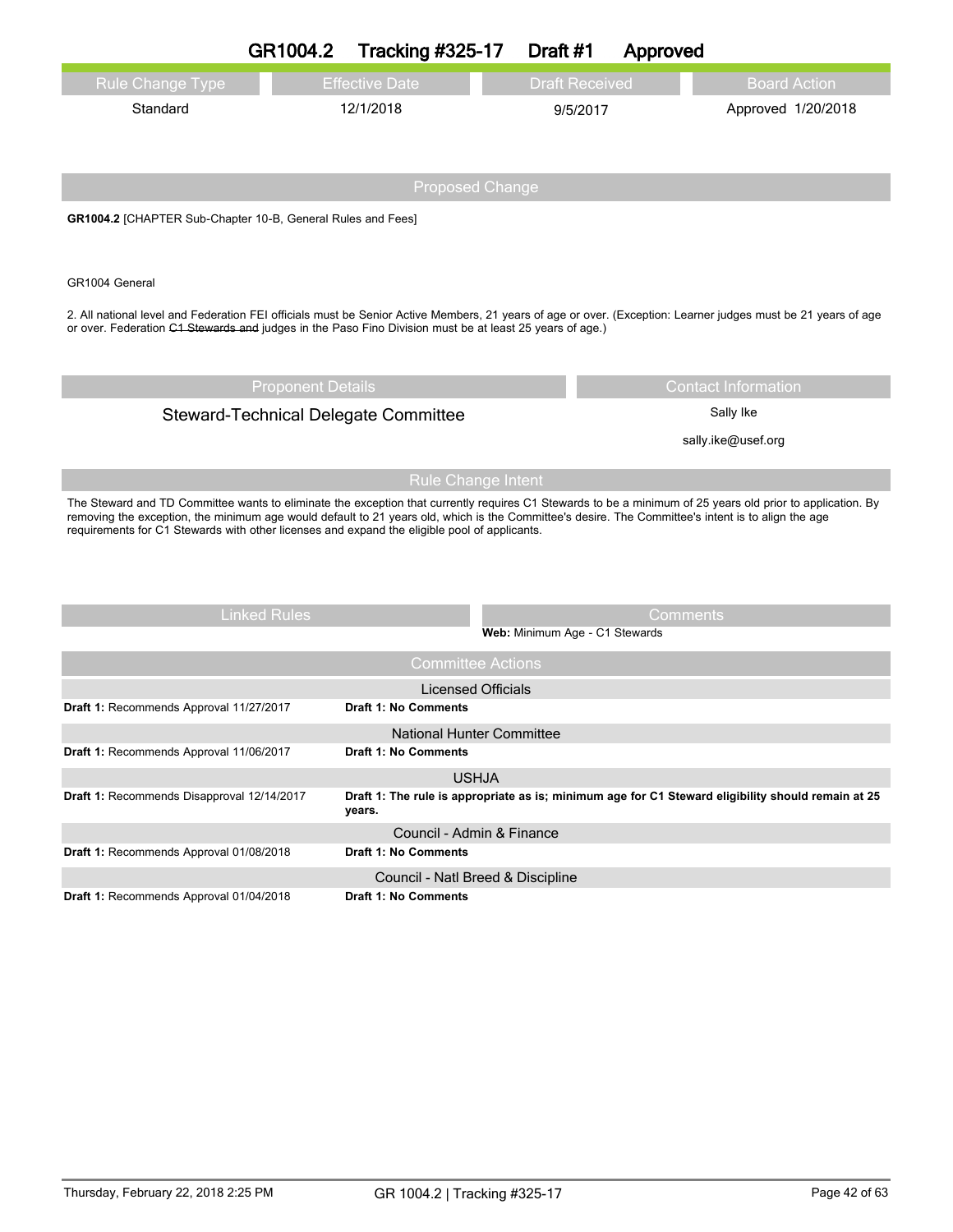|                                                                                                                                                                                                                                                                                                           | GR1004.5                 | <b>Tracking #327-17</b>                                    | Draft #2                                                                       |                       | Approved                                                                                                                                                                                                                                                   |
|-----------------------------------------------------------------------------------------------------------------------------------------------------------------------------------------------------------------------------------------------------------------------------------------------------------|--------------------------|------------------------------------------------------------|--------------------------------------------------------------------------------|-----------------------|------------------------------------------------------------------------------------------------------------------------------------------------------------------------------------------------------------------------------------------------------------|
| <b>Rule Change Type</b>                                                                                                                                                                                                                                                                                   |                          | <b>Effective Date</b>                                      |                                                                                | <b>Draft Received</b> | <b>Board Action</b>                                                                                                                                                                                                                                        |
| Standard                                                                                                                                                                                                                                                                                                  |                          | 12/1/2018                                                  |                                                                                | 11/15/2017            | Approved 1/20/2018                                                                                                                                                                                                                                         |
|                                                                                                                                                                                                                                                                                                           |                          | <b>Proposed Change</b>                                     |                                                                                |                       |                                                                                                                                                                                                                                                            |
| <b>GR1004 General [CHAPTER SUBCHAPTER 10-B GENERAL RULES AND FEES ]</b>                                                                                                                                                                                                                                   |                          |                                                            |                                                                                |                       |                                                                                                                                                                                                                                                            |
| GR1004 General<br>5. Judges licensed for the Andalusian/Lusitano, Dressage, Dressage Sport Horse Breeding, Driving, Hunter, or Jumper division may adjudicate<br>Sport Horse Breeding or Dressage judge is required at the IALHA National Championship competition. A Technical Delegate is not required. |                          |                                                            |                                                                                |                       | Andalusian/Lusitano Dressage Sport Horse in Hand classes. Guest cards may be issued to individuals on the AL foreign expert listing. A licensed Dressage                                                                                                   |
|                                                                                                                                                                                                                                                                                                           | <b>Proponent Details</b> |                                                            |                                                                                |                       | <b>Contact Information</b>                                                                                                                                                                                                                                 |
|                                                                                                                                                                                                                                                                                                           | Andalusian/Lusitano      |                                                            |                                                                                |                       | Erin Desnoyers                                                                                                                                                                                                                                             |
|                                                                                                                                                                                                                                                                                                           |                          |                                                            |                                                                                |                       | edesnoyers@usef.org                                                                                                                                                                                                                                        |
|                                                                                                                                                                                                                                                                                                           |                          | <b>Rule Change Intent</b>                                  |                                                                                |                       |                                                                                                                                                                                                                                                            |
| the section on GR1004.5 should also change. It is the intent to strike "Dressage" in Andalusian/Lusitano Dressage Sport Horse in Hand classes".<br>and add Driving, Hunter, and Jumper licenses to adjudicate Andalusian/Lusitano Sport Horse classes.<br><b>Linked Rules</b><br>GR 1123 (326-17)         |                          |                                                            | intent did not match the rule change.<br>Web: A/L dressage sport horse in hand |                       | In reference to the second draft of this rule change, it is the intent of the Andalusian/Lusitano Committee to remove Dressage Sport Horse Breeding judges<br><b>Comments</b><br>Staff: 1.4.18 - the intent was amended as DR and IDC pointed out that the |
|                                                                                                                                                                                                                                                                                                           |                          | <b>Committee Actions</b>                                   |                                                                                |                       |                                                                                                                                                                                                                                                            |
|                                                                                                                                                                                                                                                                                                           |                          | Dressage                                                   |                                                                                |                       |                                                                                                                                                                                                                                                            |
| <b>Draft 1: No Action</b><br>Draft 2: Recommends Approval 12/04/2017                                                                                                                                                                                                                                      |                          | <b>Draft 1: No Comments</b><br>RCP.                        |                                                                                |                       | Draft 2: Approved. However, the Rule change in the 'intent' does not match the wording in the                                                                                                                                                              |
|                                                                                                                                                                                                                                                                                                           |                          | <b>Licensed Officials</b>                                  |                                                                                |                       |                                                                                                                                                                                                                                                            |
| Draft 1: Recommends Approval 11/27/2017<br>Draft 2: Recommends Approval 11/27/2017                                                                                                                                                                                                                        |                          | <b>Draft 1: No Comments</b><br><b>Draft 2: No Comments</b> |                                                                                |                       |                                                                                                                                                                                                                                                            |
|                                                                                                                                                                                                                                                                                                           |                          | Council - Admin & Finance                                  |                                                                                |                       |                                                                                                                                                                                                                                                            |
| <b>Draft 1: No Action</b><br>Draft 2: Recommends Approval 01/08/2018                                                                                                                                                                                                                                      |                          | <b>Draft 1: No Comments</b><br><b>Draft 2: No Comments</b> |                                                                                |                       |                                                                                                                                                                                                                                                            |
|                                                                                                                                                                                                                                                                                                           |                          | Council - Natl Breed & Discipline                          |                                                                                |                       |                                                                                                                                                                                                                                                            |
| <b>Draft 1: No Action</b><br>Draft 2: Recommends Approval 12/05/2017                                                                                                                                                                                                                                      |                          | <b>Draft 1: No Comments</b><br><b>Draft 2: No Comments</b> |                                                                                |                       |                                                                                                                                                                                                                                                            |
|                                                                                                                                                                                                                                                                                                           |                          | Council - Intl Discipline                                  |                                                                                |                       |                                                                                                                                                                                                                                                            |
| <b>Draft 1: No Action</b><br>Draft 2: Recommends Approval 01/10/2018                                                                                                                                                                                                                                      |                          | <b>Draft 1: No Comments</b><br><b>Draft 2: No Comments</b> |                                                                                |                       |                                                                                                                                                                                                                                                            |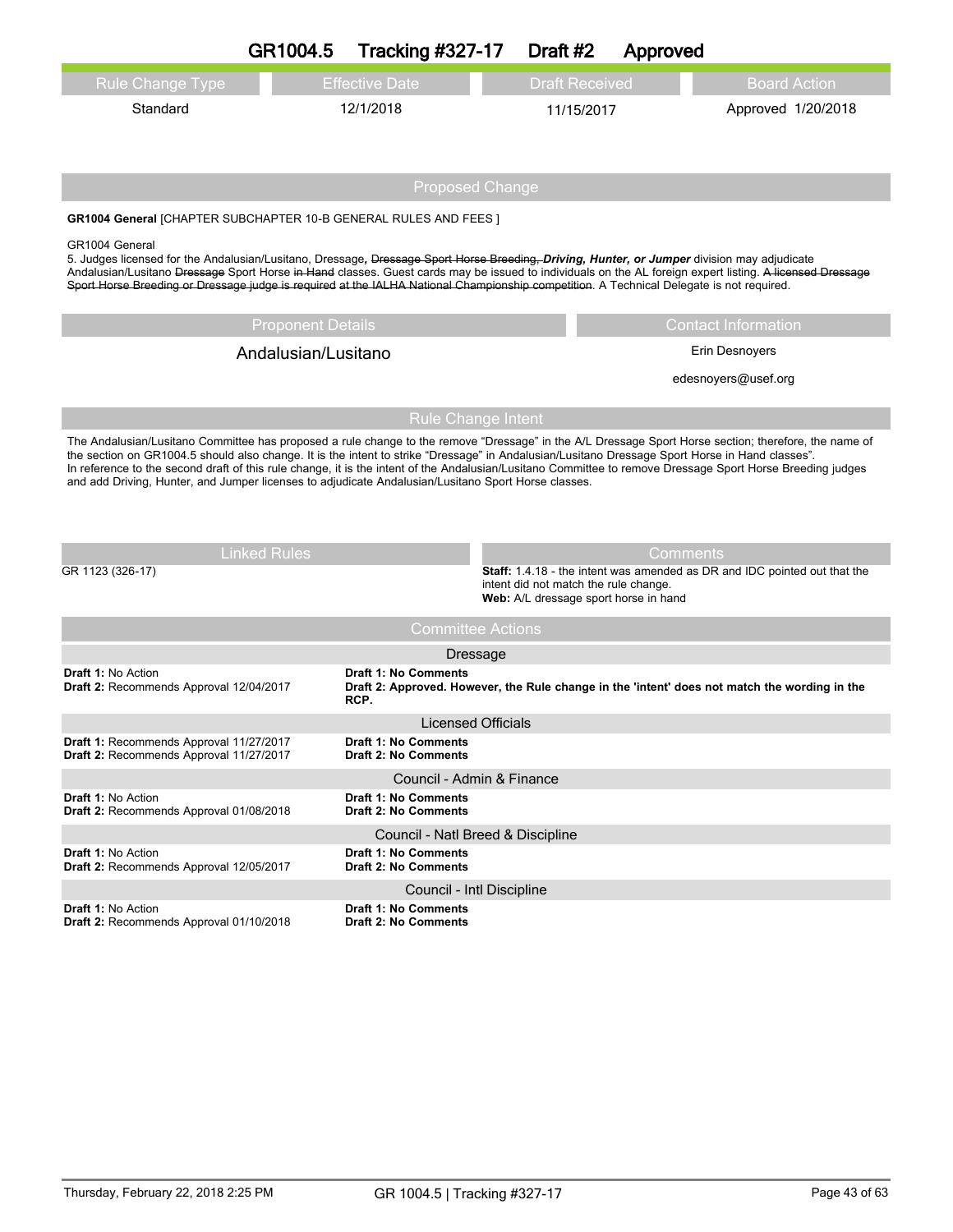|                                                                                                                               | GR1004.20                  | <b>Tracking #209-17</b>                                                                   | Draft #3                        |                       | Approved                                                                                                                                                                                                                                                                                                     |
|-------------------------------------------------------------------------------------------------------------------------------|----------------------------|-------------------------------------------------------------------------------------------|---------------------------------|-----------------------|--------------------------------------------------------------------------------------------------------------------------------------------------------------------------------------------------------------------------------------------------------------------------------------------------------------|
| <b>Rule Change Type</b>                                                                                                       |                            | <b>Effective Date</b>                                                                     |                                 | <b>Draft Received</b> | <b>Board Action</b>                                                                                                                                                                                                                                                                                          |
| Standard                                                                                                                      |                            | 12/1/2018                                                                                 |                                 | 12/21/2017            | Approved 1/20/2018                                                                                                                                                                                                                                                                                           |
|                                                                                                                               |                            | <b>Proposed Change</b>                                                                    |                                 |                       |                                                                                                                                                                                                                                                                                                              |
| <b>GR1004 General [CHAPTER SUBCHAPTER 10-B GENERAL RULES AND FEES]</b>                                                        |                            |                                                                                           |                                 |                       |                                                                                                                                                                                                                                                                                                              |
|                                                                                                                               |                            |                                                                                           |                                 |                       | 20. In the American Saddlebred division, if the previous year's competition had more than 250 horses competing in the saddlebred sections, and:                                                                                                                                                              |
| are officiating. A special card cannot be used to fulfill this requirement.<br>cannot be used to fulfill this requirement.    |                            |                                                                                           |                                 |                       | a. If the competition hires a multi-judge panel, at least two (2) judges on the panel must be a Registered judge (R) in the divisions in which they<br>b. If the competition hires a single judge, then the judge must be a Registered judge (R) in the divisions in which he is officiating. A special card |
|                                                                                                                               | <b>Proponent Details</b>   |                                                                                           |                                 |                       | <b>Contact Information</b>                                                                                                                                                                                                                                                                                   |
|                                                                                                                               | <b>American Saddlebred</b> |                                                                                           |                                 |                       | <b>Chuck Walker</b>                                                                                                                                                                                                                                                                                          |
|                                                                                                                               |                            |                                                                                           |                                 |                       | cwalker@usef.org                                                                                                                                                                                                                                                                                             |
|                                                                                                                               |                            | <b>Rule Change Intent</b>                                                                 |                                 |                       |                                                                                                                                                                                                                                                                                                              |
|                                                                                                                               |                            |                                                                                           |                                 |                       | Establishing criteria for a Large R license in order to provide value for the promotion and recognizing the level of prestige of a large competition.                                                                                                                                                        |
|                                                                                                                               | <b>Linked Rules</b>        |                                                                                           | <b>Web: American Saddlebred</b> |                       | <b>Comments</b>                                                                                                                                                                                                                                                                                              |
|                                                                                                                               |                            | <b>Committee Actions</b>                                                                  |                                 |                       |                                                                                                                                                                                                                                                                                                              |
|                                                                                                                               |                            | <b>Licensed Officials</b>                                                                 |                                 |                       |                                                                                                                                                                                                                                                                                                              |
| Draft 1: Recommends Approval 11/27/2017<br>Draft 2: Recommends Approval 12/12/2017<br>Draft 3: Recommends Approval 01/05/2018 |                            | <b>Draft 1: No Comments</b><br>Draft 2: No Comments<br><b>Draft 3: No Comments</b>        |                                 |                       |                                                                                                                                                                                                                                                                                                              |
|                                                                                                                               |                            | American Saddlebred                                                                       |                                 |                       |                                                                                                                                                                                                                                                                                                              |
| Draft 1: Tabled 11/27/2017<br>Draft 2: No Action<br><b>Draft 3: Recommends Approval 12/21/2017</b>                            |                            | accurately track.<br><b>Draft 2: No Comments</b><br><b>Draft 3: No Comments</b>           |                                 |                       | Draft 1: Would like to amend number of horses required to more than 100 but need to review data<br>first. Would suggest all horses judged by apprentice be Saddlebred but could be difficult to                                                                                                              |
|                                                                                                                               |                            | Council - Admin & Finance                                                                 |                                 |                       |                                                                                                                                                                                                                                                                                                              |
| Draft 1: No Action<br><b>Draft 2: No Action</b><br><b>Draft 3: Recommends Approval 01/08/2018</b>                             |                            | Draft 1: No Comments<br><b>Draft 2: No Comments</b><br><b>Draft 3: No Comments</b>        |                                 |                       |                                                                                                                                                                                                                                                                                                              |
|                                                                                                                               |                            | Council - Natl Breed & Discipline                                                         |                                 |                       |                                                                                                                                                                                                                                                                                                              |
| Draft 1: No Action<br><b>Draft 2: No Action</b><br>Draft 3: Recommends Approval 01/04/2018                                    |                            | <b>Draft 1: No Comments</b><br><b>Draft 2: No Comments</b><br><b>Draft 3: No Comments</b> |                                 |                       |                                                                                                                                                                                                                                                                                                              |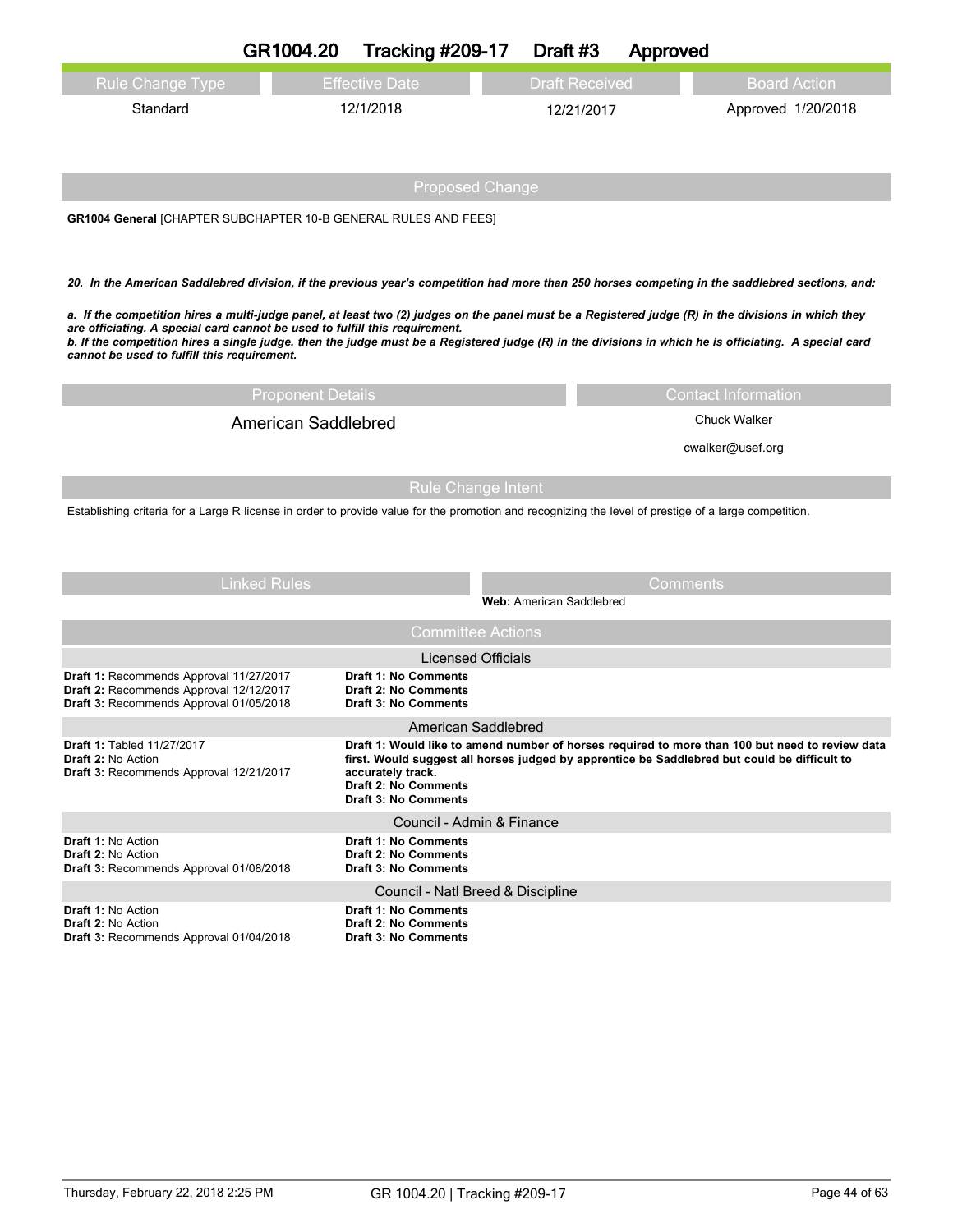| <b>Rule Change Type</b>                                                    | <b>Effective Date</b>                                                                                                                                                                                                                                                                                                                                                                                                                                                                                                                                                                                    | <b>Draft Received</b>  | <b>Board Action</b>        |
|----------------------------------------------------------------------------|----------------------------------------------------------------------------------------------------------------------------------------------------------------------------------------------------------------------------------------------------------------------------------------------------------------------------------------------------------------------------------------------------------------------------------------------------------------------------------------------------------------------------------------------------------------------------------------------------------|------------------------|----------------------------|
| Standard                                                                   | 12/1/2018                                                                                                                                                                                                                                                                                                                                                                                                                                                                                                                                                                                                | 8/31/2017              | Approved 1/20/2018         |
|                                                                            |                                                                                                                                                                                                                                                                                                                                                                                                                                                                                                                                                                                                          |                        |                            |
|                                                                            |                                                                                                                                                                                                                                                                                                                                                                                                                                                                                                                                                                                                          | <b>Proposed Change</b> |                            |
|                                                                            | GR1056 Friesian Judges [CHAPTER SUBCHAPTER 10-I LICENSE APPLICATIONS, ENROLLMENT, PROMOTION, AND]                                                                                                                                                                                                                                                                                                                                                                                                                                                                                                        |                        |                            |
|                                                                            | SUBCHAPTER 10-I LICENSE APPLICATIONS, ENROLLMENT, PROMOTION, AND MAINTENANCE                                                                                                                                                                                                                                                                                                                                                                                                                                                                                                                             |                        |                            |
| GR1056 Friesian Judges                                                     |                                                                                                                                                                                                                                                                                                                                                                                                                                                                                                                                                                                                          |                        |                            |
|                                                                            | 1. No application will be considered unless and until ten forms which actually evaluate the applicant per division are returned from USEF Federation<br>members, one of which must be a recommendation from a member of the Federation Friesian Committee.                                                                                                                                                                                                                                                                                                                                               |                        |                            |
|                                                                            | 2. Applicants for enrollment in the Friesian Division must learner judge at least three Federation Licensed Competitions, under a minimum of three different<br>Friesian judges within a three-year period preceding application. Exception: If a judge is already licensed as a Registered (R) or Recorded (r) judge in the<br>Andalusian, Arabian, Hackney, Morgan, National Show Horse, American Saddlebred, or Welsh divisions, he/she may apply for a Friesian license without<br>learner judging but must attend the USEF Friesian Judges Clinic within a three-year period preceding application. |                        |                            |
|                                                                            | 3. All persons applying for enrollment or re-enrollment must have attended a Federation Friesian Clinic within three years preceding application.                                                                                                                                                                                                                                                                                                                                                                                                                                                        |                        |                            |
| administered every two years.                                              | 4. All Friesian Judges must attend a Federation Friesian Judges Clinic every five years and receive a passing score of 85% or better on a written exam                                                                                                                                                                                                                                                                                                                                                                                                                                                   |                        |                            |
| license or for any five-year period thereafter, to re-apply for a license. | 5. The Committee will require Friesian judges who do not officiate at one Licensed Competition within five years in the Friesian division after obtaining a                                                                                                                                                                                                                                                                                                                                                                                                                                              |                        |                            |
| stewards' reports.                                                         | 6. No applicant will be considered for promotion unless he has adjudicated in at least two Licensed Competitions during the past five years, verified by                                                                                                                                                                                                                                                                                                                                                                                                                                                 |                        |                            |
| Association.                                                               | 7. All Federation judges holding a Friesian card must be a current member in good standing with the International Friesian Show Horse                                                                                                                                                                                                                                                                                                                                                                                                                                                                    |                        |                            |
|                                                                            |                                                                                                                                                                                                                                                                                                                                                                                                                                                                                                                                                                                                          |                        |                            |
|                                                                            |                                                                                                                                                                                                                                                                                                                                                                                                                                                                                                                                                                                                          |                        |                            |
|                                                                            | <b>Proponent Details</b>                                                                                                                                                                                                                                                                                                                                                                                                                                                                                                                                                                                 |                        | <b>Contact Information</b> |
|                                                                            | Friesian                                                                                                                                                                                                                                                                                                                                                                                                                                                                                                                                                                                                 |                        | Sarah Beth Hollowed        |
|                                                                            |                                                                                                                                                                                                                                                                                                                                                                                                                                                                                                                                                                                                          |                        | sbhollowed@usef.org        |
|                                                                            | <b>Rule Change Intent</b>                                                                                                                                                                                                                                                                                                                                                                                                                                                                                                                                                                                |                        |                            |

Linked Rules **Comments** 

**Web:** Friesian judges

## Licensed Officials

**Draft 1:** Recommends Disapproval 11/27/2017

**Draft 1: Before this rule could go into effect, a data sharing system must be established between USEF and IFSHA. Additionally, the Committee felt that the affiliate must be responsible for any costs incurred.**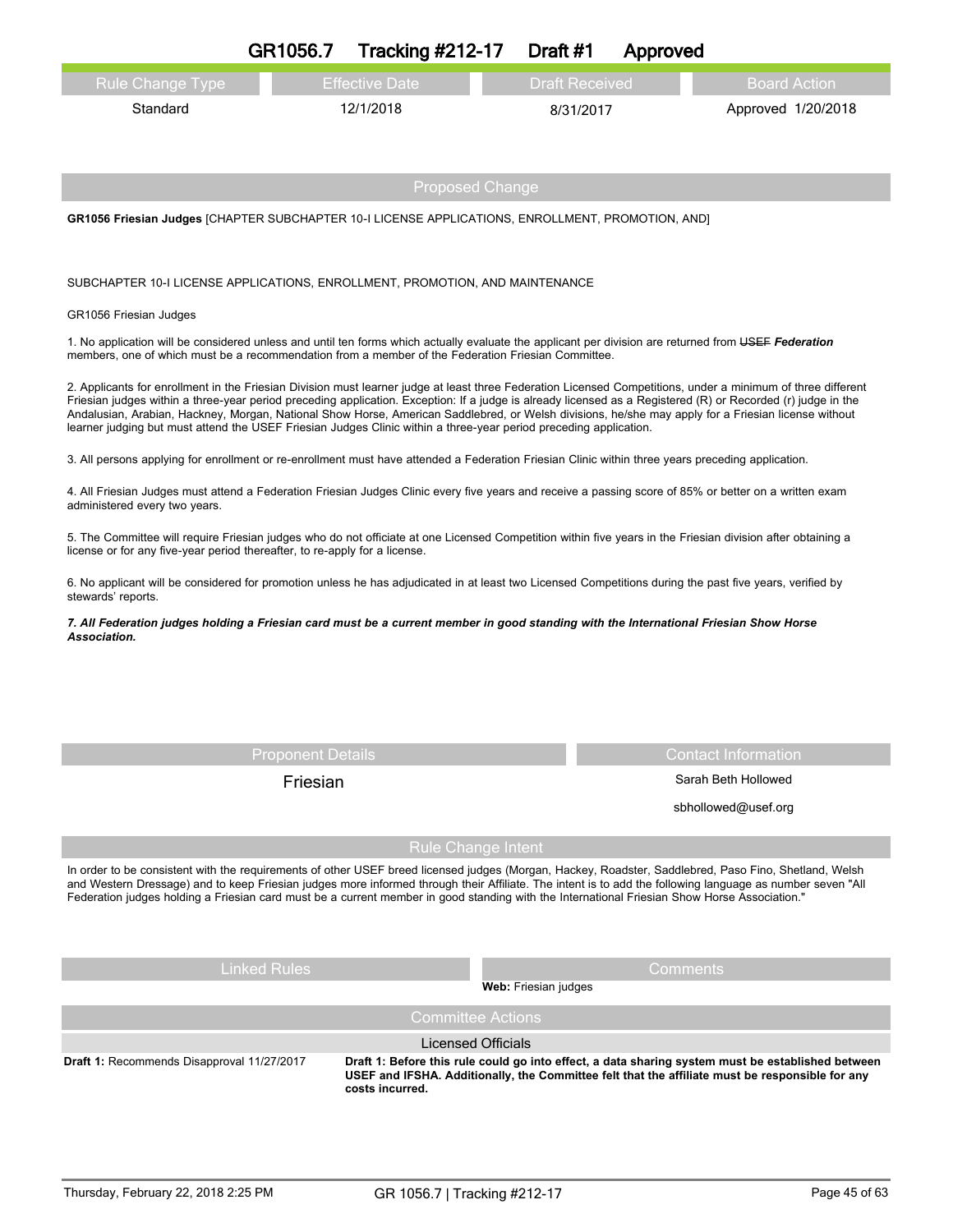|                                                   | Council - Admin & Finance                                                                                                                                                                                                                                                                                                                           |
|---------------------------------------------------|-----------------------------------------------------------------------------------------------------------------------------------------------------------------------------------------------------------------------------------------------------------------------------------------------------------------------------------------------------|
| <b>Draft 1: Recommends Disapproval 01/08/2018</b> | Draft 1: This would create a rule requiring USEF to verify IFSHA membership, however, there is<br>currently no data sharing with IFSHA, which would be required to facilitate enforcement. In 2017<br>there were 58 judges holding a Friesian license and there were 165 members declaring Friesian<br>as the primary B/D. Cost outweighs benefits. |
|                                                   | Council - Natl Breed & Discipline                                                                                                                                                                                                                                                                                                                   |
| Draft 1: Recommends Approval 12/05/2017           | <b>Draft 1: No Comments</b>                                                                                                                                                                                                                                                                                                                         |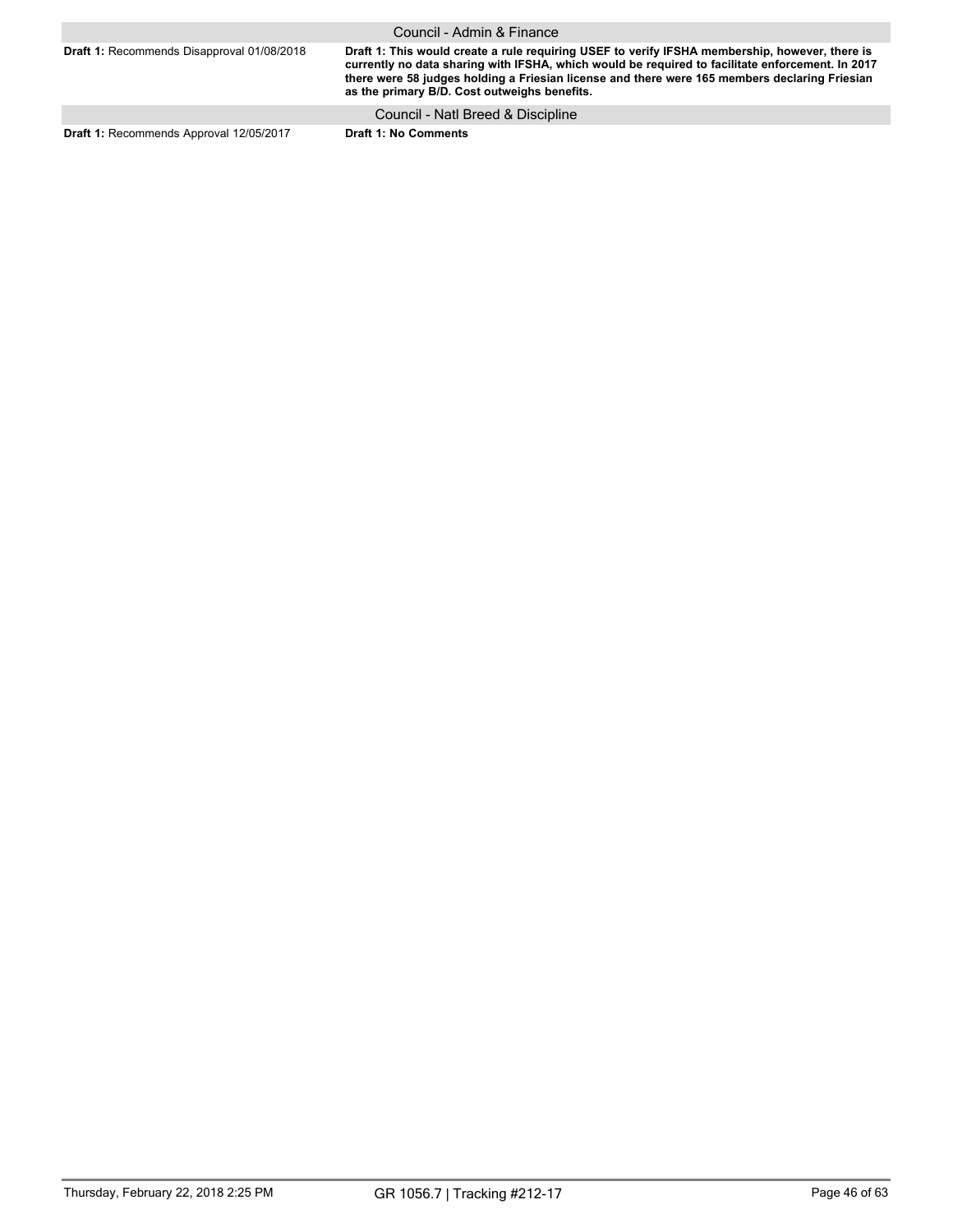|                                                                                                                                                                                                                                                                                                                                                                                                                                                                                                                      | GR1069                                                                                                                                                                                                                                                                                                                          | Tracking #253-17                                  | Draft #1             | Approved              |                            |  |  |
|----------------------------------------------------------------------------------------------------------------------------------------------------------------------------------------------------------------------------------------------------------------------------------------------------------------------------------------------------------------------------------------------------------------------------------------------------------------------------------------------------------------------|---------------------------------------------------------------------------------------------------------------------------------------------------------------------------------------------------------------------------------------------------------------------------------------------------------------------------------|---------------------------------------------------|----------------------|-----------------------|----------------------------|--|--|
| <b>Rule Change Type</b>                                                                                                                                                                                                                                                                                                                                                                                                                                                                                              |                                                                                                                                                                                                                                                                                                                                 | <b>Effective Date</b>                             |                      | <b>Draft Received</b> | <b>Board Action</b>        |  |  |
| Standard                                                                                                                                                                                                                                                                                                                                                                                                                                                                                                             |                                                                                                                                                                                                                                                                                                                                 | 12/1/2018                                         |                      | 8/31/2017             | Approved 1/20/2018         |  |  |
|                                                                                                                                                                                                                                                                                                                                                                                                                                                                                                                      |                                                                                                                                                                                                                                                                                                                                 | <b>Proposed Change</b>                            |                      |                       |                            |  |  |
| GR1069 Roadster Judges [CHAPTER SUBCHAPTER 10-I LICENSE APPLICATIONS, ENROLLMENT, PROMOTION, AND MAINTENANCE]                                                                                                                                                                                                                                                                                                                                                                                                        |                                                                                                                                                                                                                                                                                                                                 |                                                   |                      |                       |                            |  |  |
| GR1069 Roadster Judges [CHAPTER SUBCHAPTER 10-I LICENSE APPLICATIONS, ENROLLMENT, PROMOTION, AND MAINTENANCE]                                                                                                                                                                                                                                                                                                                                                                                                        |                                                                                                                                                                                                                                                                                                                                 |                                                   |                      |                       |                            |  |  |
| 2. Learner judge a minimum of two days at two Federation Licensed Competitions, a minimum of five Roadster Horse classes, under a minimum of two<br>different Federation Registered (R) licensed Roadster judges within a three year period preceding application. It is recommended that the Learner Judge<br>attend the clinic prior to learner judging.<br>a. If a judge is already licensed in the Hackney, American Saddlebred or Saddle Seat Equitation divisions, he/she may add an additional license in the |                                                                                                                                                                                                                                                                                                                                 |                                                   |                      |                       |                            |  |  |
| Roadster division by enrolling as per GR1071.1 GR1069.1and learner judging a minimum of 5 Roadster <b>Horse</b> classes.                                                                                                                                                                                                                                                                                                                                                                                             |                                                                                                                                                                                                                                                                                                                                 |                                                   |                      |                       |                            |  |  |
|                                                                                                                                                                                                                                                                                                                                                                                                                                                                                                                      |                                                                                                                                                                                                                                                                                                                                 |                                                   |                      |                       |                            |  |  |
|                                                                                                                                                                                                                                                                                                                                                                                                                                                                                                                      |                                                                                                                                                                                                                                                                                                                                 |                                                   |                      |                       |                            |  |  |
|                                                                                                                                                                                                                                                                                                                                                                                                                                                                                                                      | <b>Proponent Details</b>                                                                                                                                                                                                                                                                                                        |                                                   |                      |                       | <b>Contact Information</b> |  |  |
|                                                                                                                                                                                                                                                                                                                                                                                                                                                                                                                      | Roadster                                                                                                                                                                                                                                                                                                                        |                                                   |                      |                       | <b>Chuck Walker</b>        |  |  |
|                                                                                                                                                                                                                                                                                                                                                                                                                                                                                                                      |                                                                                                                                                                                                                                                                                                                                 |                                                   |                      |                       | cwalker@usef.org           |  |  |
|                                                                                                                                                                                                                                                                                                                                                                                                                                                                                                                      |                                                                                                                                                                                                                                                                                                                                 |                                                   |                      |                       |                            |  |  |
|                                                                                                                                                                                                                                                                                                                                                                                                                                                                                                                      | <b>Rule Change Intent</b><br>The committee would like to insert "Horse" into the rule GR1069 for enrollment of learner Roadster judges and promotion of 'r' Roadster Judges to clarify that<br>the requirements are for judging Roadster Horses and do not include judging Roadster ponies to fulfill the judging requirements. |                                                   |                      |                       |                            |  |  |
|                                                                                                                                                                                                                                                                                                                                                                                                                                                                                                                      |                                                                                                                                                                                                                                                                                                                                 |                                                   |                      |                       |                            |  |  |
|                                                                                                                                                                                                                                                                                                                                                                                                                                                                                                                      | <b>Linked Rules</b>                                                                                                                                                                                                                                                                                                             |                                                   | Web: roadster judges | Comments              |                            |  |  |
|                                                                                                                                                                                                                                                                                                                                                                                                                                                                                                                      |                                                                                                                                                                                                                                                                                                                                 | <b>Committee Actions</b>                          |                      |                       |                            |  |  |
|                                                                                                                                                                                                                                                                                                                                                                                                                                                                                                                      |                                                                                                                                                                                                                                                                                                                                 | <b>Licensed Officials</b>                         |                      |                       |                            |  |  |
| Draft 1: Recommends Approval 11/27/2017                                                                                                                                                                                                                                                                                                                                                                                                                                                                              |                                                                                                                                                                                                                                                                                                                                 | <b>Draft 1: No Comments</b>                       |                      |                       |                            |  |  |
|                                                                                                                                                                                                                                                                                                                                                                                                                                                                                                                      |                                                                                                                                                                                                                                                                                                                                 | Roadster                                          |                      |                       |                            |  |  |
| Draft 1: Recommends Approval 11/21/2017                                                                                                                                                                                                                                                                                                                                                                                                                                                                              |                                                                                                                                                                                                                                                                                                                                 | <b>Draft 1: No Comments</b>                       |                      |                       |                            |  |  |
| Draft 1: Recommends Approval 01/08/2018                                                                                                                                                                                                                                                                                                                                                                                                                                                                              |                                                                                                                                                                                                                                                                                                                                 | Council - Admin & Finance<br>Draft 1: No Comments |                      |                       |                            |  |  |
|                                                                                                                                                                                                                                                                                                                                                                                                                                                                                                                      |                                                                                                                                                                                                                                                                                                                                 | Council - Natl Breed & Discipline                 |                      |                       |                            |  |  |
| Draft 1: Recommends Approval 12/05/2017                                                                                                                                                                                                                                                                                                                                                                                                                                                                              |                                                                                                                                                                                                                                                                                                                                 | <b>Draft 1: No Comments</b>                       |                      |                       |                            |  |  |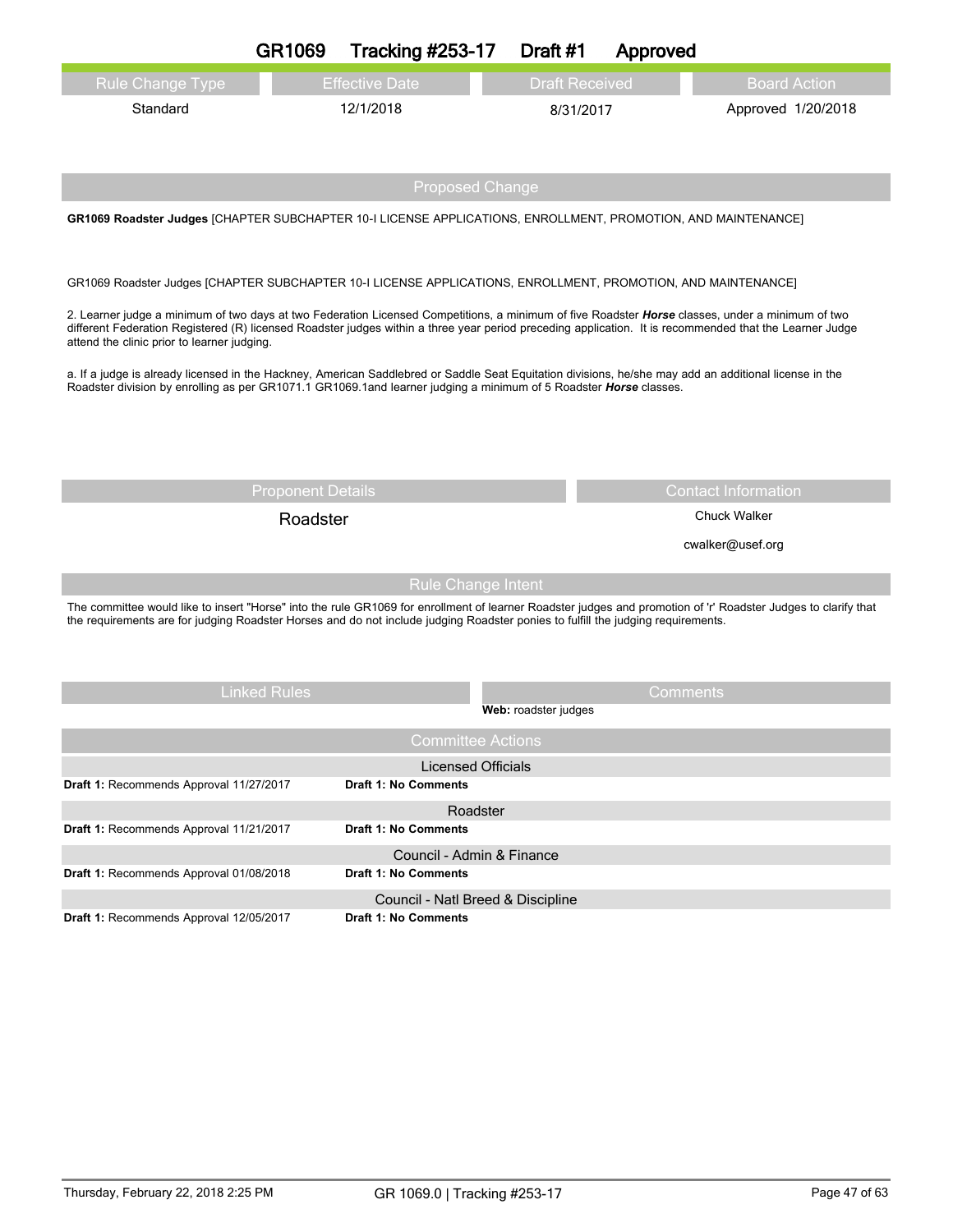|                                                                                                                                                                                 | GR1070.8                   | <b>Tracking #239-17</b>                            | Draft #1                        | Approved |                            |
|---------------------------------------------------------------------------------------------------------------------------------------------------------------------------------|----------------------------|----------------------------------------------------|---------------------------------|----------|----------------------------|
| <b>Rule Change Type</b>                                                                                                                                                         |                            | <b>Effective Date</b>                              | <b>Draft Received</b>           |          | <b>Board Action</b>        |
| Standard                                                                                                                                                                        |                            | 12/1/2018                                          | 8/31/2017                       |          | Approved 1/20/2018         |
|                                                                                                                                                                                 |                            |                                                    |                                 |          |                            |
|                                                                                                                                                                                 |                            |                                                    |                                 |          |                            |
|                                                                                                                                                                                 |                            | <b>Proposed Change</b>                             |                                 |          |                            |
| GR1070 American Saddlebred Judges [CHAPTER SUBCHAPTER 10-I LICENSE APPLICATIONS, ENROLLMENT, PROMOTION, AND]                                                                    |                            |                                                    |                                 |          |                            |
|                                                                                                                                                                                 |                            |                                                    |                                 |          |                            |
| GR1070 American Saddlebred Judges                                                                                                                                               |                            |                                                    |                                 |          |                            |
| 5. No applicant will be considered for promotion unless he has adjudicated in at least two Licensed Competitions (with a minimum of 100 entries) during                         |                            |                                                    |                                 |          |                            |
| the past five (5) years in the American Saddlebred Division, verified by the Steward's report                                                                                   |                            |                                                    |                                 |          |                            |
| 6. Any judge officiating at Federation licensed American Saddlebred classes must be a current member in good standing of the American American<br>Saddlebred Horse Association. |                            |                                                    |                                 |          |                            |
| 7. A Judge may be required by the Federation to attend a Clinic outside of his regular rotation.                                                                                |                            |                                                    |                                 |          |                            |
| 8. Judges who do not officiate at one (1) Licensed Competition within five (5) years in the Saddlebred division are required to attend an applicants                            |                            |                                                    |                                 |          |                            |
| clinic before they are eligible to renew their license.                                                                                                                         |                            |                                                    |                                 |          |                            |
|                                                                                                                                                                                 |                            |                                                    |                                 |          |                            |
|                                                                                                                                                                                 | <b>Proponent Details</b>   |                                                    |                                 |          | <b>Contact Information</b> |
|                                                                                                                                                                                 | <b>American Saddlebred</b> |                                                    |                                 |          | <b>Chuck Walker</b>        |
|                                                                                                                                                                                 |                            |                                                    |                                 |          | cwalker@usef.org           |
|                                                                                                                                                                                 |                            | <b>Rule Change Intent</b>                          |                                 |          |                            |
| The American Saddlebred Committee would like to strengthen the requirements for the judges of their classes and for that reason they would like to add parts                    |                            |                                                    |                                 |          |                            |
| 8 and 9 to GR1070. I have sent a separate email with the proposed language to help with writing this rule change.                                                               |                            |                                                    |                                 |          |                            |
|                                                                                                                                                                                 |                            |                                                    |                                 |          |                            |
|                                                                                                                                                                                 | <b>Linked Rules</b>        |                                                    |                                 | Comments |                            |
|                                                                                                                                                                                 |                            |                                                    |                                 |          |                            |
|                                                                                                                                                                                 |                            |                                                    | Web: American Saddlebred Judges |          |                            |
|                                                                                                                                                                                 |                            | <b>Committee Actions</b>                           |                                 |          |                            |
|                                                                                                                                                                                 |                            | <b>Licensed Officials</b>                          |                                 |          |                            |
| Draft 1: Recommends Approval 11/27/2017                                                                                                                                         |                            | <b>Draft 1: No Comments</b>                        |                                 |          |                            |
| Draft 1: Recommends Approval 11/27/2017                                                                                                                                         |                            | American Saddlebred<br><b>Draft 1: No Comments</b> |                                 |          |                            |
|                                                                                                                                                                                 |                            | Council - Admin & Finance                          |                                 |          |                            |
| Draft 1: Recommends Approval 01/08/2018                                                                                                                                         |                            | <b>Draft 1: No Comments</b>                        |                                 |          |                            |

**Draft 1:** Recommends Approval 01/04/2018 **Draft 1: No Comments**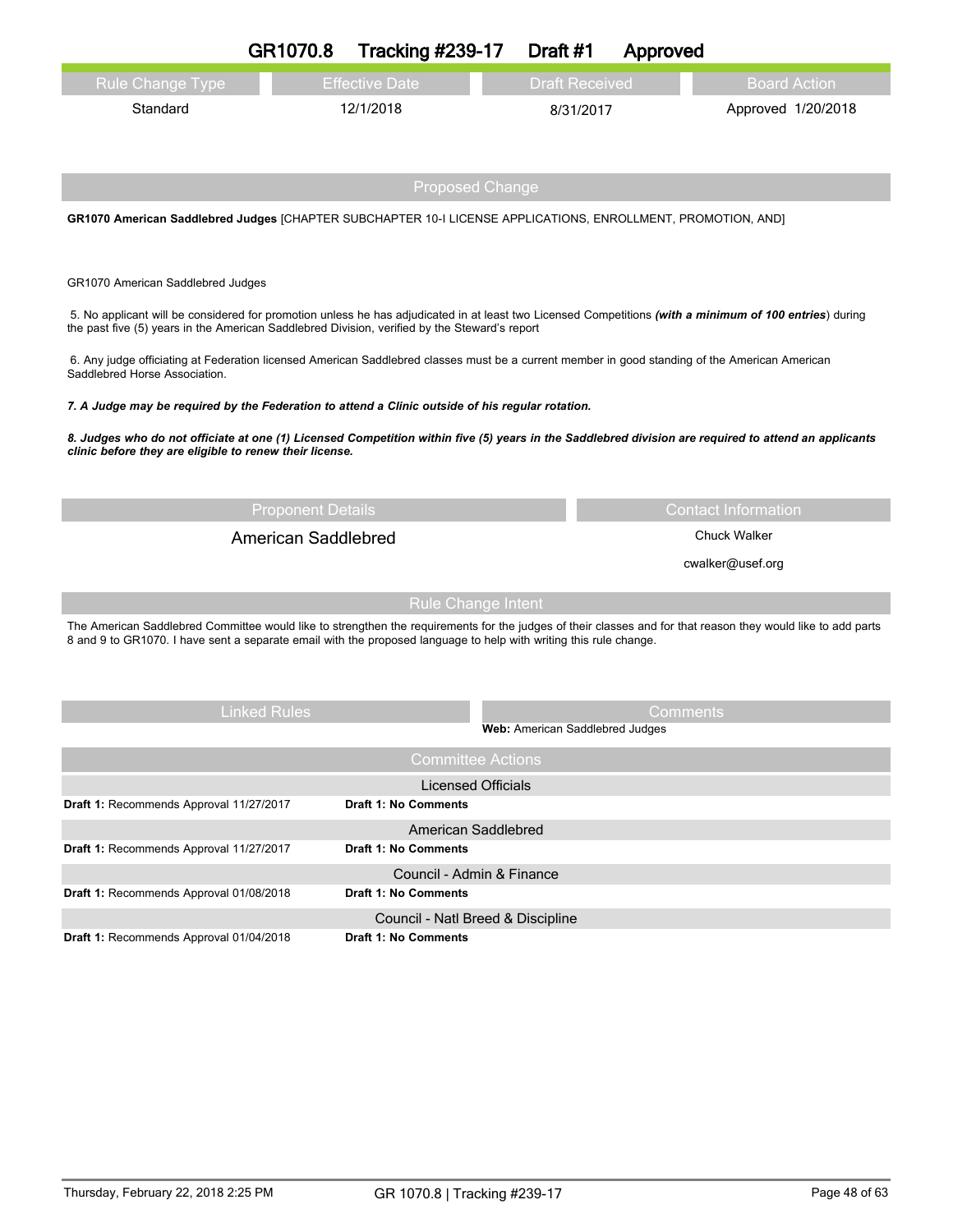|                                                                                                                                                                                                                                                                                                                                                                                                                                                                                                                                                                                                      | <b>GR1078</b>             | <b>Tracking #342-17</b> |                           | Draft #1                     | Approved  |                            |  |
|------------------------------------------------------------------------------------------------------------------------------------------------------------------------------------------------------------------------------------------------------------------------------------------------------------------------------------------------------------------------------------------------------------------------------------------------------------------------------------------------------------------------------------------------------------------------------------------------------|---------------------------|-------------------------|---------------------------|------------------------------|-----------|----------------------------|--|
| Rule Change Type                                                                                                                                                                                                                                                                                                                                                                                                                                                                                                                                                                                     |                           | <b>Effective Date</b>   |                           | <b>Draft Received</b>        |           | <b>Board Action</b>        |  |
| Standard                                                                                                                                                                                                                                                                                                                                                                                                                                                                                                                                                                                             |                           | 12/1/2018               |                           | 9/6/2017                     |           | Approved 1/20/2018         |  |
|                                                                                                                                                                                                                                                                                                                                                                                                                                                                                                                                                                                                      |                           |                         |                           |                              |           |                            |  |
|                                                                                                                                                                                                                                                                                                                                                                                                                                                                                                                                                                                                      |                           |                         | <b>Proposed Change</b>    |                              |           |                            |  |
| <b>GR1078</b> [CHAPTER 10-I License Applications, Enrollment, Promotion, and Maintenance]                                                                                                                                                                                                                                                                                                                                                                                                                                                                                                            |                           |                         |                           |                              |           |                            |  |
|                                                                                                                                                                                                                                                                                                                                                                                                                                                                                                                                                                                                      |                           |                         |                           |                              |           |                            |  |
| GR1078 Western Dressage Judges                                                                                                                                                                                                                                                                                                                                                                                                                                                                                                                                                                       |                           |                         |                           |                              |           |                            |  |
| 1. Applicants must meet minimum requirements and complete the current training program approved by the Federation. Information on application<br>procedure and the current program is available on the USEF website www.usef.org and also from the Federation Office. No application will be<br>considered unless and until 15 forms which actually evaluate the applicant for the Western Dressage division are returned from USEF members, eight of<br>which must be from relevant licensed Western Dressage, Dressage, breed licensed judges, C2 stewards, or Western Dressage Committee members. |                           |                         |                           |                              |           |                            |  |
| 2. Every applicant must be a current member in good standing of the Western Dressage Association of America. Once licensed, each judge must maintain<br>membership in good standing of the Western Dressage Association of America.                                                                                                                                                                                                                                                                                                                                                                  |                           |                         |                           |                              |           |                            |  |
| 3. Each applicant must complete the current training program of the Federation Western Dressage Committee, approved by the Federation Licensed Officials<br>Committee. Information on the application procedure and on the current program is available from the Federation.                                                                                                                                                                                                                                                                                                                         |                           |                         |                           |                              |           |                            |  |
| 4. All Western Dressage judge must participate in and successfully complete all requirements of a Federation Western Dressage Judges' continuing education<br>clinic at least once every three (3) years.                                                                                                                                                                                                                                                                                                                                                                                            |                           |                         |                           |                              |           |                            |  |
| 5. At the request of the USEF Licensed Official Committee Federation, a judge may be required to attend a continuing education clinic, outside of his regular<br>rotation or may be asked to complete additional testing.                                                                                                                                                                                                                                                                                                                                                                            |                           |                         |                           |                              |           |                            |  |
| 6. All Western Dressage judges must satisfactorily complete a written exam once every three years with a minimum passing score of 85%. The exam will be<br>administered by USEF once in each three-year period.                                                                                                                                                                                                                                                                                                                                                                                      |                           |                         |                           |                              |           |                            |  |
| 7. No applicant will be considered for promotion unless he has adjudicated a minimum of 15 entries at each level in USEF Western Dressage classes. Of<br>these 15 entries at each level, five (5) must have been at the two highest tests for the level.                                                                                                                                                                                                                                                                                                                                             |                           |                         |                           |                              |           |                            |  |
| 8. Applicants must complete the current training program of the Federation Western Dressage Committee, approved by the Federation Licensed Officials<br>Committee.                                                                                                                                                                                                                                                                                                                                                                                                                                   |                           |                         |                           |                              |           |                            |  |
|                                                                                                                                                                                                                                                                                                                                                                                                                                                                                                                                                                                                      |                           |                         |                           |                              |           |                            |  |
|                                                                                                                                                                                                                                                                                                                                                                                                                                                                                                                                                                                                      | <b>Proponent Details</b>  |                         |                           |                              |           | <b>Contact Information</b> |  |
|                                                                                                                                                                                                                                                                                                                                                                                                                                                                                                                                                                                                      | <b>Licensed Officials</b> |                         |                           |                              | Sally Ike |                            |  |
|                                                                                                                                                                                                                                                                                                                                                                                                                                                                                                                                                                                                      |                           |                         |                           |                              |           | sally.ike@usef.org         |  |
|                                                                                                                                                                                                                                                                                                                                                                                                                                                                                                                                                                                                      |                           |                         | <b>Rule Change Intent</b> |                              |           |                            |  |
| The current language of GR1078 relating to promotion of officials does not match the requirements document posted online (https://www.usef.org/forms-<br>pubs/sSRT9WgimAQ/western-dressage---registered). The motion from the LOC was to align the language of GR1078 with the requirements listed in the<br>online document via a reference to the online document. That is, for promotion to 'R' status, they would like to strike the language regarding promotion in<br>GR1078 and replace it with language directing applicants to the online document.                                         |                           |                         |                           |                              |           |                            |  |
| Their request is that this be an EO with the earliest effective date possible. If not certified as an EO, the Committee would ask that the rule change move<br>forward as a standard rule change.                                                                                                                                                                                                                                                                                                                                                                                                    |                           |                         |                           |                              |           |                            |  |
| Applicable rule: GR1078.                                                                                                                                                                                                                                                                                                                                                                                                                                                                                                                                                                             |                           |                         |                           |                              |           |                            |  |
|                                                                                                                                                                                                                                                                                                                                                                                                                                                                                                                                                                                                      |                           |                         |                           |                              |           |                            |  |
|                                                                                                                                                                                                                                                                                                                                                                                                                                                                                                                                                                                                      | <b>Linked Rules</b>       |                         |                           |                              | Comments  |                            |  |
|                                                                                                                                                                                                                                                                                                                                                                                                                                                                                                                                                                                                      |                           |                         | <b>Committee Actions</b>  | Web: western dressage judges |           |                            |  |
|                                                                                                                                                                                                                                                                                                                                                                                                                                                                                                                                                                                                      |                           |                         | <b>Licensed Officials</b> |                              |           |                            |  |
| Draft 1: Recommends Approval 11/27/2017                                                                                                                                                                                                                                                                                                                                                                                                                                                                                                                                                              |                           | Draft 1: No Comments    |                           |                              |           |                            |  |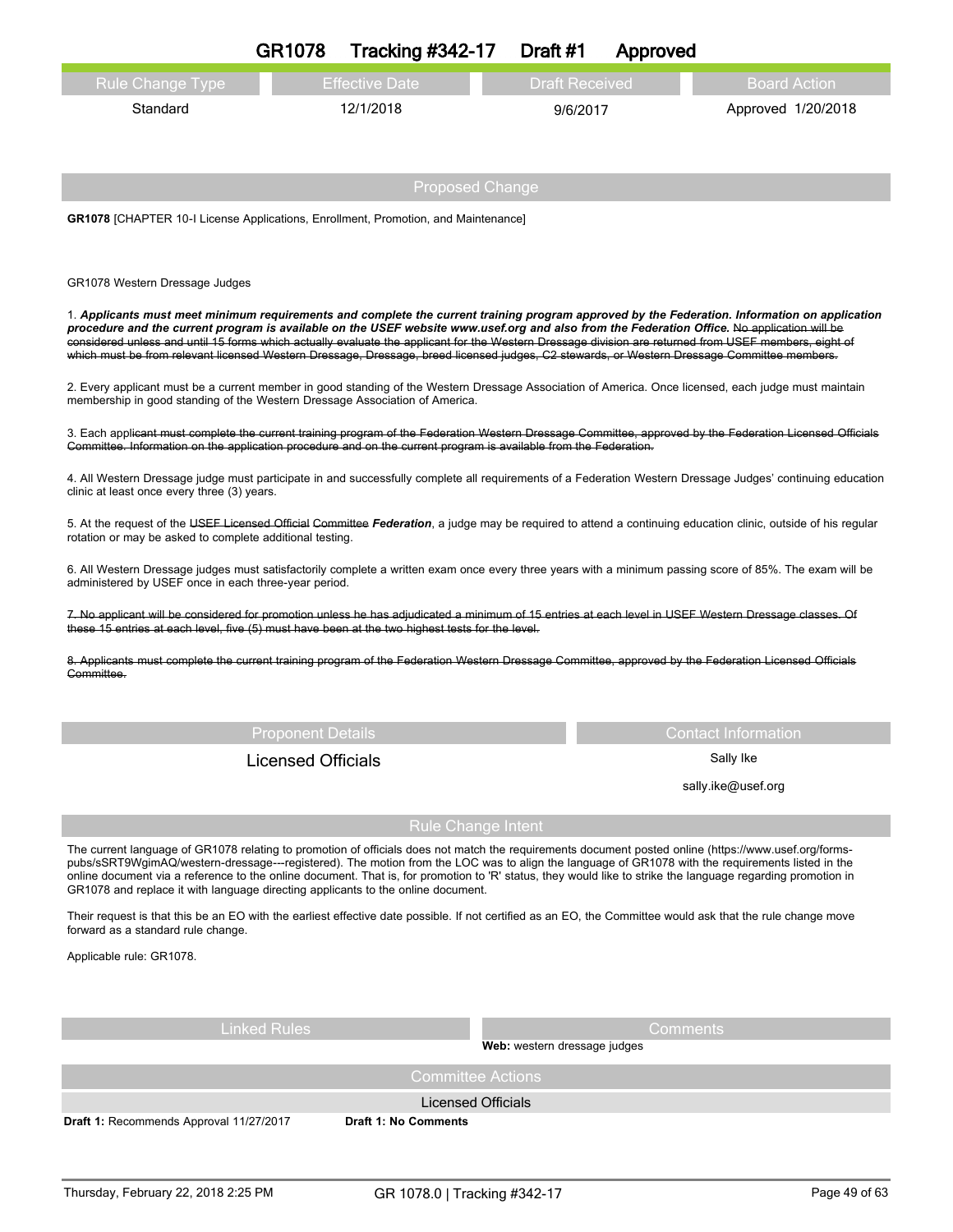|                                                | Western Dressage                                                                                                                                                                                                                                                            |
|------------------------------------------------|-----------------------------------------------------------------------------------------------------------------------------------------------------------------------------------------------------------------------------------------------------------------------------|
| Draft 1: Recommends Approval 12/14/2017        | Draft 1: Approving with desire to amend once policies and procedures document is available.<br>Feels there is additional language needed and some current language needs amending.<br>Approving with the hopes to work together to revise policy prior to going into effect |
|                                                | Council - Admin & Finance                                                                                                                                                                                                                                                   |
| Draft 1: Recommends Approval 01/08/2018        | <b>Draft 1: No Comments</b>                                                                                                                                                                                                                                                 |
|                                                | Council - Natl Breed & Discipline                                                                                                                                                                                                                                           |
| <b>Draft 1: Recommends Approval 01/04/2018</b> | <b>Draft 1: No Comments</b>                                                                                                                                                                                                                                                 |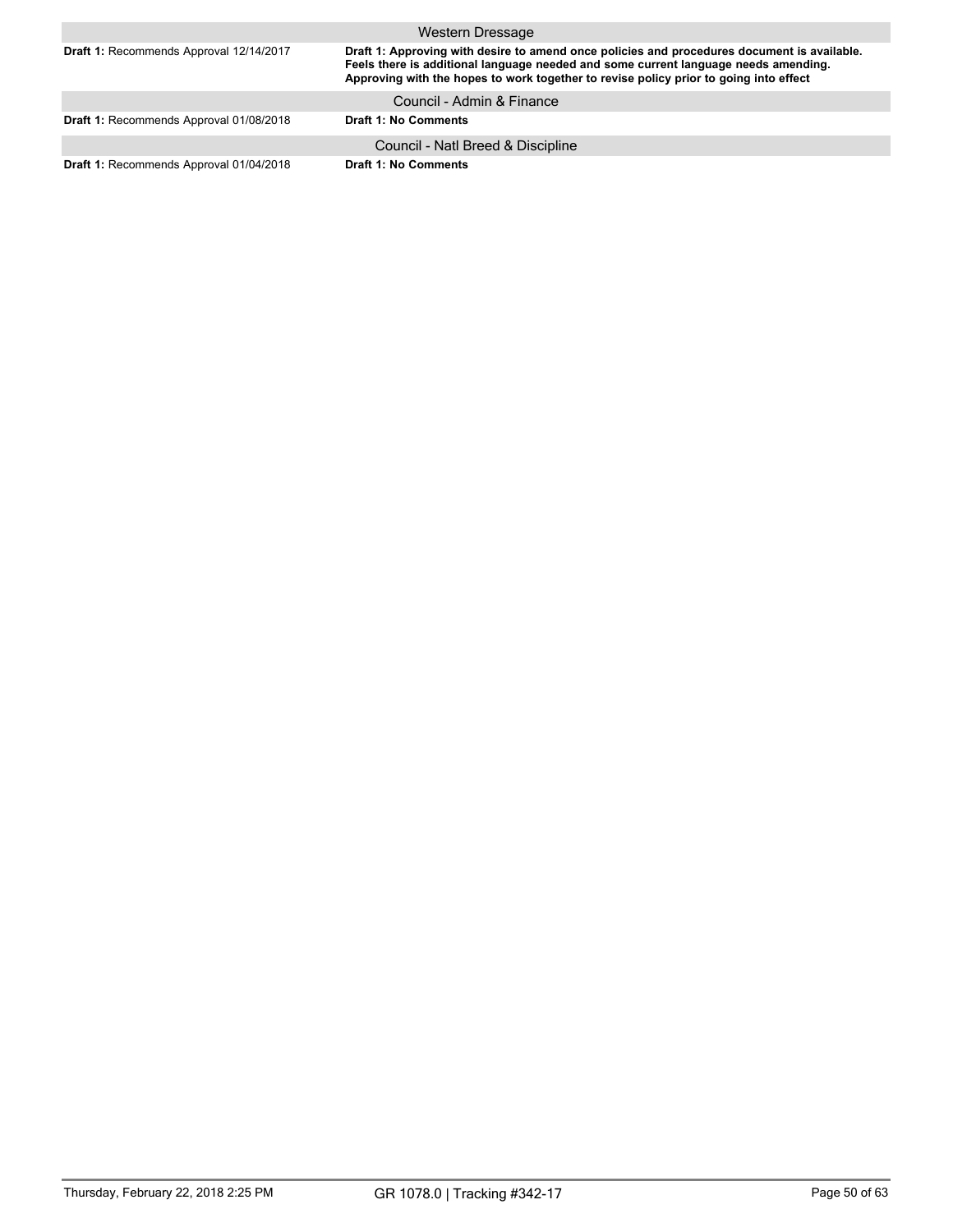|                                                                                                                                                                                                                                                                                                                                                               | GR1123.7                 | <b>Tracking #326-17</b>                                          | Draft #2        | Approved              |                            |  |
|---------------------------------------------------------------------------------------------------------------------------------------------------------------------------------------------------------------------------------------------------------------------------------------------------------------------------------------------------------------|--------------------------|------------------------------------------------------------------|-----------------|-----------------------|----------------------------|--|
| <b>Rule Change Type</b>                                                                                                                                                                                                                                                                                                                                       |                          | <b>Effective Date</b>                                            |                 | <b>Draft Received</b> | <b>Board Action</b>        |  |
| Standard                                                                                                                                                                                                                                                                                                                                                      |                          | 12/1/2018                                                        |                 | 11/15/2017            | Approved 1/20/2018         |  |
|                                                                                                                                                                                                                                                                                                                                                               |                          |                                                                  |                 |                       |                            |  |
|                                                                                                                                                                                                                                                                                                                                                               |                          | <b>Proposed Change</b>                                           |                 |                       |                            |  |
| GR1123 Andalusian/Lusitano Division [CHAPTER SUBCHAPTER 11-F AWARD SECTIONS]                                                                                                                                                                                                                                                                                  |                          |                                                                  |                 |                       |                            |  |
| GR1123 Andalusian/Lusitano Division                                                                                                                                                                                                                                                                                                                           |                          |                                                                  |                 |                       |                            |  |
| 7. Award Categories. National and Regional awards will be awarded in the following categories:<br>a. Andalusian/Lusitano Halter: Classes to count include stallions, mares, and geldings, and Dressage Sport Horse In-Hand.<br>b. Half Andalusian/Lusitano Halter: Classes to count include stallions, mares, and geldings, and Dressage Sport Horse In-Hand. |                          |                                                                  |                 |                       |                            |  |
| c. Andalusian/Lusitano Sport Horse: Classes to count include: Sport Horse In-Hand; Sport Horse Under Saddle and Sport Horse Show Hack are<br>combined.                                                                                                                                                                                                        |                          |                                                                  |                 |                       |                            |  |
| d. Half Andalusian/Lusitano Sport Horse: Classes to count include: Sport Horse In-Hand; Sport Horse Under Saddle and Sport Horse Show Hack<br>are combined.                                                                                                                                                                                                   |                          |                                                                  |                 |                       |                            |  |
|                                                                                                                                                                                                                                                                                                                                                               | <b>Proponent Details</b> |                                                                  |                 |                       | <b>Contact Information</b> |  |
|                                                                                                                                                                                                                                                                                                                                                               | Andalusian/Lusitano      |                                                                  |                 | Erin Desnoyers        |                            |  |
|                                                                                                                                                                                                                                                                                                                                                               |                          |                                                                  |                 |                       | edesnoyers@usef.org        |  |
|                                                                                                                                                                                                                                                                                                                                                               |                          | <b>Rule Change Intent</b>                                        |                 |                       |                            |  |
| The Andalusian/Lusitano Committee has proposed a rule change to the remove "Dressage" in the A/L Dressage Sport Horse section; therefore, the name of<br>the section in GR1123.7.a. and GR1123.7.b. should also change. It is the intent to strike "Dressage" in Dressage Sport Horse in Hand classes".                                                       |                          |                                                                  |                 |                       |                            |  |
|                                                                                                                                                                                                                                                                                                                                                               | <b>Linked Rules</b>      |                                                                  |                 | Comments              |                            |  |
| GR 1004 (327-17)                                                                                                                                                                                                                                                                                                                                              |                          |                                                                  | Web: A/L awards |                       |                            |  |
|                                                                                                                                                                                                                                                                                                                                                               |                          | <b>Committee Actions</b>                                         |                 |                       |                            |  |
| <b>Draft 1: No Action</b>                                                                                                                                                                                                                                                                                                                                     |                          | Council - Natl Breed & Discipline<br><b>Draft 1: No Comments</b> |                 |                       |                            |  |

**Draft 1:** No Action **Draft 2:** Recommends Approval 12/05/2017

**Draft 2: No Comments**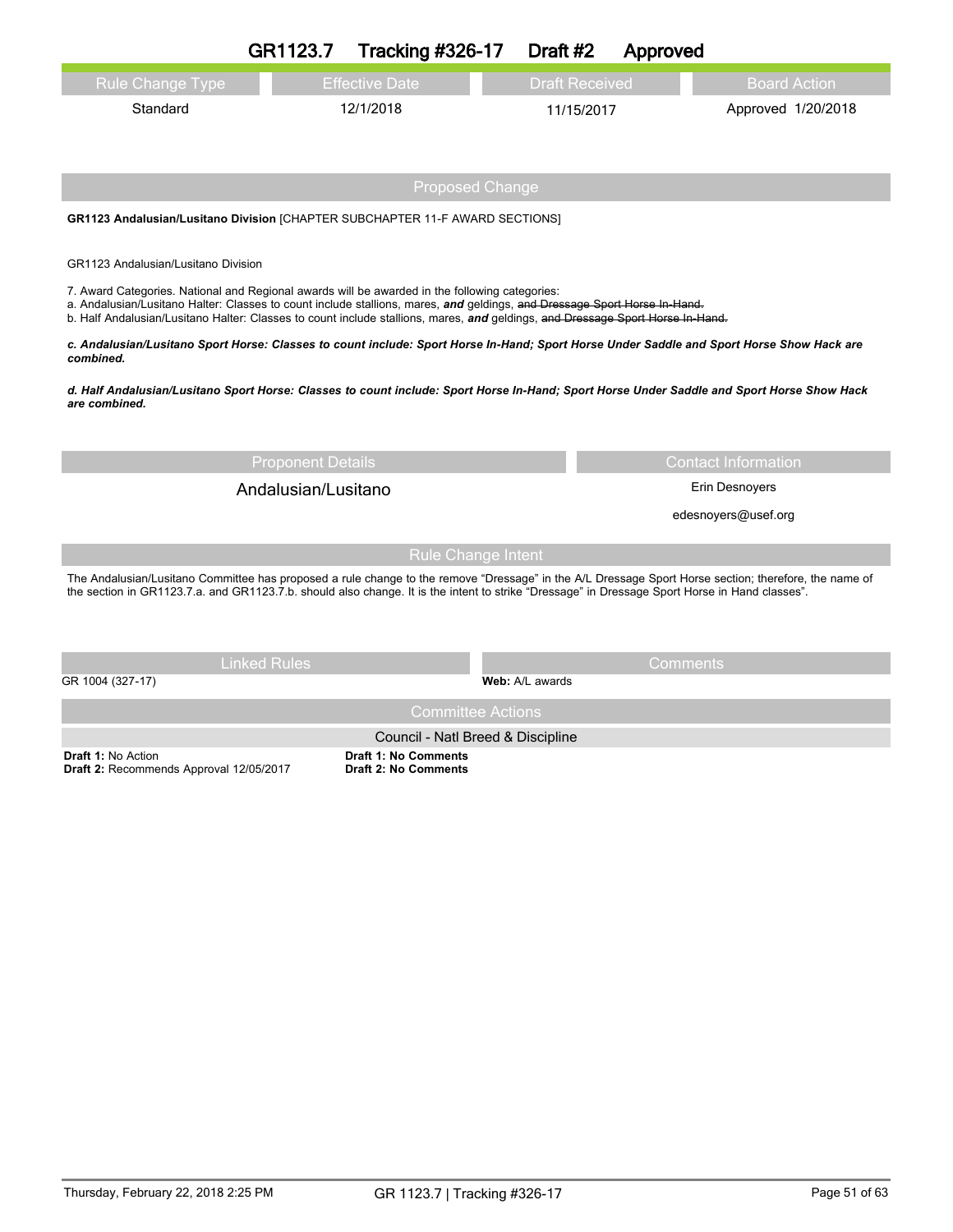|                                                                                      | GR1132.5               | <b>Tracking #259-17</b> | Draft #1              | Approved |                     |  |  |
|--------------------------------------------------------------------------------------|------------------------|-------------------------|-----------------------|----------|---------------------|--|--|
| <b>Rule Change Type</b>                                                              |                        | <b>Effective Date</b>   | <b>Draft Received</b> |          | <b>Board Action</b> |  |  |
| Standard                                                                             |                        | 12/1/2018               | 8/31/2017             |          | Approved 1/20/2018  |  |  |
|                                                                                      |                        |                         |                       |          |                     |  |  |
|                                                                                      |                        |                         |                       |          |                     |  |  |
|                                                                                      | <b>Proposed Change</b> |                         |                       |          |                     |  |  |
| <b>GR1132 Pony Hunter Breeding and Hunter Breeding [CHAPTER 11-F AWARD SECTIONS]</b> |                        |                         |                       |          |                     |  |  |
|                                                                                      |                        |                         |                       |          |                     |  |  |
| GR1132 Pony Hunter Breeding and Hunter Breeding                                      |                        |                         |                       |          |                     |  |  |

## […]

2. Hunter Breeding Awards are offered for the following at the Zone level from USHJA and National level from the Federation: Hunter Breeding Yearling, Hunter Breeding Two-Year-Old, and Hunter Breeding Three-Year-Old. Point Tabulation, see HU189.4.

3. The horse accumulating the most National points out of the Yearling, Two-Year-Old and Three-Year-Old Hunter Breeding (horse) sections will be awarded the Grand Champion Hunter Breeding Award.

4. Pony Hunter Breeding awards are only offered at the Zone level from USHJA for the following: Pony Hunter Breeding Yearling, Pony Hunter Breeding Two-Year-Old, Pony Hunter Breeding Three-Year-Old. Point Tabulation, see HU190.5.

## **5.** *Point Tabulation*

a. Classes with combined age groups do not count toward the Horse or Zone Horse of the Year Awards. Exception: Best Young Horse and Best *Young Pony classes. See also GR1113.*

*b. Points will be based on the number of horses/ponies in the class as follows:*

| <b>Number in Class</b> | 1 <sup>st</sup>  | 2nd  | 3rd              | 4 <sup>th</sup> |
|------------------------|------------------|------|------------------|-----------------|
| $\mathbf{1}$           | $1*$             |      |                  |                 |
| $\overline{2}$         | $\boldsymbol{2}$ | $1*$ |                  |                 |
| $3 - 10$               | 5                | 3    | $\boldsymbol{2}$ | 1               |
| $11 +$                 | 10               | 6    | 4                | $\mathbf{z}$    |

c. (\*) If a horse or pony that competes in a qualifying class with less than three entries becomes Best Young Horse/Pony or Reserve Best Young Horse/Pony at that competition, they will receive full points for the qualifying class (i.e. 5 pts. for 1st, 3 pts. for 2nd).

d. Points awarded in the Best Young Horse Class for the Championship and Reserve Championship are based on the total number of horses *entered in all rated classes of the Hunter Breeding section.*

e. Pony Hunter Breeding Championship points are based on the total number of ponies in the rated classes of the Pony Hunter Breeding Division (Yearling, Two year-olds, and Three year-olds) 1 to 14 total entries: Champion 5 points, Reserve 3 points 15 or more entries: Champion 10 points, *Reserve 6 points*

[renumber remainder of section accordingly]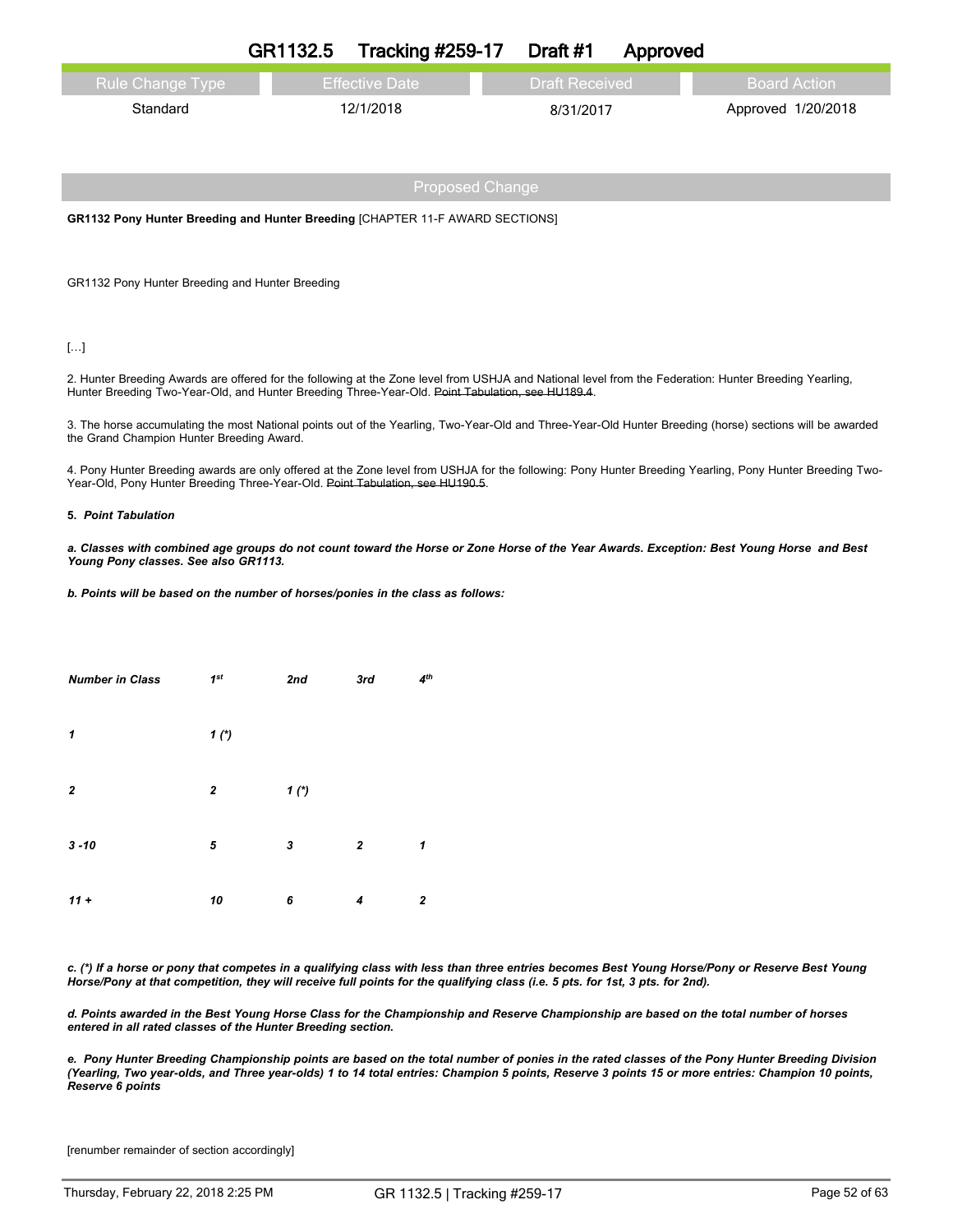5 *6*. Presentation of the National Horse of the Year Awards will be made at the Federation Annual Meeting.

6 *7*. Presentation of the USHJA Zone Horse of the Year Awards will be made at Zone meetings at the discretion of Zone Committees and auspices of Zone Committees, only after approval of the USHJA.

7 *8*. USHJA Zone awards will be distributed according to the USHJA Zone map.

8 *9*. The USHJA shall determine the National, Zone and/or Stirrup Cup HOTY points to be awarded for its USHJA Hunter Breeding Finals and Classes. The USHJA shall notify the Federation and publish the point scale to be utilized on the USHJA website a minimum of 120 days prior to the start of each event.

| <b>Proponent Details</b>                                                                                                                                                                                                                                                                                                                 |                             | <b>Contact Information</b> |  |  |  |
|------------------------------------------------------------------------------------------------------------------------------------------------------------------------------------------------------------------------------------------------------------------------------------------------------------------------------------------|-----------------------------|----------------------------|--|--|--|
| Leslie Mangan<br><b>USHJA</b>                                                                                                                                                                                                                                                                                                            |                             |                            |  |  |  |
| Ikmangan@ushja.org                                                                                                                                                                                                                                                                                                                       |                             |                            |  |  |  |
| <b>Rule Change Intent</b>                                                                                                                                                                                                                                                                                                                |                             |                            |  |  |  |
| The points for Hunter Breeding and Pony Hunter Breeding belong in GR11 rather than in the HU Chapter. This rule change proposal contains NO new rule<br>language, but instead, transfers existing language from the HU Chapter to GR1132 to make the rules easier to follow. [Linked to USHJA RCP to HU100,<br>HU112.4, HU112.9 & HJ300] |                             |                            |  |  |  |
| <b>Linked Rules</b><br><b>Comments</b>                                                                                                                                                                                                                                                                                                   |                             |                            |  |  |  |
| Web: HU Reorg - HB Points: HU to GR                                                                                                                                                                                                                                                                                                      |                             |                            |  |  |  |
| <b>Committee Actions</b>                                                                                                                                                                                                                                                                                                                 |                             |                            |  |  |  |
| National Hunter Committee                                                                                                                                                                                                                                                                                                                |                             |                            |  |  |  |
| Draft 1: Recommends Approval 11/06/2017                                                                                                                                                                                                                                                                                                  | <b>Draft 1: No Comments</b> |                            |  |  |  |
|                                                                                                                                                                                                                                                                                                                                          | <b>USHJA</b>                |                            |  |  |  |
| Draft 1: Recommends Approval 12/14/2017                                                                                                                                                                                                                                                                                                  | Draft 1: No Comments        |                            |  |  |  |

| <b>PIGHT</b> 1. INCOURTED TOO TIPPI OVAL TELEVIT | <b>PIGIL IIIV VUIIIIVIILD</b>     |  |
|--------------------------------------------------|-----------------------------------|--|
|                                                  | Council - Natl Breed & Discipline |  |
| <b>Draft 1: Recommends Approval 01/04/2018</b>   | <b>Draft 1: No Comments</b>       |  |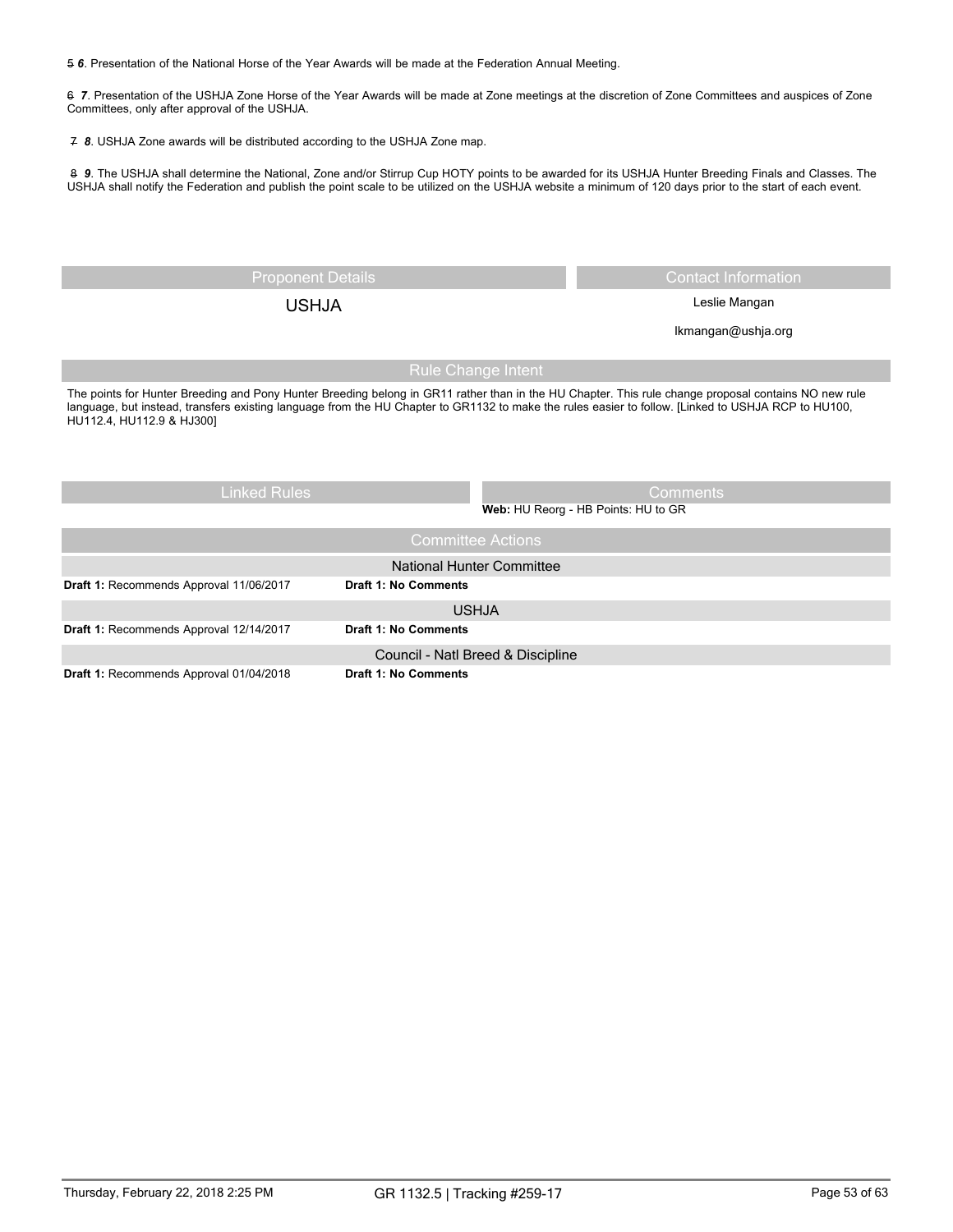|                         | GR1133.2 | Tracking $\#322-17$ Draft $\#1$ |                       | Approved |                    |
|-------------------------|----------|---------------------------------|-----------------------|----------|--------------------|
| <b>Rule Change Type</b> |          | <b>Effective Date</b>           | <b>Draft Received</b> |          | Board Action       |
| Standard                |          | 12/1/2018                       | 9/5/2017              |          | Approved 1/20/2018 |
|                         |          |                                 |                       |          |                    |

**GR1133 Jumpers** [CHAPTER 11-F Award Sections]

GR1133 Jumpers

[…]

2. Point Tabulation. See GR1113-GR1119. Children's and Adult Jumper USHJA Zone Horse of the Year Awards and Pony, 5-Year Old, 6-Year Old, and 7/8- Year Old Jumper National and USHJA Zone Horse of the Year Awards will be based on the following:

| <b>Exhibitors</b> | $3 - 8$                 | $9 - 15$                | 16-25          | $26+$      |
|-------------------|-------------------------|-------------------------|----------------|------------|
| 4st               | 15                      | 20                      | $25 -$         | $30 -$     |
| 2nd               | $40$                    | 15                      | 20             | 25         |
| 3rd               | 5                       | $40$                    | 15             | 20         |
| 4th               | $\overline{4}$          | $5^{\circ}$             | $40 -$         | 45         |
| 5th               | $\overline{\mathbf{3}}$ | $\overline{4}$          | 5              | 10         |
| 6th               | $\overline{2}$          | $\overline{\mathbf{3}}$ | $\overline{4}$ | 5          |
|                   |                         |                         |                |            |
|                   |                         |                         |                |            |
| <b>Exhibitors</b> | $3 - 8$                 | $9 - 15$                | $16 - 25$      | $26+$      |
| 1st               | 15                      | 20                      | $25\,$         | ${\bf 30}$ |
| 2nd               | ${\bf 10}$              | 15                      | 20             | 25         |
| 3rd               | 8                       | 12                      | 16             | ${\bf 20}$ |
| 4th               | 6                       | 9                       | 12             | 15         |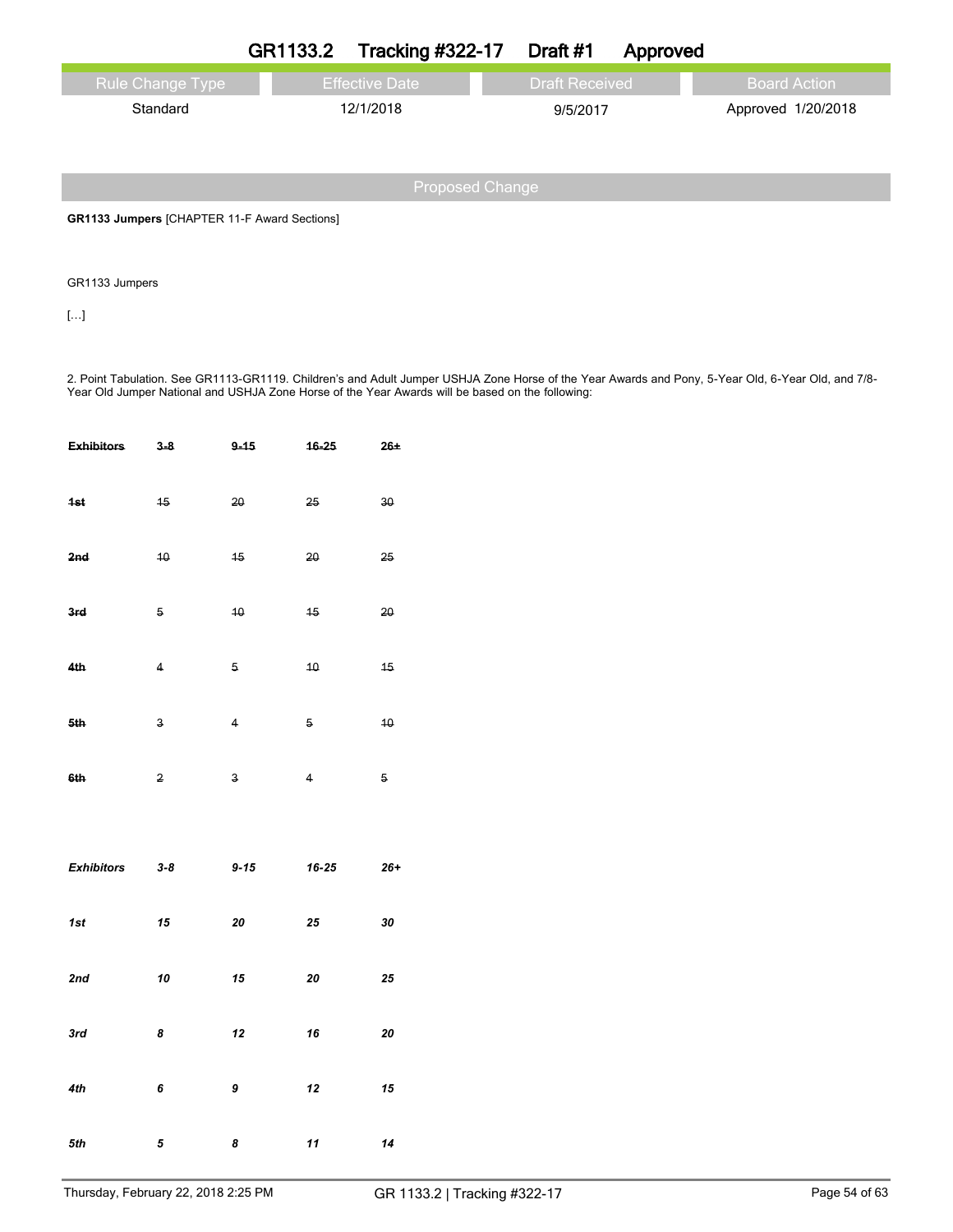| 6th | 4 | 7 | 10 | 13 |
|-----|---|---|----|----|
| 7th | 3 | 6 | 9  | 12 |
| 8th | 2 | 5 | 8  | 11 |

\*Determined by the number of entries that competed (see JP135.13) in the class.

Proponent Details Contact Information

USHJA Leslie Mangan

lkmangan@ushja.org

# Rule Change Intent

To make the point tabulation in Children's & Adult Jumper, Pony, and Young Jumper classes comparable to hunters and equitation; award points through eighth place and to decrease the decline of points after the first few places.

| <b>Linked Rules</b>                     | <b>Comments</b>                                                                             |
|-----------------------------------------|---------------------------------------------------------------------------------------------|
|                                         | <b>Staff:</b> Information Technology - 2 hours to implement<br>Web: Jumper Point Tabulation |
|                                         | <b>Committee Actions</b>                                                                    |
|                                         | Jumper                                                                                      |
| Draft 1: Recommends Approval 11/28/2017 | <b>Draft 1: No Comments</b>                                                                 |
|                                         | <b>USHJA</b>                                                                                |
| Draft 1: Recommends Approval 12/14/2017 | <b>Draft 1: No Comments</b>                                                                 |
|                                         | Council - Intl Discipline                                                                   |
| Draft 1: Recommends Approval 12/21/2017 | <b>Draft 1: No Comments</b>                                                                 |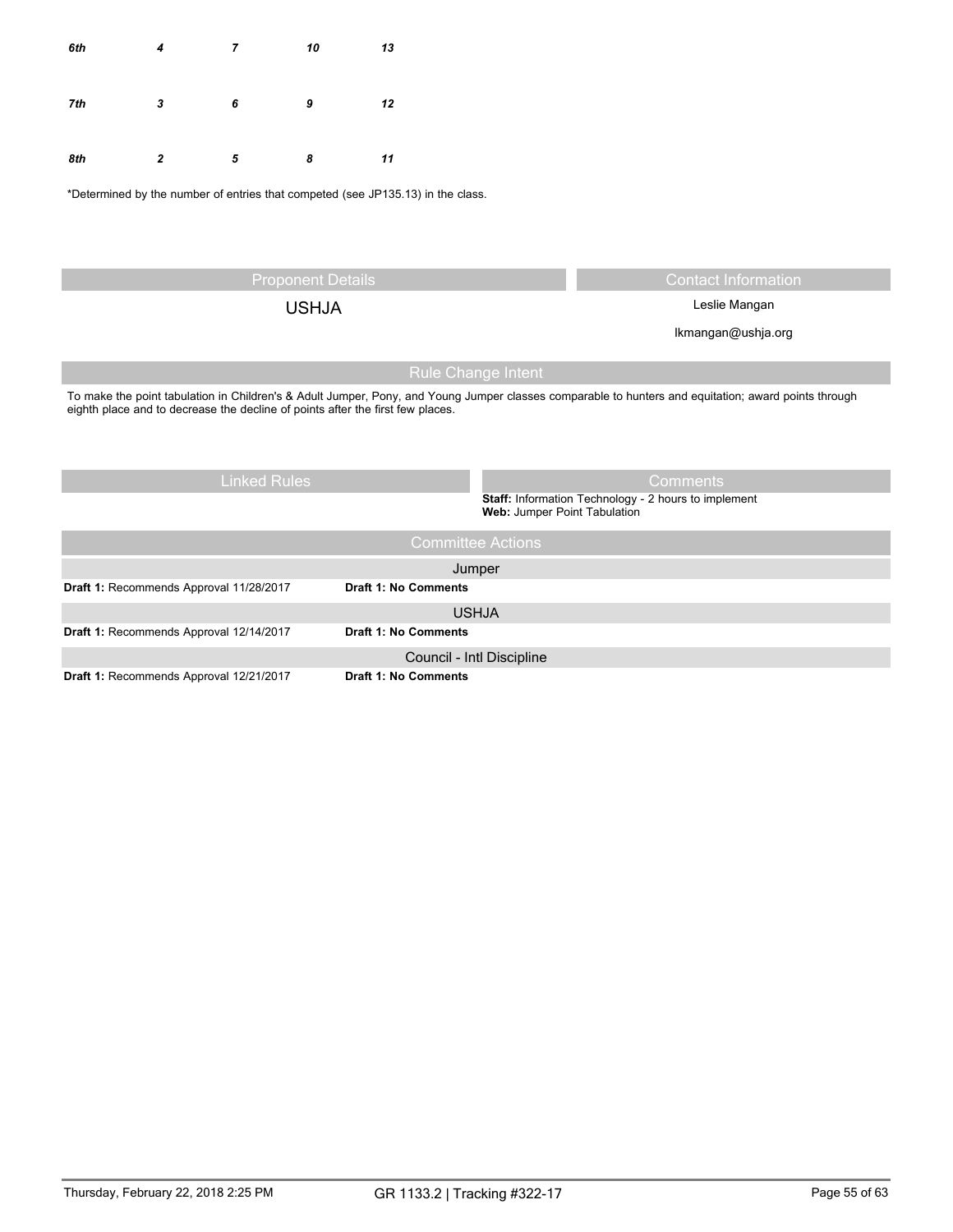|                                                                                                                             | <b>GR1142</b> | <b>Tracking #332-17</b> | Draft #1               | Approved |                     |         |
|-----------------------------------------------------------------------------------------------------------------------------|---------------|-------------------------|------------------------|----------|---------------------|---------|
| Rule Change Type                                                                                                            |               | <b>Effective Date</b>   | <b>Draft Received</b>  |          | <b>Board Action</b> |         |
| Standard                                                                                                                    |               | 12/1/2018               | 9/5/2017               |          | Approved 1/20/2018  |         |
|                                                                                                                             |               |                         |                        |          |                     |         |
|                                                                                                                             |               | <b>Proposed Change</b>  |                        |          |                     |         |
| 1142 Welsh Pony, Cob and Half Welsh & GR312 [CHAPTER SUBCHAPTER 11-F AWARD SECTIONS]                                        |               |                         |                        |          |                     |         |
|                                                                                                                             |               |                         |                        |          |                     |         |
| GR1142 Welsh Pony, Cob and Half Welsh                                                                                       |               |                         |                        |          |                     |         |
| 1. Welsh Pony Awards are offered for the following at the Regional and National level                                       |               |                         |                        |          |                     |         |
| a. Welsh English Pleasure Sections A&B, 12.2 hands & Under (to include English and Western Pleasure)                        |               |                         |                        |          |                     |         |
| b. Welsh English Pleasure Sections B over 12.2 hands but not exceeding 14.2 hands (to include English and Western Pleasure) |               |                         |                        |          |                     |         |
| c. Welsh English Pleasure Sections C&D (to include English and Western Pleasure)                                            |               |                         |                        |          |                     |         |
| d. Welsh English Pleasure Sections A&B- Adult to Ride (to include English and Western Pleasure)                             |               |                         |                        |          |                     |         |
| e. Welsh Pleasure Driving, Sections A&B                                                                                     |               |                         |                        |          |                     |         |
| f. Welsh Hunter Sections A&B-12.2 hands & Under not exceeding 14.2 hands                                                    |               |                         |                        |          |                     |         |
| g. Welsh Hunter Sections B over 12.2 hands but not exceeding 14.2 hands                                                     |               |                         |                        |          |                     |         |
| hg. Welsh Hunter Sections C&D                                                                                               |               |                         |                        |          |                     |         |
| ih. Welsh Hunter Sections A&B- Adult to Ride                                                                                |               |                         |                        |          |                     |         |
| 2. Half/Part-Bred Welsh Awards are offered for the following at the Regional and National level:                            |               |                         |                        |          |                     |         |
| a. Half/Part-Bred Welsh Pleasure                                                                                            |               |                         |                        |          |                     |         |
| b. Half /Part-Bred Welsh Hunter                                                                                             |               |                         |                        |          |                     |         |
| 3. An overall Western Pleasure award is offered for the following at the Regional and National Level:                       |               |                         |                        |          |                     |         |
| a. Western Pleasure Sections A, B, C & D and Half/Part-Bred Welsh                                                           |               |                         |                        |          |                     |         |
|                                                                                                                             |               |                         |                        |          |                     |         |
|                                                                                                                             |               |                         |                        |          |                     |         |
|                                                                                                                             |               |                         |                        |          |                     |         |
| <b>Chart in GR312:</b>                                                                                                      |               |                         |                        |          |                     |         |
|                                                                                                                             |               |                         |                        |          |                     |         |
| Division or Section                                                                                                         |               |                         | minimum number classes |          | minimum prize money | minimum |
| Welsh<br>Welsh English Pleasure Sections A & B (12.2h & under/junior to ride)                                               |               |                         | 3                      |          | \$100               | 3       |
| Welsh English Pleasure - Section B (over 12.2h-14.2h/junior to ride)                                                        |               |                         | 3                      |          | \$100               | 3       |
| Welsh <i>English</i> Pleasure Sections C & D (junior and adult to ride)                                                     |               |                         | 3                      |          | \$100               | 3       |

A<del>dult</del> Welsh English Pleasure – Adult to ride Sections A & B (14.2h & under/adult  $\quad \ \, 3$   $\quad \ \ \,$  \$100  $\quad \ \ \,$  3

Half/Part-Bred Welsh Pleasure (junior and adult to ride) 3 \$100 3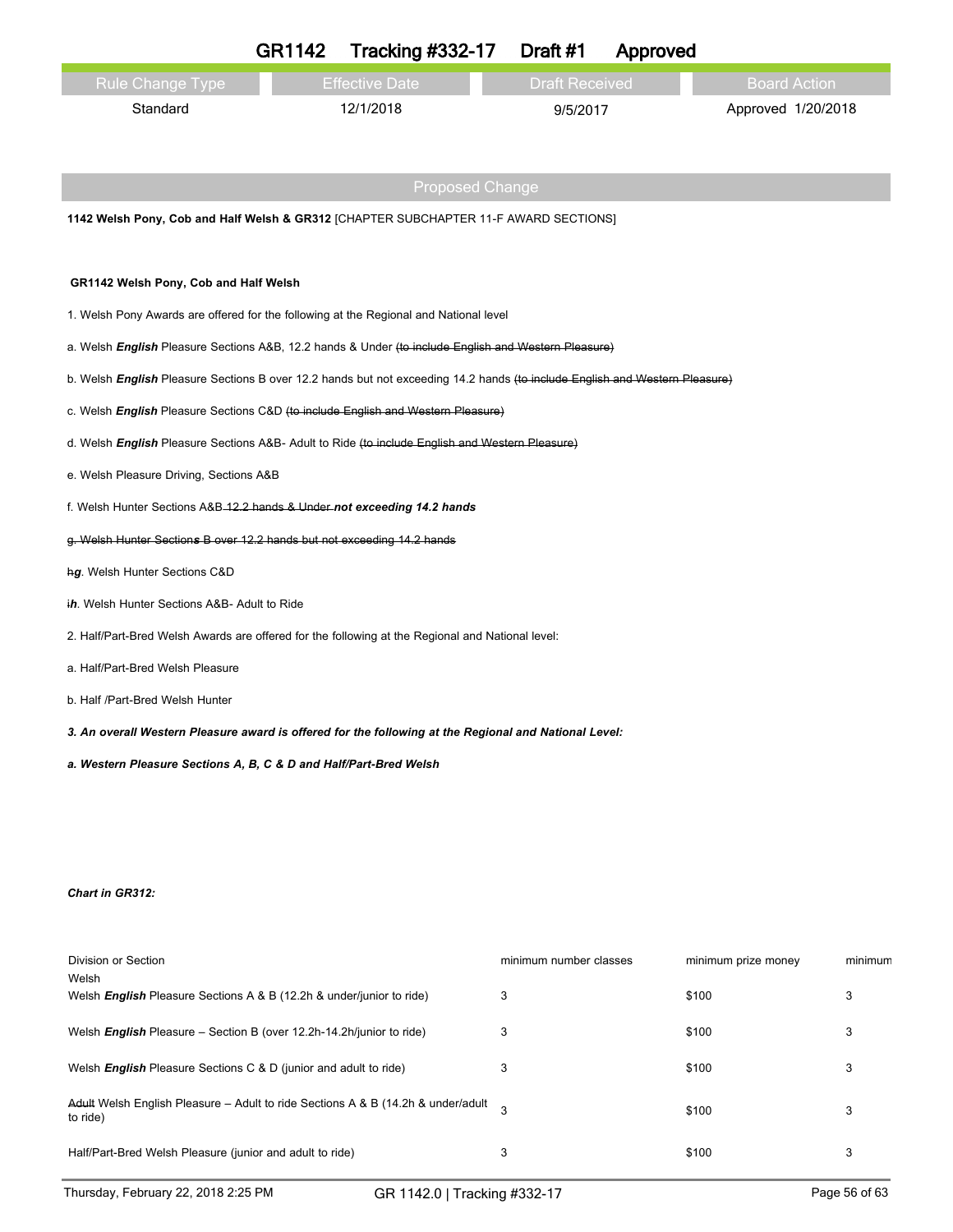| Welsh Pleasure Driving Sections A & B (junior and adult to drive)                             | 3 | \$100 | 3 |
|-----------------------------------------------------------------------------------------------|---|-------|---|
| Welsh Hunter Sections A & B (12.2h & under up to 14.2h /junior to ride)                       | 3 | \$100 | 3 |
| Welsh Hunter Section B (over 12.2h-14.2h/junior to ride)                                      | з | \$100 | з |
| Welsh Hunter Sections C & D (junior and adult to ride)                                        | 3 | \$100 | 3 |
| <b>Adult Welsh Hunter Sections A &amp; B - Adult to ride</b><br>(14.2h & under/adult to ride) | 3 | \$100 | 3 |
| Half/Part-Bred Welsh Hunter (junior and adult to ride)                                        | 3 | \$100 | 3 |
| Welsh Western Pleasure Sections A, B, C, D and Half/Part-Bred Welsh                           | 3 | \$100 | 3 |

| <b>Proponent Details</b> | Contact Information |
|--------------------------|---------------------|
| Welsh                    | Natalie Norwood     |
|                          | nnorwood@usef.org   |
|                          |                     |

Rule Change Intent

The Welsh would like to change the way some of their classes/awards function to better facilitate participation and provide a more fair, level, playing field for several of the Welsh performance sections.

First, the committee proposes to combine two of the Hunter sections. Currently there is a very small number of ponies competing which represent the small Welsh pony hunter (under 12.2 h). Rather than have an award for the Welsh Hunter A & B sections (under 12.2 h), and an award for only Section B ponies (over 12.2 h but under 14.2 h) section, the committee would like to see the 2 sections combined into one, Welsh Hunter Sections A & B not to exceed 14.2 h section. This will eliminate one Hunter HOTY Award section.

The second proposed change will separate out the Western Pleasure from the existing English/Western Pleasure sections. It's proposed that Western Pleasure exhibitors no longer be judged in conjunction with the English Pleasure exhibitors for the same class/award, thus dividing the existing English/Western Pleasure awards. This will allow the English Pleasure and Western Pleasure participants to compete against others within the same discipline.

The third proposed change, in conjunction with the proposed separation of what is currently the Welsh Pleasure (to include English and Western Pleasure), is to create one combined (A/B/C/D and Half/Part-Welsh) Western Pleasure section. The committee feels adding this section will better serve the Western Pleasure Welsh members . The Western entries will now compete against fellow Western riders rather than both English and Western. This proposed Western Pleasure Sections A, B, C & D and Half/Part-Bred Welsh section will be offered at both the Regional and National Level.

The chart in GR312 will also need to be updated to reflect the English Pleasure, Western Pleasure, and Hunter updates. The Welsh Hunter Sections should be combine to create the: Welsh Hunter Sections A & B (not to exceed 14.2h/junior to ride)

| <b>Staff:</b> Information Technology - 3 hours to implement<br>Web: welsh | <b>Linked Rules</b> | Comments |
|---------------------------------------------------------------------------|---------------------|----------|
|                                                                           |                     |          |
| Committee Actions                                                         |                     |          |

Council - Natl Breed & Discipline

**Draft 1:** Recommends Approval 12/05/2017 **Draft 1: No Comments**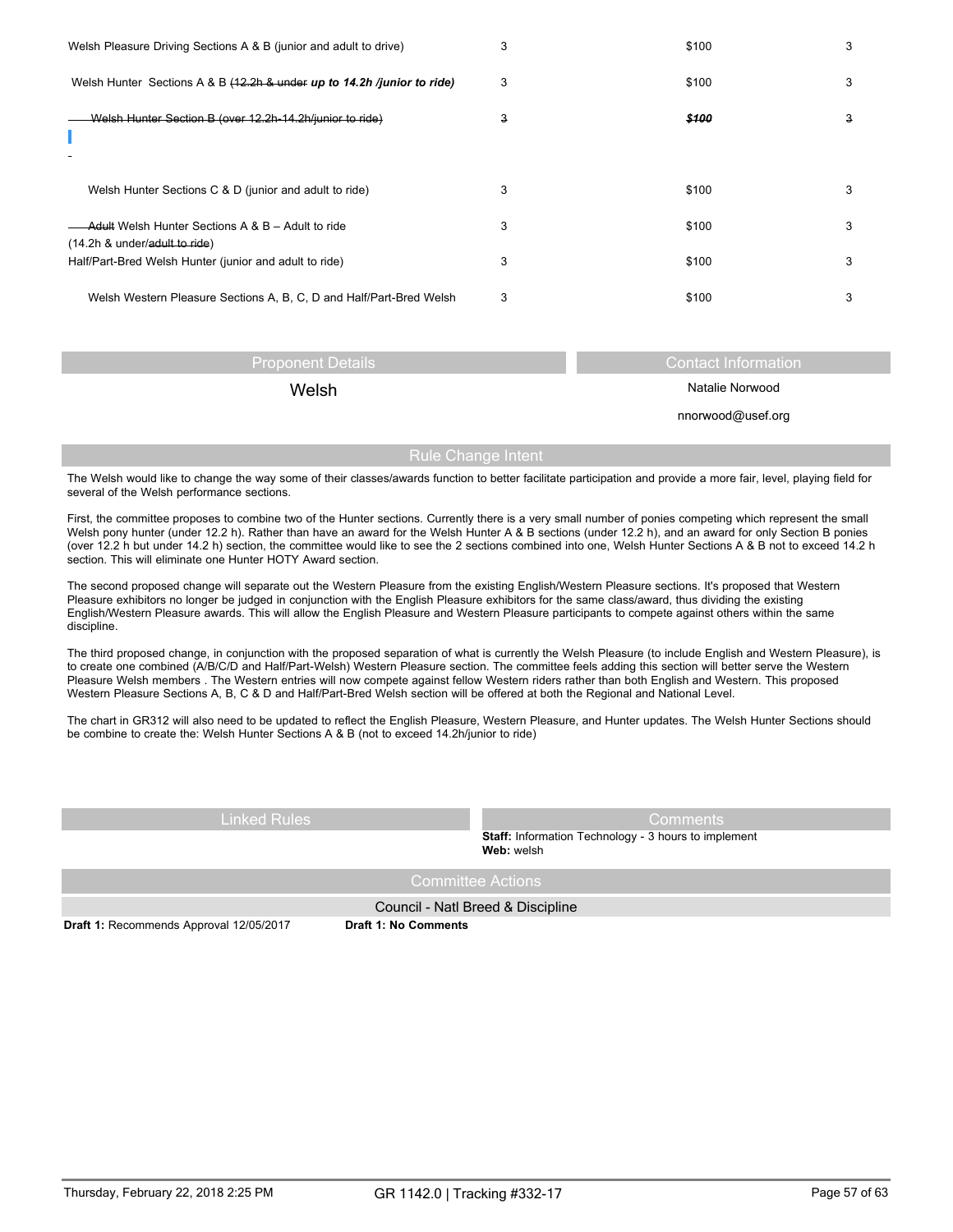|                                                                                                                                                                                                                                                                                                                                                                                                                                                                                                                                                                                                                                                                                                                                                                                                                            | GR1211.5                 | <b>Tracking #267-17</b>     |                                        | Draft #2              | Approved        |                                                                                                                                                                   |
|----------------------------------------------------------------------------------------------------------------------------------------------------------------------------------------------------------------------------------------------------------------------------------------------------------------------------------------------------------------------------------------------------------------------------------------------------------------------------------------------------------------------------------------------------------------------------------------------------------------------------------------------------------------------------------------------------------------------------------------------------------------------------------------------------------------------------|--------------------------|-----------------------------|----------------------------------------|-----------------------|-----------------|-------------------------------------------------------------------------------------------------------------------------------------------------------------------|
| <b>Rule Change Type</b>                                                                                                                                                                                                                                                                                                                                                                                                                                                                                                                                                                                                                                                                                                                                                                                                    |                          | <b>Effective Date</b>       |                                        | <b>Draft Received</b> |                 | <b>Board Action</b>                                                                                                                                               |
| Standard                                                                                                                                                                                                                                                                                                                                                                                                                                                                                                                                                                                                                                                                                                                                                                                                                   |                          | 12/1/2018                   |                                        | 1/16/2018             |                 | Approved 1/20/2018                                                                                                                                                |
|                                                                                                                                                                                                                                                                                                                                                                                                                                                                                                                                                                                                                                                                                                                                                                                                                            |                          |                             |                                        |                       |                 |                                                                                                                                                                   |
|                                                                                                                                                                                                                                                                                                                                                                                                                                                                                                                                                                                                                                                                                                                                                                                                                            |                          |                             |                                        |                       |                 |                                                                                                                                                                   |
|                                                                                                                                                                                                                                                                                                                                                                                                                                                                                                                                                                                                                                                                                                                                                                                                                            |                          |                             | <b>Proposed Change</b>                 |                       |                 |                                                                                                                                                                   |
| GR1211 - Appointment of Officials and Employees [CHAPTER 12-C Duties of Competition Management in General]                                                                                                                                                                                                                                                                                                                                                                                                                                                                                                                                                                                                                                                                                                                 |                          |                             |                                        |                       |                 |                                                                                                                                                                   |
|                                                                                                                                                                                                                                                                                                                                                                                                                                                                                                                                                                                                                                                                                                                                                                                                                            |                          |                             |                                        |                       |                 |                                                                                                                                                                   |
| GR1211 Appointment of Officials and Employees                                                                                                                                                                                                                                                                                                                                                                                                                                                                                                                                                                                                                                                                                                                                                                              |                          |                             |                                        |                       |                 |                                                                                                                                                                   |
| 5. Qualified Medical Personnel.                                                                                                                                                                                                                                                                                                                                                                                                                                                                                                                                                                                                                                                                                                                                                                                            |                          |                             |                                        |                       |                 |                                                                                                                                                                   |
| a. Qualified medical personnel with no other duties and with appropriate medical equipment, as required by their certifying State or EMS Region, must be                                                                                                                                                                                                                                                                                                                                                                                                                                                                                                                                                                                                                                                                   |                          |                             |                                        |                       |                 |                                                                                                                                                                   |
| start of the competition if applicable, and during all scheduled performances.                                                                                                                                                                                                                                                                                                                                                                                                                                                                                                                                                                                                                                                                                                                                             |                          |                             |                                        |                       |                 | present during all scheduled performances at all competitions and during all paid scheduled schooling sessions over fences, including one (1) day prior to the    |
| trauma care and currently certified or licensed in their profession under applicable law where the competition is held. (Exception: Eventing - see EV113.5).                                                                                                                                                                                                                                                                                                                                                                                                                                                                                                                                                                                                                                                               |                          |                             |                                        |                       |                 | 1. Qualified medical personnel is a currently certified or licensed EMT, or Paramedic, Certified First Responder, or a Physician or Nurse trained in pre-hospital |
| Trauma Life Support (BTLS), Pre-hospital Trauma Life Support (PHTLS), or who has First Responder or comparable certification. Comparable certification                                                                                                                                                                                                                                                                                                                                                                                                                                                                                                                                                                                                                                                                     |                          |                             |                                        |                       |                 | 2. A Physician or Nurse trained in pre-hospital trauma care is a Physician or Nurse who is currently certified in Advanced Trauma Life Support (ATLS), Basic      |
| requires review and written approval in advance by the Safety Committee. (Exception: Eventing - see EV113.5).                                                                                                                                                                                                                                                                                                                                                                                                                                                                                                                                                                                                                                                                                                              |                          |                             |                                        |                       |                 |                                                                                                                                                                   |
|                                                                                                                                                                                                                                                                                                                                                                                                                                                                                                                                                                                                                                                                                                                                                                                                                            |                          |                             |                                        |                       |                 |                                                                                                                                                                   |
|                                                                                                                                                                                                                                                                                                                                                                                                                                                                                                                                                                                                                                                                                                                                                                                                                            | <b>Proponent Details</b> |                             |                                        |                       |                 | <b>Contact Information</b><br>Sonja Keating                                                                                                                       |
|                                                                                                                                                                                                                                                                                                                                                                                                                                                                                                                                                                                                                                                                                                                                                                                                                            | Safety                   |                             |                                        |                       |                 | skeating@usef.org                                                                                                                                                 |
|                                                                                                                                                                                                                                                                                                                                                                                                                                                                                                                                                                                                                                                                                                                                                                                                                            |                          |                             |                                        |                       |                 |                                                                                                                                                                   |
|                                                                                                                                                                                                                                                                                                                                                                                                                                                                                                                                                                                                                                                                                                                                                                                                                            |                          |                             | <b>Rule Change Intent</b>              |                       |                 |                                                                                                                                                                   |
| As currently written, GR1211 designates the Safety Committee as the appropriate body to review certification of those medical professionals that fail to meet<br>the qualifications to serve as Qualified Medical Personnel. The Safety Committee is not populated with medical professionals, therefore it is not equipped to<br>determine whether medical certifications are comparable to those enumerated in the rule and necessary to serve as Qualified Medical Personnel at Licensed<br>in Advanced Life Support should be added to the list of individuals eligible to serve as Qualified Medical Personnel. As a result of this rule change, those<br>individuals seeking an exception to the list of qualifications, will submit a request for a Presidential Modification to the rule in accordance with GR152. |                          |                             |                                        |                       |                 | Competitions. Additionally, those trained in Advanced Life Support have the requisite skills to serve as Qualified Medical Personnel. Therefore, those certified  |
|                                                                                                                                                                                                                                                                                                                                                                                                                                                                                                                                                                                                                                                                                                                                                                                                                            |                          |                             |                                        |                       |                 |                                                                                                                                                                   |
|                                                                                                                                                                                                                                                                                                                                                                                                                                                                                                                                                                                                                                                                                                                                                                                                                            | <b>Linked Rules</b>      |                             |                                        |                       | <b>Comments</b> |                                                                                                                                                                   |
|                                                                                                                                                                                                                                                                                                                                                                                                                                                                                                                                                                                                                                                                                                                                                                                                                            |                          |                             | Web: Medical Personnel at Competitions |                       |                 |                                                                                                                                                                   |
|                                                                                                                                                                                                                                                                                                                                                                                                                                                                                                                                                                                                                                                                                                                                                                                                                            |                          |                             | <b>Committee Actions</b>               |                       |                 |                                                                                                                                                                   |
| Draft 1: Recommends Approval 11/07/2017                                                                                                                                                                                                                                                                                                                                                                                                                                                                                                                                                                                                                                                                                                                                                                                    |                          | <b>Draft 1: No Comments</b> | Eventing                               |                       |                 |                                                                                                                                                                   |
| Draft 2: No Action                                                                                                                                                                                                                                                                                                                                                                                                                                                                                                                                                                                                                                                                                                                                                                                                         |                          | <b>Draft 2: No Comments</b> |                                        |                       |                 |                                                                                                                                                                   |
| Draft 1: Recommends Approval 11/27/2017                                                                                                                                                                                                                                                                                                                                                                                                                                                                                                                                                                                                                                                                                                                                                                                    |                          | <b>Draft 1: No Comments</b> | <b>Licensed Officials</b>              |                       |                 |                                                                                                                                                                   |
| Draft 2: No Action                                                                                                                                                                                                                                                                                                                                                                                                                                                                                                                                                                                                                                                                                                                                                                                                         |                          | <b>Draft 2: No Comments</b> |                                        |                       |                 |                                                                                                                                                                   |
| Draft 1: Recommends Approval 11/21/2017                                                                                                                                                                                                                                                                                                                                                                                                                                                                                                                                                                                                                                                                                                                                                                                    |                          | <b>Draft 1: No Comments</b> | Roadster                               |                       |                 |                                                                                                                                                                   |
| Draft 2: No Action                                                                                                                                                                                                                                                                                                                                                                                                                                                                                                                                                                                                                                                                                                                                                                                                         |                          | <b>Draft 2: No Comments</b> |                                        |                       |                 |                                                                                                                                                                   |
| Draft 1: Recommends Approval 11/27/2017                                                                                                                                                                                                                                                                                                                                                                                                                                                                                                                                                                                                                                                                                                                                                                                    |                          | <b>Draft 1: No Comments</b> | American Saddlebred                    |                       |                 |                                                                                                                                                                   |
| <b>Draft 2: No Action</b>                                                                                                                                                                                                                                                                                                                                                                                                                                                                                                                                                                                                                                                                                                                                                                                                  |                          | <b>Draft 2: No Comments</b> |                                        |                       |                 |                                                                                                                                                                   |
| Draft 1: Recommends Approval 12/04/2017                                                                                                                                                                                                                                                                                                                                                                                                                                                                                                                                                                                                                                                                                                                                                                                    |                          | <b>Draft 1: No Comments</b> | <b>Competition Management</b>          |                       |                 |                                                                                                                                                                   |
| <b>Draft 2: No Action</b>                                                                                                                                                                                                                                                                                                                                                                                                                                                                                                                                                                                                                                                                                                                                                                                                  |                          | <b>Draft 2: No Comments</b> |                                        |                       |                 |                                                                                                                                                                   |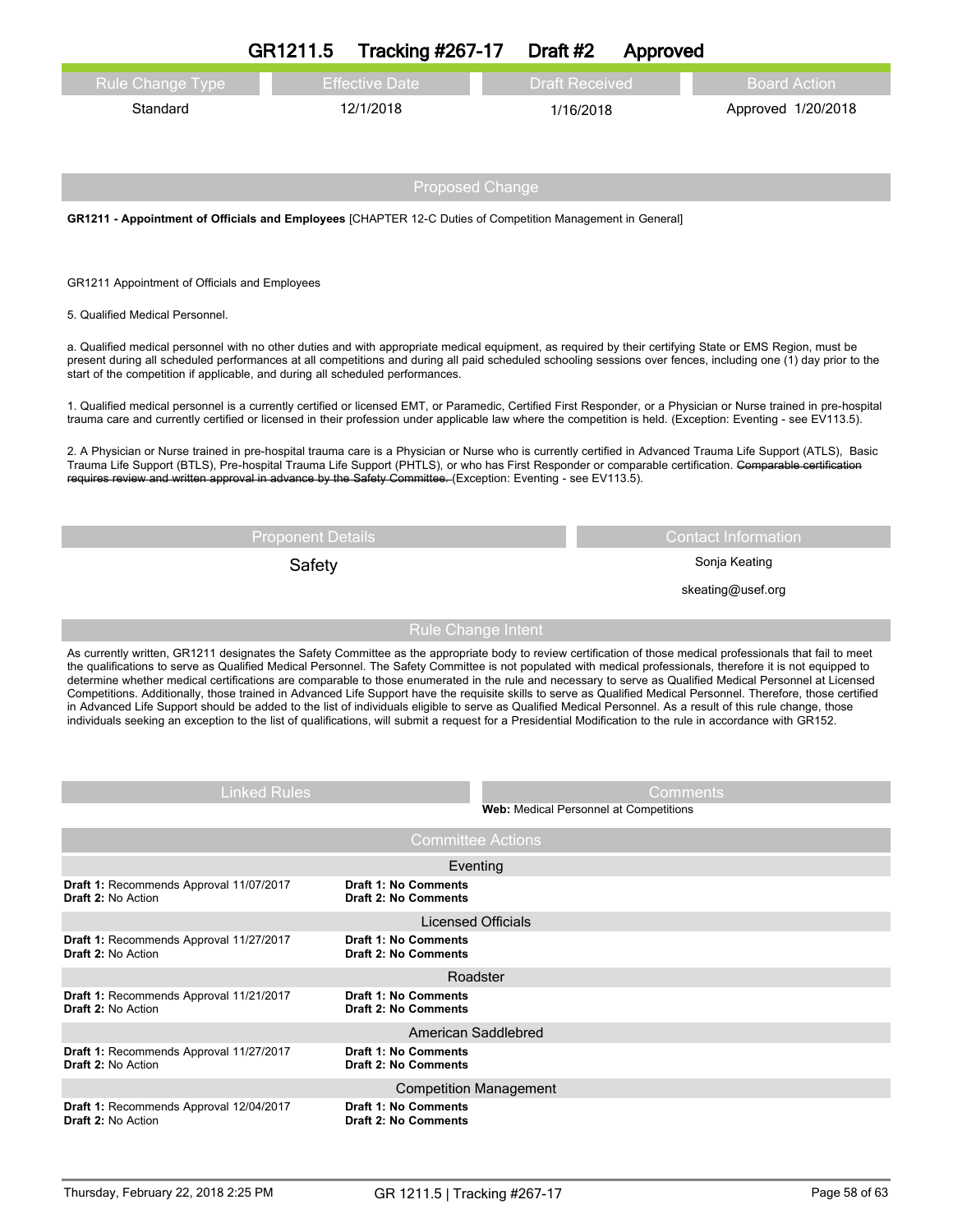|                                                                             | <b>USHJA</b>                                                                                                                                                                                                                                                                                                                                                             |
|-----------------------------------------------------------------------------|--------------------------------------------------------------------------------------------------------------------------------------------------------------------------------------------------------------------------------------------------------------------------------------------------------------------------------------------------------------------------|
| Draft 1: Recommends Approval 12/14/2017<br><b>Draft 2: No Action</b>        | <b>Draft 1: No Comments</b><br><b>Draft 2: No Comments</b>                                                                                                                                                                                                                                                                                                               |
|                                                                             | Steward-Technical Delegate Committee                                                                                                                                                                                                                                                                                                                                     |
| Draft 1: Recommends Approval 11/29/2017<br><b>Draft 2: No Action</b>        | <b>Draft 1: No Comments</b><br><b>Draft 2: No Comments</b>                                                                                                                                                                                                                                                                                                               |
|                                                                             | Council - Admin & Finance                                                                                                                                                                                                                                                                                                                                                |
| Draft 1: Recommends Approval 01/08/2018<br><b>Draft 2: No Action</b>        | <b>Draft 1: No Comments</b><br><b>Draft 2: No Comments</b>                                                                                                                                                                                                                                                                                                               |
|                                                                             | Council - Natl Breed & Discipline                                                                                                                                                                                                                                                                                                                                        |
| <b>Draft 1: Recommends Approval 01/04/2018</b><br><b>Draft 2: No Action</b> | <b>Draft 1: No Comments</b><br><b>Draft 2: No Comments</b>                                                                                                                                                                                                                                                                                                               |
|                                                                             | Council - Intl Discipline                                                                                                                                                                                                                                                                                                                                                |
| Draft 1: Recommends Disapproval 01/10/2018<br><b>Draft 2: No Action</b>     | Draft 1: There were concerns raised within the Council that the additional medical personnel do<br>not have the proper training to provide medical support in the field. The Council also believes<br>that this opens the Council up for liability issues if the Council is approving medical<br>qualifications. Beezie Madden abstained.<br><b>Draft 2: No Comments</b> |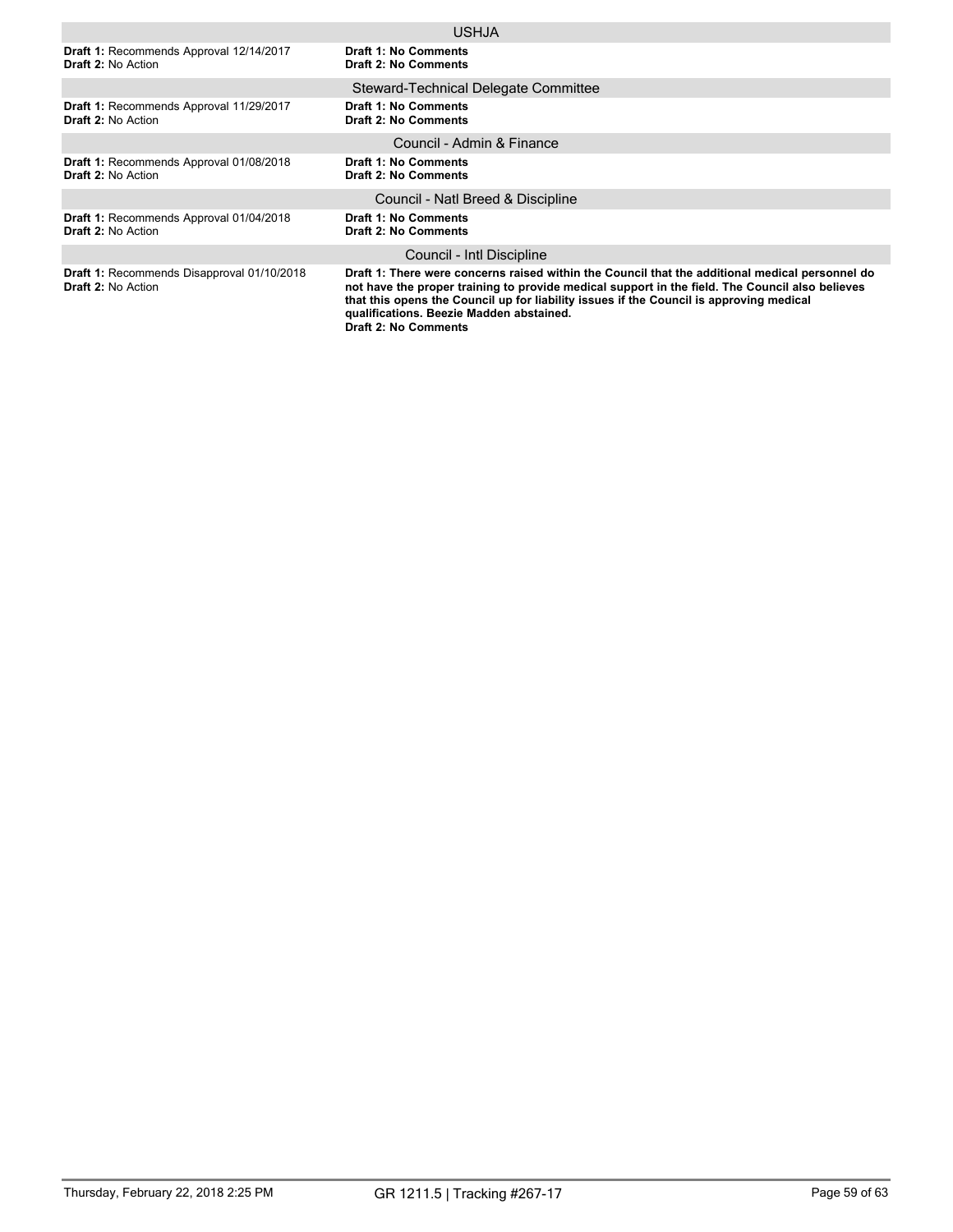|                                                                                                                                                                                                                                                                                                                                                                                                                                                                                       | <b>Tracking #347-17</b><br>GR1214.1 | Draft #2              | Approved |                     |
|---------------------------------------------------------------------------------------------------------------------------------------------------------------------------------------------------------------------------------------------------------------------------------------------------------------------------------------------------------------------------------------------------------------------------------------------------------------------------------------|-------------------------------------|-----------------------|----------|---------------------|
| <b>Rule Change Type</b>                                                                                                                                                                                                                                                                                                                                                                                                                                                               | <b>Effective Date</b>               | <b>Draft Received</b> |          | <b>Board Action</b> |
| Standard                                                                                                                                                                                                                                                                                                                                                                                                                                                                              | 12/1/2018                           | 1/3/2018              |          | Approved 1/20/2018  |
|                                                                                                                                                                                                                                                                                                                                                                                                                                                                                       |                                     |                       |          |                     |
|                                                                                                                                                                                                                                                                                                                                                                                                                                                                                       |                                     |                       |          |                     |
| <b>Proposed Change</b>                                                                                                                                                                                                                                                                                                                                                                                                                                                                |                                     |                       |          |                     |
| <b>GR1214 Results [CHAPTER 12-D DUTIES CONCERNING COMPETITION RECORDS]</b>                                                                                                                                                                                                                                                                                                                                                                                                            |                                     |                       |          |                     |
|                                                                                                                                                                                                                                                                                                                                                                                                                                                                                       |                                     |                       |          |                     |
|                                                                                                                                                                                                                                                                                                                                                                                                                                                                                       |                                     |                       |          |                     |
| GR1214 Results                                                                                                                                                                                                                                                                                                                                                                                                                                                                        |                                     |                       |          |                     |
| 1. All competition results and other data as specified by USEF in the license agreement may be electronically transmitted to USEF within 10 days following a<br>Licensed competition including all corrections, changes and additions to the prize list. All results must meet the criteria and format of the Federation result<br>template as published by USEF and must be submitted as outlined in the license agreement. A fee may be assessed for any required data not received |                                     |                       |          |                     |

electronically. Full results are defined as the names and Federation numbers of all horses, riders and owners in all classes. In the event of an entry under multiple ownership, only one owner need be a Member or pay a Show Pass fee. The competition is responsible for listing either the active member or the person that paid the Show Pass fee in the results. (Exception GR901.9). For all Jumper Classes offering \$500 or more in prize money (including add back) the competition must submit the following in addition to the above: the number of horses competing in the class, the Level under which the class was conducted, the identification/recording number for each horse in the class, and the placings with the money paid out to each placed entry. For Young Jumper classes the first round fault scores for each entry must also be included. For classes with \$25,000 or more in prize money a copy of the starting order (showing the rider) and judges card(s) are required. At Jumper Rating 4 or higher competitions, results must include faults of each round in jumper classes held at 1.40m or above. Results must include faults from each round of Pony Jumper classes. Results for Dressage Competitions and Regular or Local competitions holding open Dressage or Dressage Sport Horse Breeding classes must include the Federation and USDF membership and identification/recording numbers for all owners, riders, handlers and horses for whom this information is required for the competition. This material is needed in order to include the winnings of exhibitors in the Federation's permanent records. *Results in Hunter Competitions in over fences classes must record the following information, if applicable: (i) Did Not Compete and (ii) Did Not Place. See HU132.9.* 

Proponent Details **Contact Information** USHJA Leslie Mangan

lkmangan@ushja.org

Rule Change Intent

If the USHJA rule change proposal concerning HU132.9 is approved, an updated reference to HU132.9 will need to be added to clarify the designations that will be required to be included with all hunter class results. The purpose of this addition to the rulebook is to provide the hunter discipline with better and more precise data more akin to the data available under the jumper rules, thus providing resulting in more accurate horse and rider reports that can be used more definitively in guiding the trajectory of programs and championships.

| <b>Linked Rules</b>                                                                      | Comments                                                                                                                                                                                                                                                      |
|------------------------------------------------------------------------------------------|---------------------------------------------------------------------------------------------------------------------------------------------------------------------------------------------------------------------------------------------------------------|
| HU 132 (188-17)                                                                          | <b>Web: Hunter Results</b>                                                                                                                                                                                                                                    |
|                                                                                          | <b>Committee Actions</b>                                                                                                                                                                                                                                      |
|                                                                                          | Licensed Officials                                                                                                                                                                                                                                            |
| Draft 1: Recommends Disapproval 11/27/2017<br>Draft 2: Recommends Disapproval 01/05/2018 | Draft 1: The Committee felt that adding these additional comments to their cards is an<br>unnecessary burden.<br>Draft 2: The Committee feels that adding these additional comments to their cards is an<br>unnecessary burden to judges and show management. |
|                                                                                          | National Hunter Committee                                                                                                                                                                                                                                     |
| Draft 1: No Action<br>Draft 2: Recommends Approval 01/03/2018                            | <b>Draft 1: No Comments</b><br><b>Draft 2: No Comments</b>                                                                                                                                                                                                    |
|                                                                                          | <b>Competition Management</b>                                                                                                                                                                                                                                 |
| Draft 1: Recommends Disapproval 12/04/2017<br><b>Draft 2: No Action</b>                  | Draft 1: Would approve if this included Did Not Compete and Did Not Place only.<br><b>Draft 2: No Comments</b>                                                                                                                                                |
|                                                                                          | <b>USHJA</b>                                                                                                                                                                                                                                                  |
| <b>Draft 1: Referred 12/14/2017</b><br>Draft 2: Recommends Approval 01/02/2018           | Draft 1: Referred to January USHJA Board Meeting<br>Draft 2: No Comments                                                                                                                                                                                      |
|                                                                                          | Steward-Technical Delegate Committee                                                                                                                                                                                                                          |
| <b>Draft 1: No Action 11/29/2017</b><br>Draft 2: Recommends Disapproval 01/05/2018       | <b>Draft 1: No Comments</b><br>Draft 2: The Committee feels that adding these additional comments to their cards is an<br>unnecessary burden to judges and show management.                                                                                   |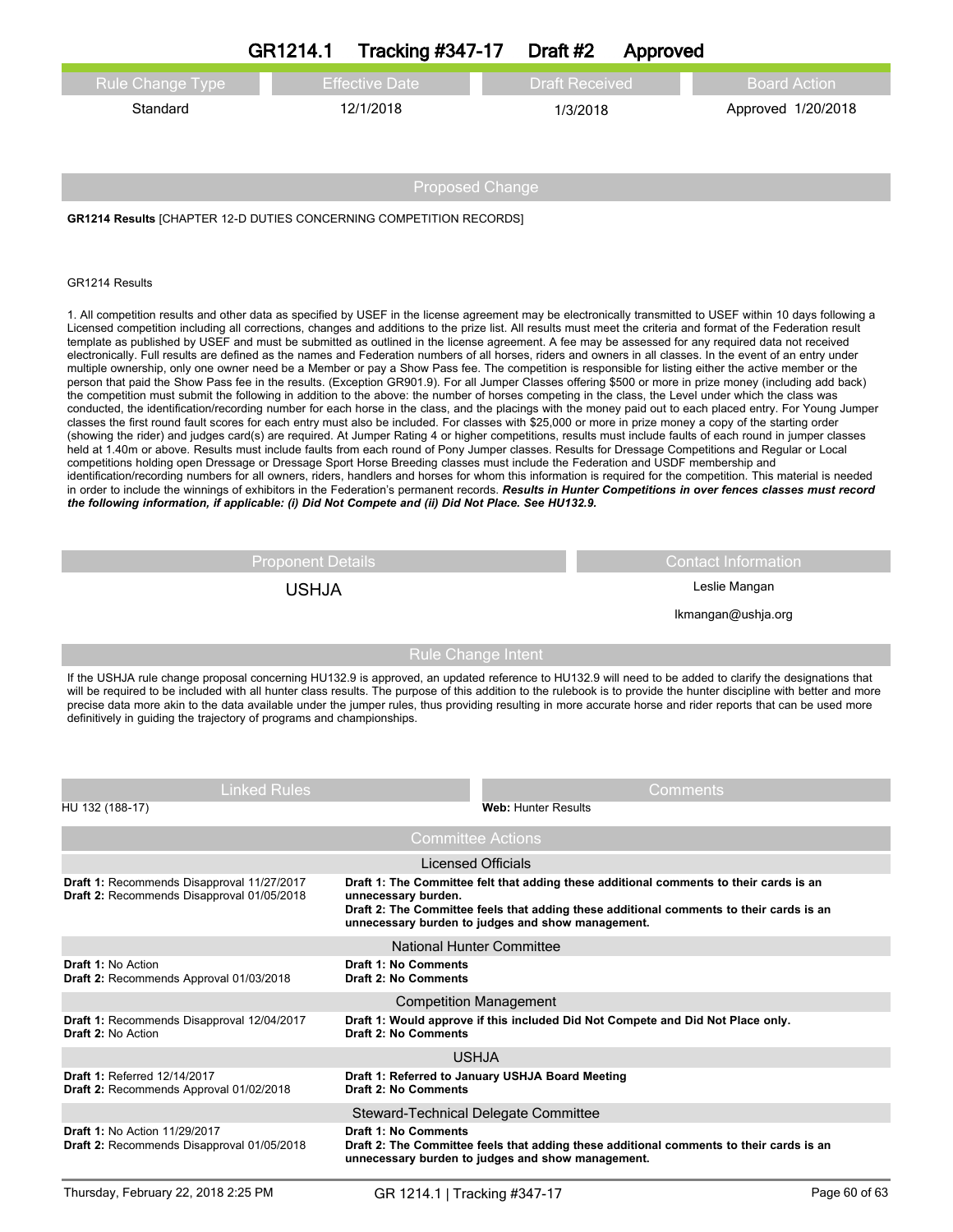**Draft 1: No Comments Draft 2: Would create additional work for show secretaries. This information is already being tracked in the results. Draft 1:** No Action **Draft 2:** Recommends Disapproval 01/08/2018 Council - Admin & Finance

# Council - Natl Breed & Discipline

**Draft 1:** No Action **Draft 2:** Recommends Approval 01/04/2018 **Draft 1: No Comments Draft 2: No Comments**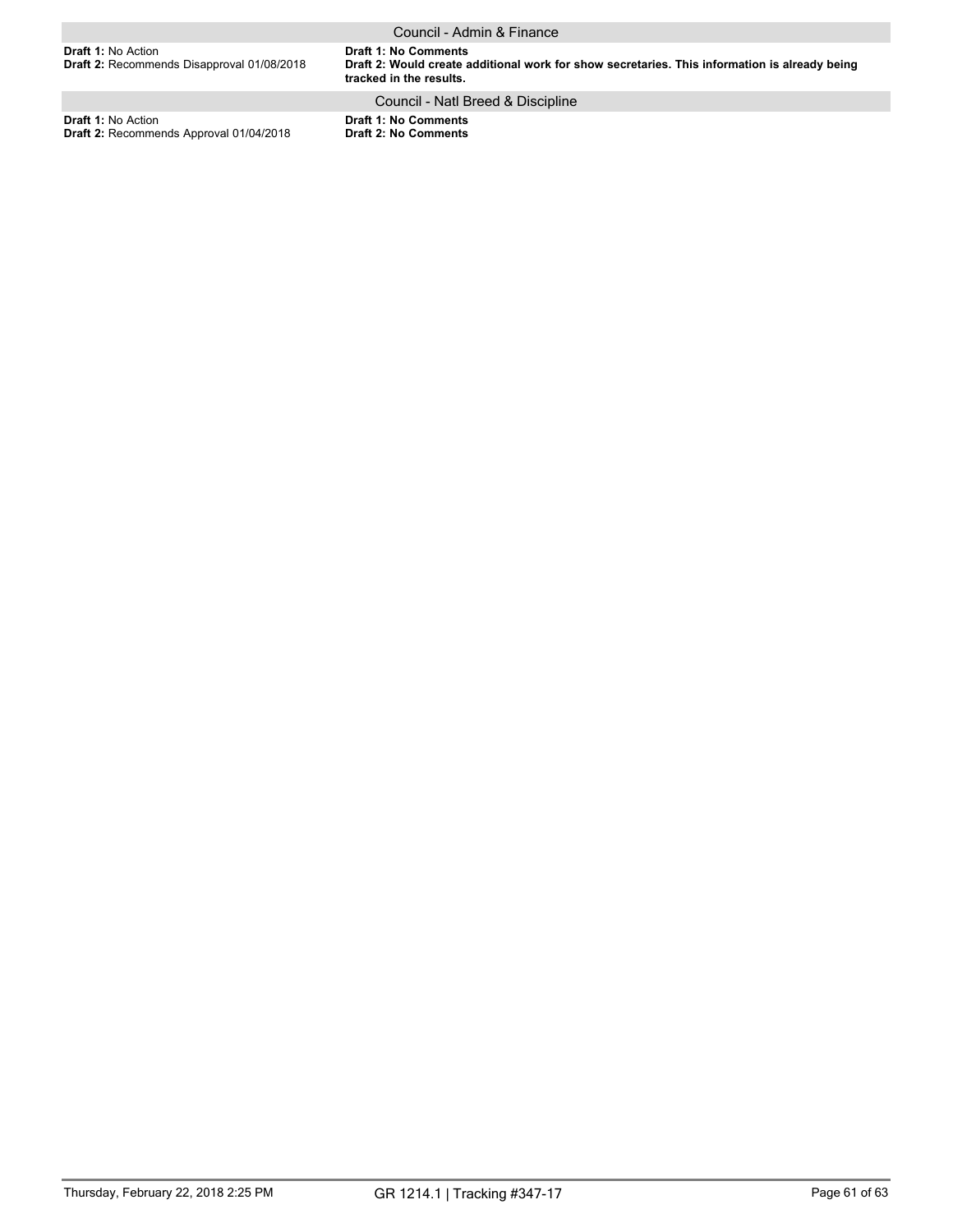|                         | GR1304.22 | <b>Tracking #329-17</b> | Draft #1              | Approved |                     |
|-------------------------|-----------|-------------------------|-----------------------|----------|---------------------|
| <b>Rule Change Type</b> |           | <b>Effective Date</b>   | <b>Draft Received</b> |          | <b>Board Action</b> |
| Standard                |           | 12/1/2018               | 9/5/2017              |          | Approved 1/20/2018  |
|                         |           | <b>Proposed Change</b>  |                       |          |                     |

**1304 Regulations Governing Showing Under Judges, Stewards and Technical Delegates** [CHAPTER 13-A Responsibilities]

22. When you are officiating as a Judge in the Hunter or Hunter Seat Equitation divisions, none of the following may compete as a trainer, coach, competitor, rider, owner, handler, lessor or lessee in either the Hunter or the Hunter Seat Equitation divisions in a class in which you are officiating at that competition, unless the relationship is terminated, or the transaction is completed, at least 30 days prior to the competition:

a. A member of your family.

b. A member of your household or housemate.

c. A cohabitant, companion, or domestic partner.

d. An employee. Catch Riders and Independent Service Providers (defined below) are not employees for purposes of this rule.

1. Catch Rider: An individual who is engaged, for remuneration or *not* as a volunteer, *exclusively* to compete, *including any warm-up schooling for that immediate competition*, on a horse(s) owned by another with whom they have no current business relationship**.** *A catch rider has no influence* regarding the ongoing *competition schedule, management, schooling, exercising,* training, care, custody or control of the horse.

2. Independent Service Provider: An individual who performs a service(s) for another and the payer has the right to control or direct only the result of the work and what will be done and how it will be done. The Independent service provider controls the details as to how the service is performed.

e. A client.

f. Your trainer.

g. A client of your trainer.

h. An entity that employs you or a member of your family, which includes individuals, corporations, partnerships, foundations, trusts, non-profit organizations, and any shareholder owning five or more percent of the stock, if any.

i. A horse trained or shown by you or by a member of your family.

j. A horse sold by you or by your employer.

Proponent Details Contact Information

Hearing Committee **Emily Pratt** 

epratt@usef.org

Rule Change Intent

As currently written, GR1304.22's definition of Catch Rider leaves open the possibility of an ongoing relationship between riders and owners to compete a horse regularly throughout the season without conflict, as well as riders who take on the role of trainer. The definition of a Catch Rider should be limited to those individuals who ride a horse on occasion or at a single competition. Riders with ongoing relationships with owners likely play a role in the schooling and exercising of the horse in preparation for competition.

| <b>Linked Rules</b>                     | <b>Comments</b><br>Web: Definition of Catch Rider |
|-----------------------------------------|---------------------------------------------------|
|                                         | <b>Committee Actions</b>                          |
|                                         | Dressage                                          |
| Draft 1: Recommends Approval 12/04/2017 | <b>Draft 1: No Comments</b>                       |
|                                         | <b>Driving</b>                                    |
| <b>Draft 1: No Action 12/20/2017</b>    | <b>Draft 1: No Comments</b>                       |